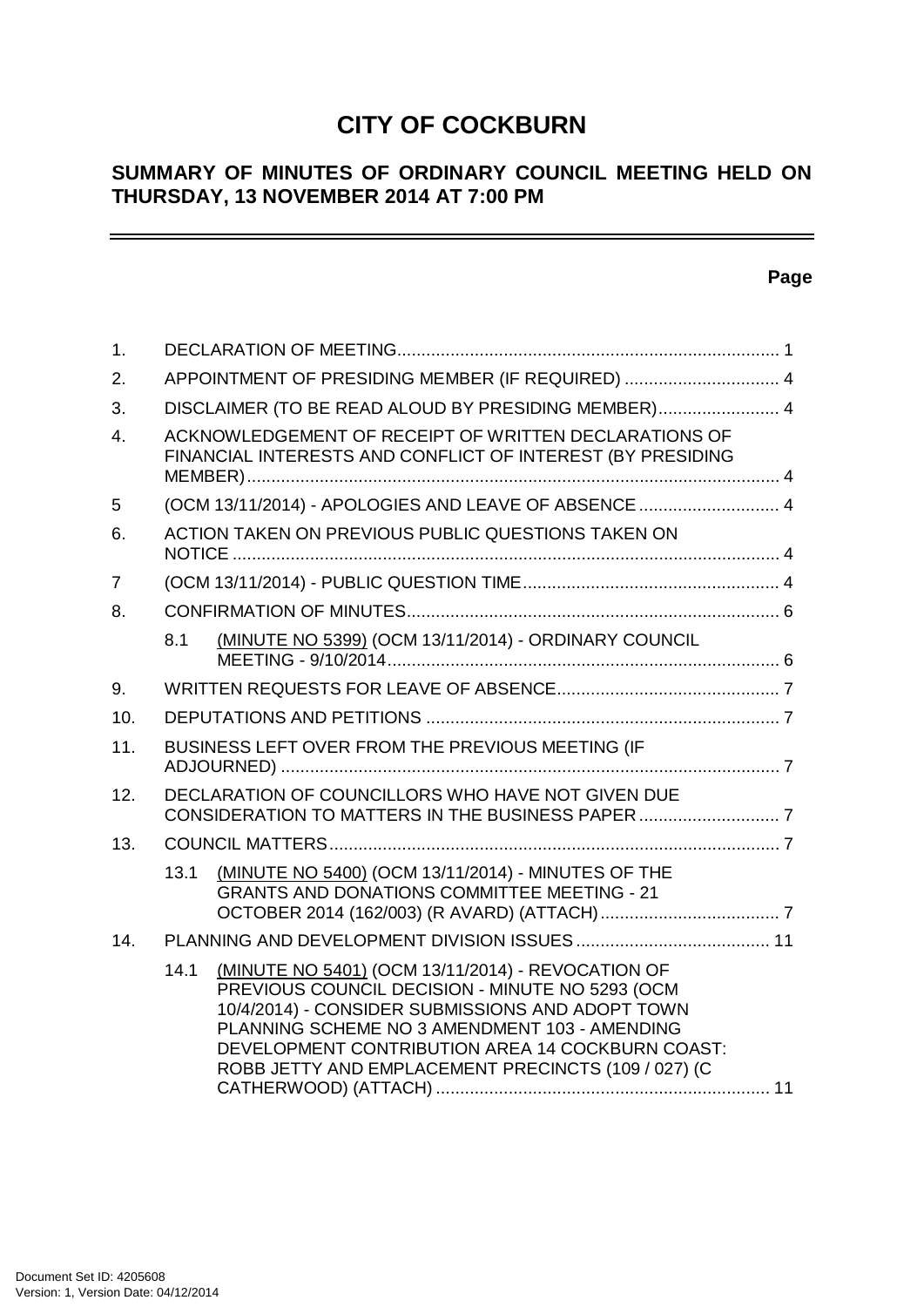|     |      | 14.2 (MINUTE NO 5402) (OCM 13/11/2014) - INITIATION OF<br>PROPOSED SCHEME AMENDMENT NO. 106 - LOCATION: LOT<br>545 BARTRAM ROAD, SUCCESS - OWNER: JEANETTE ANN<br>BEASLEY - APPLICANT: PLANNING SOLUTIONS (109/042) (C                                             |  |
|-----|------|--------------------------------------------------------------------------------------------------------------------------------------------------------------------------------------------------------------------------------------------------------------------|--|
|     | 14.3 | (MINUTE NO 5403) (OCM 13/11/2014) - SALE OF LAND - LOT 33<br>DAVILAK AVENUE, HAMILTON HILL - OWNER: CITY OF                                                                                                                                                        |  |
|     | 14.4 | (MINUTE NO 5404) (OCM 13/11/2014) - INITIATION OF<br>PROPOSED SCHEME AMENDMENT REZONING PORTION - LOT<br>14 FREDERICK ROAD, PORTION LOT 34 CLARA ROAD<br>HAMILTON HILL AND LOT 110 MARCH ROAD, SPEARWOOD -<br>APPLICANT/OWNER: CITY OF COCKBURN (109/043) (M CAIN) |  |
|     | 14.5 | (MINUTE NO 5405) (OCM 13/11/2014) - POWER STATION<br>MASTER PLAN - CONSIDERATION OF REQUEST FOR LIFTING<br>OF URBAN DEFERMENT (108/003) (D DI RENZO) (ATTACH)  32                                                                                                  |  |
|     | 14.6 | (MINUTE NO 5406) (OCM 13/11/2014) - DRAFT 2014 JANDAKOT<br>AIRPORT MASTER PLAN - OWNER: JANDAKOT AIRPORT                                                                                                                                                           |  |
| 15. |      | FINANCE AND CORPORATE SERVICES DIVISION ISSUES 64                                                                                                                                                                                                                  |  |
|     | 15.1 | (MINUTE NO 5407) (OCM 13/11/2014) - LIST OF CREDITORS PAID<br>- SEPTEMBER 2014 (076/001) (N MAURICIO) (ATTACH) 64                                                                                                                                                  |  |
|     | 15.2 | (MINUTE NO 5408) (OCM 13/11/2014) - STATEMENT OF<br>FINANCIAL ACTIVITY AND ASSOCIATED REPORTS -<br>SEPTEMBER 2014 (071/001) (N MAURICIO) (ATTACH)  65                                                                                                              |  |
| 16. |      |                                                                                                                                                                                                                                                                    |  |
|     | 16.1 | (MINUTE NO 5409) (OCM 13/11/2014) - DAVILAK RUINS<br>MANAGEMENT STRATEGY (2202283) (A LEES) (ATTACH)  72                                                                                                                                                           |  |
|     | 16.2 | (MINUTE NO 5410) (OCM 13/11/2014) - STATE OF<br>SUSTAINABILITY REPORT 2013/14 (064/009) (J HARRISON)                                                                                                                                                               |  |
|     |      | 16.3 (MINUTE NO 5411) (OCM 13/11/2014) - MATTERS TO BE NOTED<br>FOR INVESTIGATION, WITHOUT DEBATE - COCKBURN<br>CENTRAL TOWN CENTRE PARKING (163/006) (J MCDONALD)                                                                                                 |  |
| 17. |      |                                                                                                                                                                                                                                                                    |  |
|     | 17.1 | (MINUTE NO 5412) (OCM 13/11/2014) - CITY OF COCKBURN<br>PROPOSED BUSHFIRE RISK MANAGEMENT PLAN 2014-2019                                                                                                                                                           |  |
| 18. |      |                                                                                                                                                                                                                                                                    |  |
| 19. |      | MOTIONS OF WHICH PREVIOUS NOTICE HAS BEEN GIVEN 89                                                                                                                                                                                                                 |  |
| 20. |      | NOTICES OF MOTION GIVEN AT THE MEETING FOR CONSIDERATION                                                                                                                                                                                                           |  |
| 21. |      | NEW BUSINESS OF AN URGENT NATURE INTRODUCED BY                                                                                                                                                                                                                     |  |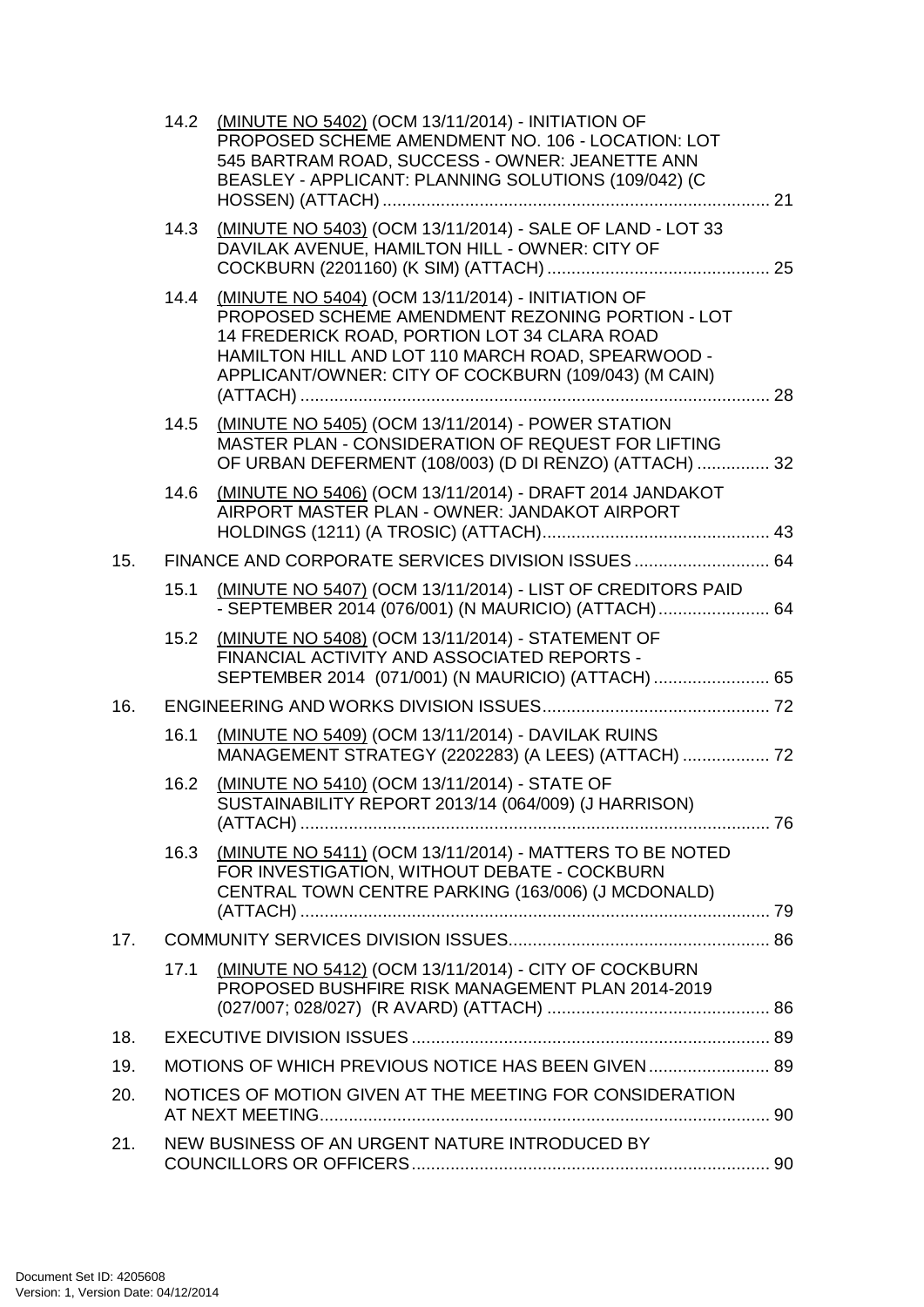|    | 22. MATTERS TO BE NOTED FOR INVESTIGATION, WITHOUT DEBATE 90 |  |
|----|--------------------------------------------------------------|--|
|    |                                                              |  |
| 24 | (MINUTE NO 5413) (OCM 13/11/2014) - RESOLUTION OF COMPLIANCE |  |
|    |                                                              |  |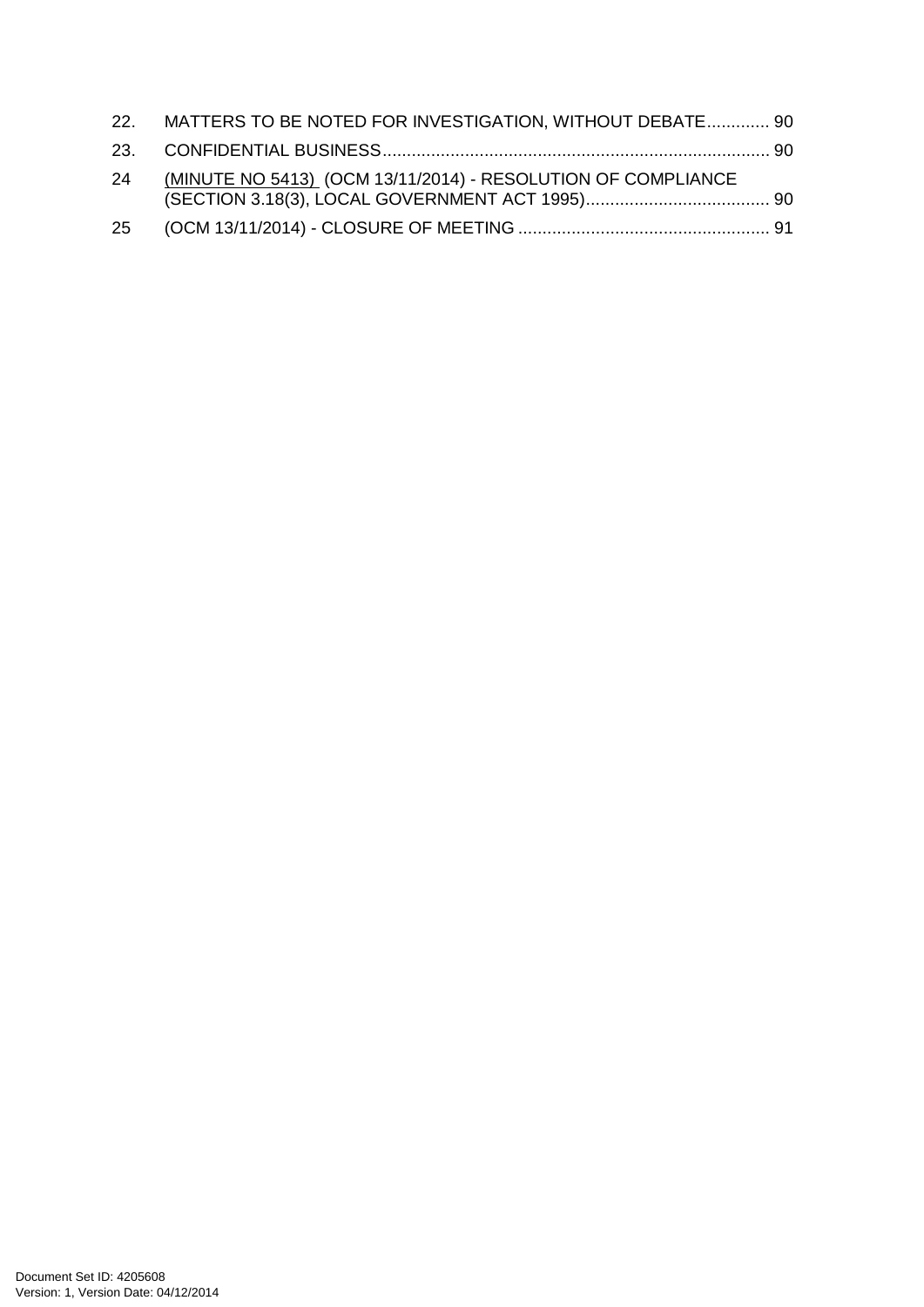Document Set ID: 4205608<br>Version: 1, Version Date: 04/12/2014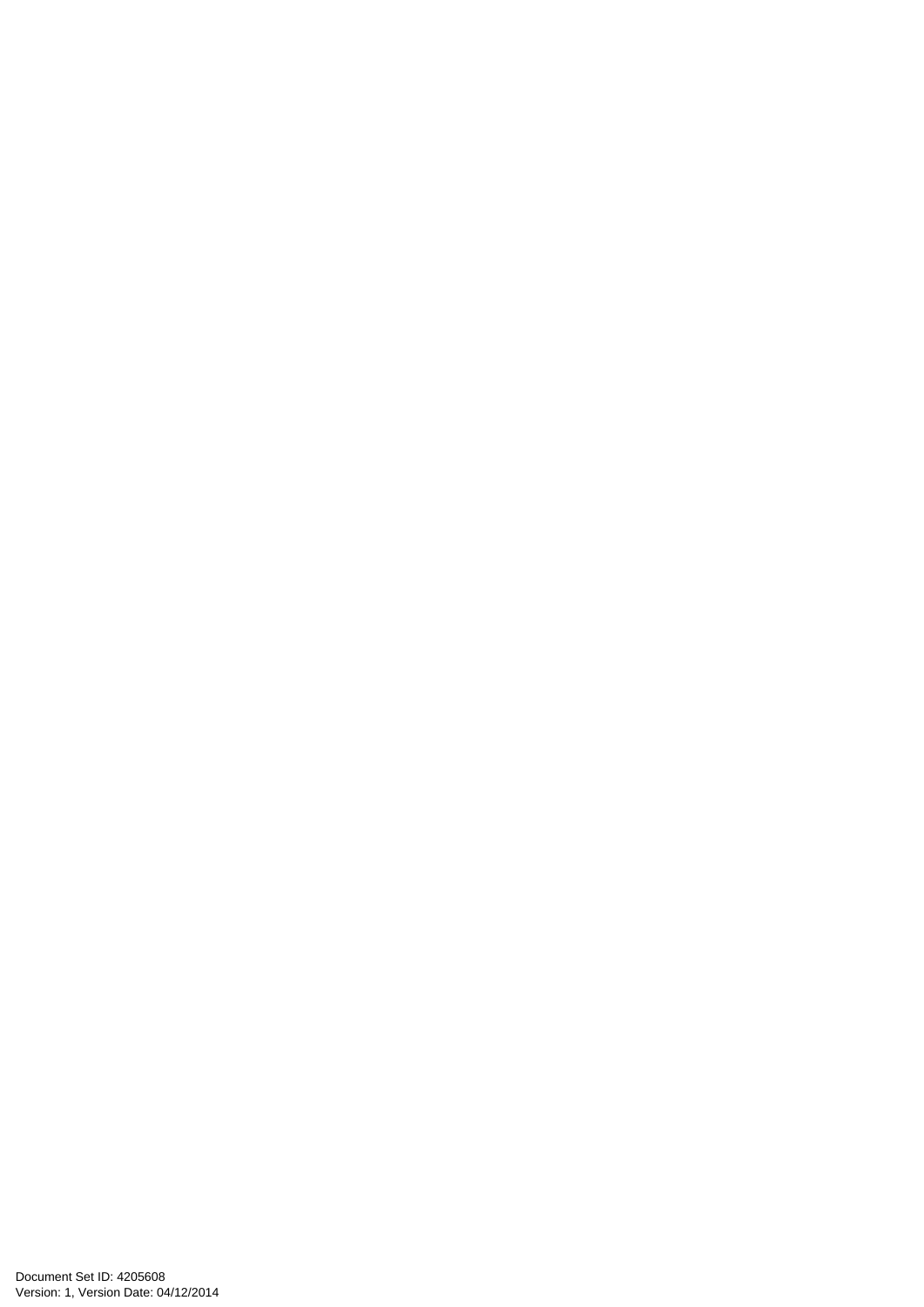# **CITY OF COCKBURN**

# **MINUTES OF ORDINARY COUNCIL MEETING HELD ON THURSDAY, 13 NOVEMBER 2014 AT 7:00 PM**

#### **PRESENT:**

#### **ELECTED MEMBERS**

| Mr L Howlett       | Mayor (Presiding Member) |
|--------------------|--------------------------|
| Mrs C Reeve-Fowkes | Deputy Mayor             |
| Ms L Wetton        | Councillor               |
| Mr Y Mubarakai     | Councillor               |
| Mr S Portelli      | Councillor               |
| Ms L Smith         | Councillor               |
| Mr S Pratt         | Councillor               |
| Mr B Houwen        | Councillor               |
| Mr P Eva           | Councillor               |
|                    |                          |

#### **IN ATTENDANCE**

| Mr S. Cain      | $\overline{\phantom{a}}$ | <b>Chief Executive Officer</b>              |  |
|-----------------|--------------------------|---------------------------------------------|--|
| Mr D. Green     | $\sim 100$               | Director, Governance & Community Services   |  |
| Mr S. Downing   | $\sim 100$               | Director, Finance & Corporate Services      |  |
| Mr A Lees       | $\sim 100$               | Acting Director, Engineering & Works        |  |
| Mr D. Arndt     | $\sim 100$ km s $^{-1}$  | Director, Planning & Development            |  |
| Mrs L. Jakovich | $\blacksquare$           | PA to Directors of Planning/Development and |  |
|                 |                          | Engineering/Works                           |  |
| Mr J. Snobar    | $\overline{\phantom{a}}$ | <b>Media Liaison Officer</b>                |  |
|                 |                          |                                             |  |

#### **1. DECLARATION OF MEETING**

The Presiding Member declared the meeting open at 7.02 pm. and welcomed everyone attending. The Presiding Member also welcomed Mr Anton Lees, the Acting Director, Engineering and Works.

#### The Presiding Member made the following announcements.

The funeral service for the Late Ray Lees JP and Freeman of our City was held on 22 October 2014. Ray Lees was a long serving councillor with our City and a former mayor. He was well known throughout our district and a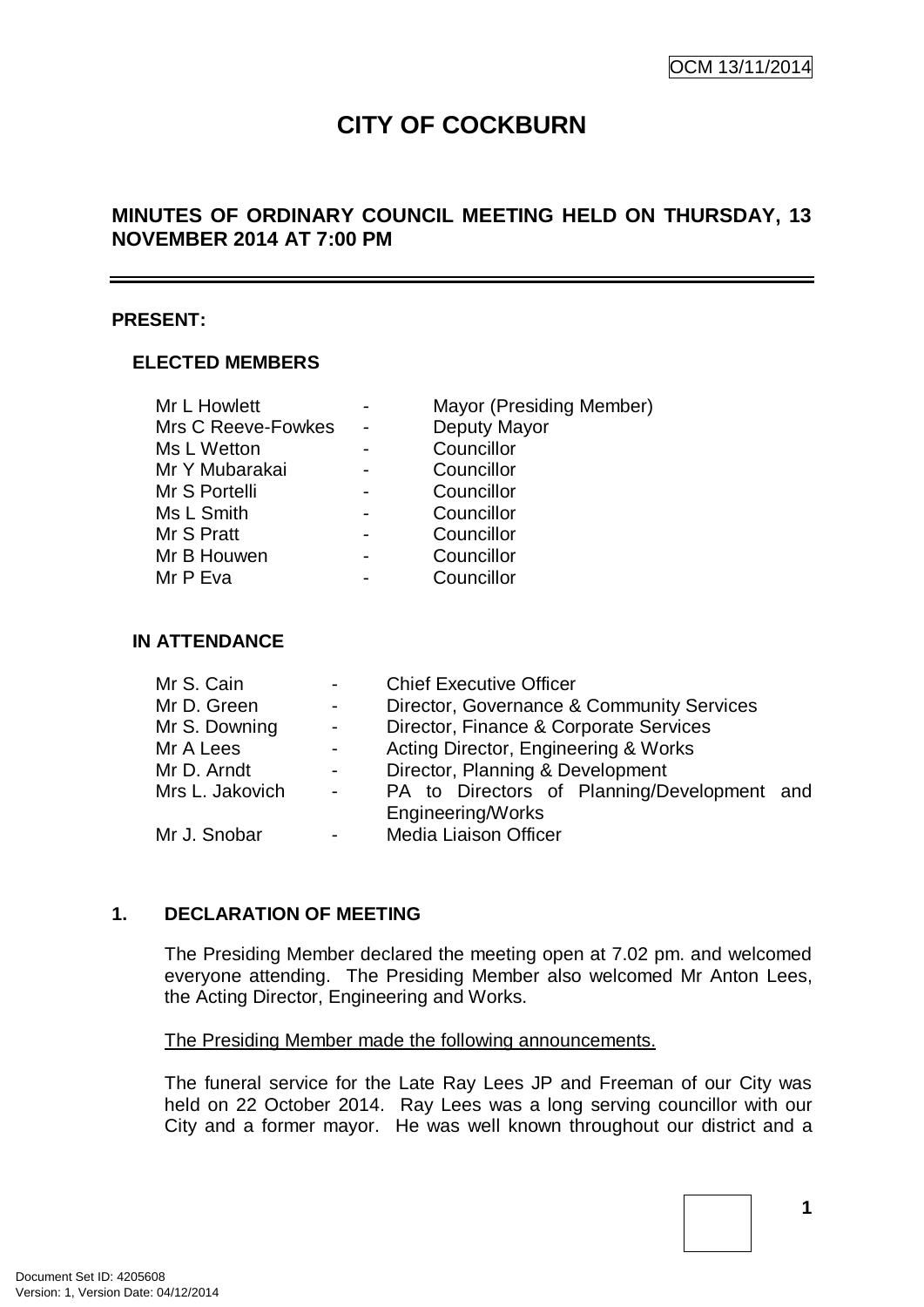strong advocate and supporter for the community throughout his life. He is now at rest and re-united with Rose. Rest in Peace Ray.

On the 11 October I attended the  $21<sup>st</sup>$  birthday celebrations of the Cockburn Wetlands Education Centre. A large gathering of people involved throughout the years gathered to share stories and to hear of the plans for the Centre's future.

On the 11 October I officially opened the Cockburn Community & Cultural Council (the Council) Art & Crafts Exhibition. I commend Mr Bill Wallington, President of the Council for 39 of its 40 years and the Committee for the high standard of the exhibit year after year.

The standard of art and craft work was exceptional and credit goes to our local artists and craft workers.

On 24 October I officially opened the City's Integrated Health & Community facility in Success. It is another iconic facility that is strategically located and one that will benefit our community for many years to come.

The City celebrated its 35 year Anniversary at a dinner with the community, political and business leaders in acknowledgement of how far the district has come since obtaining 'City' status1979.

The transformation from predominately market gardens, flower gardens, orchards, vineyards and dairies and the like has been significant as we look at our growth in residential, retail, commercial and industry and opportunities for jobs, education and recreational as a series of key outcomes.

On 26 October the Cockburn Rotary Spring Fair was held and again proved to be an outstanding success drawing people from across our community and beyond. Congratulations to the Rotary Club of Cockburn and Cassandra Cooper, Cultural Development Co-ordinator and members of the City's Events Team and the Youth Advisory Collective for a very successful event.

Congratulations goes to our Events staff for an amazingly successful Teddy Bears Picnic held on 29 October 2014. It is always a great family day and the number of attendees continues to grow.

The 30 October saw the opening of the extensions to the Gateway City Shopping Centre. A very large crowd gathered for the official opening by the Hon Francis Logan MLA and Mr Stan Perron. Thousands of people took the opportunity to head for the great sales that were available on opening day. The Centre provides further opportunities for our community and importantly local jobs for local people.

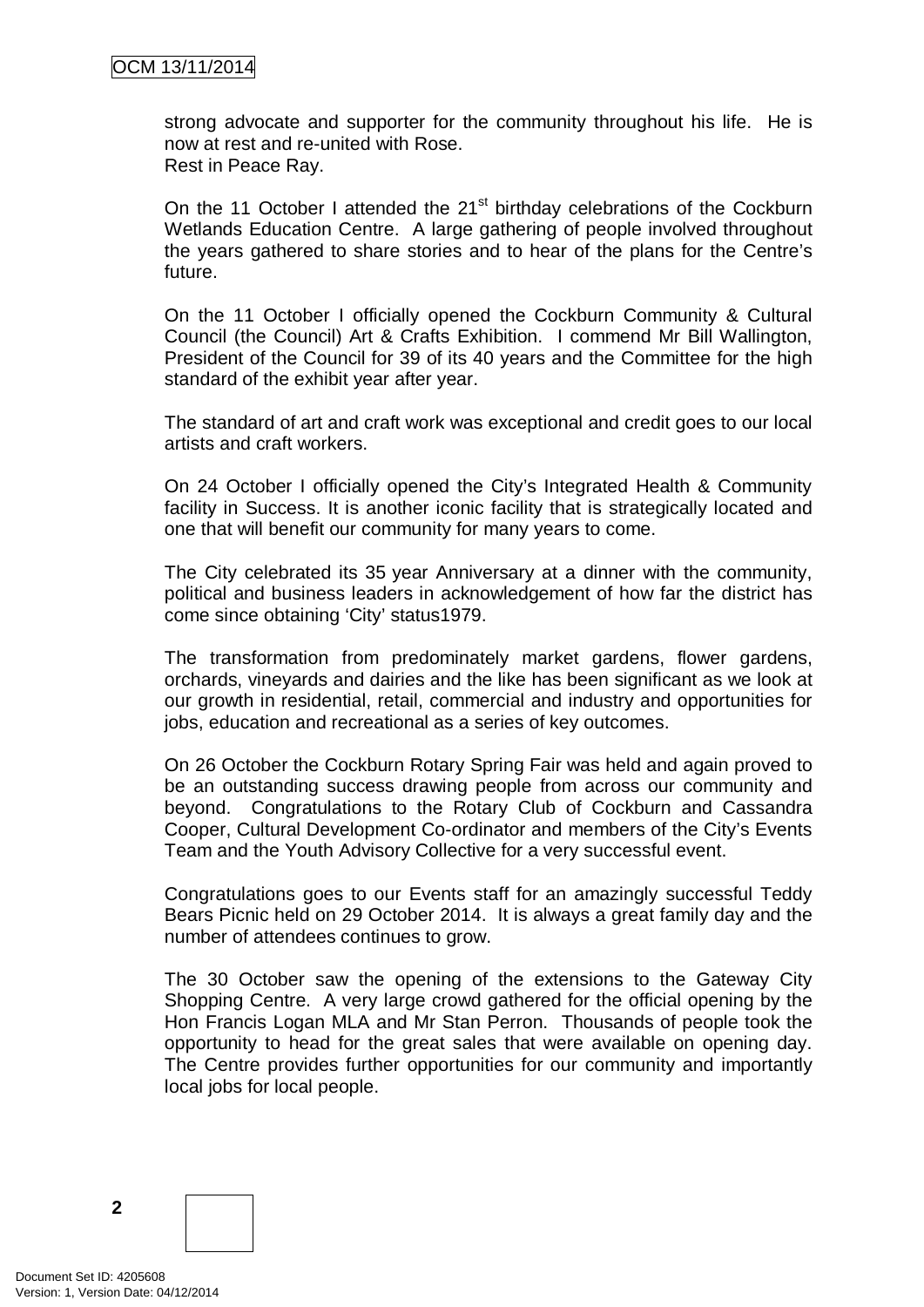The 'Getting Air' Sculpture was unveiled on 30 October. The sculpture is located just off Rockingham Road adjacent to the skate park and Market Garden Swamp.

I was pleased to be present at the 2014 WA Seniors Awards with Messrs Stephen Cain and Paul Hogan on Saturday, 8 November. The Cities of Fremantle, Melville and Cockburn were the State finalists in the Age Friendly Communities (Local Government) Award. Our regions high level of service to our seniors well recognised in the category.

The City was announced as the winner and presented with the Award by the Hon Tony Simpson, MLA, Minister for Local Government & Communities and Ms Jennifer Matthews, Director General, Department of Local Government & Communities.

Congratulations to the City of Cockburn RSL Sub- branch for their organisation of this year's Remembrance Day Commemorative Service at the Hamilton Hill Memorial Hall and for their hospitality following the Service at their facilities in Frederick Street, Hamilton Hill.

The 11 November 2014 also saw the inaugural Experiencing Nyungar Culture for Seniors Event on the Bibra Lake Foreshore. Well over 100 people attended and enjoyed the music, song & dance provided by Aboriginal performers and the opportunity to enjoy damper, kangaroo stew and kangaroo tail. Congratulations to the Seniors Centre and our Aboriginal Services Coordinator for a very successful event.

I attended the Hamilton Senior High School and Southwell Primary School on 12 November where three students were awarded NAIDOC Medals of Excellence. The medals were jointly presented by the National Executive Director for NAIDOC Week and myself. There were only 20 NAIDOC Medals of Excellence awarded in Western Australia from 32,000 entries.

I am pleased to announce that Ms Katy Boschetti, the City's TravelSmart Coordinator was announced as the 2014 Travel Smart Champion at a recent TravelSmart Awards event. The Award recognises Katy's great work within the City, in the community & particularly in our local schools.

The local government reform process entered a new phase with the announcement of the Minister for Local Government & Communities detailing the amalgamations and boundary adjustments for Perth Metropolitan local governments (22 October) with a further announcement on funding the following week (29 October). Essentially the ratepayers are being required to fund the cost of amalgamations or boundary adjustments themselves with very little in terms of grant or loan dollars. This is an appalling state of affairs that will have flow on outcomes for many years to come.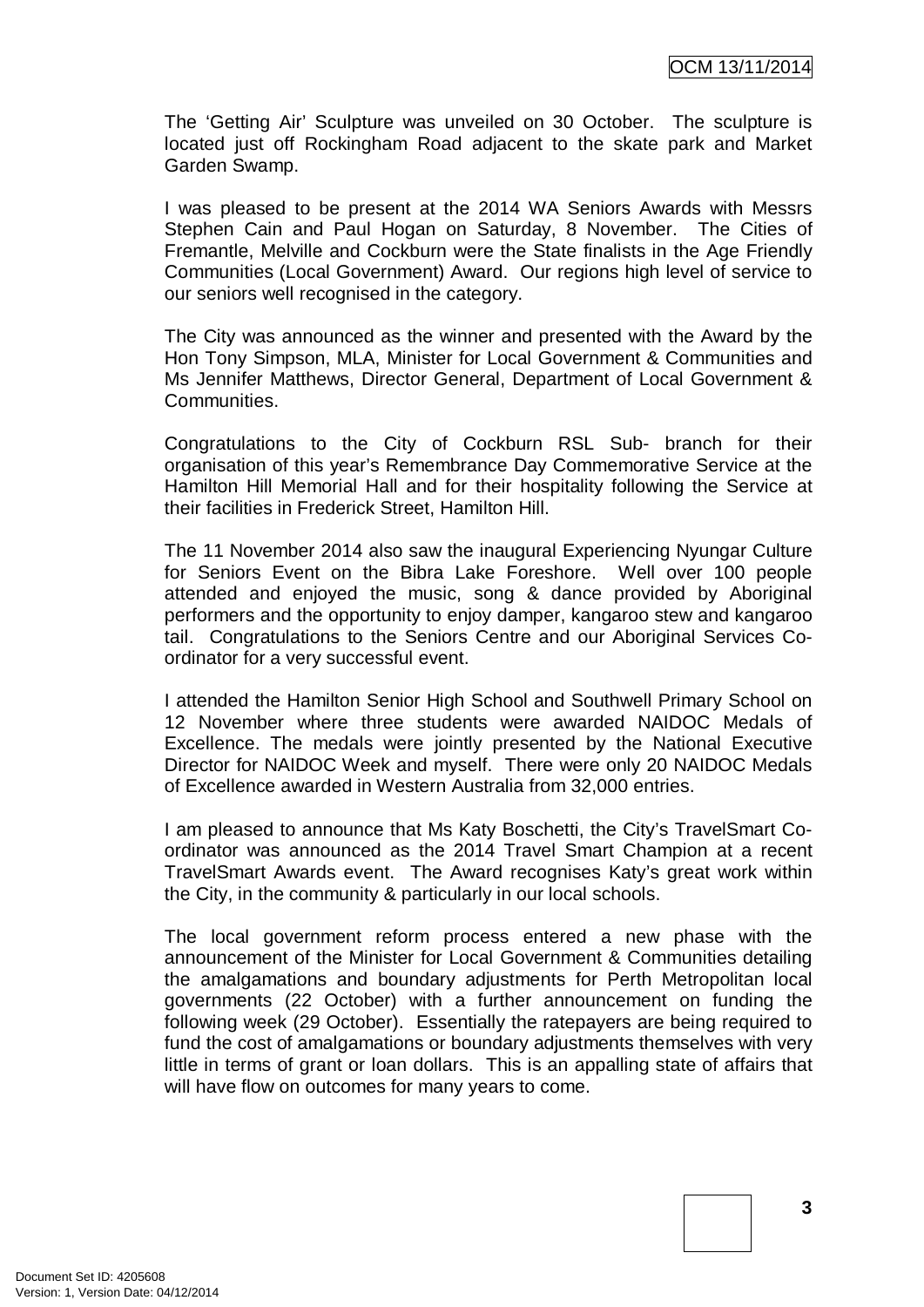### **2. APPOINTMENT OF PRESIDING MEMBER (If required)**

Nil.

#### **3. DISCLAIMER (To be read aloud by Presiding Member)**

Members of the public, who attend Council Meetings, should not act immediately on anything they hear at the Meetings, without first seeking clarification of Council's position. Persons are advised to wait for written advice from the Council prior to taking action on any matter that they may have before Council.

#### **4. ACKNOWLEDGEMENT OF RECEIPT OF WRITTEN DECLARATIONS OF FINANCIAL INTERESTS AND CONFLICT OF INTEREST (by Presiding Member)**

Nil

### **5 (OCM 13/11/2014) - APOLOGIES AND LEAVE OF ABSENCE**

Clr Kevin Allen **-** Leave of Absence

#### **6. ACTION TAKEN ON PREVIOUS PUBLIC QUESTIONS TAKEN ON NOTICE**

Nil

#### **7 (OCM 13/11/2014) - PUBLIC QUESTION TIME**

#### **Items not on the Agenda**

#### Ray Woodcock, Spearwood – Phoenix Revitalisation Strategy

- Q1 When will the next meeting for ratepayers be held on the matter of the Phoenix Revitalisation Strategy which started seven years ago? We had a meeting just over two weeks ago and I believe there would be a follow up meeting; I would like to know when the date will be set for this next meeting.
- A1. There is no date specified. There was an indication that there will be one 4-6 weeks after the previous meeting. We will notify those people who attended
- Q2. When will there be another swimming pontoon mourned near the Coogee Beach jetty. There were two there for some years. One on the south side which was moved to the Coogee Beach Surf Lifesaving Club and the second one was moved to the shark enclosure area after the shark enclosure area had been established there and it was done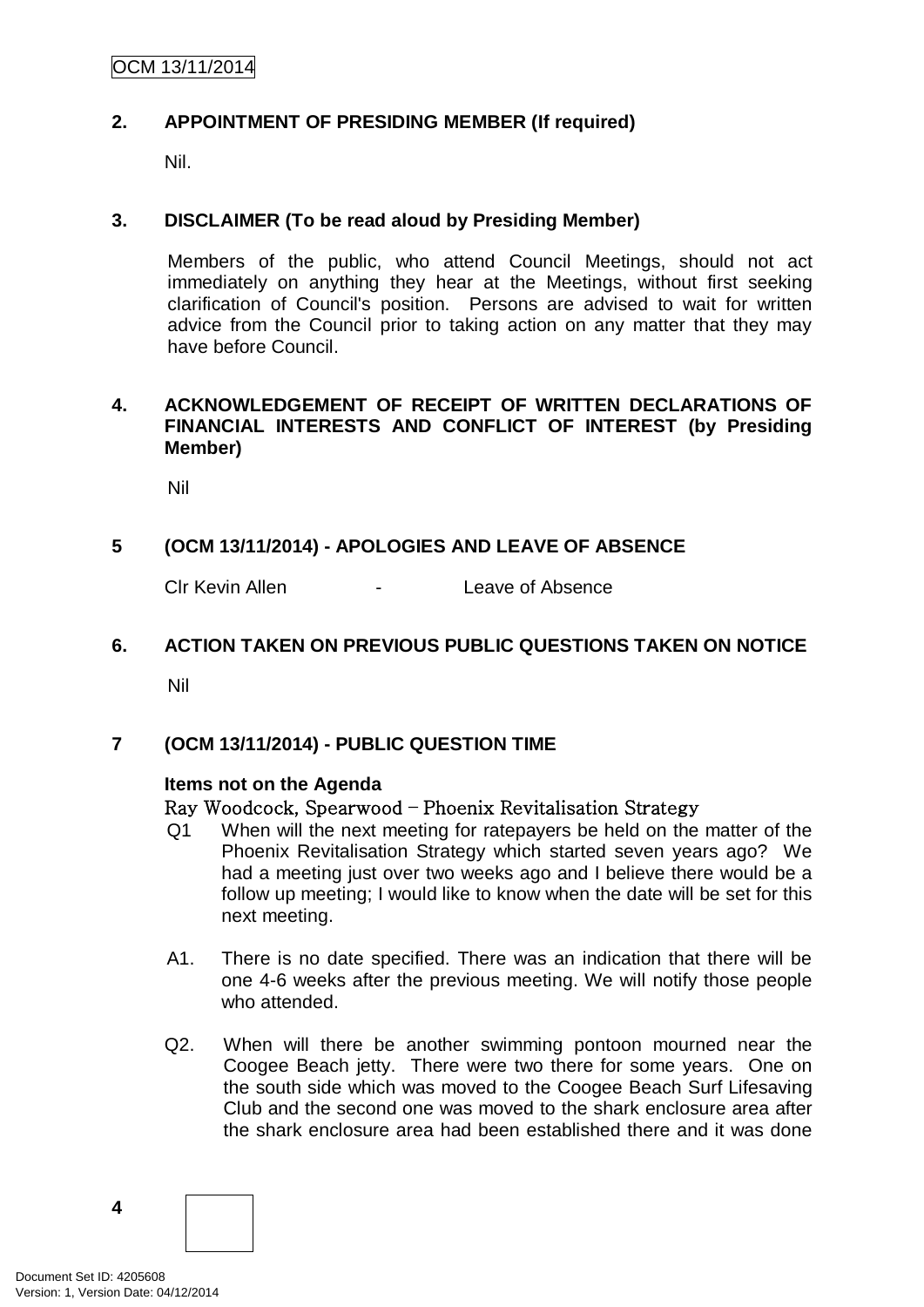to attract more swimmers to come into sail, patronising the shark area. If you want to leave those two pontoons where they are, I would like to know when will there be a third one placed at the jetty.

A2. At this stage there are no plans for a further pontoon at Coogee Beach; however, the location of the two existing pontoons can be a matter for discussion.

#### **Michael Separovich, Munster – Local Government Reform**

- Q1. With the fact that there was no further amount of funding to be provided by the State Government, I was wondering would the Council consider the fact that putting it to a referendum and renaming the new Council, the City of Cockburn.
- A1. The interim name that has been provided is the City of Jervois Bay and it will be up to the new incoming new Council in October 2015 to look at that name and any other name.

The naming of the new entity will be specified in the Governor's Orders following a poll, which will enable the amalgamation to be ratified and until such time a new Council is elected in October 2015, then that interim name that is specified in the Governors Orders will remain.

- Q2. On your website you have stated that you are not looking to a poll for Cockburn/Kwinana. I was wondering if you were collecting signatures to retain Hamilton Hill, Coolbellup and Jandakot City for the new Council.
- A2. That is a complicated issue and you may or may not be aware of the procedures that surround the northern suburbs as it was proposed to be transferred to the City of Fremantle and City of Melville, so the suburbs that are subject to those transitions are actually boundary adjustments which does not trigger the poll provisions.

The poll provisions are allowed to be initiated by people within those suburbs. The poll positions relate to the new entity being the amalgamation of the current City of Kwinana and the residual area of the current City of Cockburn.

Michael Separovich commented and quoted what was on the City of Cockburn website regarding the boundary adjustments.

The efforts of the City of Cockburn is trying to retain as much of the area as possible in its current form and based on that outcome, it probably does not have any long term benefit with the City of Cockburn initiating a campaign not to support the amalgamation.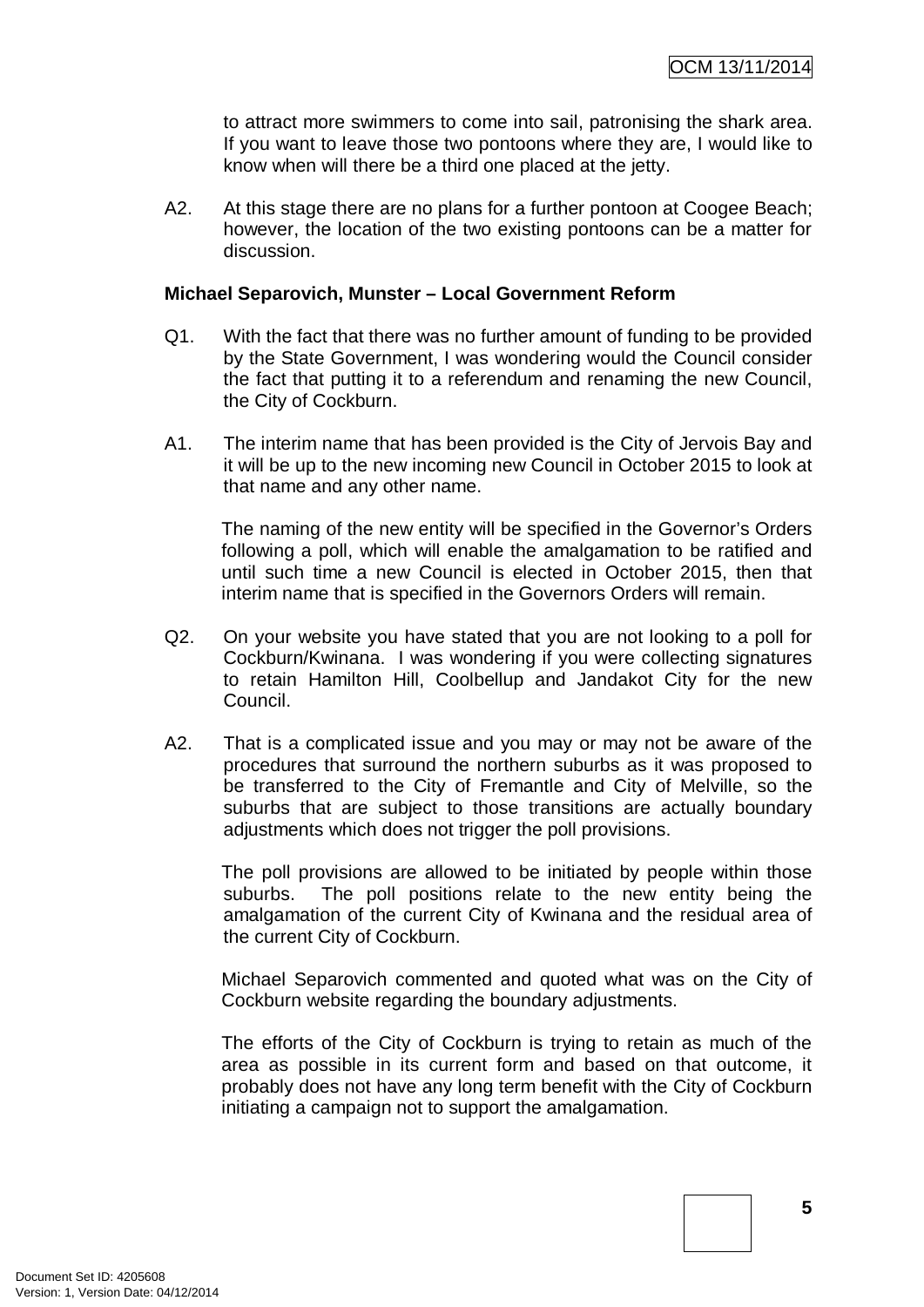Mr Separovich asked about the boundary adjustments.

This was responded to outlining the two separate proposals which are subject to poll provisions.

#### **Santo Pasqua, Bibra Lake**

- Q1. It seems strange to me that we are habituating losing Hamilton Hill entirely. The original plans show that we undergo along the road via the reserve. Instead of continuing that we should have gone Roe Highway Reserve in my view at least to Forrest Road, back down to Rockingham Road. That way we retain the Memorial Hall and Davilak Reserve. It is not all of it, but at least this way we retain at least part of it. Hamilton Hill is Cockburn so we should try to retain some of it at least.
- A1. In the last submission we went looking to save those particular locations and our submission went to the Roe Highway as the northern boundary; however, the Local Government Advisory Board when they announced their recommendations to the minister changed it again. They were very positive about it and they made Phoenix Road the boundary.

It was mentioned that a petition was going around from residents for signatures to retain these areas and not amalgamate. They are looking to see if there is enough interest in organising a poll.

#### **8. CONFIRMATION OF MINUTES**

### **8.1 (MINUTE NO 5399) (OCM 13/11/2014) - ORDINARY COUNCIL MEETING - 9/10/2014**

## **RECOMMENDATION**

That Council adopt the Minutes of the Ordinary Council Meeting held on Thursday, 9 October 2014, as a true and accurate record.

# **COUNCIL DECISION**

MOVED Clr Y Mubarakai SECONDED Clr S Portelli that the recommendation be adopted.

**CARRIED 9/0**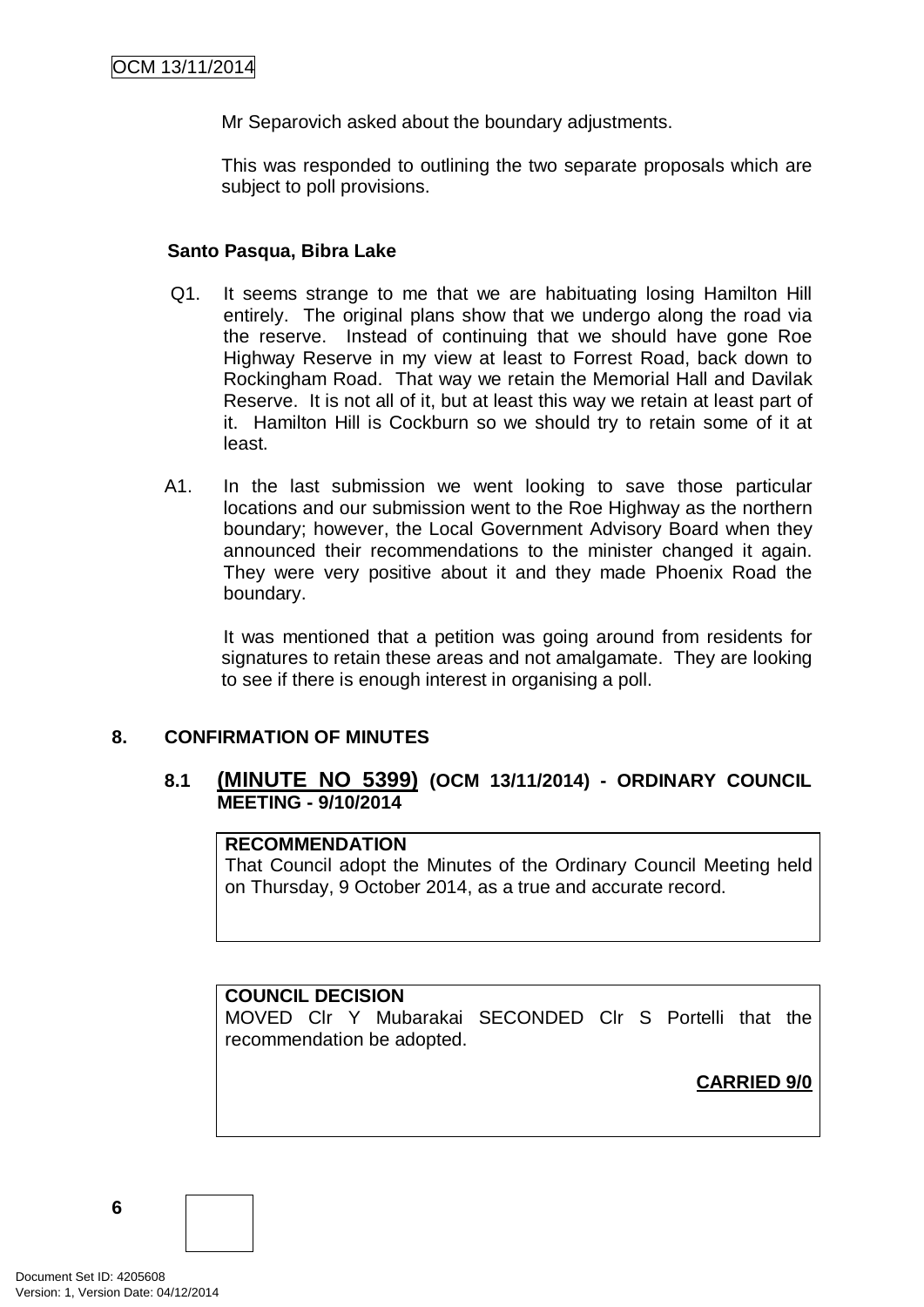#### **9. WRITTEN REQUESTS FOR LEAVE OF ABSENCE**

Nil

#### **10. DEPUTATIONS AND PETITIONS**

Nil

# **11. BUSINESS LEFT OVER FROM THE PREVIOUS MEETING (If adjourned)**

Nil

#### **12. DECLARATION OF COUNCILLORS WHO HAVE NOT GIVEN DUE CONSIDERATION TO MATTERS IN THE BUSINESS PAPER**

Nil

#### **13. COUNCIL MATTERS**

**NOTE**: AT THIS POINT IN THE MEETING, THE TIME BEING 7.26 PM THE FOLLOWING ITEMS WERE CARRIED BY AN "EN BLOC" RESOLUTION OF COMMITTEE:

| 2 ، ۱ | 15.1 | 16 1                | 1/1 |
|-------|------|---------------------|-----|
| .4.4  |      | $R^{\circ}$<br>---- |     |
|       |      | 762                 |     |

**13.1 (MINUTE NO 5400) (OCM 13/11/2014) - MINUTES OF THE GRANTS AND DONATIONS COMMITTEE MEETING - 21 OCTOBER 2014 (162/003) (R AVARD) (ATTACH)**

#### **RECOMMENDATION**

That Council receive the Minutes of the Grants and Donations Committee Meeting held on 21 October 2014 and adopt the recommendations contained therein.

#### **COUNCIL DECISION**

MOVED Deputy Mayor C Reeve-Fowkes SECONDED Clr S Pratt that the recommendation be adopted.

# **CARRIED 9/0**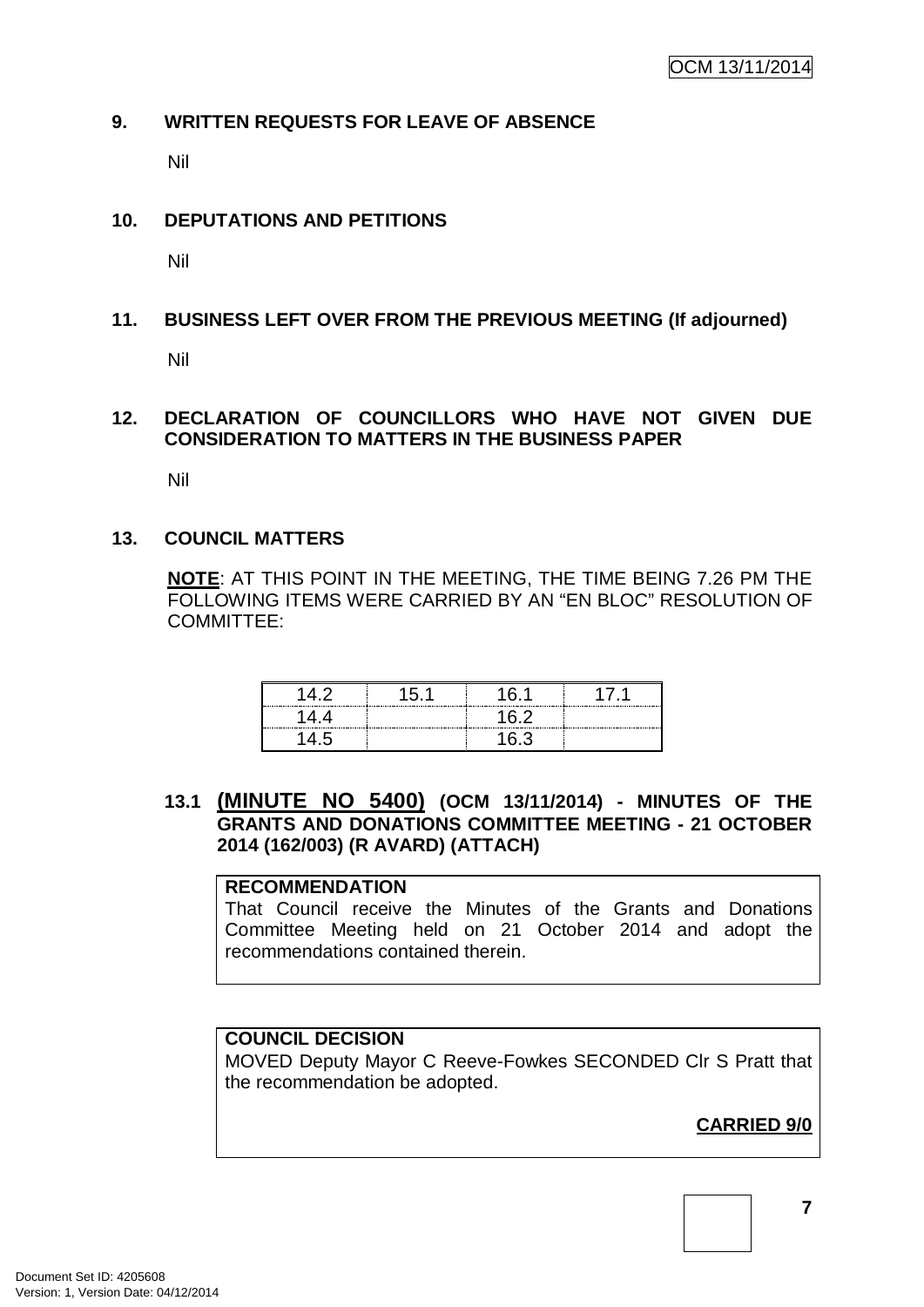### **Background**

The Council of the City of Cockburn established the Grants and Donations Committee to recommend on the level and nature of grants and donations provided to external organisations and individuals. The Committee is also empowered to recommend to Council on donations and sponsorships to specific groups.

#### **Submission**

To receive the Minutes of the Grants and Donations Committee and adopts the recommendations of the Committee.

#### **Report**

Council approved a budget for Grants and Donations for 2014/15 of \$1,049,591 to be distributed as grants, donations and sponsorship.

At its meeting of 15 July 2014, the Committee recommended a range of allocations which were duly adopted by Council on 14 August 2014.

The September 2014 round of grants, donations and sponsorship funding opportunities has now closed and the Committee, at its meeting of 21 October 2014, considered revised allocations for the grants and donations budget, as well as the following applications for donations and sponsorship.

A summary of the donations recommended to Council are as follows:

| Returned and Services League - City of Cockburn  | \$10,000 |
|--------------------------------------------------|----------|
| <b>Cockburn Community and Cultural Council</b>   | \$9,000  |
| St Vincent de Paul Society Yangebup Conference   | \$5,000  |
| <b>Trainingship Cockburn Navy Cadets</b>         | \$2,500  |
| Tales of Times Past Senior Storytellers Cockburn | \$750    |
| Yangebup Family Centre                           | \$12,000 |
| <b>Cockburn Toy Library</b>                      | \$4,000  |
| <b>Cockburn Central YouthCARE Council</b>        | \$48,100 |
| Meerilinga Young Children's Services             | \$10,000 |

A summary of the sponsorships recommended by the Committee is as follows:

| <b>Centrepoint Church</b>                | \$2,000  |
|------------------------------------------|----------|
| Parkrun Australia                        | \$5,000  |
| The 29er Class Association of WA         | \$5,000  |
| Southern Lions Rugby Union Football Club | \$12,500 |
| <b>Whitefish Global Enterprises</b>      | \$0      |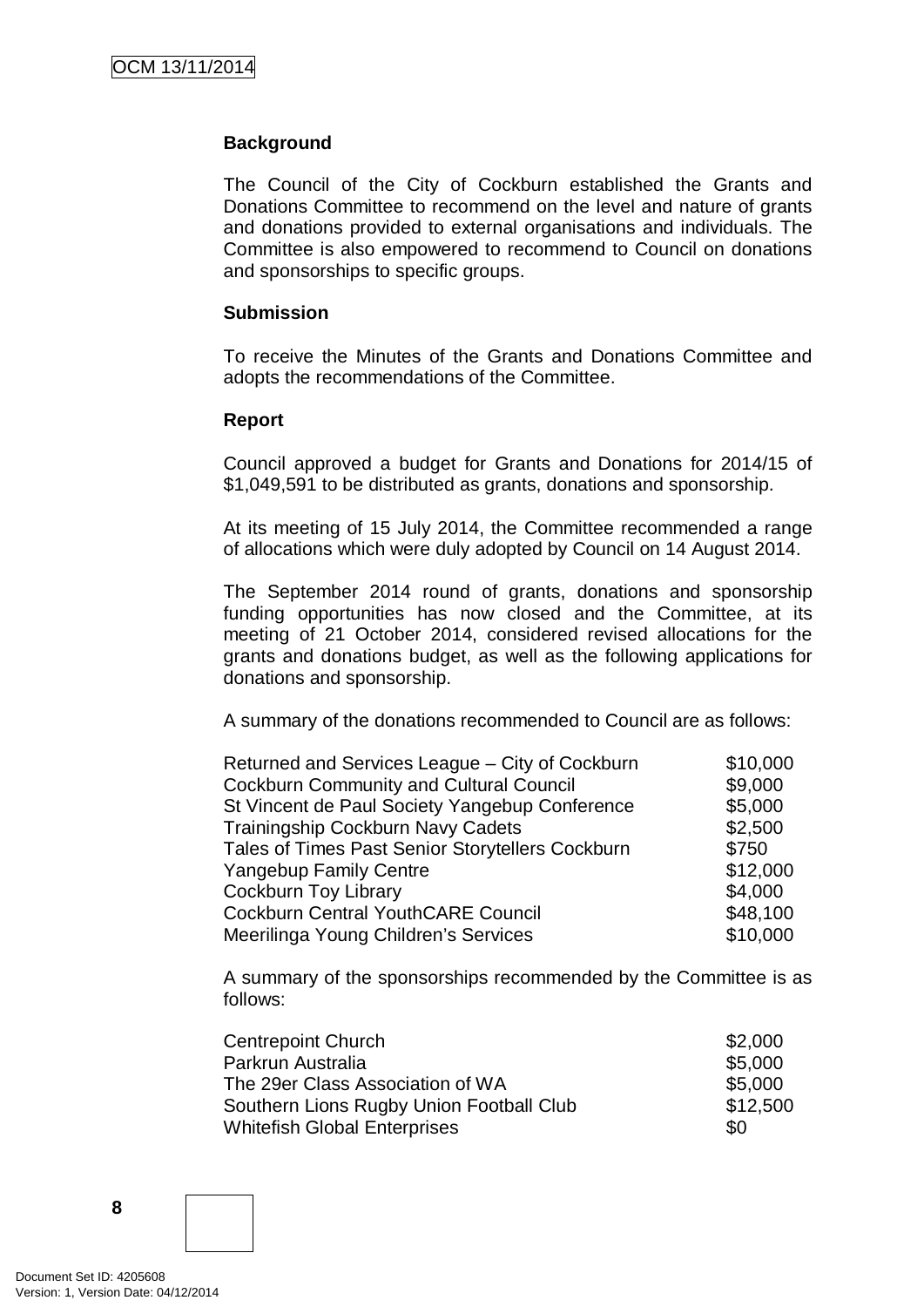### **Strategic Plan/Policy Implications**

#### **Community & Lifestyle**

- Community environments that are socially cohesive and embrace diversity.
- Communities that take pride and aspire to a greater sense of community.
- Promotion of active and healthy communities.

#### **Leading & Listening**

• A responsive, accountable and sustainable organisation.

#### **Budget/Financial Implications**

Council approved a budget for Grants and Donations for 2014/15 of \$1,049,591 to be distributed as grants, donations and sponsorship.

Following is a summary of the revised grants, donations and sponsorship allocations proposed by the Committee.

| <b>Committed/Contractual Donations</b>    | \$428,100   |
|-------------------------------------------|-------------|
| <b>Specific Grant Programs</b>            | \$381,491   |
| <b>Donations</b>                          | \$160,000   |
| Sponsorship                               | \$80,000    |
| Total                                     | \$1,049,591 |
| <b>Total Funds Available</b>              | \$1,049,591 |
| <b>Less Total of Proposed Allocations</b> | \$1,049,591 |
| <b>Balance</b>                            |             |

These allocated funds are available to be drawn upon in response to grants, donations and sponsorship applications from organisations and individuals.

The next round of grants, donations and sponsorship funding will be advertised in mid-February/March and will close on 31 March 2015.

#### **Legal Implications**

Nil

#### **Community Consultation**

In the lead up to the September 2014 round, grants, donations and sponsorship funding opportunities were promoted through the local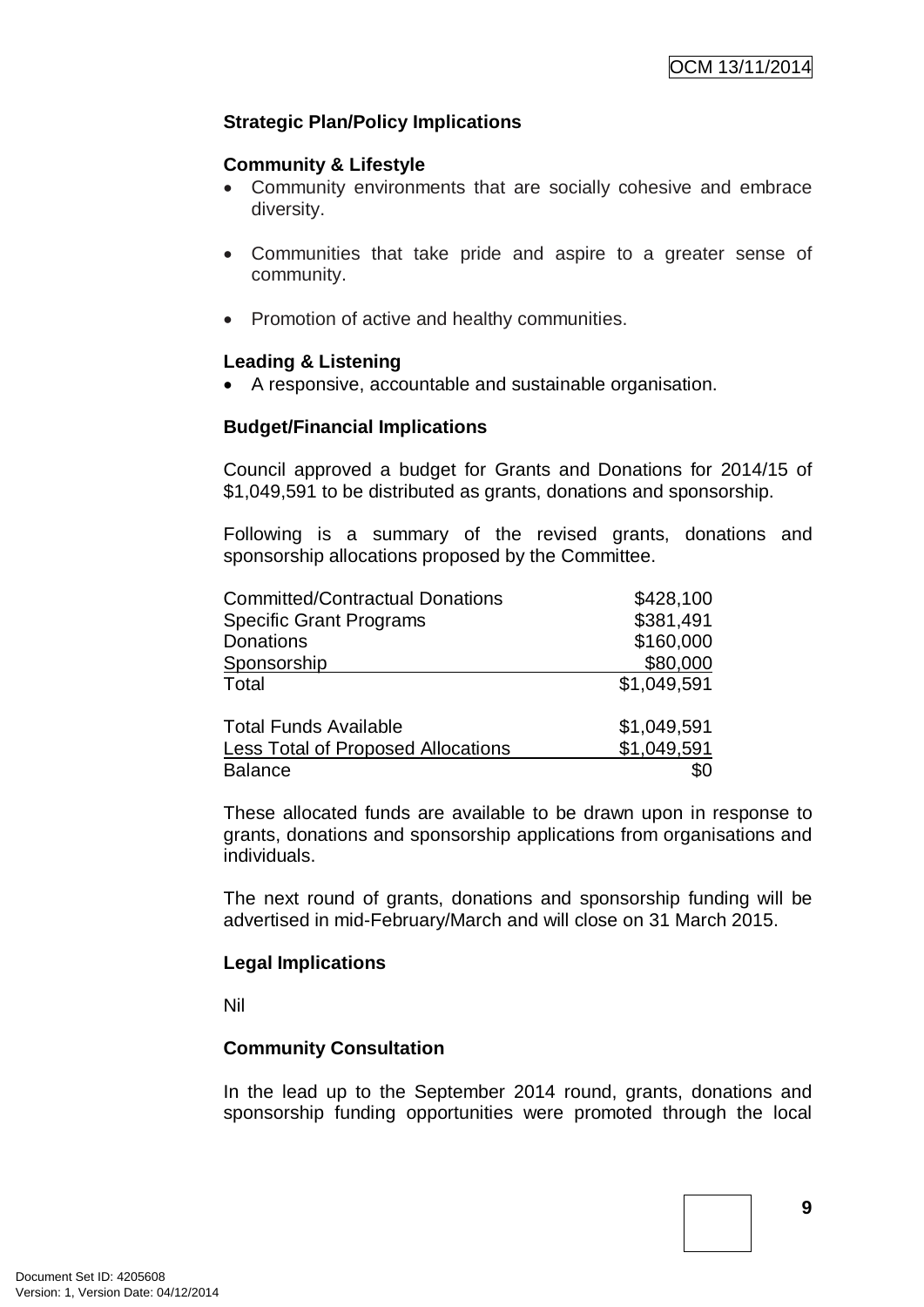media and Council networks. The promotional campaign has comprised of:

- Three advertisements running in the Cockburn Gazette on 09/09/14, 16/09/14 and 23/09/14.
- Three advertisements running fortnightly in the City of Cockburn Email Newsletter.
- Half Page advertisement in the August 2014 Soundings.
- Promotion to community groups through the Community Development Service Unit email networks and contacts.
- All members of the Cockburn Community Development Group and Regional Parents Group have been encouraged to participate in the City's grants program.
- Additional Advertising through Community Development Promotional Channels:
	- o Community Development Calendar distributed to all NFP groups in Cockburn.
	- o Community Development ENews August and September 2014 editions.
- Closing dates advertised in the 2014 City of Cockburn Calendar.
- Information available on the City of Cockburn website.
- Reminder email sent to regular applicants.

## **Attachment(s)**

- 1. Minutes of the Grants and Donations Committee Meeting on 21 October 2014.
- 2. Grants, Donations and Sponsorship Committee Recommended Allocations Budget 2014/15.

# **Advice to Proponent(s)/Submissioners**

Applicants have been advised that they will be notified of the outcome of their applications following the November 2014 Council Meeting.

#### **Implications of Section 3.18(3) Local Government Act, 1995**

Nil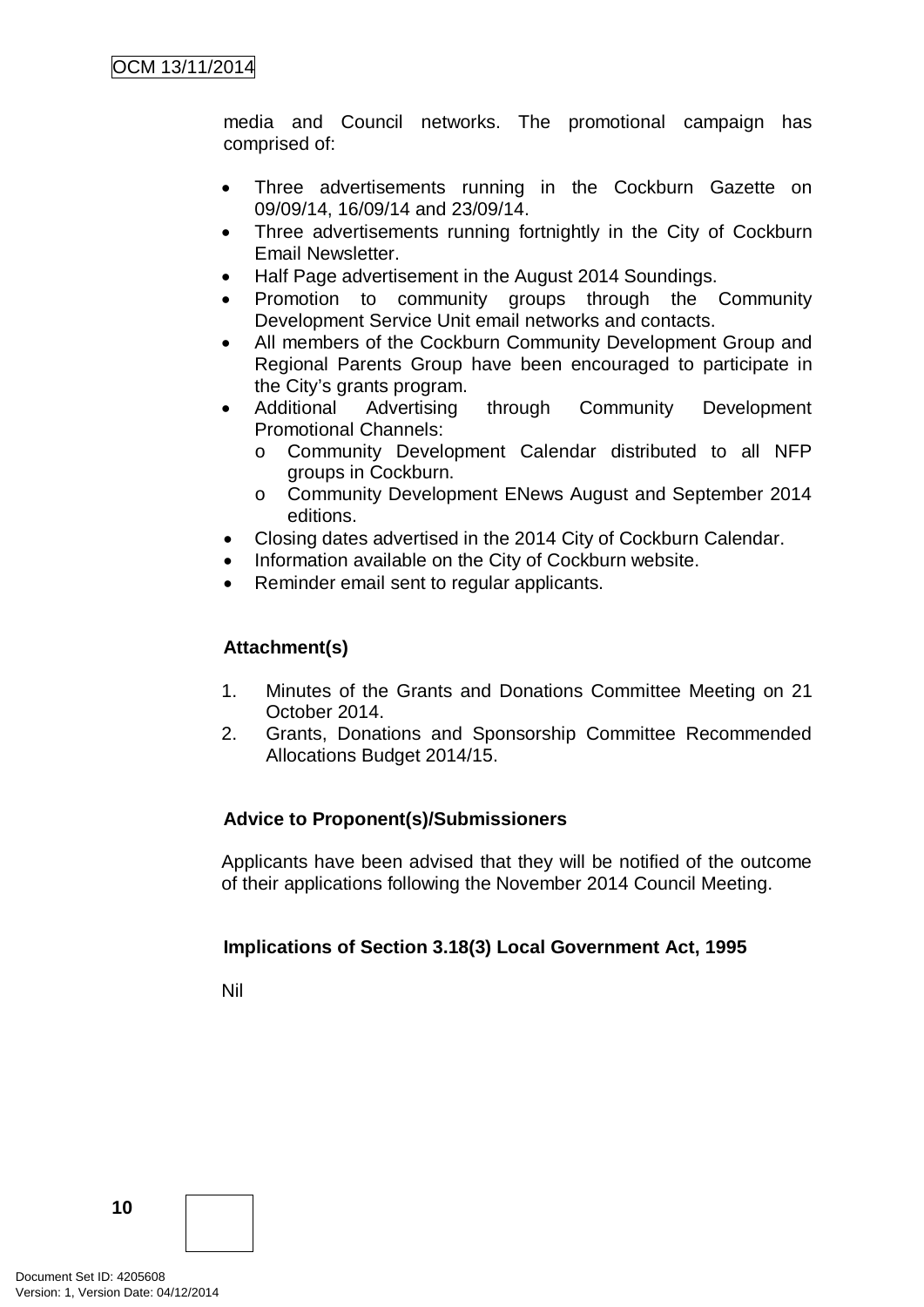#### **14. PLANNING AND DEVELOPMENT DIVISION ISSUES**

**14.1 (MINUTE NO 5401) (OCM 13/11/2014) - REVOCATION OF PREVIOUS COUNCIL DECISION - MINUTE NO 5293 (OCM 10/4/2014) - CONSIDER SUBMISSIONS AND ADOPT TOWN PLANNING SCHEME NO 3 AMENDMENT 103 - AMENDING DEVELOPMENT CONTRIBUTION AREA 14 COCKBURN COAST: ROBB JETTY AND EMPLACEMENT PRECINCTS (109 / 027) (C CATHERWOOD) (ATTACH)**

# **RECOMMENDATION**

That Council

(1) pursuant to Regulation 10 of the Local Government (Administration) Regulations 1996 (as amended) revokes the following decision made at the Ordinary Council Meeting conducted on 10 April 2014 (Minute No 5293):

*"That Council* 

- *(1) endorse the Schedule of Submissions prepared in respect of Amendment 103 to City of Cockburn Town Planning Scheme No. 3 ("Scheme");*
- *(2) modify Scheme Amendment No. 103 as follows:*
	- *1. Item 'North Coogee Foreshore Management Plan Proposals (excluding rebuilding of the groyne)' to remain as 'Subregional West' catchment as currently provided for in Development Contribution Plan 13*
	- *2. Item 'Cockburn Coast Foreshore Reserve Proposals (excluding coastal protection measures)' to shift to 'Subregional West' catchment to align with current foreshore item currently provided for in Development Contribution Plan 13*
	- *3. Item 'Cockburn Coast Beach Parking' to shift to 'Subregional West' catchment to align with current foreshore item currently provided for in Development Contribution Plan 13*
- *(3) Subject to modifications outlined in (2) above being undertaken, adopt Scheme Amendment No. 103 for final approval for the purposes of:*
	- *1. Amending Schedule 12 of the Scheme text by inserting the following items in Development*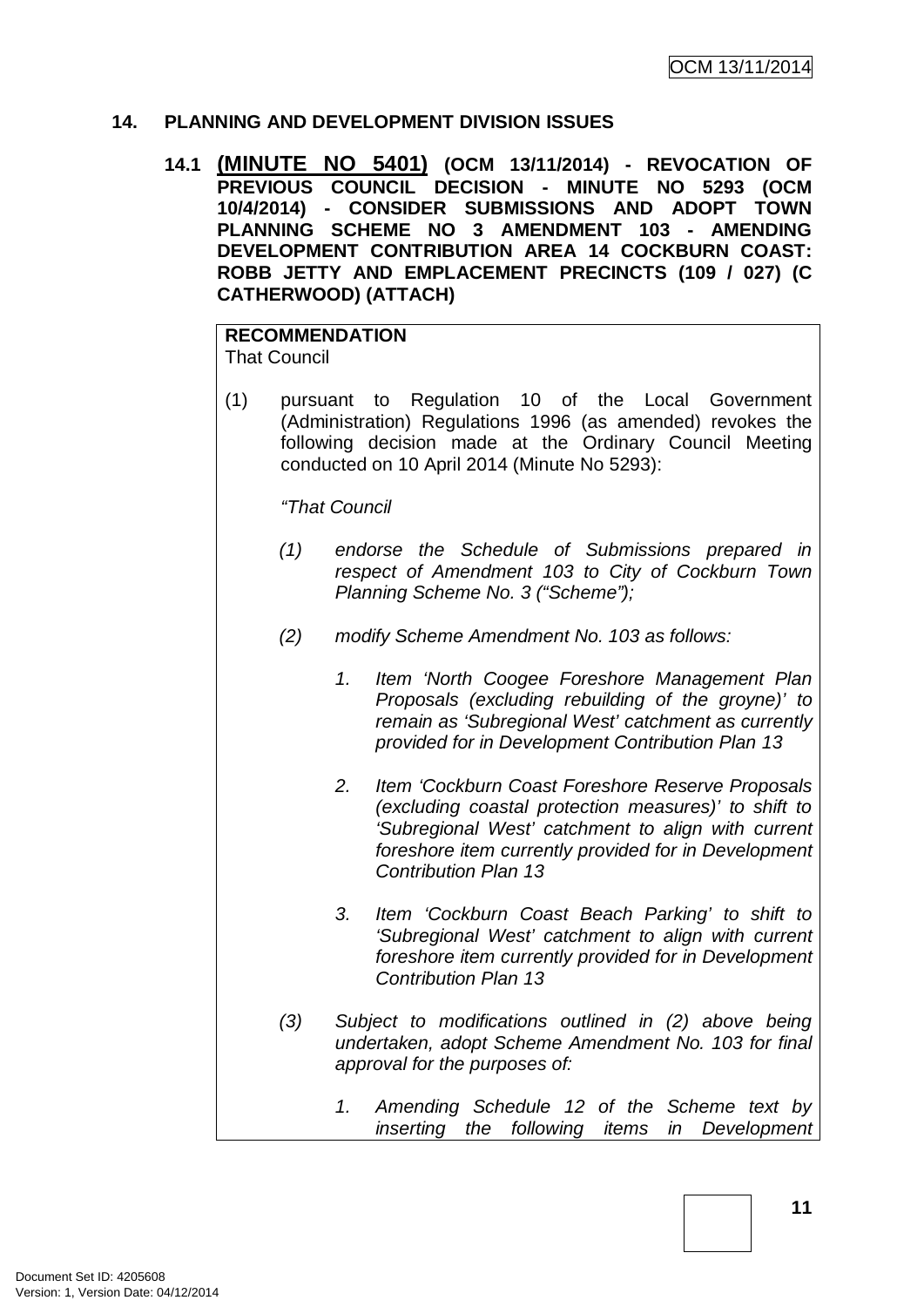| Contribution Area 13 - Community Infrastructure,<br>under 'Infrastructure and Administrative Items to be<br>Funded' as follows (additional wording shown in |                                                                                                                                                                                                                                                                                                                                                                                                                                                                                                            |  |
|-------------------------------------------------------------------------------------------------------------------------------------------------------------|------------------------------------------------------------------------------------------------------------------------------------------------------------------------------------------------------------------------------------------------------------------------------------------------------------------------------------------------------------------------------------------------------------------------------------------------------------------------------------------------------------|--|
| <b>bold</b> text):                                                                                                                                          |                                                                                                                                                                                                                                                                                                                                                                                                                                                                                                            |  |
| Infrastructure<br>and<br>administrative<br>items to<br>be<br>funded                                                                                         | Regional<br>Coogee Surf Club<br><b>Wetland Education Centre/Native Ark</b><br>Cockburn Central Recreation and Aquatic<br>Centre<br><b>Cockburn Central Community Facilities</b><br><b>Visko Park Bowling and Recreation Club</b><br>Coogee Golf Complex (excluding the pro<br>shop and restaurant components)<br>Bibra Lake Management Plan Proposals<br><b>Atwell Oval</b>                                                                                                                                |  |
|                                                                                                                                                             | Sub Regional-East<br>Cockburn Central Library and Community<br><b>Facilities</b><br><b>Cockburn Central Playing Fields</b><br><b>Anning Park Tennis</b><br>Cockburn Central Heritage Park<br><b>Bicycle Network-East</b>                                                                                                                                                                                                                                                                                   |  |
|                                                                                                                                                             | Sub Regional-West<br>North Coogee Foreshore Management<br>Plan Proposals (excluding rebuilding of<br>the groyne)<br>Phoenix Seniors and Lifelong Learning<br>Centre<br><b>Beale Park Sports Facilities</b><br><b>Western Suburbs Skate Park</b><br><b>Bicycle Network-West</b><br>Dixon Reserve/Wally Hagen Facility<br>Development (excluding<br>the<br>café<br>component)<br>Cockburn Coast Foreshore Reserve<br>(excluding<br>protection<br>coastal<br>measures)<br><b>Cockburn Coast Beach Parking</b> |  |
|                                                                                                                                                             | Local<br><b>Lakelands Reserve</b><br><b>Southwell Community Centre</b><br><b>Hammond Park Recreation Facility</b><br>Recreation<br>Frankland Reserve<br>and<br><b>Community Facility</b><br><b>Munster Recreation Facility</b><br>Cockburn Coast Sport<br>Oval<br>and<br><b>Clubroom (including land cost)</b>                                                                                                                                                                                             |  |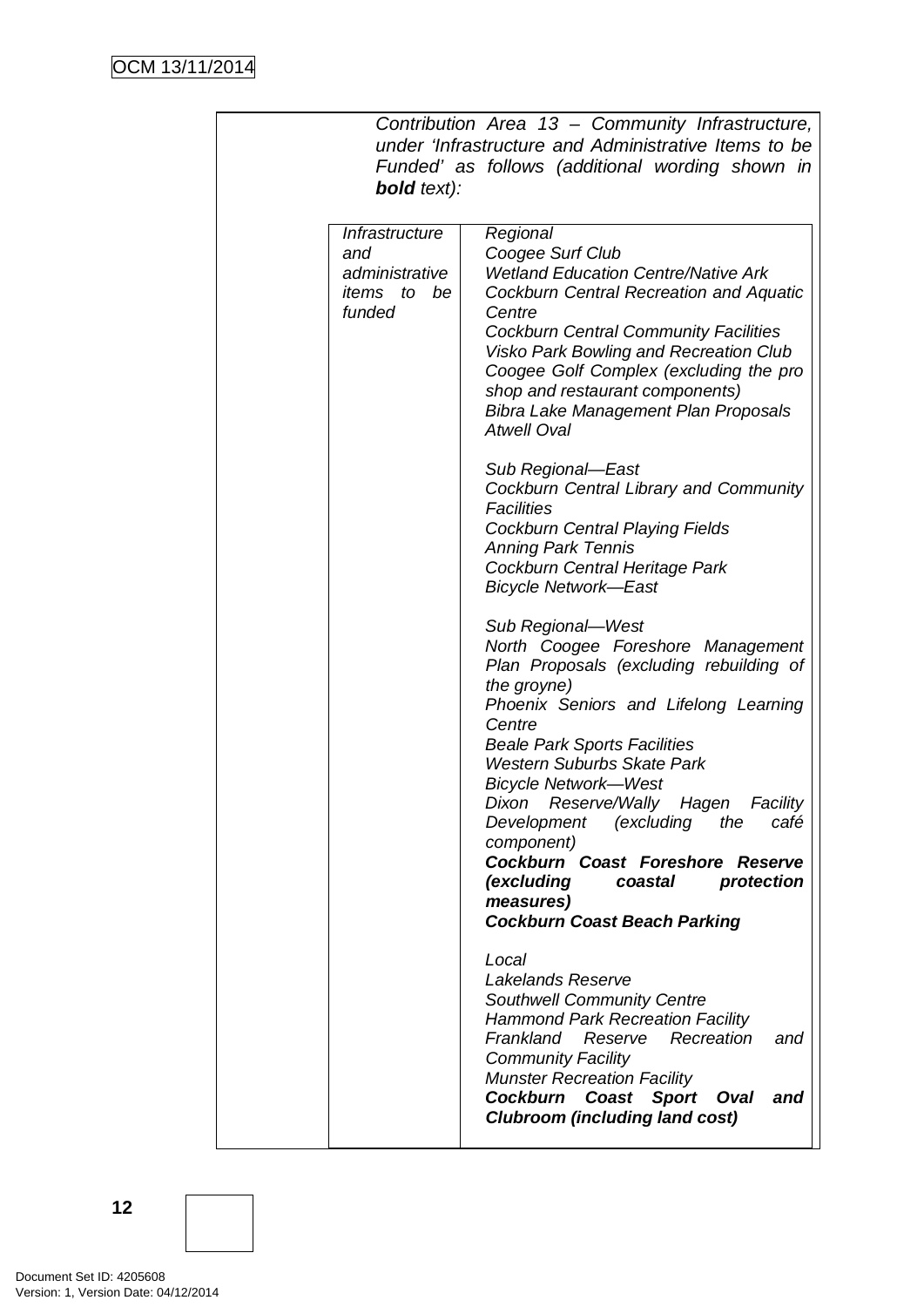| Administrative costs including -<br>Costs to prepare and administer the<br>Contribution Plan during the period of<br>operation (including legal expenses,<br>valuation fees, cost of design and cost<br>estimates, proportion of staff salaries,<br>computer software or hardware required<br>for the purpose of administering the plan). |
|-------------------------------------------------------------------------------------------------------------------------------------------------------------------------------------------------------------------------------------------------------------------------------------------------------------------------------------------|
| Cost to prepare and review estimates<br>including the costs for appropriately<br>qualified independent persons.                                                                                                                                                                                                                           |
| Costs to prepare and update<br>the<br>Community Infrastructure<br>Cost<br><b>Contribution Schedule.</b>                                                                                                                                                                                                                                   |

- *(3) ensure the amendment documentation, once modified, be signed and sealed and then submitted to the Western Australian Planning Commission along with the endorsed Schedule of Submissions with a request for the endorsement of final approval by the Hon. Minister for Planning and for the Minister's consideration to take into account the preferred proposal for local government reform as it relates to the City of Cockburn should it be known at the time of their consideration;*
- *(4) advise those parties that made a submission of Council's decision accordingly;*
- *(5) request the Western Australian Planning Commission consider participation in the proposed DCP13 with a view to effectively 'seed funding' the oval proportionate to the area previously reserved for recreation (portion of Lot 2110 Bennett Ave) which were rezoned from 'Parks and Recreation' to 'Urban' under the Metropolitan Region Scheme via Amendment 1180/41;*
- *(6) advise the Western Australian Planning Commission and Department of Local Government and Communities that this amendment further builds upon the City's comprehensive development contribution planning framework, as it relates to both community infrastructure and to infrastructure necessary for progressing structure planning across fragmented land holdings. This amendment has been carefully progressed in the full knowledge of Council in respect of its municipal funding obligations. This amendment also relates to a DCP which has an operational period until at least 30 June 2031.*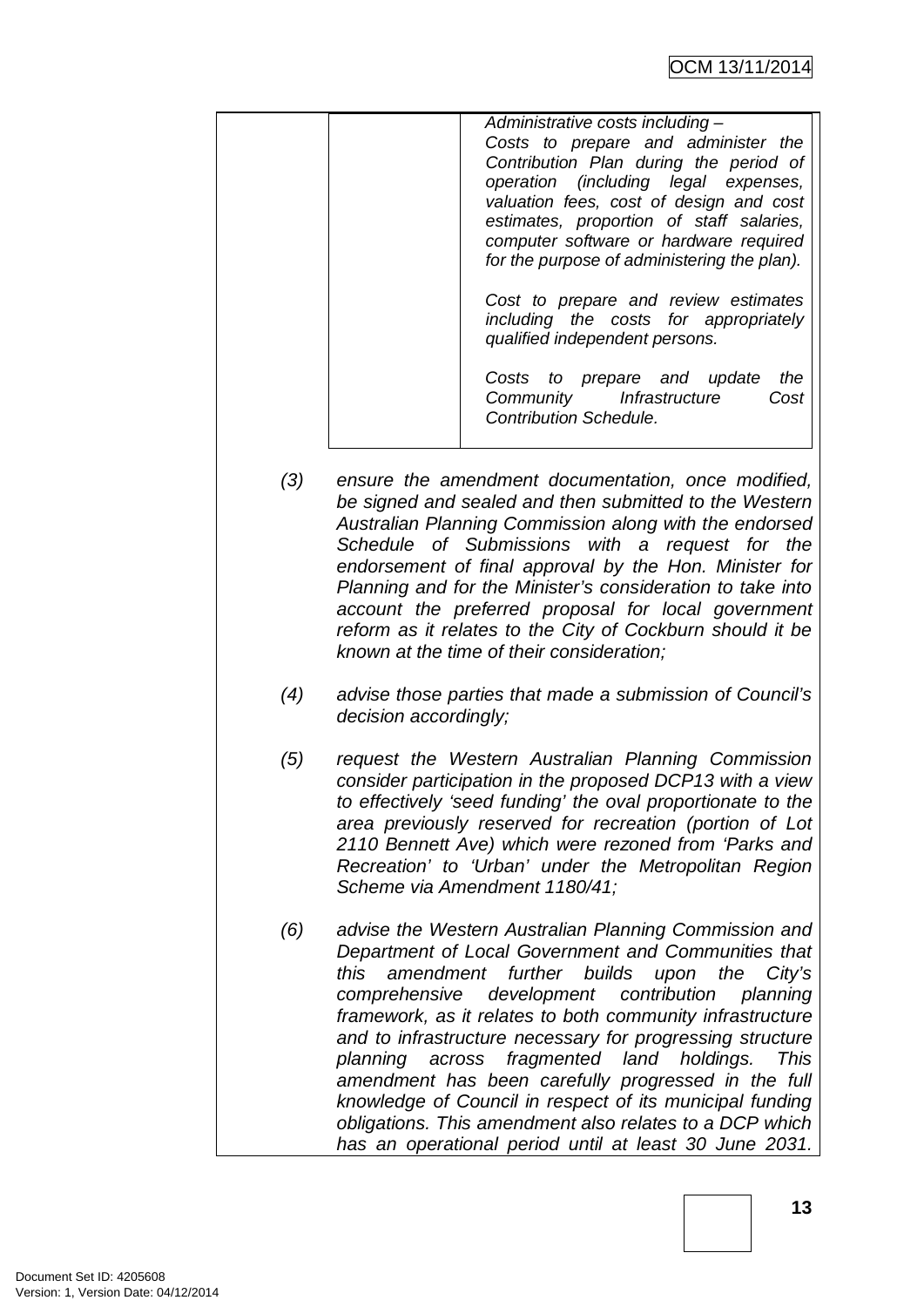*Both agencies therefore need to carefully consider how the City's DCP can practicably be rationalised if a reform proposal is adopted which disaggregates the City; and*

- *(7) request a formal response from both the Director General of the Department of Planning and the Department of Local Government and Communities following Council giving them advice as per Part (6) above".*
- (2) endorses the Schedule of Submissions prepared in respect of Amendment 103 to City of Cockburn Town Planning Scheme No. 3 ("Scheme");
- (3) advises the Western Australian Planning Commission that the City of Cockburn no longer wishes to proceed with Scheme Amendment No. 103;
- (4) provides the Western Australian Planning Commission with a summary of the reasons related to this decision not to proceed with Scheme Amendment No. 103;
- (5) requests the Western Australian Planning Commission return all copies of previously signed and sealed Scheme Amendment No. 103 documents as they are signed in accordance with a rescinded decision;
- (6) advises the applicant and all submitters of this decision; and
- (7) advises the City of Fremantle of this decision.

# **TO BE CARRIED BY AN ABSOLUTE MAJORITY OF COUNCIL**

#### **COUNCIL DECISION**

MOVED Deputy Mayor C Reeve-Fowkes SECONDED Clr L Wetton that the recommendation be adopted.

# **CARRIED BY ABSOLUTE MAJORITY OF COUNCIL 9/0**

#### **Background**

At its ordinary meeting dated 10 April 2014, Council adopted proposed Town Planning Scheme Amendment 103 ("Amendment 103") for final approval and requested the endorsement of the Minister for Planning.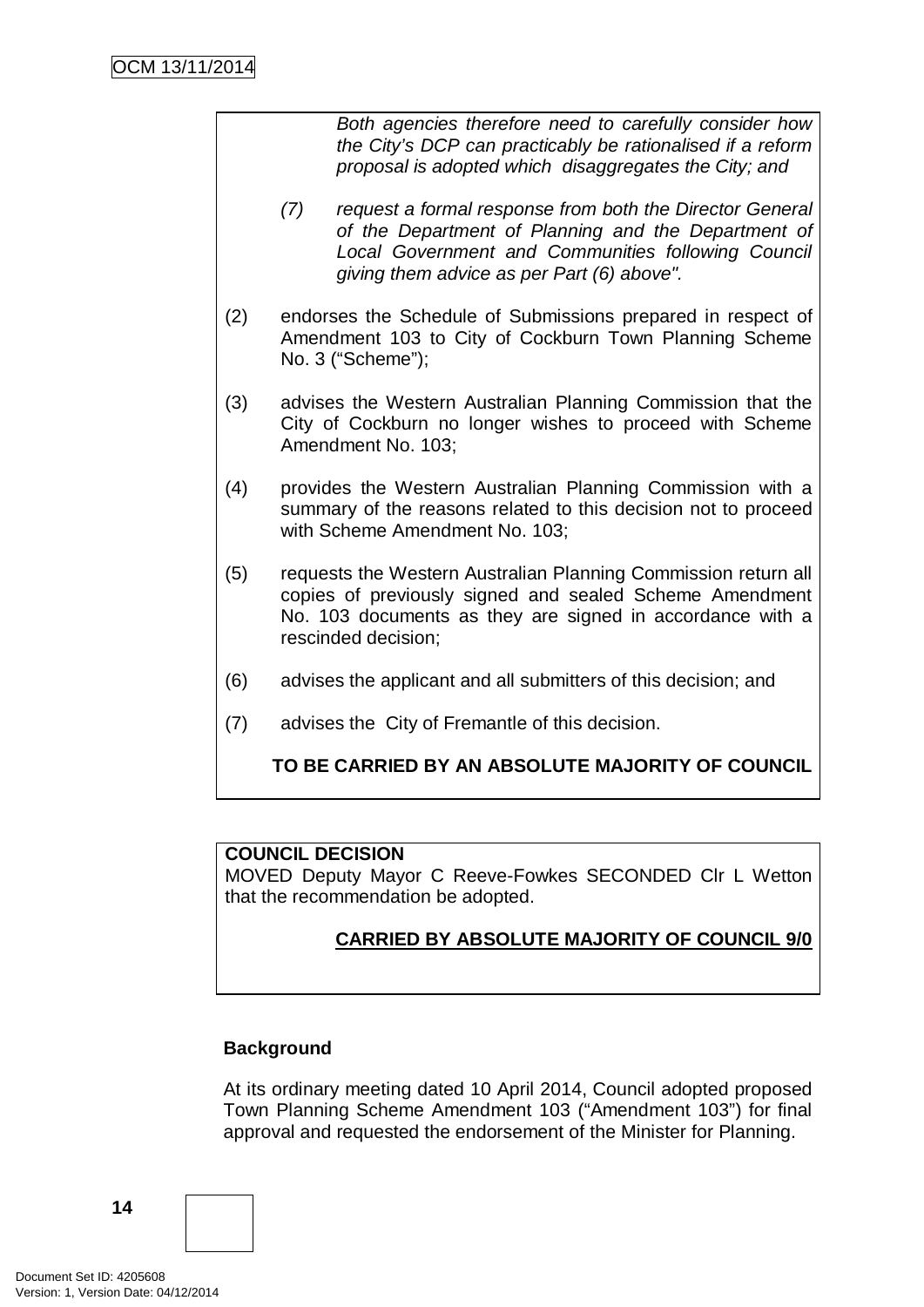OCM 13/11/2014

Amendment 103 seeks to include additional items to the City's Development Contribution Plan 13 ("DCP13") for community infrastructure. Since that time, local government reform proposals have continued to evolve and a vastly different scenario is proposed, whereby much less of Cockburn is transferred to the adjacent City of Fremantle. The impact of this creates a vastly different reality for the Cockburn Coast project, with it now being contained fully within the City of Fremantle. In light of this, officers have had to carefully reassess planning within the Cockburn Coast project, especially as it relates to development contributions that have a significant ratepayer (municipal) liability attached. It is necessary to reassess Amendment 103 and determine particularly whether it is consistent with orderly and proper planning to be embarking on a process which will have a significant municipal liability for the future responsible authority to contemplate (City of Fremantle).

The purpose of this report is to therefore reconsider submissions and final adoption of Amendment No. 103 to the City of Cockburn Town Planning Scheme No. 3 ("Scheme") which seeks to include additional items to Development Contribution Plan 13 ("DCP13"). It is written looking at the planning merits of the proposal, while also balancing whether it may be more suitable for the future responsible authority for the project (City of Fremantle) to be progressing their own proposal.

In starting this reassessment, Council resolved to initiate the Amendment for the purposes of advertising at the Ordinary Meeting of 12 September 2013. It was advertised for public comment for a period of 42 days from 29 October to 10 December 2013. It should be noted, this amendment was initiated prior to any local government reform proposal which sought to disaggregate the City of Cockburn being made public.

DCP13 was included in the City's Scheme via Amendment No. 81, gazetted in August 2011 and relates to community infrastructure.

Community infrastructure is the land, structures and facilities which help communities and neighbourhoods function effectively. This includes facilities such as sporting and recreational facilities, community centres, child care and after school care centres, libraries and cultural facilities. They are often highly valued by their communities and add greatly to the overall quality of life by providing opportunities for physical activity and social interaction.

It is widely accepted that the use of community facilities has a direct correlation to the number of people using them. This is clear in the intent and basis of the relevant State Planning Policy 3.6 - Development Contributions for Infrastructure ("SPP3.6") as well as the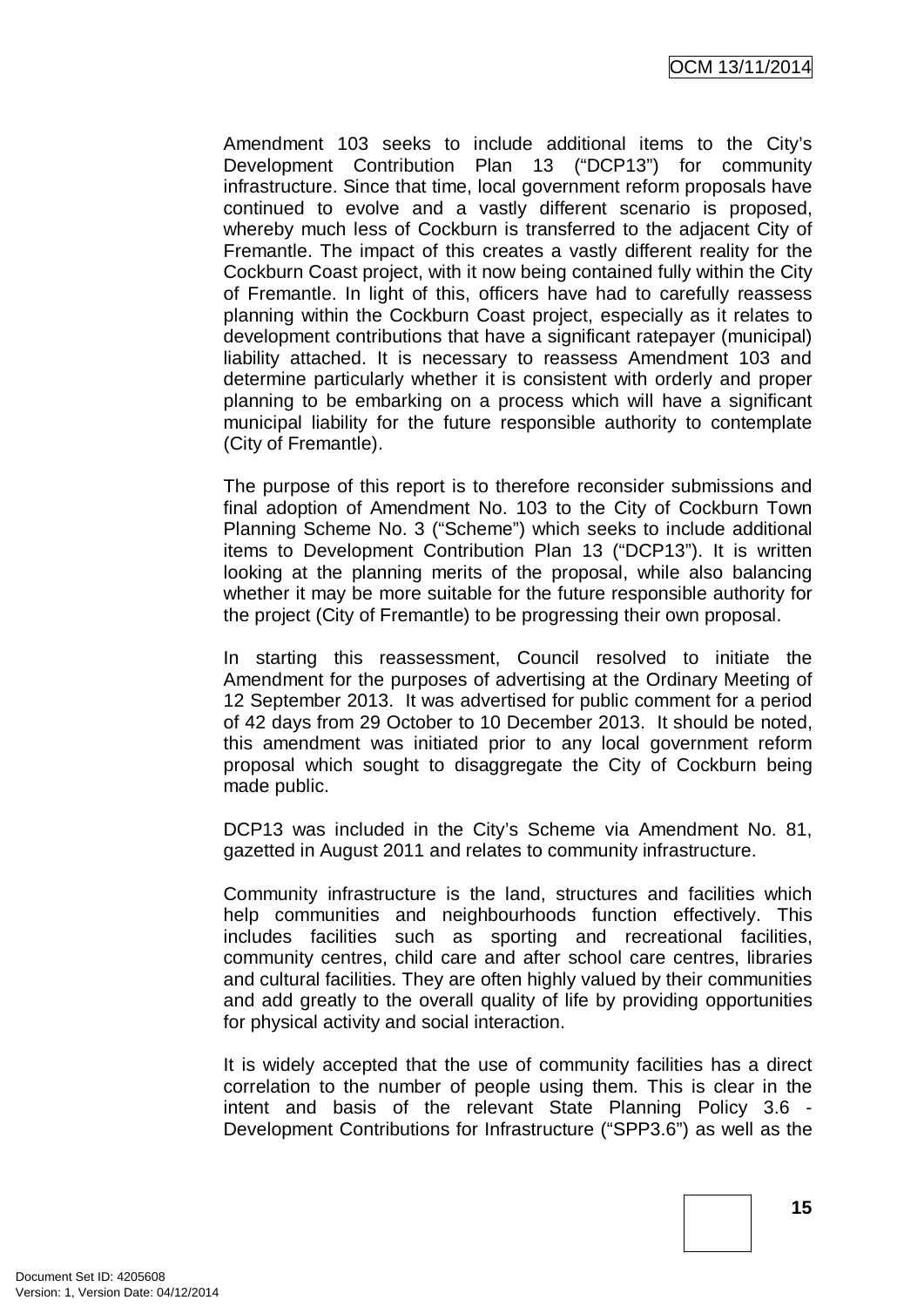City's DCP13. It is also widely accepted that there needs to be a disciplined process of capital expenditure planning, to ensure that any items included in a development contribution plan are capable of being delivered according to their indicative timing. This is particularly important for items which carry a large (ratepayer) component, such as those within Cockburn Coast.

This report seeks Council to consider all submissions received during the advertising noting the issues raised and recommending the Amendment not be proceeded with. As per the Town Planning Regulations, Council will need to provide a summary of reasons for not continuing with the amendment.

#### **Submission**

Amendment 103 proposes to modify the provisions of the City's existing DCP13 to include additional items as a result of the future proposed urbanisation of the subject land to meet the requirements of future community/s in the locality.

### **Report**

### Existing Development Contribution Plan 13

The City through its existing DCP13 has catered for the requirements of community facilities and services at the local, subregional and regional level. While the existing DCP13 recognised there would be growth within the Cockburn Coast area, planning was not sufficiently advanced to include infrastructure items brought about by this development.

#### Proposed Additions to Development Contribution Plan 13

The community infrastructure items proposed to be included in DCP 13 are identified in the District Structure Plan and Local Structure Plans for Cockburn Coast. The community infrastructure items proposed to be included in Schedule 12 of DCP 13 are detailed below. The addition of these items is proposed via Amendment No. 103 to the City's Town Planning Scheme No. 3.

Additional enhancement is proposed to that covered by the North Coogee Foreshore Management Plan (existing Sub-Regional item) to reflect the scale and intensification of development now envisaged for the Cockburn Coast project area. The total cost of this work is estimated at \$18,000,000.

Additional beach parking is also proposed alongside the linear (eastwest) public open space to accommodate visitors from the broader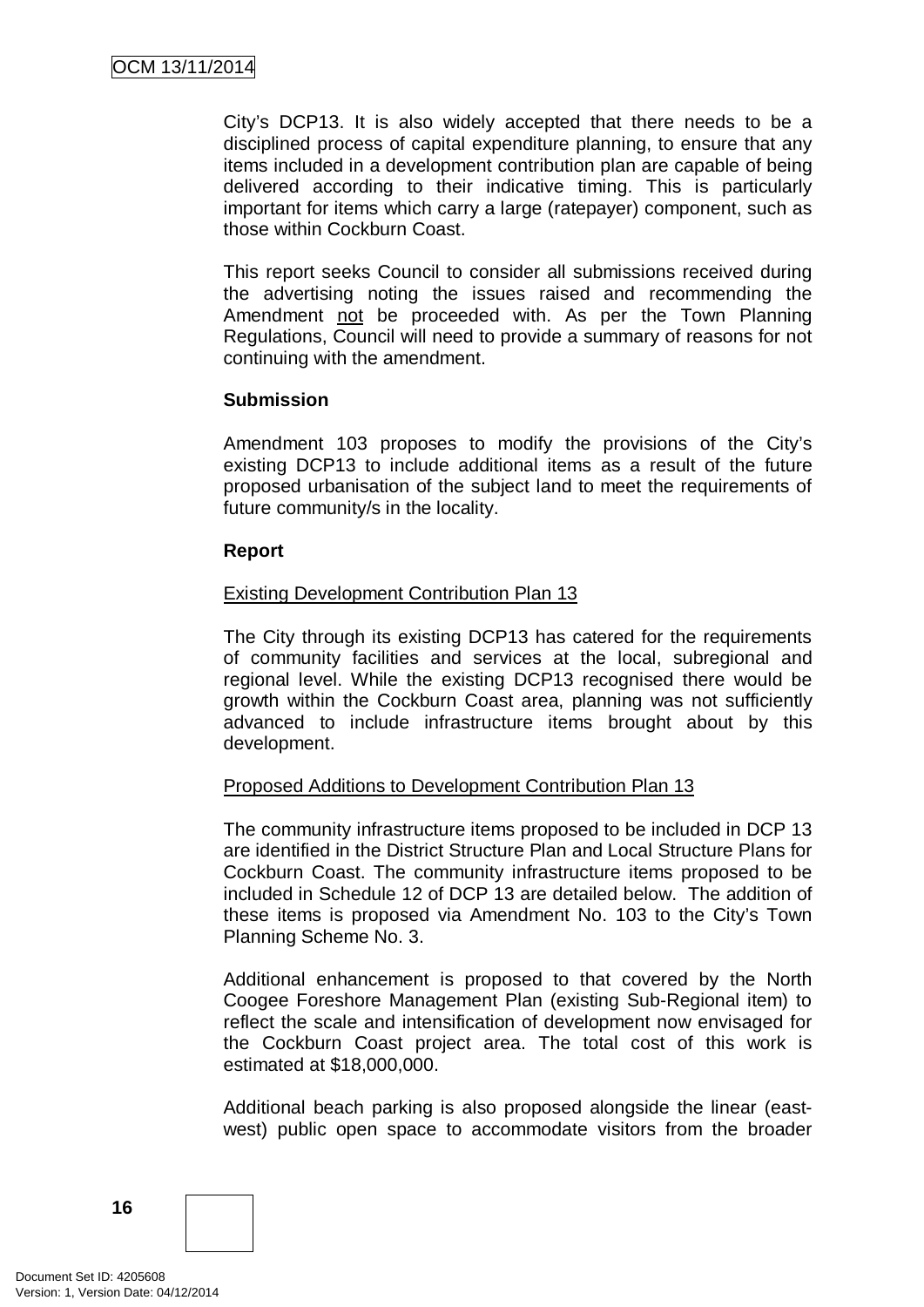area. The parking area is located on the eastern side of the railway line for traffic management and rail safety reasons. The total cost of this work is estimated at \$178,799.

The Cockburn Coast district open space comprising sports oval and clubrooms have been identified as a Local community infrastructure item. This item is only intended to support the local community needs across the catchment of Coogee/North Coogee. The total cost of this work is estimated at \$13,368,090.

#### LG Reform Impacts

Given the developments in local government reform, it is not considered appropriate to include any of these items in DCP13. Given the magnitude of the cost burden to the future City of Fremantle (as municipal contributions for these items is more than 50%), it is instead appropriate that the expanded City of Fremantle determine how it wishes to manage its approach to funding infrastructure. It is not considered appropriate, given the knowledge that Fremantle will be implementing the whole Cockburn Coast, that Cockburn make a decision that have implications of this magnitude associated.

#### Community Consultation Outcomes

A total of nine submissions were received on this amendment. Five of these raised concerns with various issues which are set out below.

The main themes of concern relate to the existing DCP13 and how that functions and the proposed items for inclusion.

Concern was raised about the notion of adding items to DCP13. The perception being the content of the DCP would be fixed. While it is correct that there is a degree of certainty by items being listed in the Scheme, the scheme amendment process is there to consider potential additions or deletions.

One submission proposed modifying the methodology of DCP13 from a per new lot/dwelling basis to a per hectare basis. The methodology has already been established and the DCP operational for a number of years. This amendment does not deal with the methodology and it is not considered appropriate to revise this part way through the DCP operation period.

Concern was also raised about the contribution rate and how these have changed since introduction of DCP13. The estimated contribution rate advertised for this amendment is only able to reflect the current items plus the proposed items. In terms of changes to the rates since originally advertised, the City is required to undertake an annual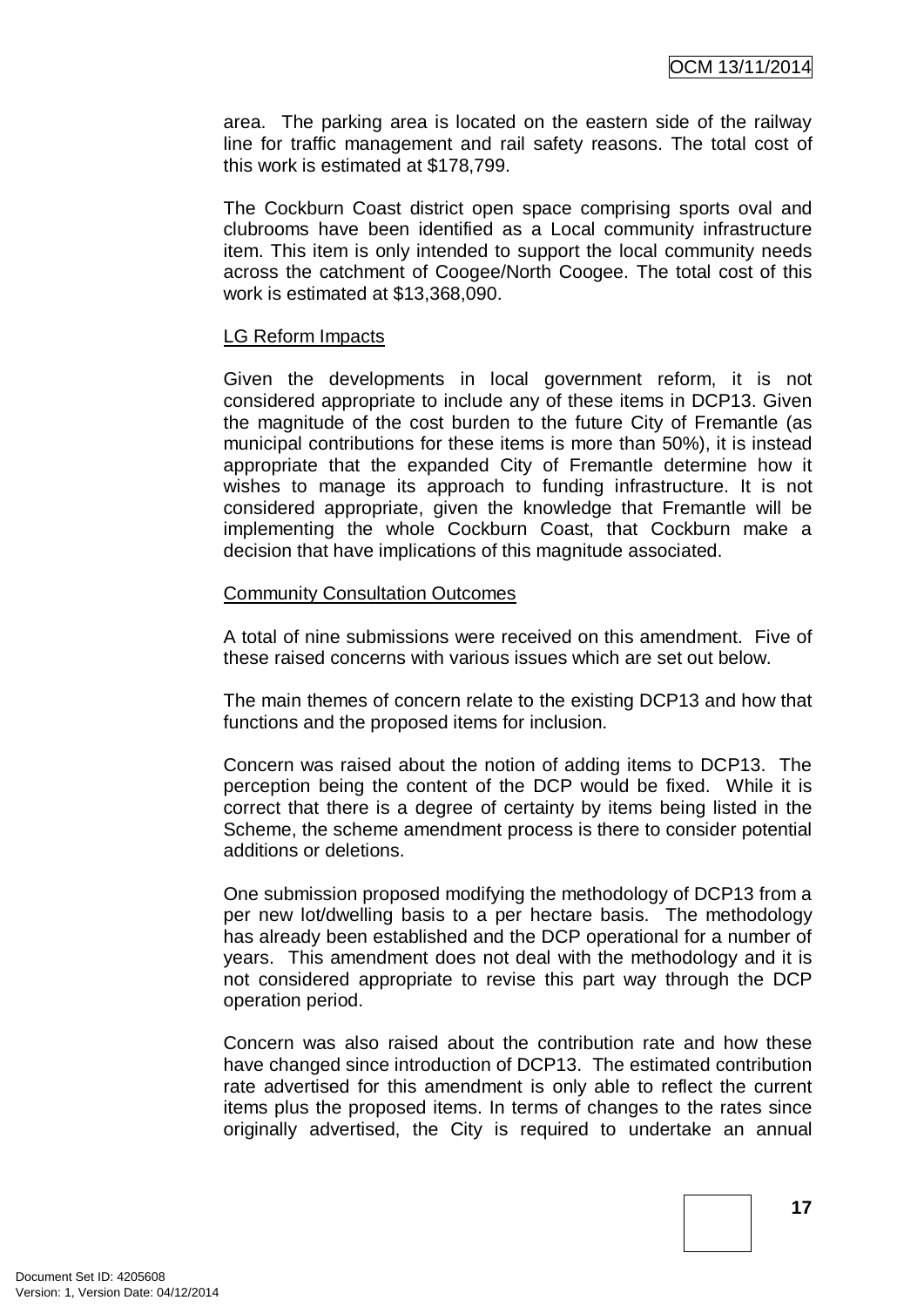review. There have now been several of these since gazettal of DCP13. City officers time these with the commencement of each financial year. There is a requirement to publish these rates, but not to provide a notice period to developers they are about to change. In this time a couple of key projects have gone through major phases and this has reflected in the contribution rates increasing.

Several submissions raised the issue of local government reform, the concern being that DCP13 should be disbanded altogether in light of the Minister for Local Government's proposal to disaggregate Cockburn which would result in the Cockburn Coast area becoming part of an extended City of Fremantle. A more extensive response is contained within the Schedule of Submissions but in summary, there is no positive outcome for any local government or the community should DCP13 be abandoned. There may be a perceived benefit to developers by not being liable for contribution payments. This however would impact community infrastructure items, affecting a substantial part of the funding model which is likely to affect delivery times, project scope or whether a facility is even provided.

There is the option though, to not add additional items to DCP13 (i.e. to not proceed with the amendment). Given the recent developments in local government reform, this is now seen as a prudent approach from a good governance viewpoint. Given the magnitude of the cost burden to the City of Fremantle (new infrastructure totalling \$31,546,889), they ought to be afforded the opportunity of determining whether their own DCP is established for the above community items. It should be acknowledged this places Landcorp in a position where they would need to begin discussions with the City of Fremantle, to determine how best to affect an approach towards community facilities in the Cockburn Coast area. Officers believe this is appropriate, and is not something that the City of Cockburn (by deciding on this amendment) should seek to impose upon the future responsible local government authority in Fremantle.

As part of the original consideration of submissions, a specific resolution was made to seek advice from both the Western Australian Planning Commission and the Department of Local Government and Communities. This was due to the very practical concerns that need to be considered in a variety of matters concerning local government reform and development contribution plans. Letters were sent to both parties seeking advice on a range of matters. Given these agencies roles as the preeminent state level authorities on these matters, assistance, or at least advice, was expected which might placate some of the very real concerns held. No response was received from the WA Planning Commission. A brief letter was received from the Department of Local Government and Communities (see attachment 1). What was clear from the response is, while there is an appreciation of the issues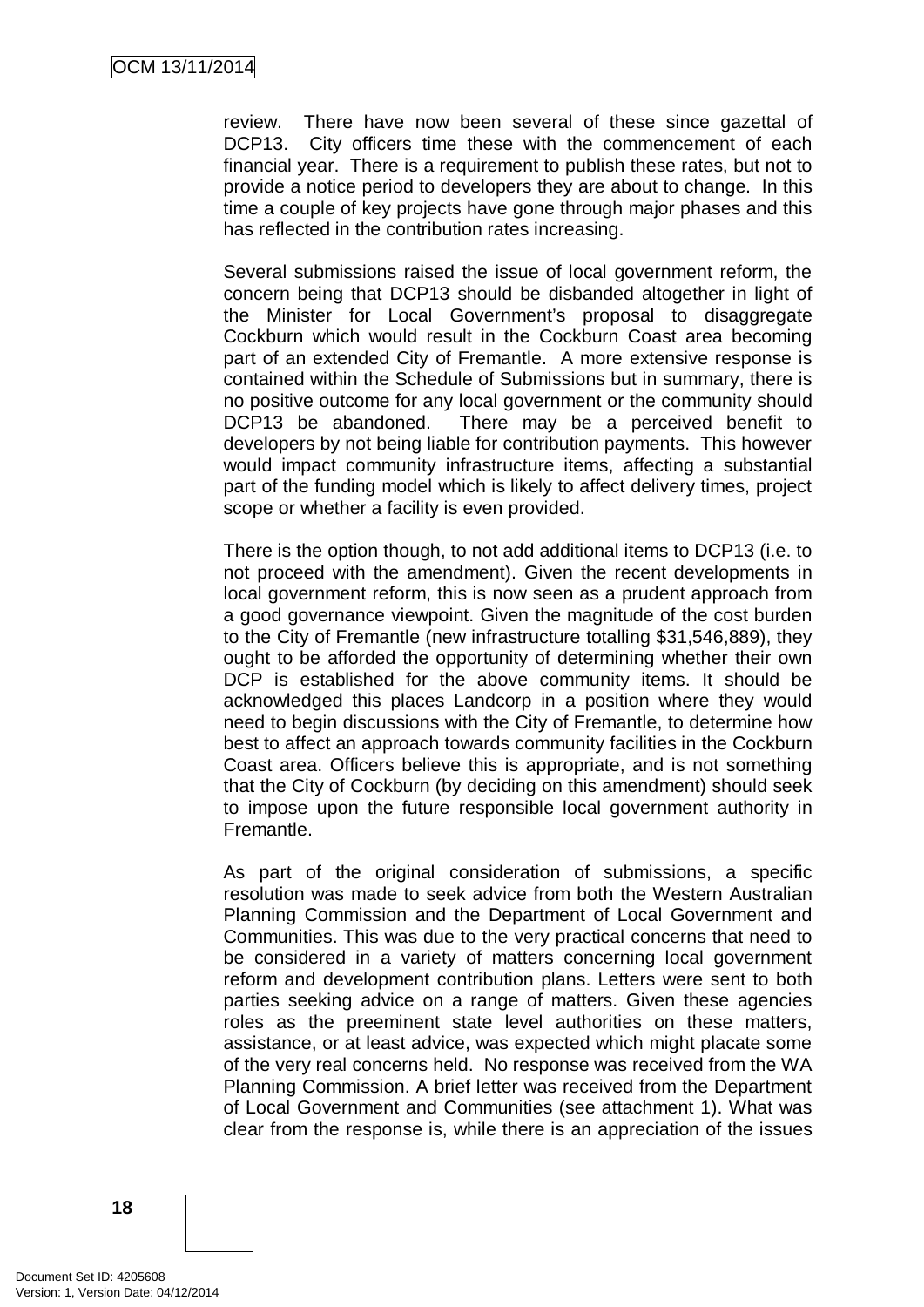raised, there are no solutions available at this point. There is further advice to continue to make decisions in the interests of good governance.

As part of the consideration of the scheme amendment, relevant considerations are set out in Division 3 of the Planning and Development Act, 2005. In brief, these are:

- Effect of State planning policy
- Advice from Heritage Council
- Advice from Environmental Protection Authority/Environmental review outcomes
- Consultation of persons likely to be affected.

In terms of the latter of these, several submissions have indicated their concern with the amendment as outlined above. In the original consideration of this amendment, it was tenuous to say the adjacent local governments were 'likely' to be affected. At that point, a number of local government reform proposals were before the Local Government Advisory Board ("LGAB"). Now the situation has moved substantially. The Minister's decision has been made and there is a substantial reduction in area transferred to the City of Fremantle.

Reference should also be made to 3.18(3) of the Local Government Act (set out at the end of this report) with the obligations of good governance (as inferred by the Department of Local Government and Communities). A potential total of \$31,546,889 of new infrastructure to the area which will transfer to Fremantle and which will have a minimum municipal obligation of \$13,990,423 is substantial. With only a small area of land transferred to Fremantle this amplifies the risk that they would need to fund the total amount and may not be able to efficiently manage delivery of these items. A matter which must never be overlooked in responsibly administering a DCP is the need for municipal contribution and the commitment to provide the infrastructure in a timely manner. If those aspects cannot be guaranteed, then the DCA (or additions to it) should not be considered for inclusion in any Scheme amendment.

As the current administrator of TPS3 in its entirety, and in the knowledge this liability would transfer to the City of Fremantle, the City of Cockburn cannot assume that the future responsible local government authority will have the ability to meet the required municipal contribution. It is recommended the previous resolution to adopt with modifications be rescinded and the Western Australian Planning Commission be advised the City no longer wishes to proceed with this amendment.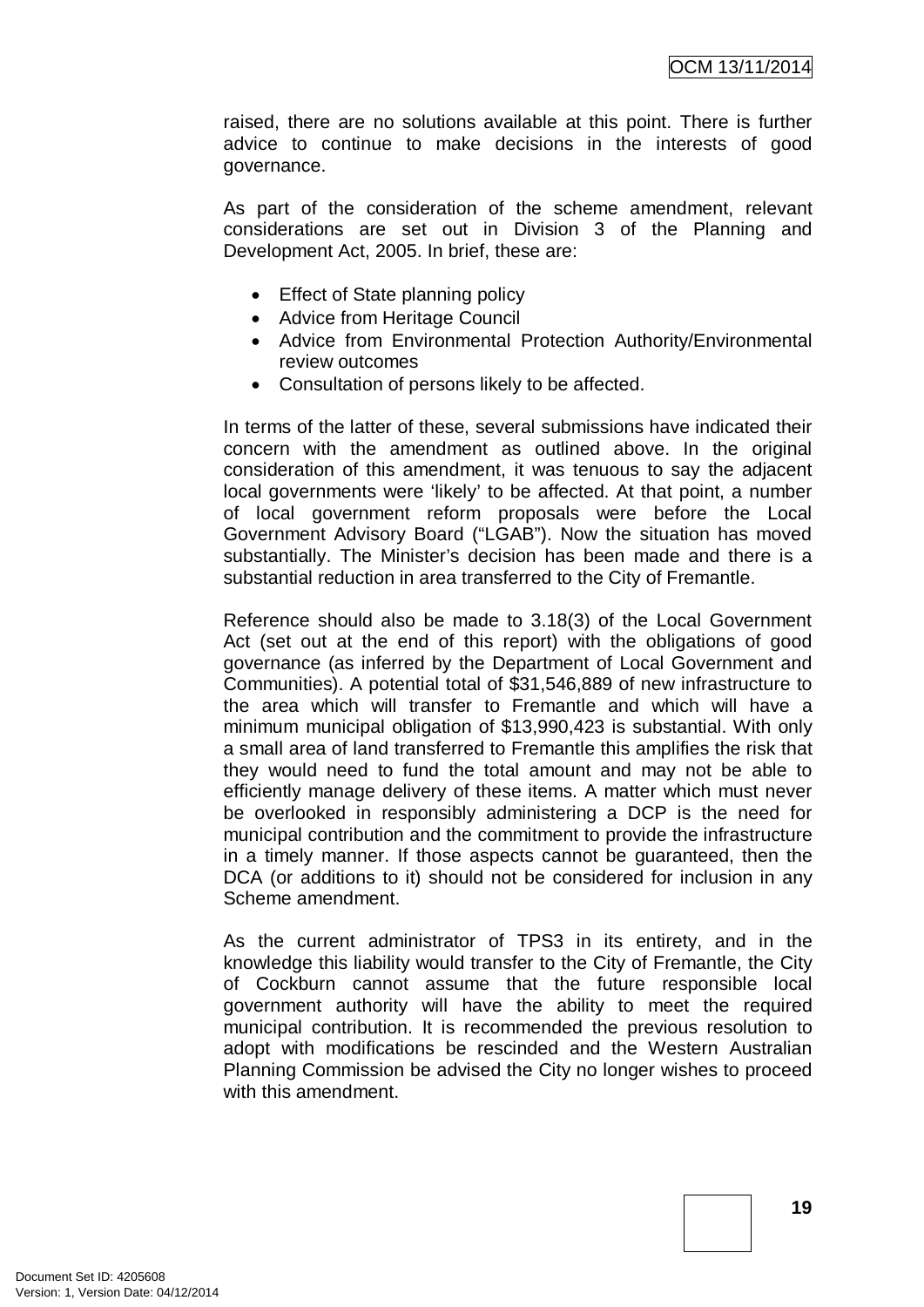Both the proposed issues raised and the progression of local government reform outcomes has led to this position.

#### **Conclusion**

It is recommended that Council revokes the resolution for the Scheme Amendment to proceed, endorses the Schedule of Submissions and advises the WAPC there is no longer a wish to proceed with this amendment.

#### **Strategic Plan/Policy Implications**

#### **Leading & Listening**

- A responsive, accountable and sustainable organisation.
- Manage our financial and infrastructure assets to provide a sustainable future.
- A culture of risk management and compliance with relevant legislation, policy and guidelines.

#### **Budget/Financial Implications**

There is no budget or financial implications for the City of Cockburn arising from the position not to proceed with the amendment.

# **Legal Implications**

*Planning and Development Act 2005 Local Government Act 1995 Town Planning Regulations 1967 Planning and Development Regulations 2009* City of Cockburn Town Planning Scheme No. 3

#### **Community Consultation**

The Amendment was advertised for public comment for a period of 42 days from 29 October 2013 to 10 December 2013.

#### **Attachment(s)**

- 1. Advice letter from the Department of Local Government and Communities.
- 2. Notice of Revocation
- 3. Schedule of Submissions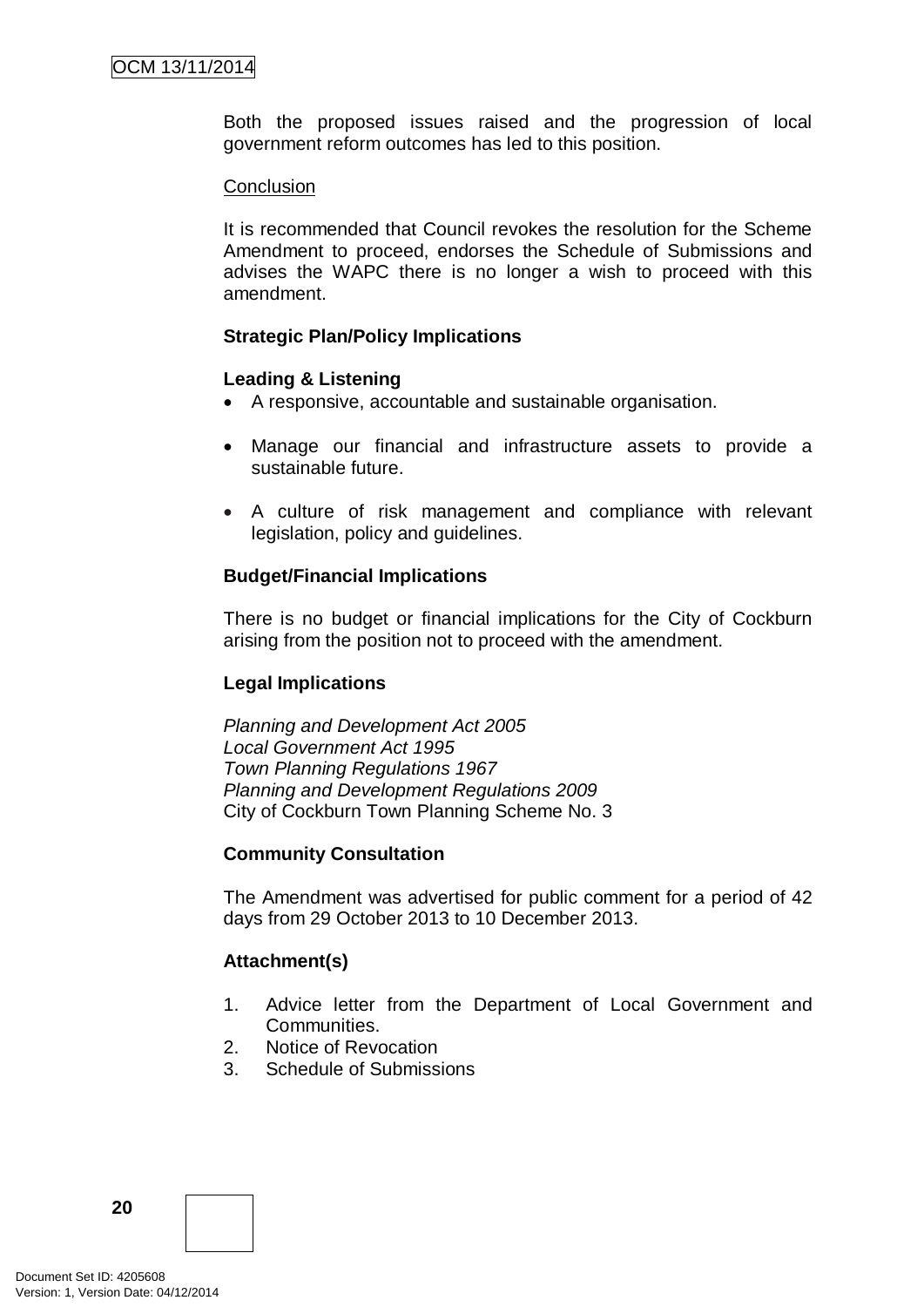# **Advice to Proponent(s)/Submitters**

Should Council choose to rescind the previous motion, both the applicant and the Department of Planning will be advised.

#### **Implications of Section 3.18(3) Local Government Act, 1995**

The Minister for Local Government's decision on local government reform will see less area transferred to the City of Fremantle than previously envisaged. While this is a positive for Cockburn, it potentially creates greater financial risk for Fremantle. This potentially creates difficulty in ensuring adherence to 3.18(3)(C):

#### **3.18. Performing executive functions**

- (3) A local government is to satisfy itself that services and facilities that it provides.
	- (a) integrate and coordinate, so far as practicable, with any provided by the Commonwealth, the State or any public body, i.e. (Landcorp).

#### **14.2 (MINUTE NO 5402) (OCM 13/11/2014) - INITIATION OF PROPOSED SCHEME AMENDMENT NO. 106 - LOCATION: LOT 545 BARTRAM ROAD, SUCCESS - OWNER: JEANETTE ANN BEASLEY - APPLICANT: PLANNING SOLUTIONS (109/042) (C HOSSEN) (ATTACH)**

# **RECOMMENDATION**

That Council

- (1) in pursuance of Section 75 of the *Planning and Development Act 2005*, amend City of Cockburn Town Planning Scheme No. 3 ("Scheme") by:
	- 1. Rezoning parts of Lot 545 Bartram Road, Success from 'Residential R20' to comprise the zones of 'Residential R30', 'Residential R40' and 'Residential 'R60' as depicted on the Scheme Amendment Map.
	- 2. Reserving parts of Lot 545 Bartram Road, Success as 'Local Road' and 'Parks & Recreation' as depicted on the Scheme Amendment Map.
	- 3. Remove Lot 545 Bartram Road from Development Area 14.
	- 4. Amend the Scheme Map accordingly.
- (2) as the amendment is in the opinion of Council consistent with Regulation 25(2) of the *Town Planning Regulations 1967*  ("Regulations"), and upon the preparation of the necessary amendment documentation, the amendment be referred to the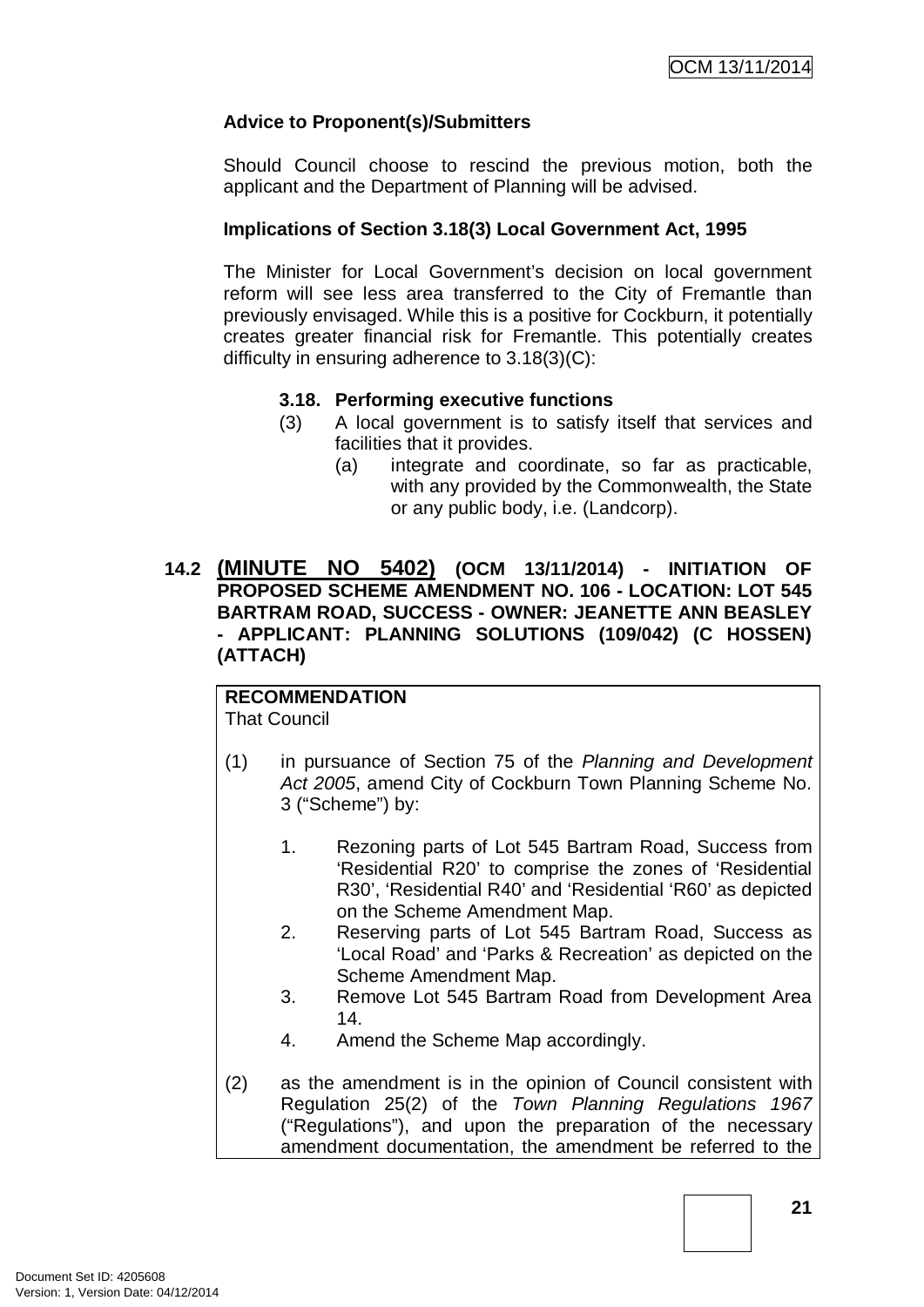Environmental Protection Authority ("EPA") as required by Section 81 of the Act, and on receipt of a response from the EPA indicating that the amendment is not subject to formal environmental assessment, be advertised for a period of 42 days in accordance with the Regulations. In the event that the EPA determines that the amendment is to be subject to formal environmental assessment, this assessment is to be prepared by the proponent prior to advertising of the amendment.

#### **COUNCIL DECISION**

MOVED Deputy Mayor C Reeve-Fowkes SECONDED Clr S Portelli that the recommendation be adopted.

**CARRIED 9/0**

### **Background**

The subject land comprises Lot 545 (No. 77) Bartram Road, Success and is zoned 'Urban' under the Metropolitan Region Scheme ("MRS") and 'Residential R20' under City of Cockburn Town Planning Scheme No. 3 ("Scheme").

The subject site is located directly west of Wentworth Parade, north of Bartram Road and east of the Twin Bartram Structure Plan area (refer to Attachment 1 for the Locality Plan). The Twin Bartram Swamps Conservation Category Wetland is located immediately to the north of the subject site.

#### **Submission**

The Proposed Scheme Amendment has been lodged by Planning Solutions, in conjunction with John Chapman Town Planning Consultant, on behalf of the prospective purchaser of the land, Allvivid Pty Ltd.

#### **Report**

The Proposed Scheme Amendment seeks to amend the Scheme by rezoning the subject site from 'Residential R20' to 'Residential R30', 'Residential R40' and 'Residential R60'. The proposal also seeks to reserve portions of the site for 'Local Roads' and 'Parks and Recreation'. See Attachment 3 for a concept plan of the subject area.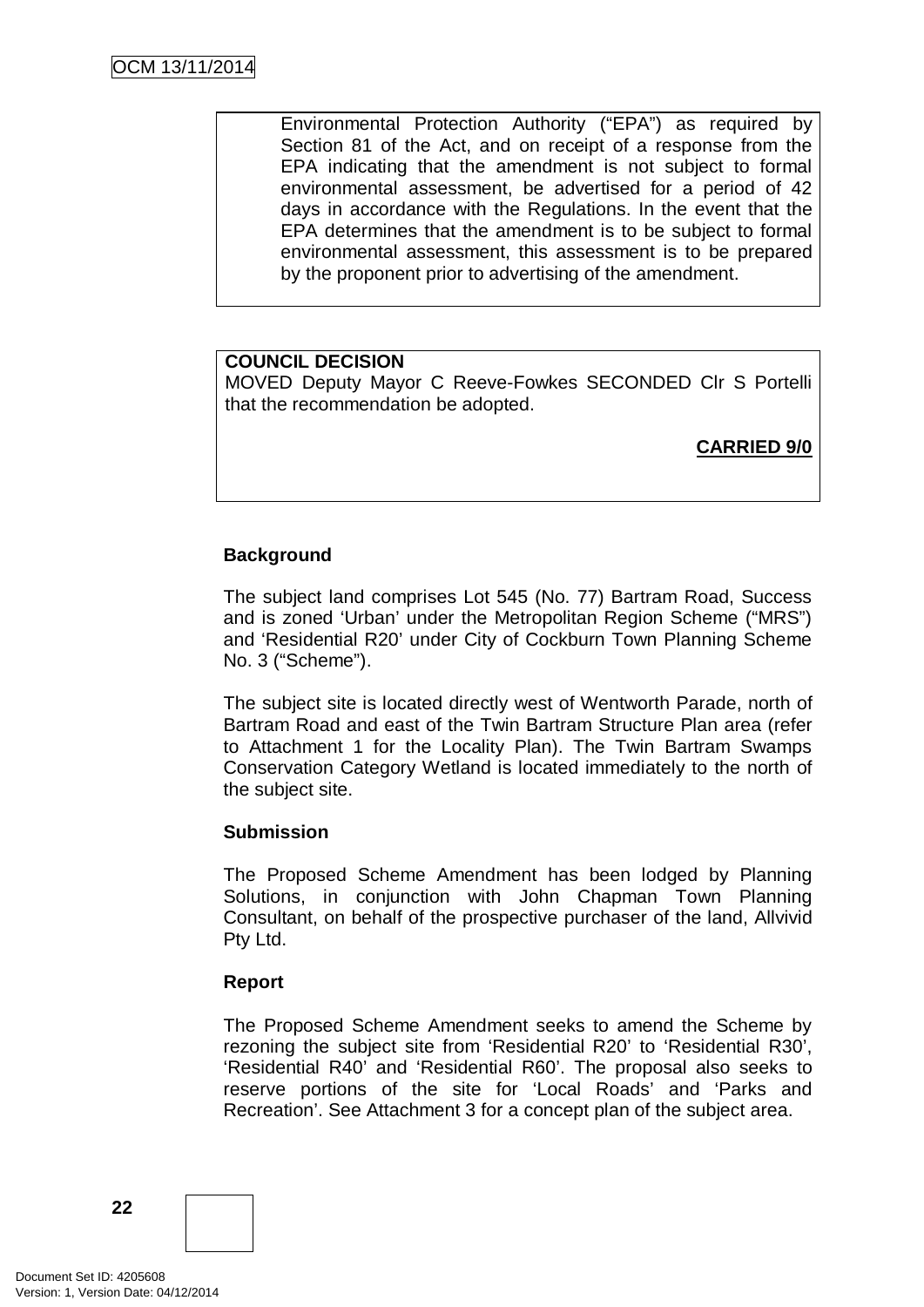The area to be rezoned for 'Parks and Recreation' is 7949m² in size and will act as an extension of the planned open space areas to the west of the site. Wetland fringe vegetation buffer forms 4620 m² of the open space area, this area will be revegetated during the development stage of the proposal. The total of the open space area is consistent with the 10% provisions within Liveable Neighbourhoods.

In recent times, areas subject to greenfields residential development have been zoned 'Development' and subject to the preparation of a comprehensive Structure Plan undertaken in accordance with Part 6 of the Scheme. This Structure Plan becomes the zoning and reserving mechanism, working in conjunction with the Scheme to regulate land use and development. Within the northern half of the locality of Success, there are a number of undeveloped land parcels that are zoned 'Residential' but are also within a Development Area. The situation is largely due to the zoning sourced from the former Town Planning Scheme No. 2 combining with the structure planning requirements introduced in Town Planning Scheme No. 3. The subject site is one of these parcels.

As the land is currently zoned 'Residential' it has been communicated to the City from the Western Australian Planning Commission ('WAPC') that support should be directed towards a Scheme amendment which seeks to put in place the pattern of zones and reserves to be ultimately reflected by the subdivision and development of the land. This is considered manageable for this site, given its discrete size and logical planning of zones and reserves to build on the surrounding pattern.

Therefore the Proposed Scheme Amendment looks to retain the 'Residential' zoning of the land, while introducing a more contemporary residential coding mix and appropriately address the Conservation Category Wetland Buffer. To facilitate this outcome the Proposed Scheme Amendment has been accompanied by a comprehensive Explanatory Report that provides the same level of detail and planning rigour as found within a Structure Plan explanatory report.

#### Directions 2031

Directions 2031 seek to establish a 50% increase in current average residential densities from the current average of 10 dwelling per gross hectare of urban zoned land. The Scheme Amendment explanatory report assumes an expected yield of 99 dwellings. Gross density of the site is therefore likely to be 25 dwellings a hectare, an amount consistent with Directions 2031 and Liveable Neighbourhoods.

The dwelling yield is also consistent with the actions/Initiatives of the Draft Cockburn Central Activity Centre Plan.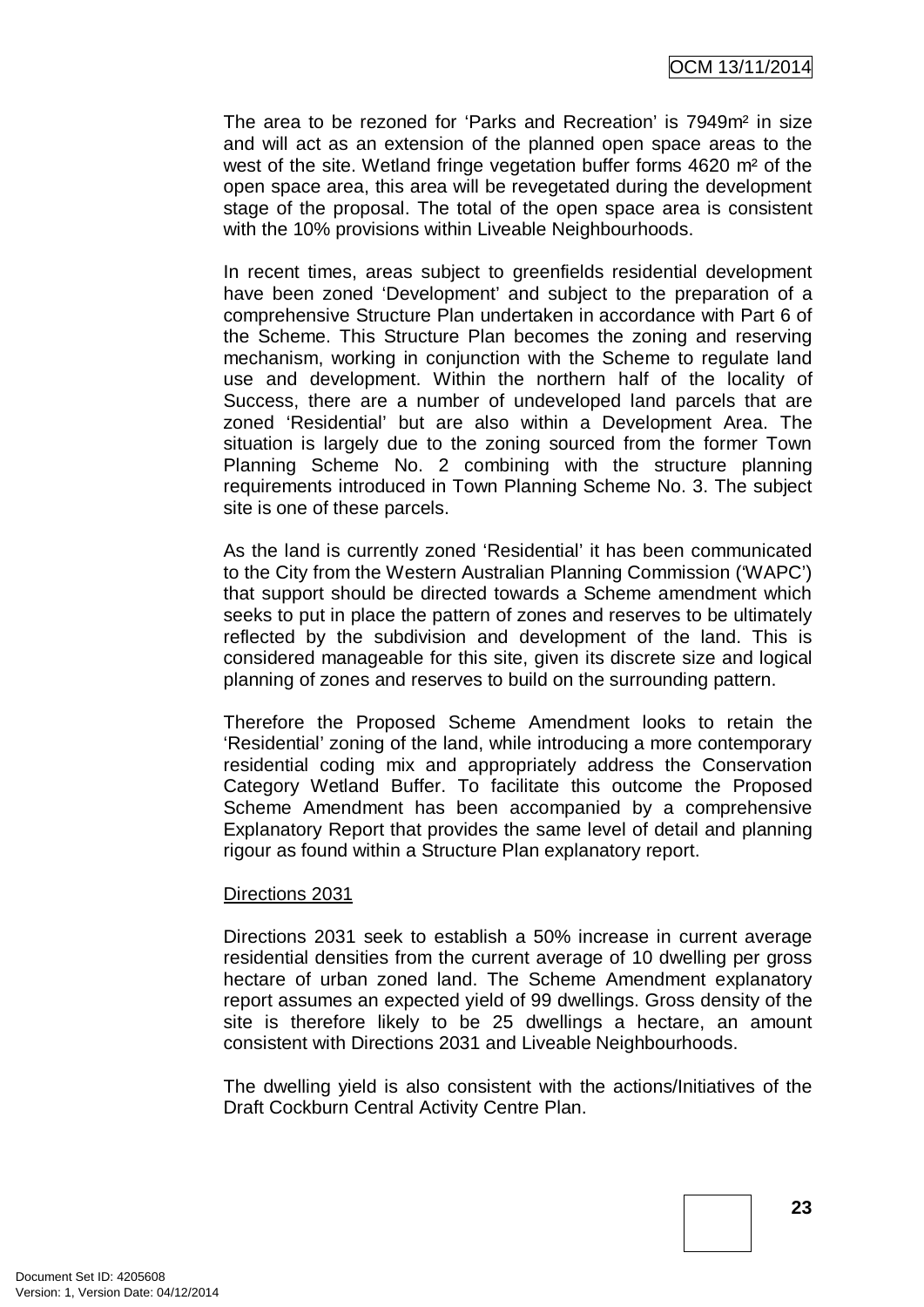### **Traffic**

The applicant has undertaken a traffic impact assessment to support the Scheme Amendment. The report has been analysed by the City's engineering department and deemed to be satisfactory in both its assumptions and recommendations. All expected traffic volumes are within standard limits expected by the City.

#### Bushfire Risk

The applicant has undertaken a Fire Management Plan to support the Scheme Amendment. The report has been analysed by the City and deemed to be to the City's and the WAPC's standard.

The Fire Management Plan and the proposed layout of the subject area strike an appropriate balance between reducing vulnerability to the bushfire risk and the protection and improvement of the functionality of the Twin Bartram Swamps.

#### **Conclusion**

In summary it is recommended that the City initiate the proposed Scheme Amendment No.106.

#### **Strategic Plan/Policy Implications**

#### **Growing City**

- To grow our City in a sustainable way by: using land efficiently, protecting the natural environment and conserving biodiversity.
- Development that is soundly balanced between new and existing areas.
- Diversity of housing to respond to changing needs and expectations.

#### **Environment & Sustainability**

• To protect, manage and enhance our natural environment, open spaces and coastal landscapes.

#### **Budget/Financial Implications**

N/A

#### **Legal Implications**

N/A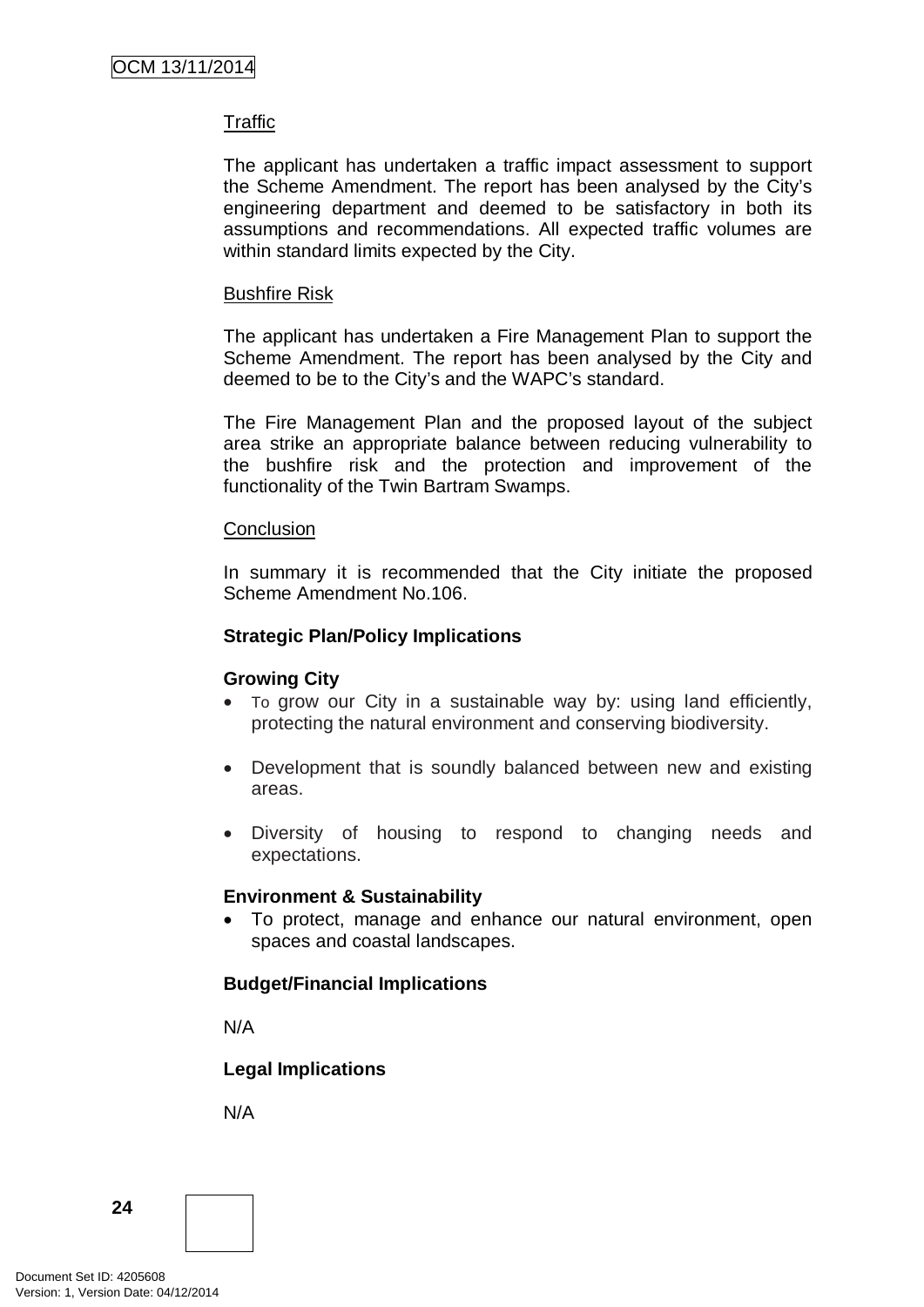### **Community Consultation**

In accordance with the *Town Planning Regulations 1967* consultation is to be undertaken subsequent to the local government adopting the Scheme Amendment and the Environmental Protection Authority (EPA) advising that the proposal is environmentally acceptable. This requires the amendment to be advertised for a minimum of 42 days.

#### **Attachment(s)**

- 1. Locality Plan
- 2. Current and Proposed Zoning Map
- 3. Concept Plan

# **Advice to Proponent(s)/Applicant**

The Proponent(s) have been advised that this matter is to be considered at the 13 November 2014 Council Meeting.

### **Implications of Section 3.18(3) Local Government Act, 1995**

Nil.

## **14.3 (MINUTE NO 5403) (OCM 13/11/2014) - SALE OF LAND - LOT 33 DAVILAK AVENUE, HAMILTON HILL - OWNER: CITY OF COCKBURN (2201160) (K SIM) (ATTACH)**

# **RECOMMENDATION**

That Council

- (1) sells Lot 33 Davilak Avenue , Hamilton Hill for a consideration of \$1,370,000 (inc GST) to 51 West Pty Ltd; and
- (2) amend the 2013/14 adopted municipal budget by transferring \$1,370,000 (net of GST) to the Cockburn Central West Reserve.

# **TO BE CARRIED BY AN ABSOLUTE MAJORITY OF COUNCIL**

# **COUNCIL DECISION**

MOVED Deputy Mayor C Reeve-Fowkes SECONDED Clr L Smith that the recommendation be adopted.

# **CARRIED BY ABSOLUTE MAJORITY OF COUNCIL 9/0**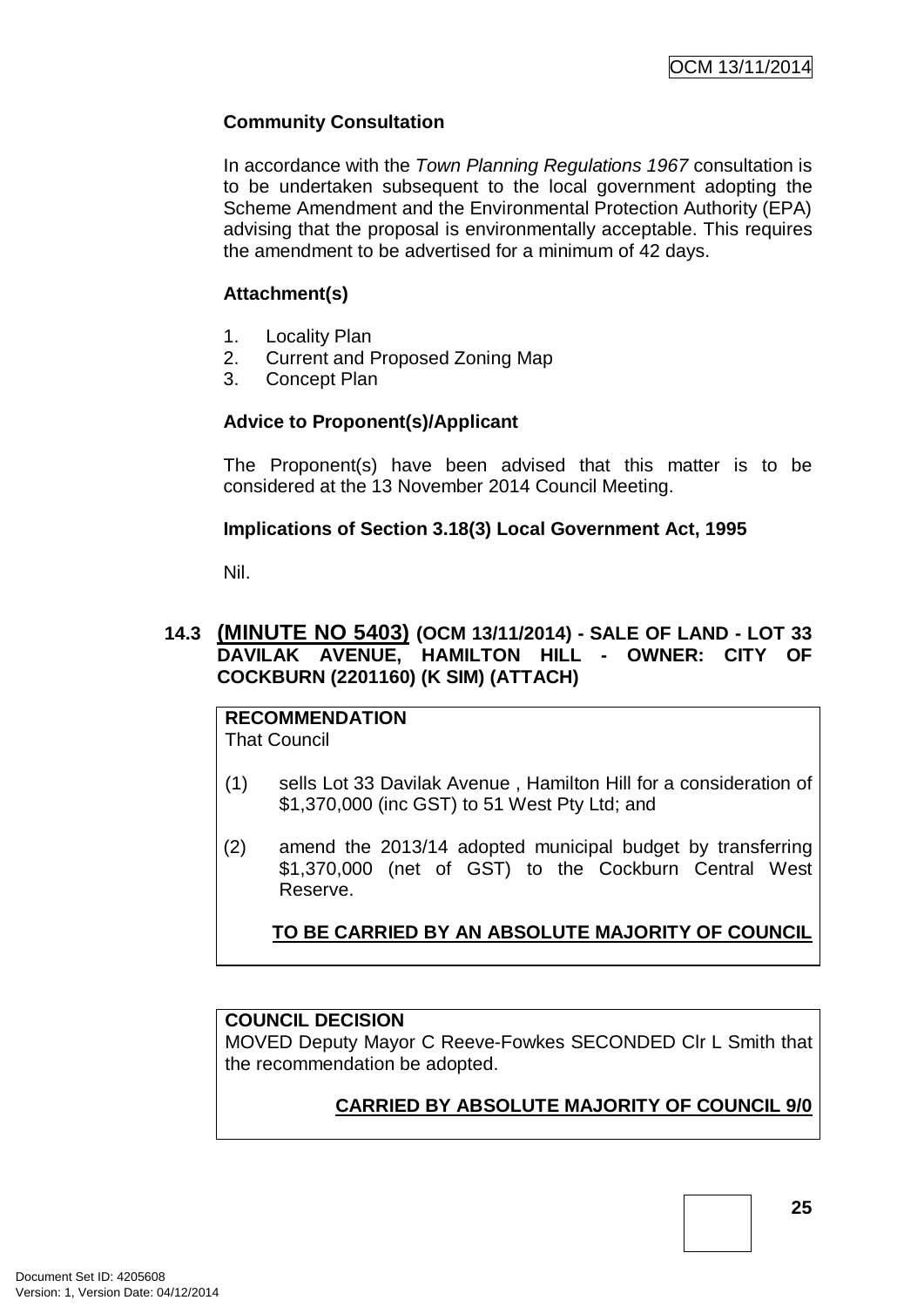### **Background**

Lot 33 Davilak Road, Hamilton Hill has been in the ownership of the City of Cockburn since 1947. According to the prevailing City of Cockburn Land Management Strategy, it has been recommended for sale following a process of value adding that has involved rationalisation of drainage functions and rezoning as part of the Hamilton Hill Revitalisation Strategy. It is recommended that Council proceed with the sale of the land.

#### **Submission**

An offer to purchase the land in the form of an Offer and Acceptance Contract has been received from 51 West Pty Ltd of P O Box 1040, East Victoria Park. A valuation report has also been received from Licensed Valuer Wayne Srhoy from McGee's Property.

#### **Report**

The Land Management Strategy 2011-2016 draws upon an analysis of all of the City of Cockburn's freehold land. This analysis identified this particular property as being recommended for sale, subject to investigation. This investigation has been long term, and has focussed upon value adding through drainage rationalisation and rezoning.

Prior to 2012, Lot 33 contained a small drainage sump measuring 20 metres by 10 metres catering for stormwater off Davilak Avenue. This sump was located in the centre of the lot and approximately 7 metres from the front boundary. In 2012, after calculation of the storage capacity required, the open sump was replaced by a series of concrete below ground tanks. These tanks are located at the front section of the lot adjacent to the road reserve occupying an area of 18 metres by 7 metres. This process represented important value adding as envisaged through the Land Management Strategy.

The purchaser is aware of the tanks and has indicated that they do not impose any detrimental impact on their future development of the land. A future driveway can be constructed over the tanks. A condition of the sale is that these tanks will be the subject of an easement in favour of the City of Cockburn for the purpose of drainage. The easement will allow for the future maintenance of the infrastructure.

In terms of rezoning, Lot 33 was the subject of recently gazetted Amendment 100 to City of Cockburn Town Planning Scheme 3. This amendment implemented recommendations of the Hamilton Hill Revitalisation Strategy, rezoning the land R40/60.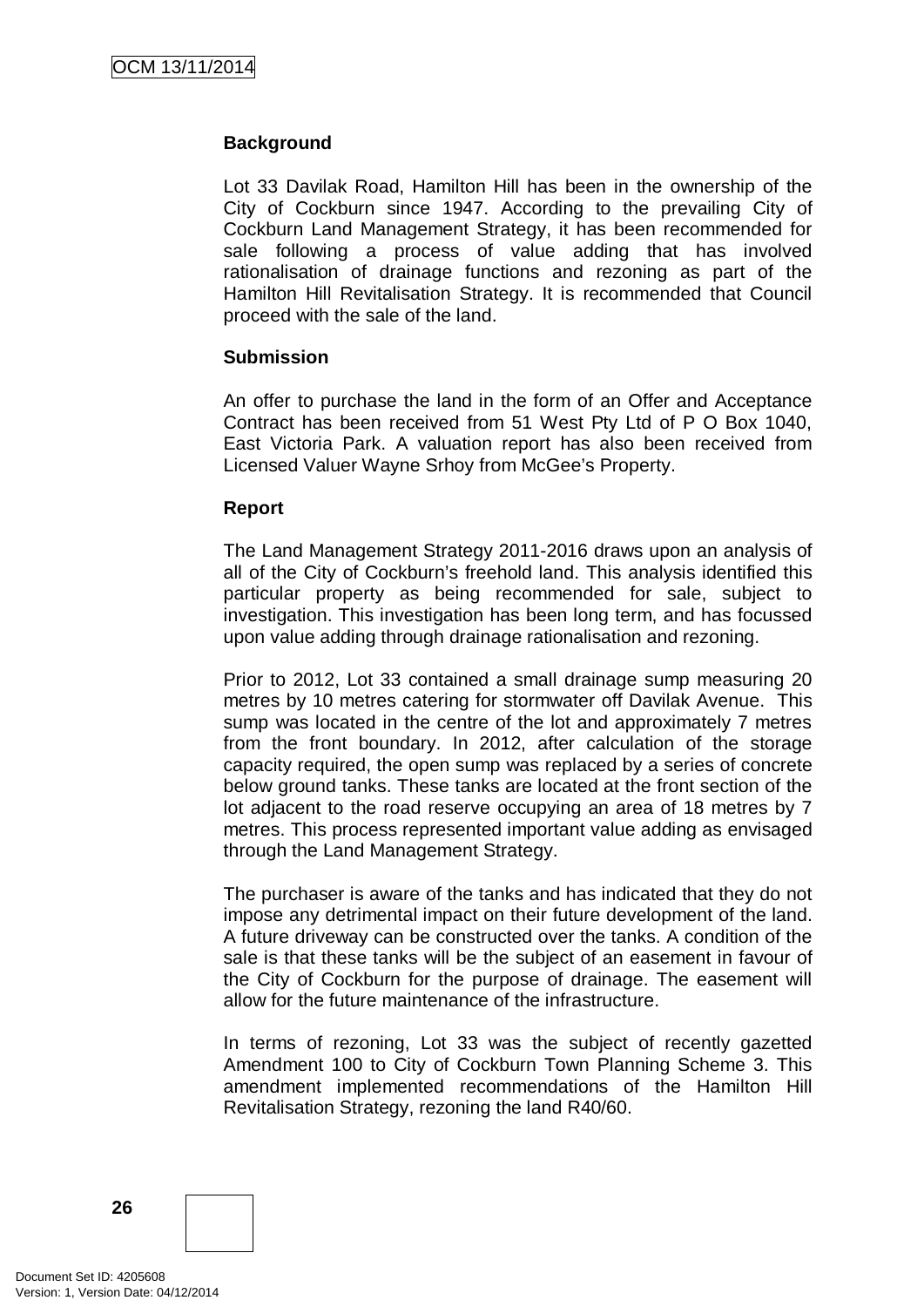The purchase price of \$1,370,000 (incl of GST) is acceptable, comparing this to the value determined by Licensed Valuer Wayne Srhoy who valued the land at \$1,315,000 (incl of GST). The contract allows the City to utilize the margin scheme for the purpose of accessing GST.

In accordance with provisions of the Local Government Act 1995 the proposed disposition was advertised in the West Australian newspaper. At the conclusion of the statutory advertising period there were no objections.

#### **Strategic Plan/Policy Implications**

### **Demographic Planning**

• To ensure the planning of the City is based on an approach that has the potential to achieve high levels of convenience and prosperity for its citizens.

#### **Governance Excellence**

• To conduct Council business in open public forums and to manage Council affairs by employing publicly accountable practices.

#### **Budget/Financial Implications**

Proceeds of the sale totalling \$1,370,000 (net of GST) will be transferred to the Cockburn Central West Reserve.

# **Legal Implications**

Provisions of Section 3.58 of the *Local Government Act 1995* apply.

#### **Community Consultation**

Details of the sale were advertised in a newspaper for State wide publication, as required by Section 3.58 of the *Local Government Act 1995*.

#### **Attachment(s)**

Location Plan

#### **Advice to Proponent(s)/Submitters**

The Proponent(s) have been advised that this matter is to be considered at the 13 November 2014 Council Meeting.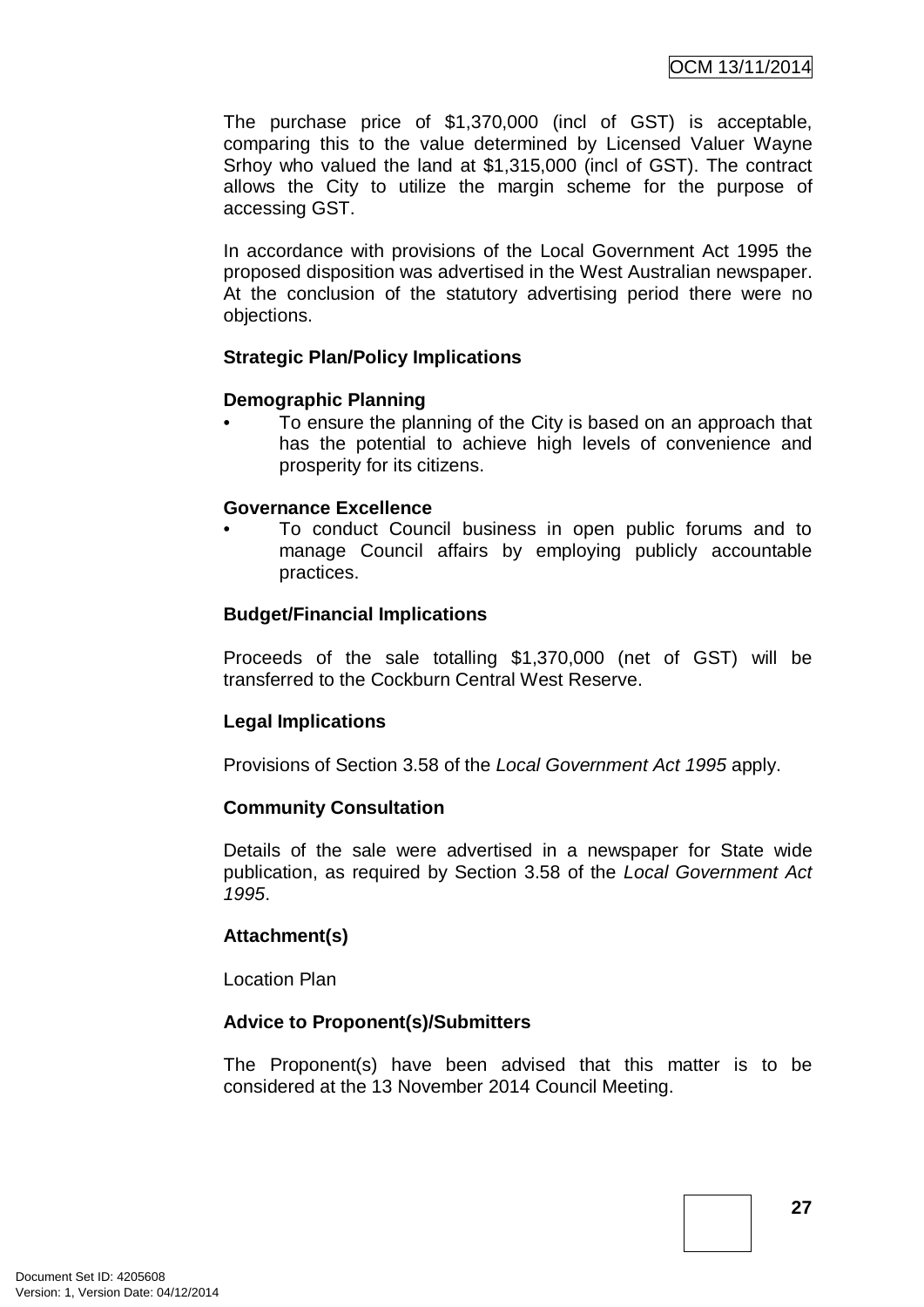#### **Implications of Section 3.18(3) Local Government Act, 1995**

Nil.

**14.4 (MINUTE NO 5404) (OCM 13/11/2014) - INITIATION OF PROPOSED SCHEME AMENDMENT REZONING PORTION - LOT 14 FREDERICK ROAD, PORTION LOT 34 CLARA ROAD HAMILTON HILL AND LOT 110 MARCH ROAD. SPEARWOOD APPLICANT/OWNER: CITY OF COCKBURN (109/043) (M CAIN) (ATTACH)**

# **RECOMMENDATION**

That Council

- (1) in pursuance of Section 75 of the Planning and Development Act 2005 ("Act"), amend City of Cockburn Town Planning Scheme No. 3 by:
	- 1. Rezoning the northern portion of Lot 14 (No. 75) Frederick Road, Hamilton Hill from 'Local Reserves – Lakes & Drainage' to 'Residential R40'.
	- 2. Rezoning the front portion of Lot 34 (No. 27) Clara Road, Hamilton Hill from 'Local Reserves – Lakes and Drainage' to 'Residential R30'.
	- 3. Rezoning Lot 110 (No. 29) March Street Spearwood from Public Purpose (Pre-School) to 'Residential R40'.
	- 4. Amending the Scheme Map accordingly.
- (2) as the amendment is in the opinion of Council consistent with Regulation 25(2) of the *Town Planning Regulations 1967* ("Regulations"), the amendment be referred to the Environmental Protection Authority as required by Section 81 of the Act, and on receipt of a response from the EPA indicating that the amendment is not subject to formal environmental assessment, be advertised for a period of 42 days in accordance with the Regulations.

# **COUNCIL DECISION**

MOVED Deputy Mayor C Reeve-Fowkes SECONDED Clr S Portelli that the recommendation be adopted.

**CARRIED 9/0**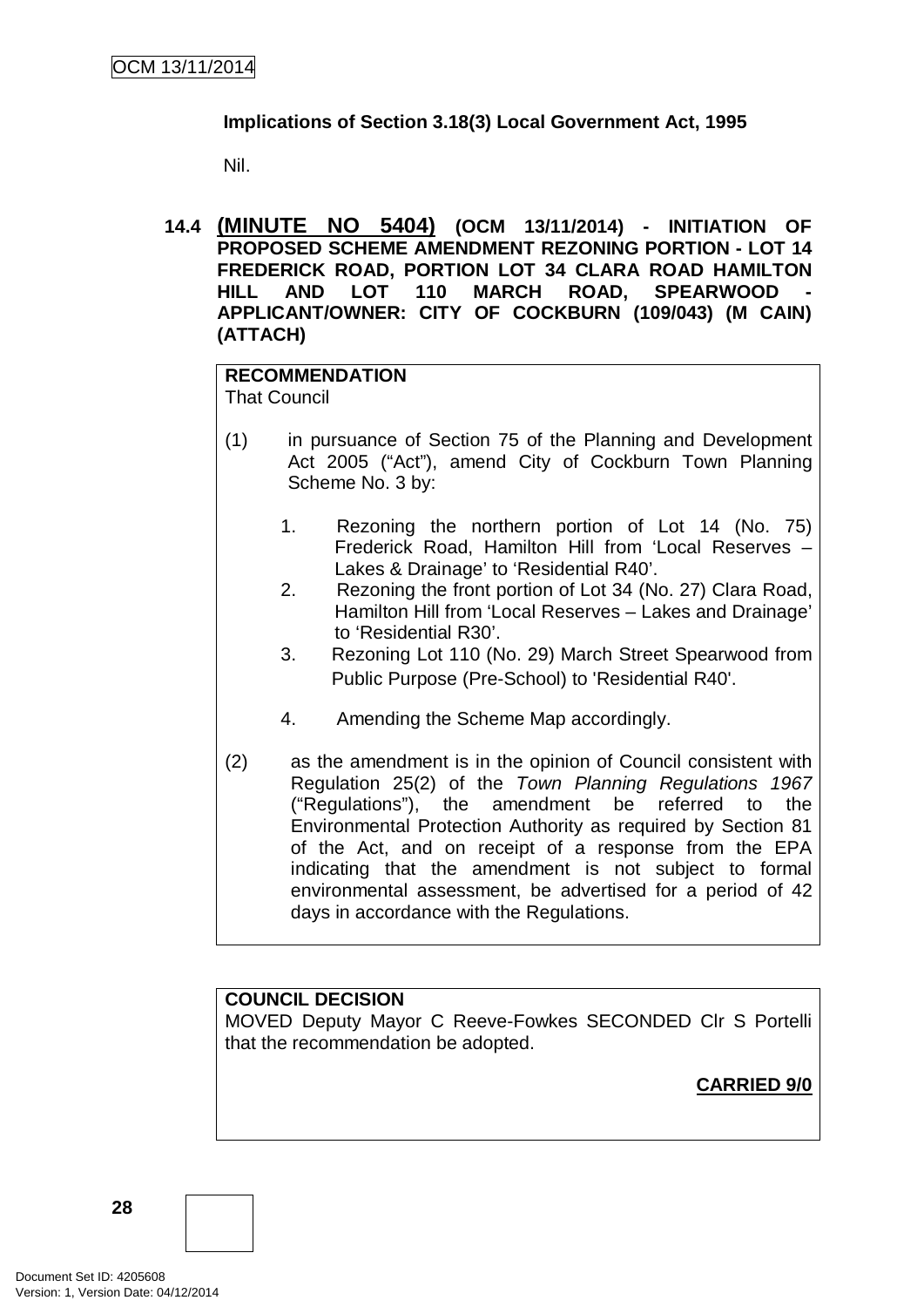## **Background**

This amendment comprises three sites that are being proposed for rezoning. These sites are:

- The northern portion of Lot 14 (75) Fredrick Road, Hamilton Hill from 'Local Reserves – Lakes & Drainage' to 'Residential R40'.
- The rear portion of Lot 34 (27) Clara Road, Hamilton Hill from 'Local Reserves – Lakes & Drainage' to 'Residential R30'.
- 29 March Street Spearwood from Special Purpose 'Pre-School' to 'Residential R40'.

Attachments 1, 2 and 3 contains locality plans of the subject sites.

#### **Submission**

N/A

#### **Report**

The subject lots are zoned 'Urban' under the Metropolitan Region Scheme ("MRS") and are therefore suitable for urban (residential) development.

As per the City's Land Management Strategy, the City has the ability to rationalise land as part of creating the best utility of its land portfolio. The City's Land Management Strategy manages these land parcels, developing a strategic vision for land assets and establishing an effective framework to manage the City's land portfolio. The City owns all three sites in freehold.

The portions of land in Hamilton Hill currently zoned 'Local Reserves – Lakes & Drainage' are to be rezoned for residential development. Lot 14 Frederick Road is proposed to be rezoned 'Residential R40' and Lot 34 Clara Road is proposed to be rezoned 'Residential R30'. The remaining portions of land will keep their 'Lakes and Drainage' local reservation, given they comprise a drainage basin function still.

Investigation has revealed the ability for portions of the subject sites to be released from their current Lakes and Drainage local reservation. Importantly, the portions of land being released are not required, nor do they currently function, as any type of drainage basin. The main drainage basin for both subject sites will remain on the portion of land not covered by the proposed amendment.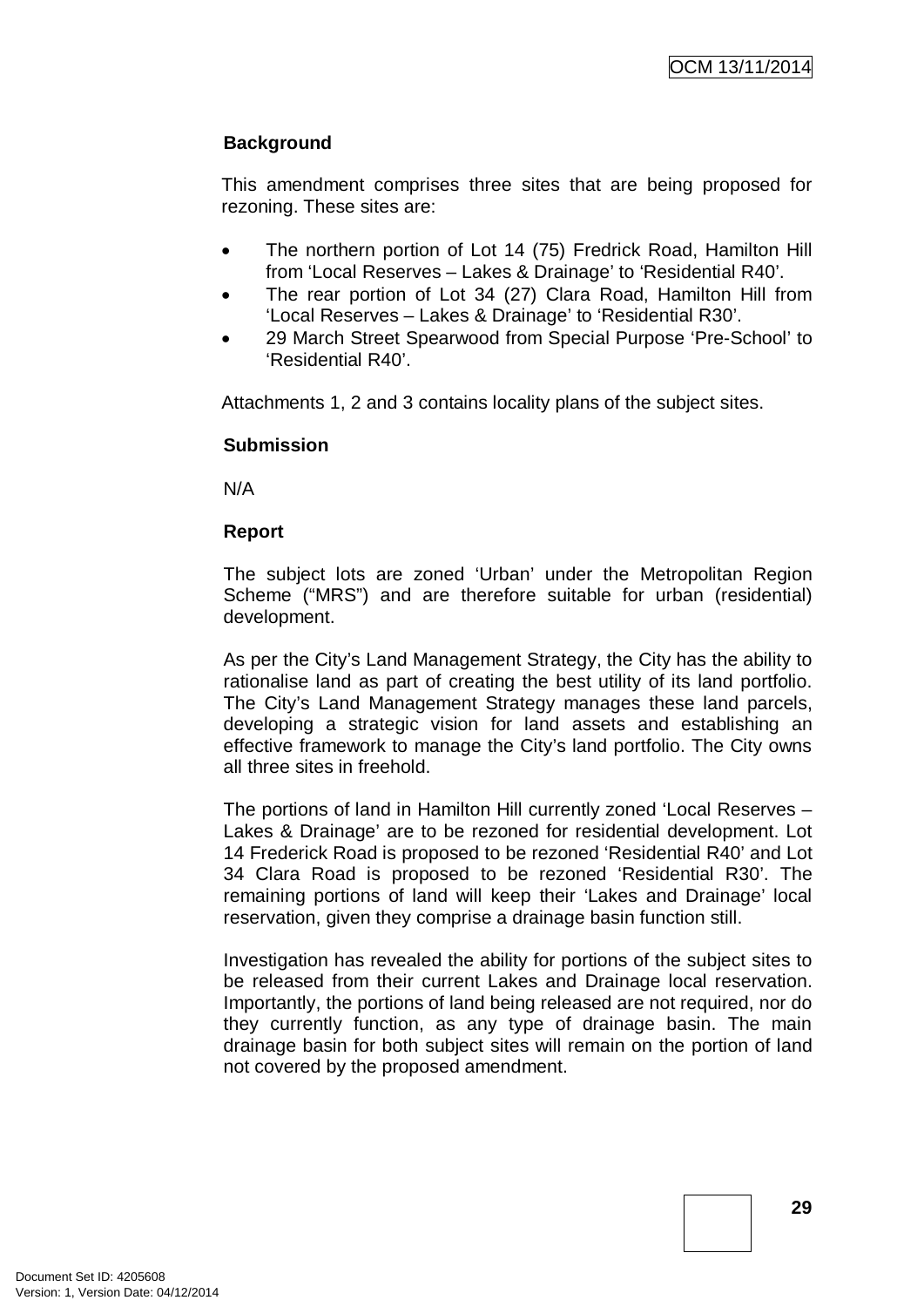### Lot 14 (75) Frederick Road, Hamilton Hill

Located on the corner of Frederick and Forrest Road, Hamilton Hill, Lot 14 is surrounded by residential development, mixed business uses and local centres, with increased future residential development taking place as part of the Hamilton Hill Revitalisation Strategy.

Following investigation of the site in accordance with the City's Land Management Strategy, it is apparent that the northern portion can be rationalised to release a 'Residential R40' allotment for development. This is what the Scheme amendment seeks to do.

At present the site also has a Western Power easement that traverses part of it. The City has contacted Western Power, who have agreed to reduce the width of the easement to fit that which exists elsewhere along the power corridor. They advise that the current 40m easement width (across the City's lot) is only needed around the actual power towers. As there is no power tower on the City's land, it can be reduced to a width of 20 metres. The removal of this constraint significantly increases the development potential of this site.

The subject site is ideally located for future residential development as it is well situated on the corner of a main road and also has access to public transport along Forrest Road. The site is well serviced by surrounding local commercial and retail businesses, which is an important consideration when rezoning land for residential purposes.

Development of this site may see the inclusion of grouped or multiple dwellings. This is further consistent with the City's Hamilton Hill Revitalisation Strategy and the Directions 2031 Strategic Plan for Perth.

#### Lot 34 (27) Clara Road, Hamilton Hill

This site is located off Forrest Road. The rear portion of this lot is currently vacant and is not affected by the sump at the front of the lot. Surrounded by residential development, the City proposes that the rear portion of the lot be rezoned for 'Residential R30' development, in accordance with the surrounding area.

This site has no other constraints and is highly suited to residential development. It will be available to all adjoining landowners to consider purchasing.

#### 29 March Street Spearwood

The site contains a child health centre service currently operated by the City. Plans are currently underway to relocate the two Health Nurses

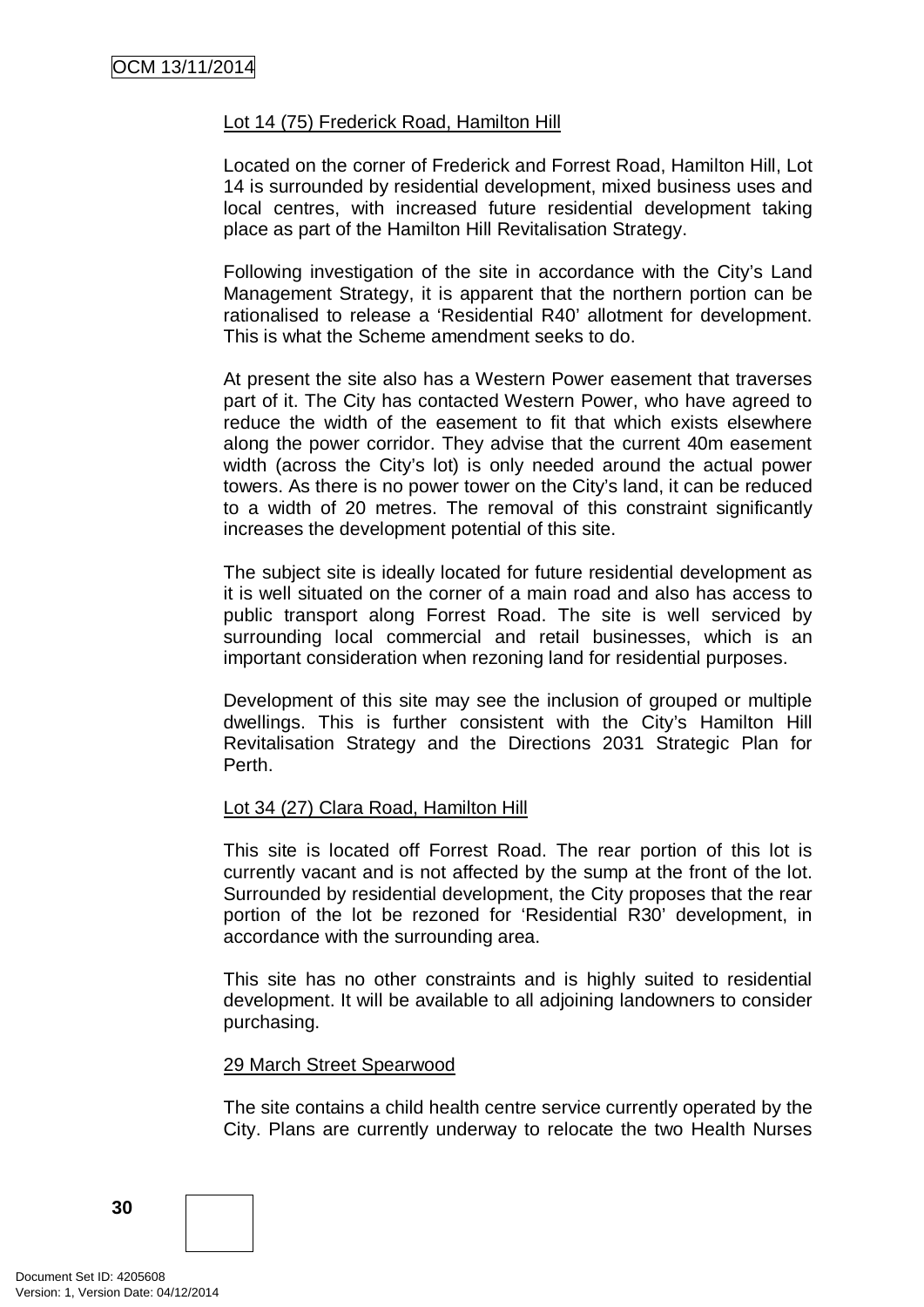running the operation to the City's Starling Street Centre. This will leave the premises at 29 March Street, Spearwood vacant and provide the opportunity for the City to consider disposing of the property.

This irregular shaped lot is centrally located adjacent, and to the east, of the Phoenix Shopping Centre. Land to north, east and south is zoned 'Residential R40'. While the western side of March Street is the location of the shopping centre and car park, March Street presents as a low scale suburban residential street.

The subject site is ideally located for residential development given its close proximity to services. The site is likely to present an optimal outcome for medium density development given its dual frontage to March Street and Olinda Court to the South. Medium density development in this location is consistent with the Phoenix Revitalisation Strategy.

#### **Conclusion**

The rationale for the proposed amendment is therefore based upon the City's endorsed Land Management Strategy, and the principles of orderly and proper planning that have been discussed in this report.

This report seeks that Council resolve to initiate the Scheme Amendment for the purposes of advertising.

# **Strategic Plan/Policy Implications**

#### **Growing City**

- To grow our City in a sustainable way by: using land efficiently, protecting the natural environment and conserving biodiversity.
- Development that is soundly balanced between new and existing areas.

#### **Community & Lifestyle**

• Communities that are connected, inclusive and promote intergenerational opportunities.

# **A Prosperous City**

• Investment in the local economy to achieve a broad base of services and activities.

#### **Budget/Financial Implications**

All costs associated with the Scheme Amendment will be met as part of the City's normal Strategic Planning budget allocations. The result of this Scheme amendment will be the ability to develop or sell the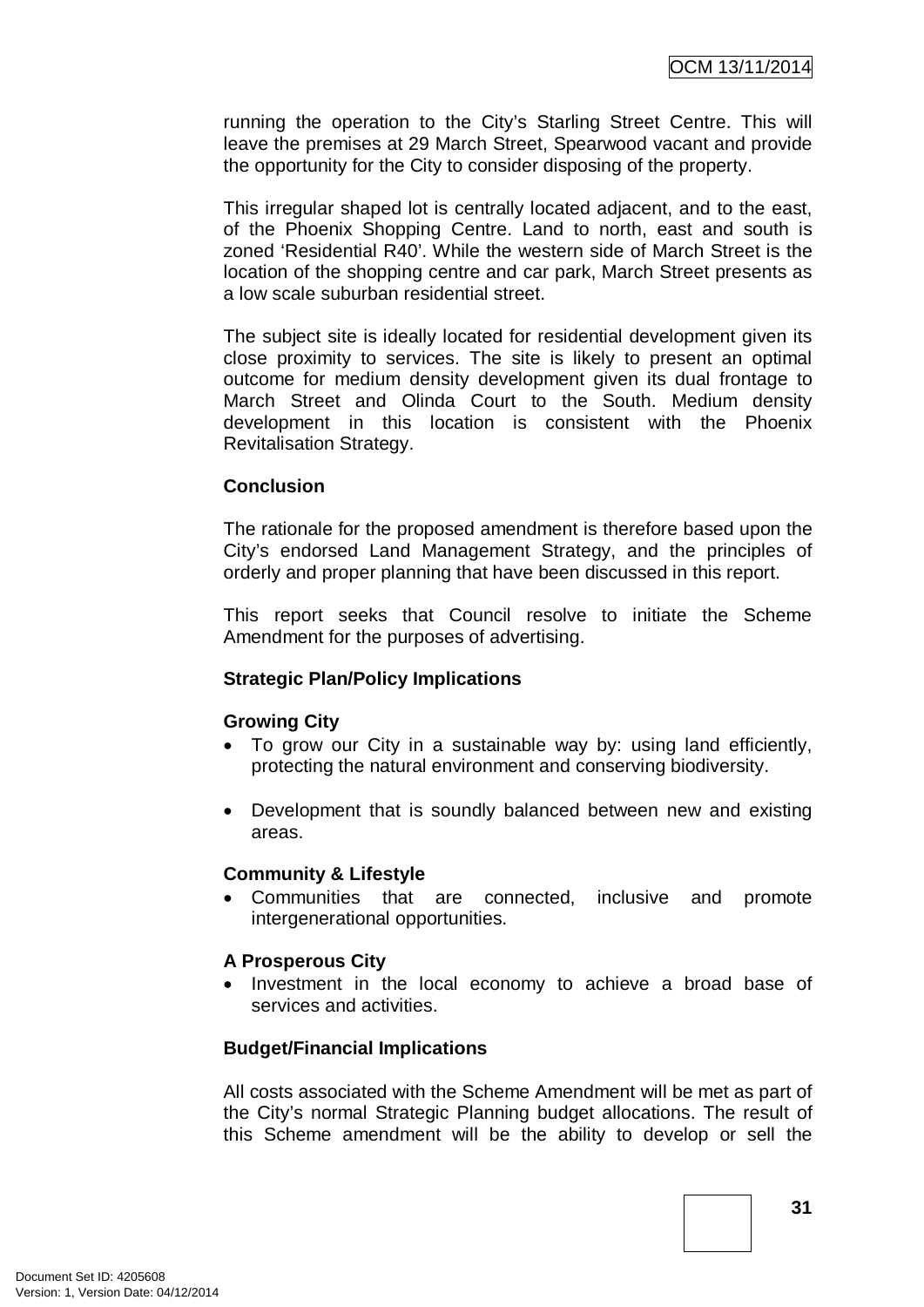northern portion of Lot 14 Frederick Road, Hamilton Hill, the front portion of Lot 34 Clara Road, Hamilton Hill and Lot 110 March Street, Spearwood.

## **Legal Implications**

*Planning and Development Act 2005 Town Planning Regulations 1967* City of Cockburn Town Planning Scheme No. 3

#### **Community Consultation**

In accordance with the Town Planning Regulations 1967 consultation is to be undertaken subsequent to the Local Government adopting the Scheme Amendment and the Environmental Protection Authority advising that the proposal is environmentally acceptable. This requires the amendment to be advertised for a minimum of 42 days.

#### **Attachment(s)**

- 1. Location Plan Lot 14 Frederick Road, Hamilton Hill
- 2. Location Plan Lot 34 Clara Road, Hamilton Hill
- 3. Proposed rezoning plan Lot 14 Frederick Road
- 4. Proposed rezoning plan Lot 34 Clara Road
- 5. Location Plan 29 March Street, Spearwood

#### **Advice to Proponent(s)/Submitters**

N/A

**Implications of Section 3.18(3) Local Government Act, 1995**

Nil.

### **14.5 (MINUTE NO 5405) (OCM 13/11/2014) - POWER STATION MASTER PLAN - CONSIDERATION OF REQUEST FOR LIFTING OF URBAN DEFERMENT (108/003) (D DI RENZO) (ATTACH)**

# **RECOMMENDATION**

That Council

(1) advise the Western Australian Planning Commission ("WAPC") that the request for the lifting of urban deferment for Lot 2 Robb Road and portion of Lot 3 Robb Road, North Coogee is supported subject to the following modifications being undertaken to the Master Plan:

1. The three residential buildings shown to the south of the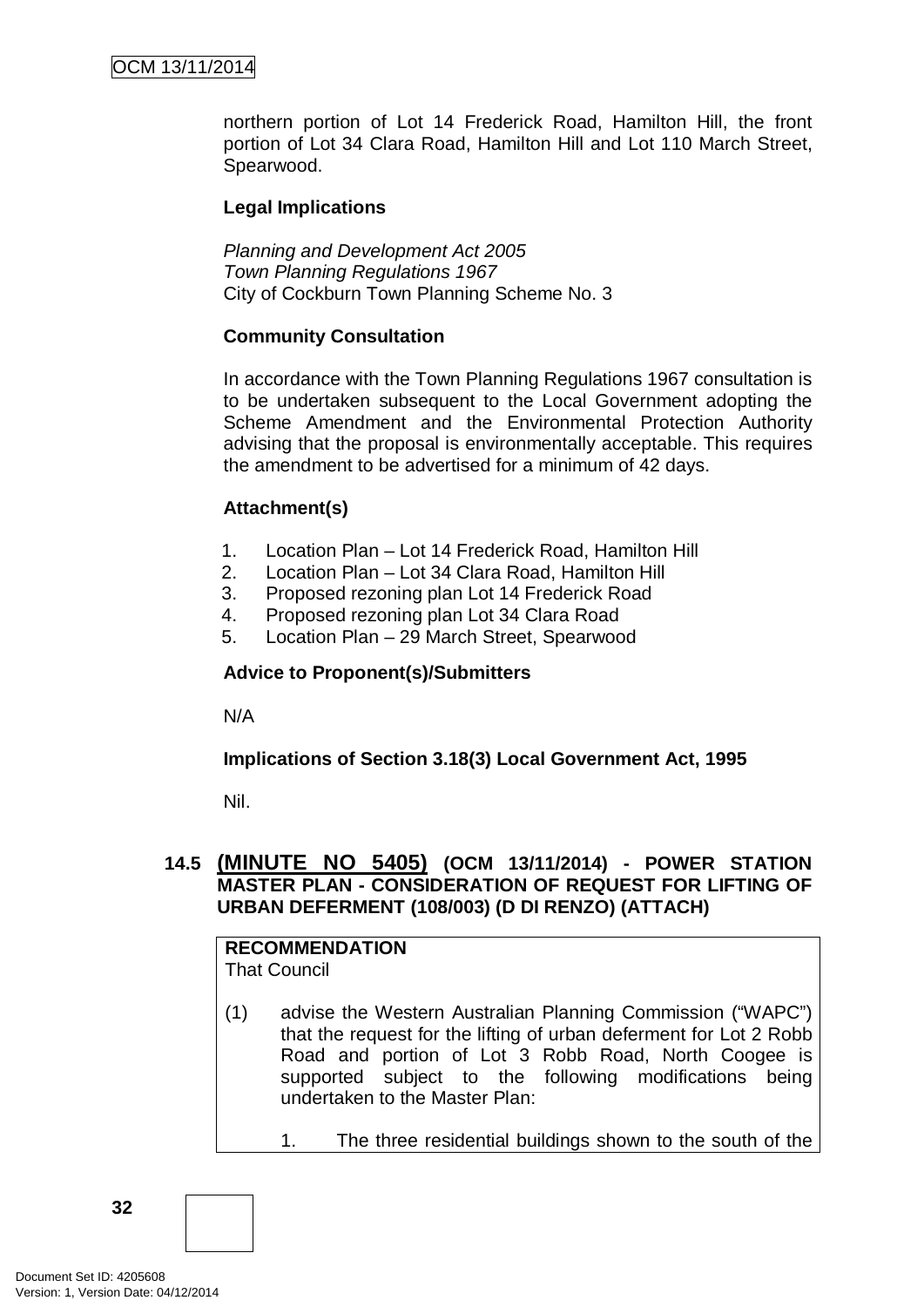Power Station located on 'Parks and Recreation' reserve being removed from the Master Plan, and throughout all plans in the document.

- 2. The public car park in Figure 1.2 being shown in the correct location to the east of the rail line shown in all other maps in the Master Plan.
- (2) in accordance with Section 126 of the *Planning and Development Act 2005*, request the WAPC to concurrently zone the extent of the urban deferment land to 'Development' under City of Cockburn Town Planning Scheme No. 3.

# **COUNCIL DECISION**

MOVED Deputy Mayor C Reeve-Fowkes SECONDED Clr S Portelli that the recommendation be adopted.

**CARRIED 9/0**

### **Background**

For a number of years the State Government has been working toward realising the vision for the Cockburn Coast development. The project is intended to see the redevelopment of the former Robb Jetty industrial area and the South Fremantle Power Station.

The Cockburn Coast District Structure Plan 2009 ("CCDSP 2009") was prepared to guide future land use and transport initiatives within the area stretching between South Beach and the Port Coogee marina.

In 2012, this was supplemented and in part refined by the Cockburn Coast District Structure Plan Part 2 ("CCDSP Part 2") prepared on behalf of LandCorp.

The Metropolitan Region Scheme ("MRS") Amendment No. 1180/41 was made effective on 16 August 2011 to rezone the majority of the Cockburn Coast industrial area from 'Industry' to 'Urban' to reflect the outcomes of the CCDSP Part 2. The South Fremantle Power Station site was rezoned to 'Urban Deferred'.

The Western Australian Planning Commission ("WAPC") identified that this site has a number of unique characteristics that would require further consideration prior to being rezoned to 'Urban'. The WAPC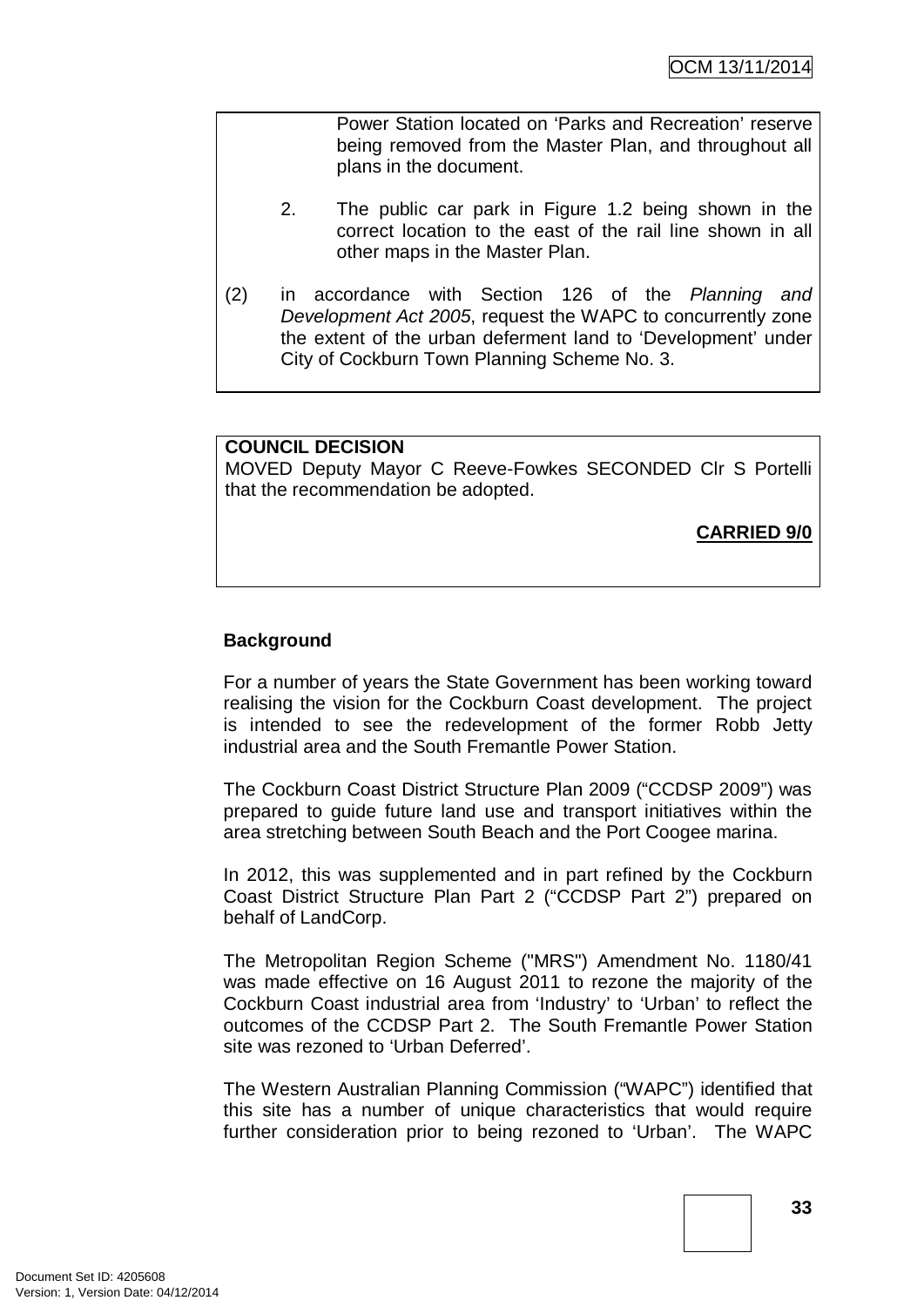identified that for the Urban Deferment to be lifted a detailed Master Plan would need to be prepared for Lots 2, 3 and 2167 Robb Road, North Coogee.

To progress the planning for the Power Station site Landcorp have engaged HASSELL to prepare a Master Plan on behalf of Synergy, the landowners of Lot 2 and 3 Robb Road, North Coogee.

The Master Plan has been submitted to the City of Cockburn seeking Council's support for the lifting or 'Urban Deferment' prior to lodging the request with the WAPC. This is recommended to Council, subject to important modifications however. This is further explained in the report following.

# **Submission**

The South Fremantle Power Station Master Plan has been submitted by Landcorp on behalf of Synergy (formerly Verve Energy), the landowners of Lot 2 and 3 Robb Road, North Coogee.

In the context of the Cockburn Coast project, a memorandum of understanding between Verve Energy (2011) and LandCorp, was signed with a view to investigating the redevelopment potential of the Power Station.

The Master Plan has also been advertised by the City of Cockburn for public comment for a period of 30 days.

# **Report**

The purpose of this report is for Council to consider the proposed lifting or Urban Deferment for Lots 2 and 3 Robb Road, North Coogee, and to provide a recommendation to the WAPC accordingly.

#### Land Ownership

The Master Plan comprises Lots 1, 2, 3 and 2167 Robb Road, North Coogee, Lot 2161 McTaggart Cove, North Coogee and McTaggart Cove and Robb Road reserves, with a number of landowners.

Lot 1 is owned by Western Power and includes the switchyard which is still operational. The ultimate success of the Power Station Master Plan relies on the relocation of the switchyard. Western Power will in the future need to upgrade the terminal switchyard to accommodate demand. The intent is to facilitate a coordinated approach to the relocation of the switchyard and the development of the Power Station.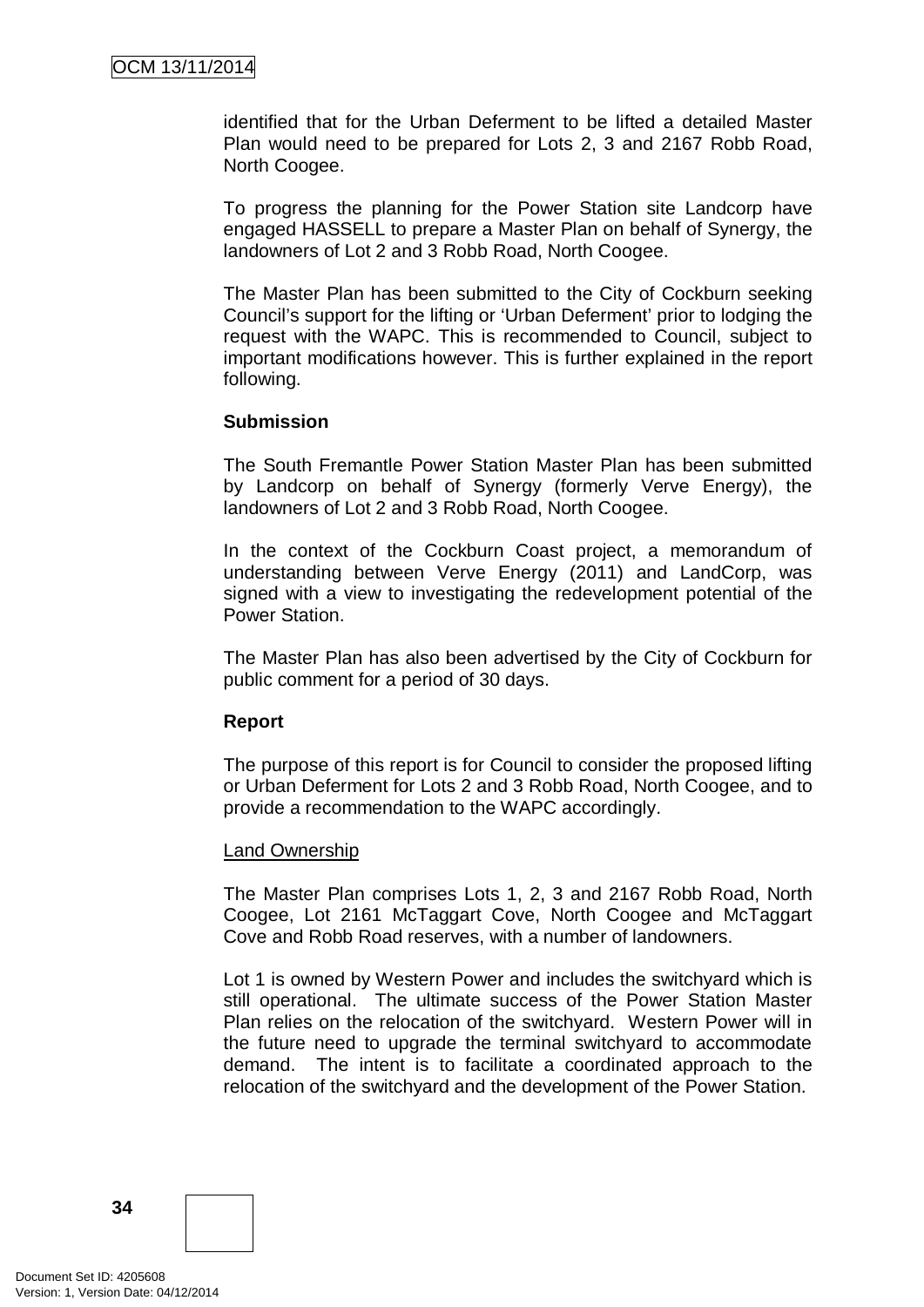Lots 2 and 3 are owned by Synergy and include the Power Station structure.

Lot 2161 is the foreshore to the west of the Power Station, and it is owned by the State of Western Australia and leased by The State Electricity Commission of Western Australia. The cooling pond and groyne associated with the Power Station are located within this lot.

Lot 2167 is a public open space reserve owned by the Crown, and managed by the City of Cockburn.

#### Role of the Master Plan

It is important to note that the purpose of the Master Plan is to demonstrate that the land is appropriate for an 'Urban' zoning under the MRS. The Master Plan itself is not the plan that will be implemented, or that will facilitate or guide subdivision and development of the land. The future process for that to occur is via the integration of a Development zone on the land, which will also be located within a Development Area. These two aspects involve amendment to City of Cockburn Town Planning Scheme No. 3. Once this is done a Proposed Structure Plan will be prepared, which will be the statutory mechanism by which to guide subdivision and development.

The Master Plan has been submitted as a requirement of WAPC, set out as part of MRS Amendment No. 1180/41.

# Power Station Structure

The Power Station is proposed to be adapted to provide for a mix of land uses. It is proposed to be the key destination within the Power Station Activity Centre.

The Turbine Hall is a vast open space designed in a cathedral architectural style. It is proposed to be a publically accessible area to accommodate a diverse number of activities. It includes an 'Urban Park' with retail, commercial and civic land uses.

The Boiler House has two structural elements. The first is proposed to be converted into an internal street 10m wide allowing the public to move through the Power Station. The second is proposed to be converted into residential apartments.

It is proposed that additional residential apartments will be added to the eastern portion of the Power Station to the height of the original chimney stacks, thus reflecting the existing structure and ensuring the Power Station remains the focal point of the Master Plan area.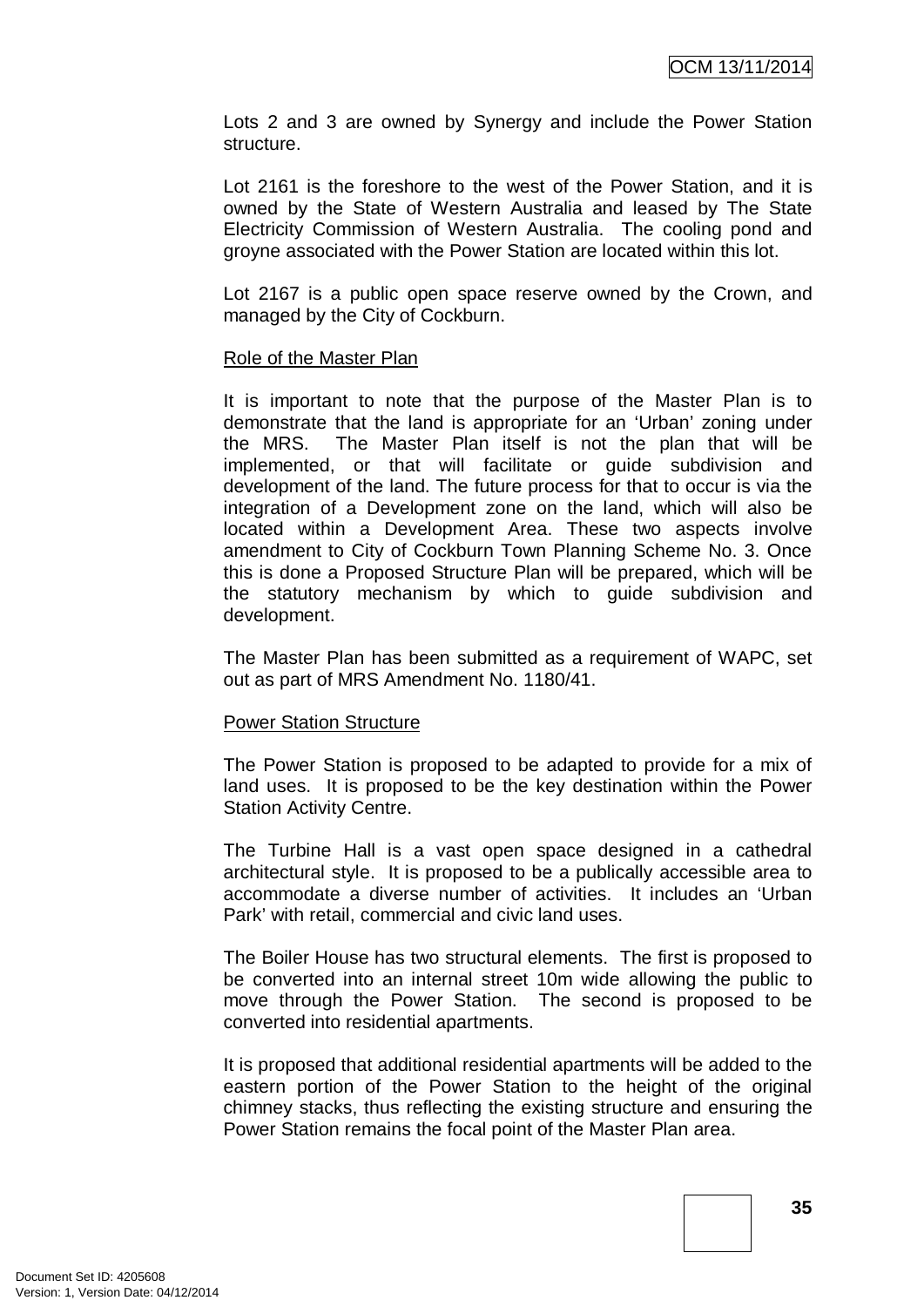In total there are 147 residential apartments proposed in and over the Power Station building.

The proposed maximum height of the residential development is to be less than the existing Power Station Structure and the height of the original chimney stacks. A local structure plan and associated design guidelines will provide guidance in this regard, and will be subject to community consultation and Council adoption.

There is approximately  $6.970m^2$  of retail/commercial floor space proposed within the Power Station.

### Residential Land Uses

The Master Plan identifies over 900 potential residential dwellings, including the 147 residential apartments over the Power Station building.

### Access and Car Parking

A proposed ramped bridge provides for pedestrian and vehicular access. The bridge has been designed to a 30km/hr speed environment. Currently the Master Plan does not provide for at grade access to the Power Station area from the east.

The Master Plan includes the following:

- Pedestrian paths connecting the Master Plan to the surrounding areas.
- \* Pedestrian bridge connecting multi storey car parking area with the Power Station.
- \* Rapid Bus Transit (RBT) is located to the east of the railway line at the intersection of the pedestrian bridge and Cockburn Road.

#### Open Space

The Master Plan includes a 'Power Station Piazza' located to the northeast of the Power Station building that will be a focal point for the community to gather. The space can facilitate farmers markets on the weekends; a program of events during the year and cafes, eateries and restaurants.

The area to the west of the Power Station structure will form the basis of a water feature showcasing the function of the cooling ponds and other heritage features, including outdoor pools.

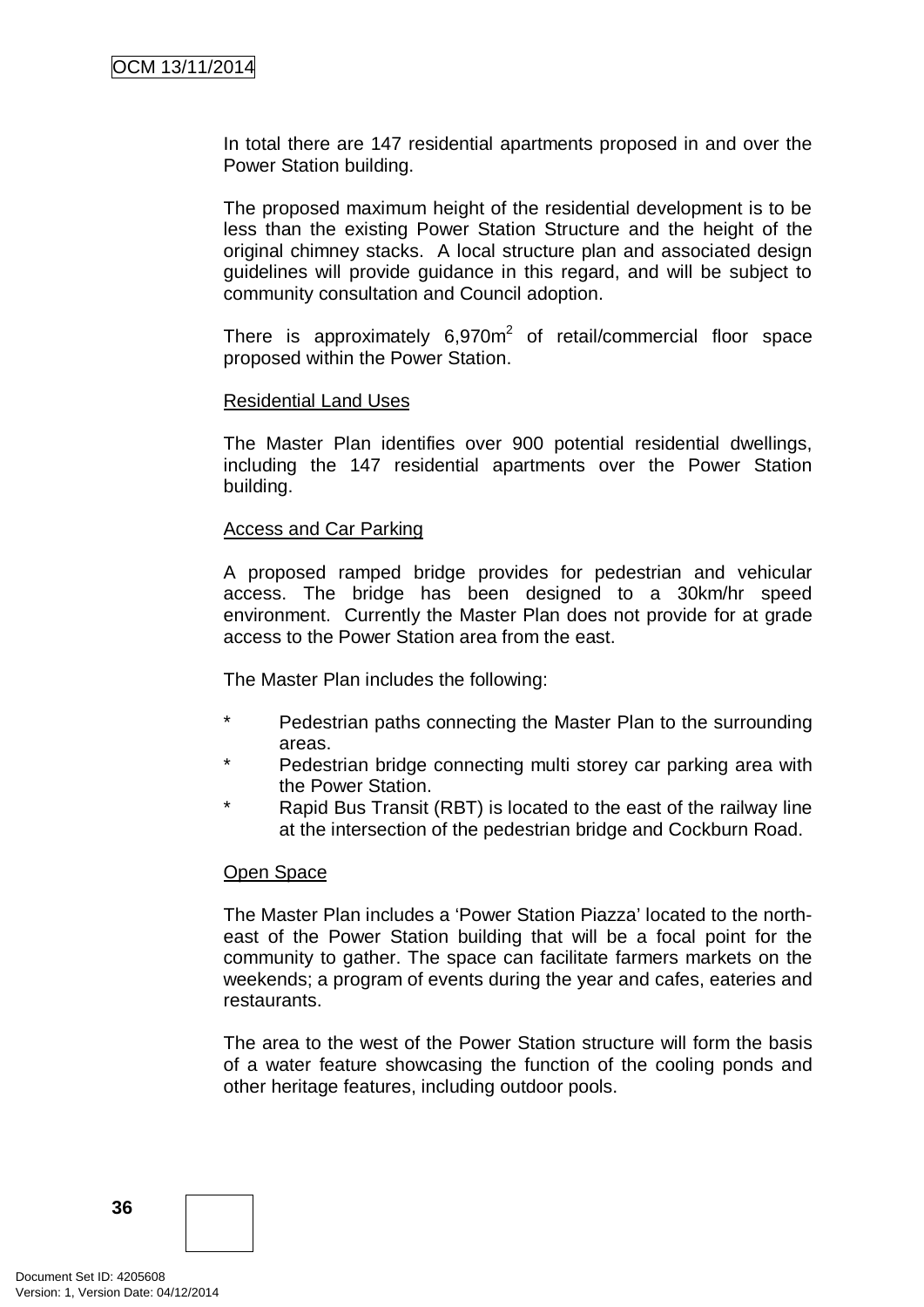Boardwalks are proposed to be constructed over the existing groynes to enhance the public enjoyment of the existing cooling ponds and outdoor pools.

The existing ship wrecks are proposed to be interpreted in the landscaping, ensuring terraced open space areas do not impact on the wrecks.

The Master Plan includes:

- \* Timber boardwalk beach access along the heritage break water.
- Grass terraces for picnics and outdoor events.
- \* Dunal system and native dunal vegetation.
- The Promenade is the length of the Master Plan area facilitating pedestrian and cycle movements. The Promenade will also provide a space for alfresco areas.
- Family park with shelters, BBQ and seating.
- Family beach.

### Future proposed rezoning of 'Parks and Recreation' to 'Urban'

One of the most critical issues is that the Master Plan includes a portion of 'Parks and Recreation' reserve being shown as urban development, to be the subject of a future MRS Amendment (from 'Parks and Recreation' reserve to 'Urban'). That is, the Master Plan suggests that a part of the public foreshore reserve be made available for private residential development. This is not supported by the City of Cockburn.

The Master Plan shows this portion of land containing three residential apartment buildings of approximately 4-5 storeys in height, totally approximately 100 residential dwellings, as shown in Attachment 4.

This reduces this portion of 'Parks and Recreation' reserve by a width of approximately 30m from 65-70m in width, to approximately 35-40m in width.

This portion of land has always been shown as 'Parks and Recreation' in both the CCDSP (2009) and CCDSP (Part 2). The CCDSP (2009) annotated this area as a 'high amenity beach and foreshore improvements'. The suggestion to now make this available for private development is in contrast to the higher order planning that has occurred for the project. This high order planning noted that retention of the public foreshore reserve was important to:

1. Provide access to recreation space adjacent the beach; and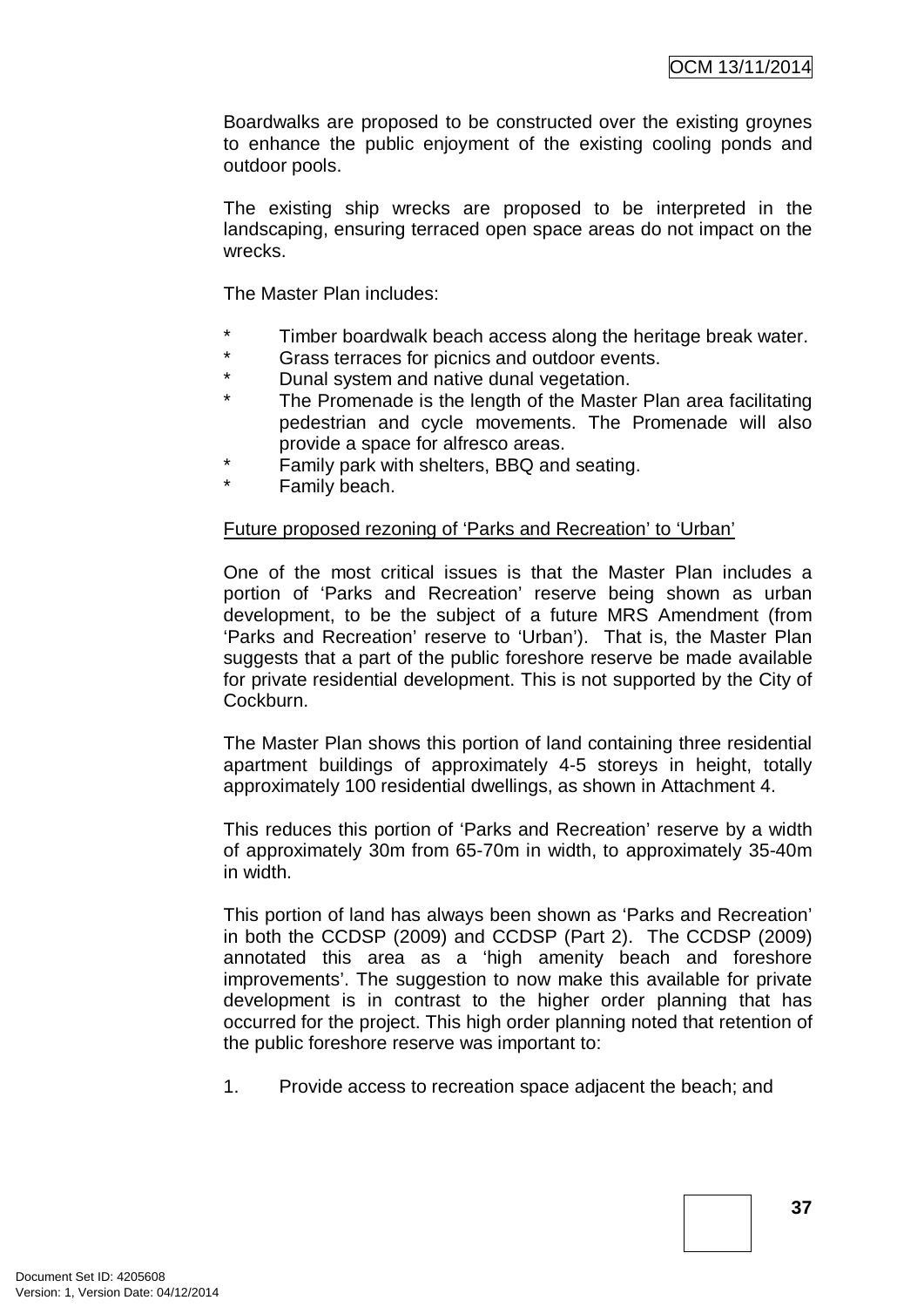2. Provide a buffer between the Port Coogee residential development and what was then derelict, contaminated former industrial land and buildings to the north. Given the unknown future land-uses and redevelopment time frames for the Cockburn Coast Redevelopment Area, the buffer would provide separation between non-compatible adjacent developments.

Landcorp now assert that this area is not required because:

- The parks and recreation reserve is not required as a buffer to derelict or contaminated land.
- The functions of the parks and recreation reserve are accommodated in an alternative configuration within the revised plan.
- The parks and recreation reserve did not serve or provide for any special purpose or activity in that location.
- \* Parks and recreation opportunities for all users, including regional visitors are better provided for in the master plan than by the MRS Parks and Recreation reserve.
- The master plan better uses open space areas to support heritage enhancement and public realm integration.
- \* Pedestrian and cyclist movement is enhanced to and through the site and surrounding areas in the master plan (no loss of movement or amenity).
- \* The proposed open space areas are better integrated into a comprehensive urban renewal outcome rather than in the absence of a surrounding plan.
- \* The revised plan supports and is supported by a Place making Strategy for the Power Station as the leisure, entertainment and recreational destination of the Cockburn Coast with "summer and winter spaces for year round activation."
- Allowing the development of the MRS reserve area will enable the provision of funding to enhance and reinterpret the former cooling ponds and limestone revetments as a high-amenity regional open beach-front environment for regional visitors. The landscape area will include boardwalks, grassed terraces, a possible protected swimming lagoon, public art and heritage interpretation.

The City does not support these assertions. The City's position, on behalf of the community, is that rationalisation of the portion of

Document Set ID: 4205608<br>Version: 1, Version Date: 04/12/2014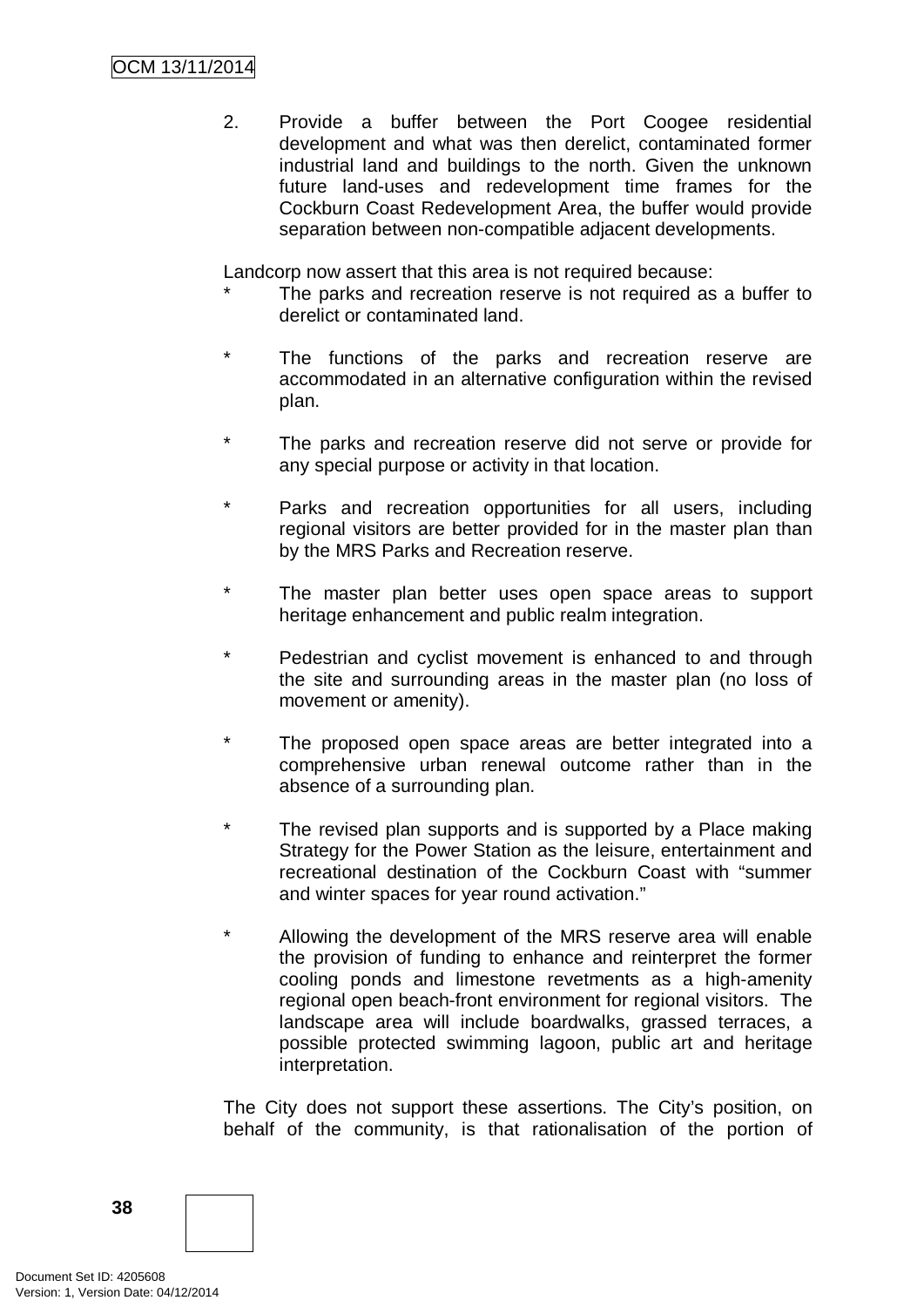foreshore reserve in the manner proposed by the Master Plan has not been a consideration of the higher order planning that has occurred. In respect of a coastal location like Cockburn Coast, arguably the most critical issue to secure and agree on early would be how public accessibility of the foreshore reserve is managed in conjunction with the pressure to provide for urban development either adjoining or within parts of the reserve. The public sentiment towards such an issue has been shown in recent memory through the experiences of the Leighton beach redevelopment, and the Fremantle Harbours Master Plan.

The extent of foreshore reserve that has been secured as part of the early planning for Cockburn Coast is considered the minimum component that needs to remain. In terms of the foreshore reserve in question, rationalisation as proposed by the Master Plan would deleteriously impact on the ability to provide a useable recreation space adjoining the beach – something that the community value as part of the Cockburn Sound Foreshore Environment. Examples of Coogee Beach, Poore Grove and Woodman Point are testament to this.

In is therefore not considered appropriate for the Master Plan to foreshadow future possible changes to the MRS. Rather it is considered appropriate that the Master Plan reflect the current MRS zonings, and focus on addressing the issues relating to the lifting of 'Urban Deferment'.

Retention of this portion of land as 'Parks and Recreation' is considered essential to provide an important area of foreshore reserve available for recreation.

This portion of 'Parks and Recreation' is an expansive area of foreshore reserve that is not 'beach focused' or 'water-focused', providing the potential for a different foreshore recreational experience. It is considered important to retain flexibility in the foreshore reserve to explore a range of different beach experiences within the Power Station area, and to ensure that there is adequate space to accommodate infrastructure and facilities to make this a regionally significant coastal node.

For example, the reduced area of foreshore reserve proposed in this location is not considered adequate to accommodate a regional playground, whereas the existing area would be large enough for such a facility. At its full width this area of 'Parks and Recreation' could also provide the potential for events to be held, such as triathlons or volleyball tournaments. However the smaller area proposed would limit such potential.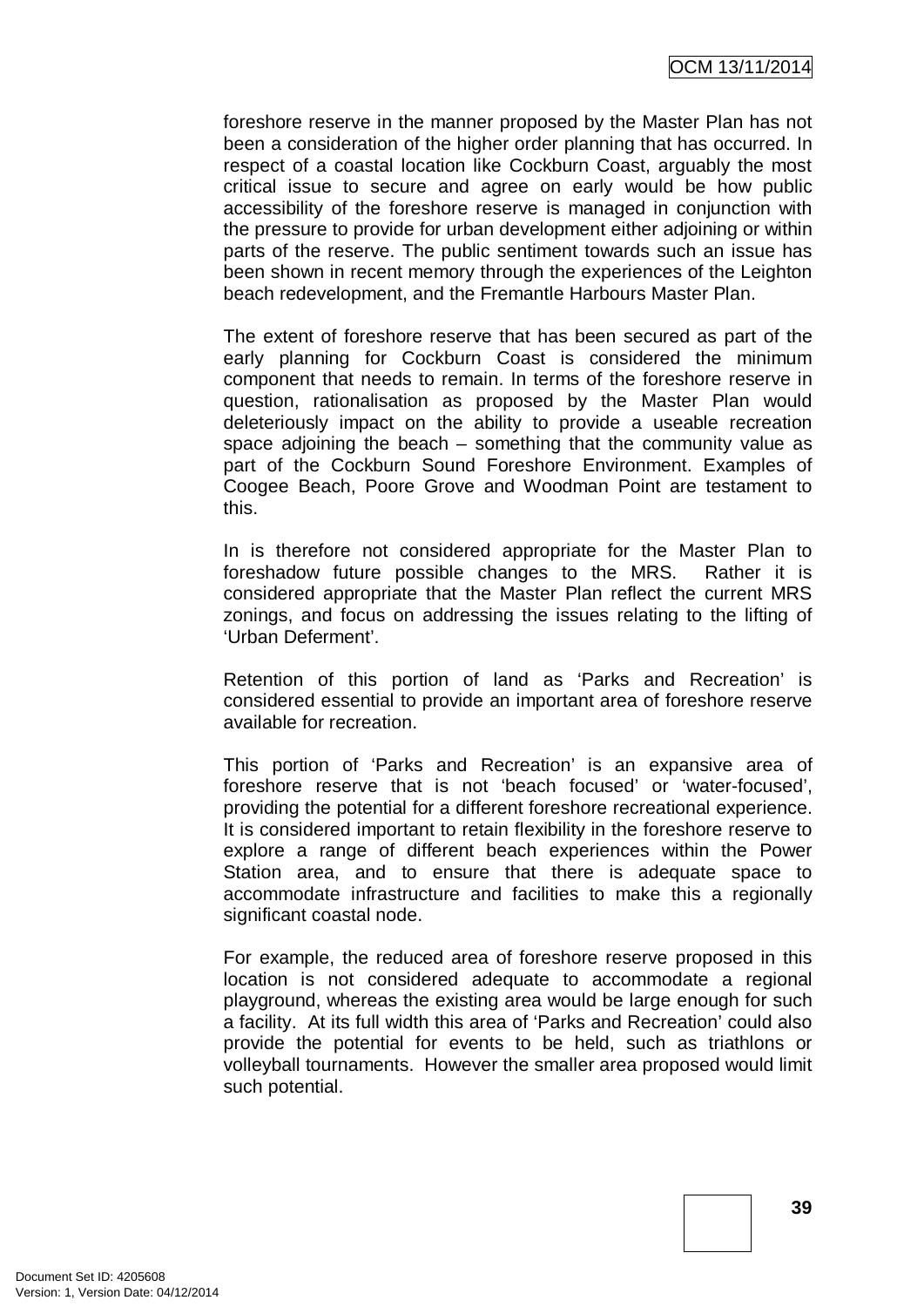The DSP Part 2 also had this portion of 'Parks and Recreation' separated from residential development by a road. This meant that the area was very 'public' in its function. The Master Plan shows the development of three residential apartment buildings directly adjacent to the reduced area of 'Parks and Recreation'. While the overlooking of this area by the residential buildings is positive from a Crime Prevention Through Environmental Design ("CPTED") perspective (by providing passive surveillance and creating a sense of ownership of the space), this may serve to give a perception of 'privatisation' of a portion of this space, particularly directly abutting the buildings. This will further reduce the actual useable area for recreation by and for visitors. It also has the potential to reduce the range of recreational uses and events that could be held there given the impact of such events on residential amenity.

Importantly the loss of this portion of 'Parks and Recreation' would remove arguably the most important and accessible vista of the Power Station, where visitors can appreciate its scale, grandeur and prominence.

These points can be demonstrated through the CCDSP Part 2 which featured views of this foreshore reserve (see Attachment 4).

It is also noted that MRS Amendment 1180/41 rezoned 2.3 ha of 'Parks and Recreation' north of McTaggert Cove to 'Urban' to 'provide critical mass to the redevelopment of the Power Station'. However, this was subsequently incorporated into the Robb Jetty Structure Plan area. It is not considered appropriate to now rezone further areas of 'Parks and Recreation' for the same reason. This would ultimately serve to reduce the available area of foreshore reserve for the community.

It is therefore recommended that the lifting of 'Urban Deferment' be subject to removal of urban development on land reserved for 'Parks and Recreation' in the Master Plan.

#### Community Consultation Outcomes

The Master Plan was advertised for a period of 30 days, ending on 2 September 2014, and this included an Information Evening.

There were a total of 32 submissions received, with 19 submissions of support, 10 objections (including submissions raising concerns regarding the Master Plan), and three submissions making comments on the Master Plan.

All submissions are included and addressed at Attachment 2.

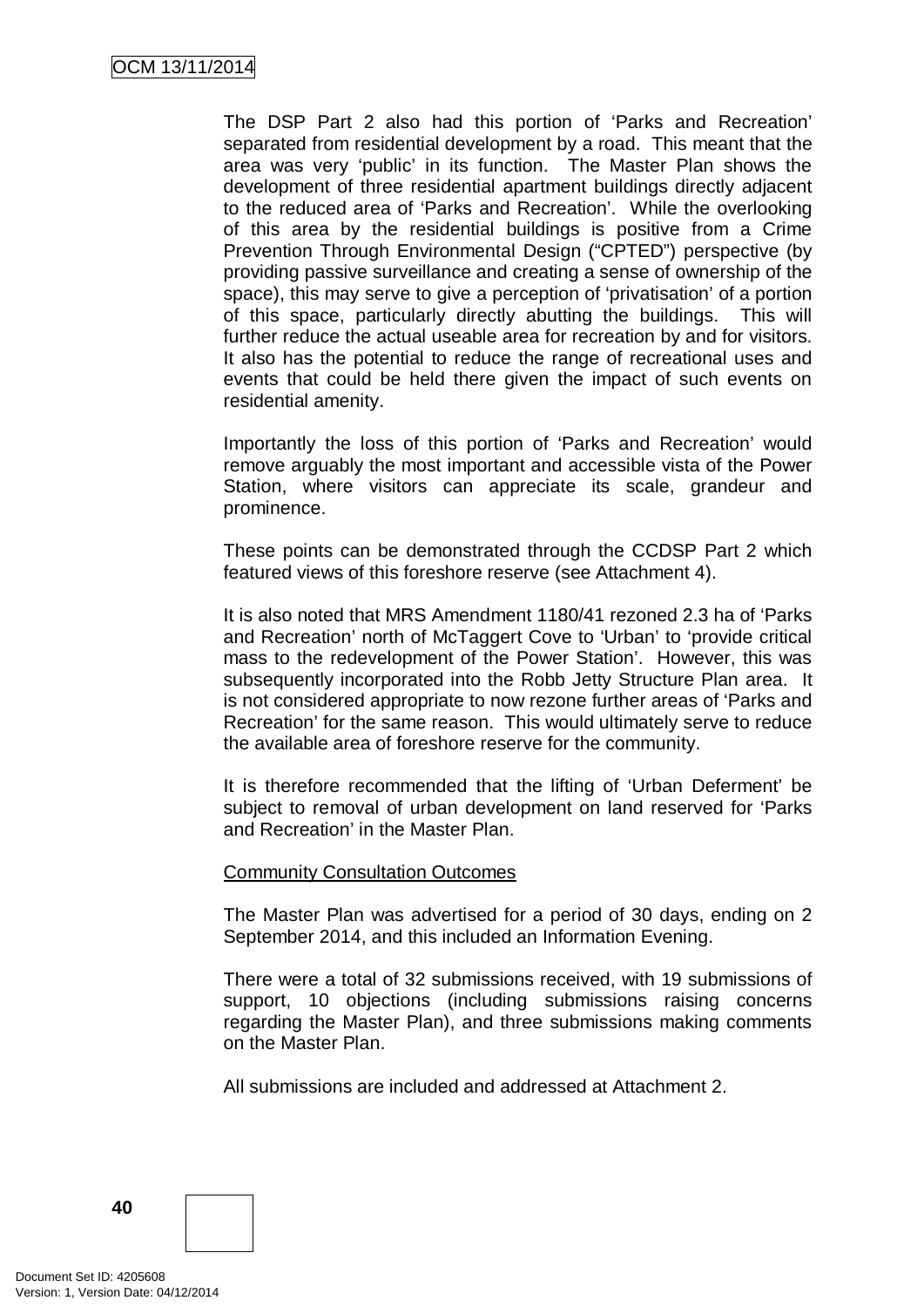The objections that were received all related to elements of the Master Plan, rather than being objections to the lifting of 'urban deferment' itself. There were no objections received to the lifting of 'urban deferment.

There were two objections to the proposed development shown on a portion of 'Parks and Recreation'. Notwithstanding some level of public objection, the position of technical officers provided in this report is that the rationalisation of public foreshore reserve is something that should not be supported, irrespective of whether the public were specifically aware of the proposal or not.

# Amendment to City of Cockburn Town Planning Scheme No. 3

The role of the Master Plan will be to secure the lifting of urban deferment for the subject land. In doing this however, there are still a number of steps in which to appropriately arrange the City's Town Planning Scheme No. 3 following the lifting taking place. These include:

- A Scheme amendment to secure a Development Zone over the land.
- A Scheme amendment to extend Development Area 33 over the land.
- A Scheme amendment to extend a Development Contribution Area over the land.
- A Structure Plan in order to guide land use and development.

There is the opportunity under Section 126 of the Planning and Development Act 2005 to request the WAPC to concurrently amendment the City's Scheme to include the subject land within a Development Zone. This will effectively remove one of the four steps that still need to occur before realisation of land use and development potential on the subject site.

In the interest of expediency for the broader Cockburn Coast project, it is recommended that Council seek a concurrent amendment to its Town Planning Scheme No. 3.

# **Conclusion**

It is recommended that the lifting of 'Urban Deferment' for Lot 2 Robb Road and portion of Lot 3 Robb Road, North Coogee be supported subject to the Master Plan being amended to remove urban development shown on land reserved for 'Parks and Recreation' under the MRS. It is also recommended that Council seek the concurrent amendment under the Local Planning Scheme.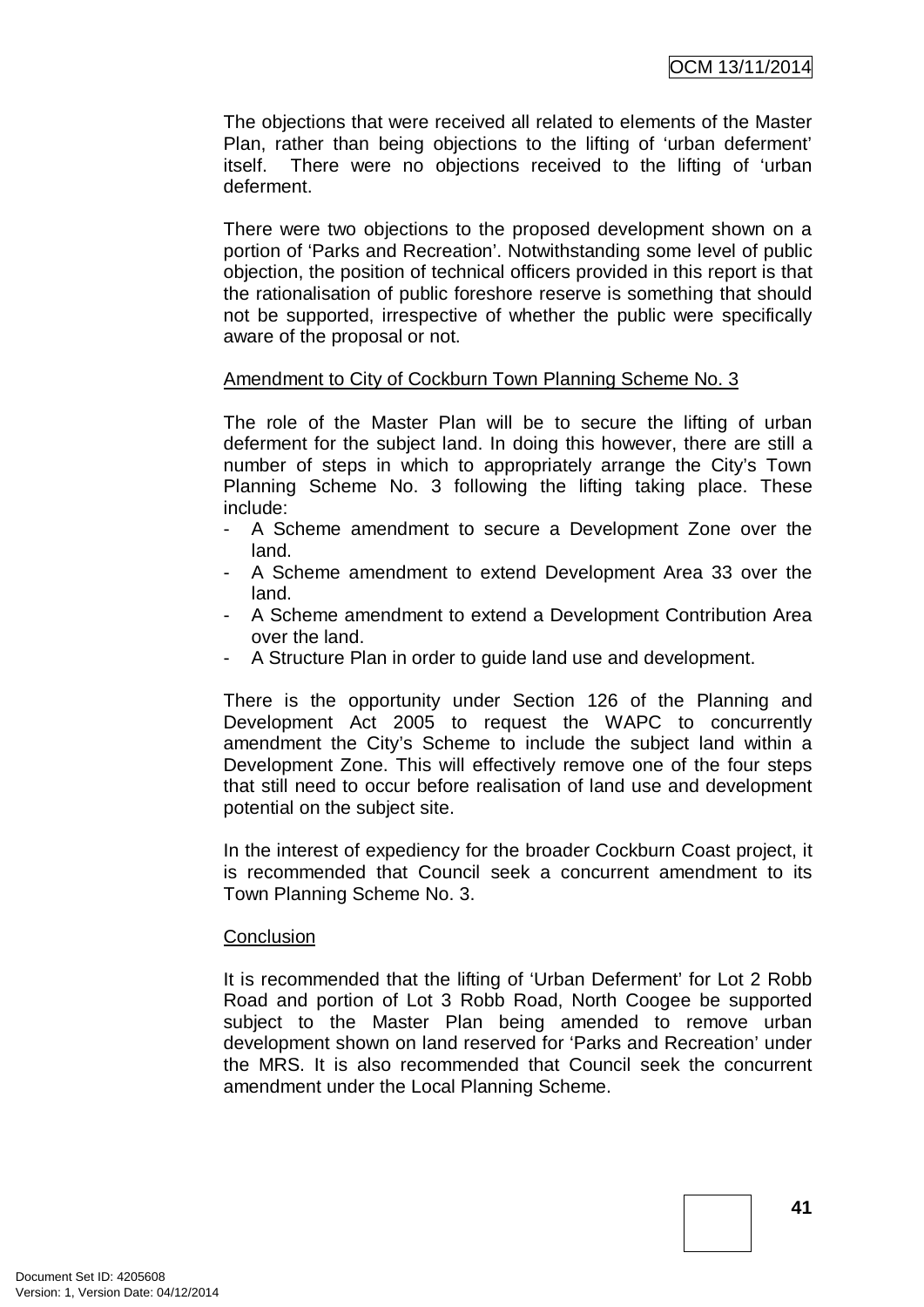# **Strategic Plan/Policy Implications**

### **Growing City**

• To grow our City in a sustainable way by: using land efficiently, protecting the natural environment and conserving biodiversity.

#### **Infrastructure**

- Community facilities that meet the diverse needs of the community now and into the future.
- Facilities that promote the identity of Cockburn and its communities.

# **Community & Lifestyle**

• Communities that take pride and aspire to a greater sense of community.

# **Budget/Financial Implications**

N/A

# **Legal Implications**

N/A

# **Community Consultation**

The South Fremantle Power Station Master Plan was advertised for public comment for a period of 30 days, ending on 2 September 2014. This included letters to nearby landowners, advertisements in the Cockburn Gazette, and notices in City of Cockburn libraries and the administration centre. An Information Evening was also held on 4 August 2014.

# **Attachment(s)**

- 1. South Fremantle Power Station Master Plan
- 2. Landcorp's supporting information for 'Parks and Recreation' area
- 3. 'Parks and Recreation' area information/maps
- 4. Schedule of Submissions

# **Advice to Proponent(s)/Submitters**

The Proponent(s) and those who lodged a submission on the proposal have been advised that this matter is to be considered at the 13 November 2014 Council Meeting.

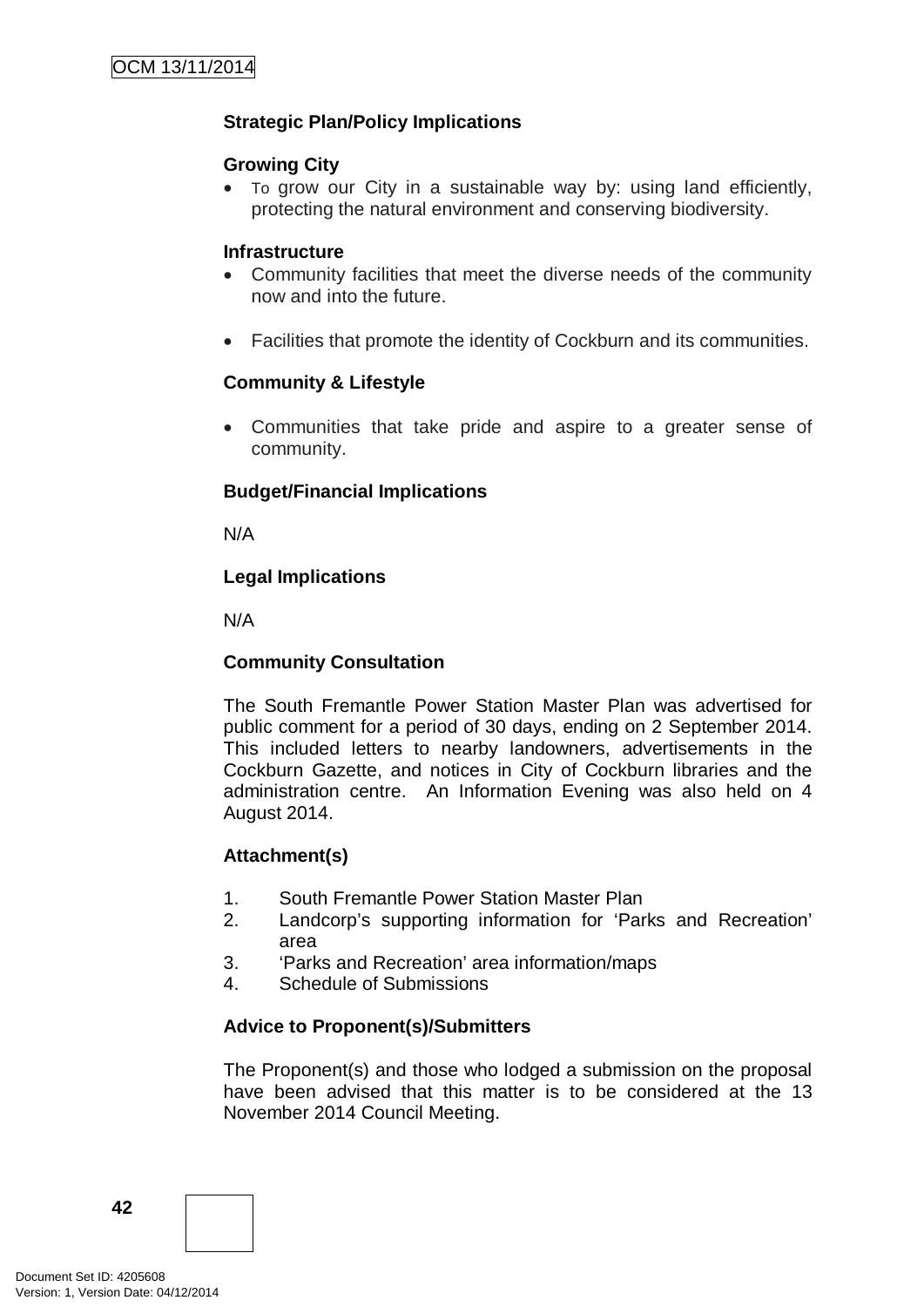# **Implications of Section 3.18(3) Local Government Act, 1995**

Nil.

# **14.6 (MINUTE NO 5406) (OCM 13/11/2014) - DRAFT 2014 JANDAKOT AIRPORT MASTER PLAN - OWNER: JANDAKOT AIRPORT HOLDINGS (1211) (A TROSIC) (ATTACH)**

### **RECOMMENDATION**

That Council make a submission to Jandakot Airport Holdings on the basis of the officer's report, which recommends Council provide its support to the draft Jandakot Airport Master Plan 2014 subject to:

- 1. A modified Deed of Agreement outlining the agreed road networks upgrades being executed between the City of Cockburn and Jandakot Airport Holdings prior to submission of the draft Master Plan to the Federal Government.
- 2. The draft Master Plan being modified to remove all references to connectivity to Solomon Road for future Precincts 6 and 6A.
- 3. The draft Master Plan being modified to re-emphasise the importance of the southern link road, as it was previously done in the 2009 Master Plan.
- 4. The draft Master Plan being modified to reconfigure Precincts 6, 6A and 2A to ensure a minimum 200m separation is retained with the interfacing rural living allotments. The modification needs to be reflected throughout the document.

# **COUNCIL DECISION**

MOVED Clr L Smith SECONDED Clr Y Mubarakai that Council make a submission to Jandakot Airport Holdings on the basis of the officer's report, which recommends Council provide its support to the draft Jandakot Airport Master Plan 2014 subject to:

- 1. A modified Deed of Agreement outlining the agreed road networks upgrades being executed between the City of Cockburn and Jandakot Airport Holdings prior to submission of the draft Master Plan to the Federal Government.
- 2. The draft Master Plan being modified to remove all references to connectivity to Solomon Road for future Precincts 6 and 6A.
- 3. The draft Master Plan being modified to re-emphasise the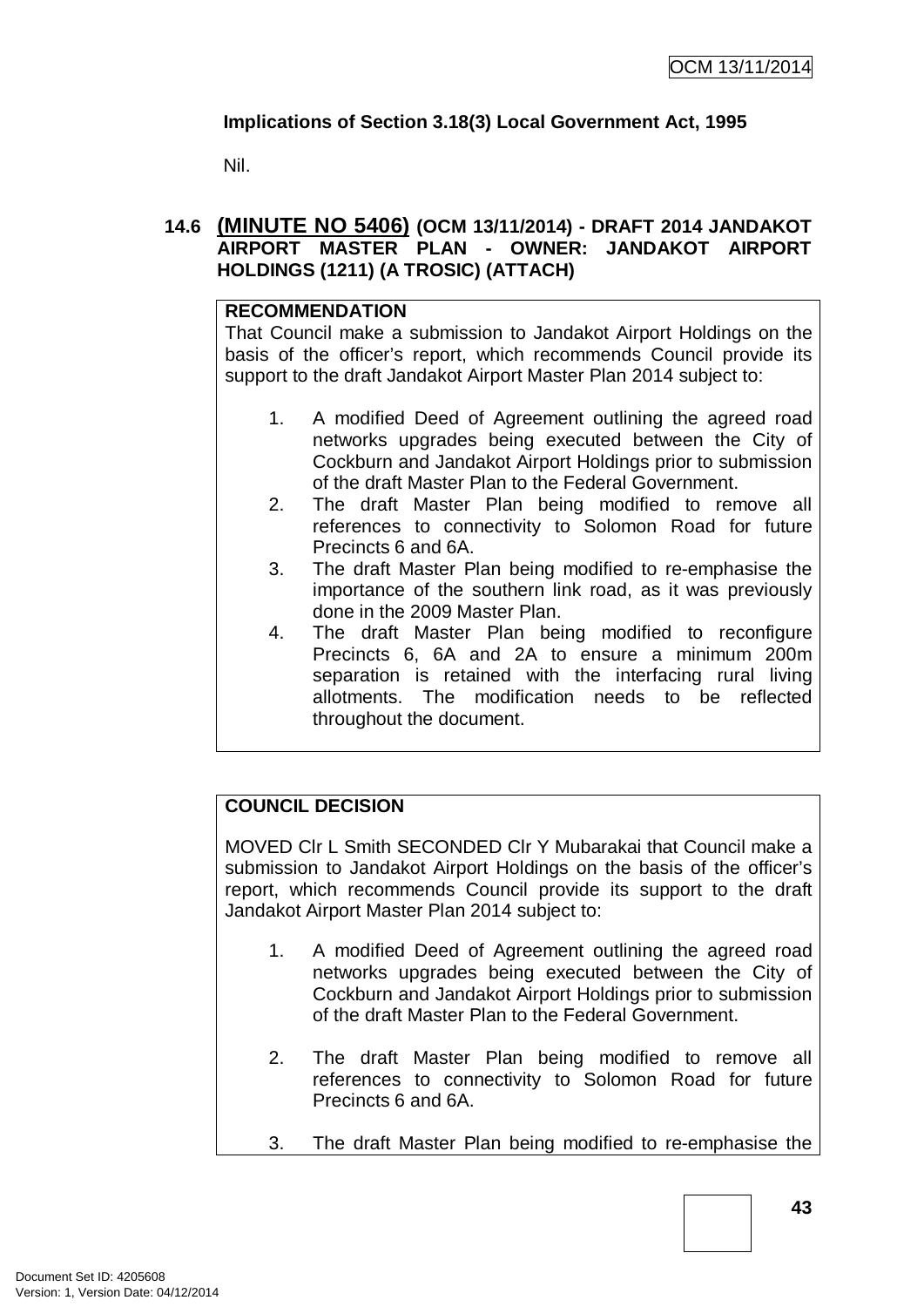importance of the southern link road, as it was previously done in the 2009 Master Plan.

4. Jandakot Airport Holdings acknowledging that the design of the each mixed use facility/development in Precinct 6 needs to mitigate the potential impact of the development on the adjoining rural-residential properties, in respect to noise, light, dust or odours (acknowledging that those properties are impacted by the airport operations). In order to assess the suitability of any noise attenuation measures incorporated into any development in Precinct 6, Jandakot Airport Holdings shall engage an Acoustic Consultant/Engineer with relevant qualifications and experience, and who is a member of either the Australian Acoustical Society and/or the Association of Australian Acoustical Consultants to undertake an assessment of that development.

**CARRIED 9/0**

# **Reason for Decision**

Jandakot Airport Holdings (JAH) has advised the City that in order to provide a minimum 200m separation between Precinct 6 and the adjoining rural living properties it would result in the loss of over 20ha of developable land. They have further advised that due to environmental requirements imposed by the Federal Government, they would be unable to reconfigure the conservation area, Precinct 2A, to compensate for the loss of developable area, as anticipated in the officer's recommendation. In subsequent discussions JAH have acknowledged their obligation to mitigate the potential impact that any development within Precinct 6 might have on the adjoining rural living properties. They believe that this can be adequately addressed by the location, design and layout of individual developments within the precinct and are prepared to undertake such an assessment prior to undertaking each respective development. It is therefore proposed that the recommendation be amended to reflect such an arrangement.

# **Background**

The City of Cockburn has been invited to provide comment on the preliminary version of the draft Jandakot Airport Master Plan 2014 (draft Master Plan). This is the key opportunity for the City to provide a formal response to the draft Master Plan, before it is finalised for submission to the Federal Government for approval.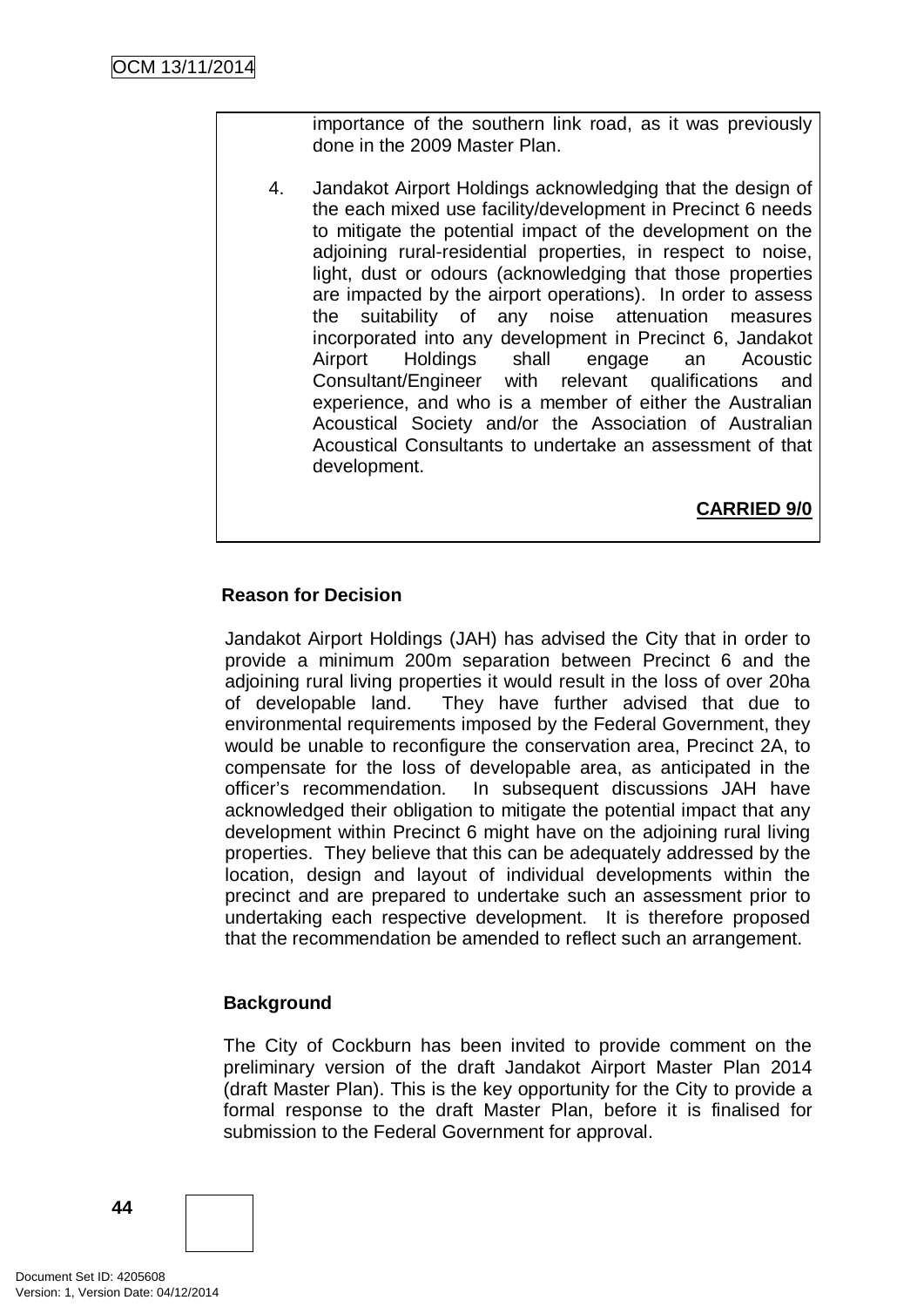Some of the issues raised in this report deal with similar issues that the City raised in providing its comments to the then 2009 draft Jandakot Airport Master Plan. These issues are particularly in respect of transport infrastructure coordination for the site, interface to rural development and future land use in the southern precinct. These issues remain a focus of this report.

As discussed in the report, it is recommended that Council provide its support to the draft Master Plan subject to a number of conditions which are set out in the recommendation. It should be expected that implementation of the Master Plan over the coming five years will satisfy Council's conditions as imposed in its decision. This will provide a clear basis by which to consider the next iteration of the Master Plan, which will be due in five years from now.

### **Submission**

NA

### **Report**

### **Overview**

In terms of statutory context, the development of airports is undertaken within the regulatory framework of the *Airports Act 1996*, and the following key legislation and regulations:

- *Airports Regulations 1997;*
- *Airports (Building Control) Regulations 1996;*
- *Airports (Control of On-Airport Activities) Regulations 1997;*
- *Airports (Protection of Airspace) Regulations 1996;*
- *Airports (Environment Protection) Regulations 1997;*
- *Environment Protection and Biodiversity Conservation Act 1999.*

The *Airports Act 1996* is the principal statute regulating the ownership, management and conduct of Federally leased airports. Part 5 of the Act prescribes a number of controls over land use, planning and building at airports and Part 6 details environmental management.

Under Section 70 of the Act, each Commonwealth airport is required to produce a final master plan. A final master plan is one which has been approved by the Federal Minister of Infrastructure and Regional Development. Prior to submitting a draft master plan to the Minister, the airport is required to take into account public comments. Subsequent development at the airport must be consistent with the final master plan.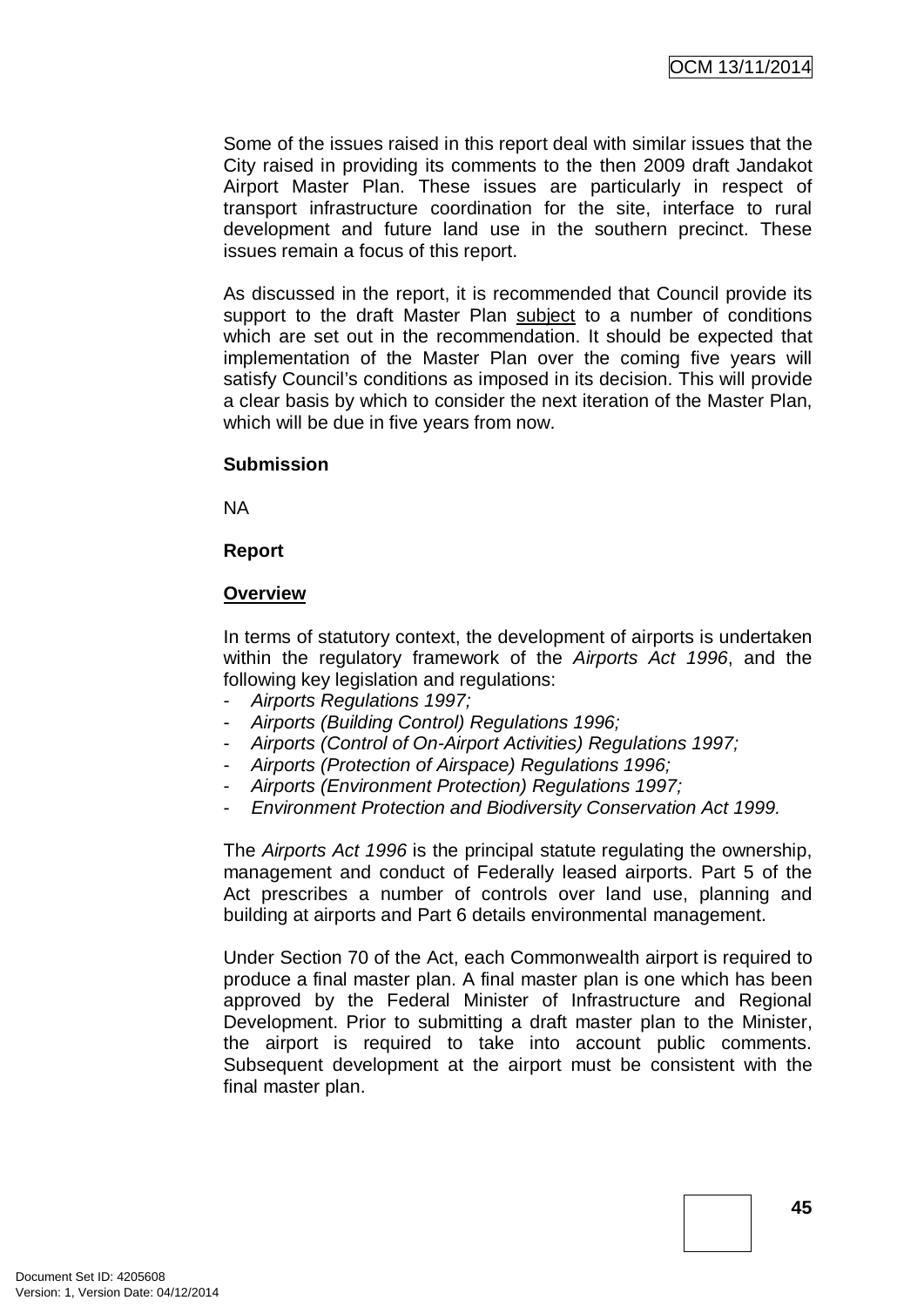Section 70 of the Act requires that the purposes of a final master plan for an airport are to:

- establish the strategic direction for efficient and economic development at the airport over the planning period of the plan;
- provide for the development of additional uses of the airport site;
- indicate to the public the intended uses of the airport site;
- reduce potential conflicts between uses of the airport site, and to ensure that the uses of the airport site are compatible with the areas surrounding the airport;
- ensure that all operations at the airport are under taken in accordance with relevant environmental legislation and standards;
- establish a framework for assessing compliance at the airport with relevant environmental legislation and standards;
- promote the continual improvement of environmental management at the airport.

A new master plan is to be developed every five years and must relate to a planning period of 20 years.

Key requirements that a master plan must satisfactorily include are listed under Section 71. Of particular relevance to Jandakot Airport:

- *(b) the airport-lessee company's assessment of the future needs of civil aviation users of the airport, and other users of the airport, for services and facilities relating to the airport;*
- *(c) the airport-lessee company's intentions for land use and related development of the airport site, where the uses and developments embrace airside, landside, surface access and land planning/ zoning aspects;*
- *(d) an Australian Noise Exposure Forecast (in accordance with regulations, if any, made for the purpose of this paragraph) for the areas surrounding the airport;*
- *(e) the airport-lessee company's plans, developed following consultations with the airlines that use the airport and local government bodies in the vicinity of the airport, for managing aircraft noise intrusion in areas forecast to be subject to exposure above the significant ANEF levels;*
- *(f) the airport-lessee company's assessment of environmental issues that might reasonably be expected to be associated with the implementation of the plan;*
- *(g) the airport-lessee company's plans for dealing with the environmental issues mentioned in paragraph (f) (including plans for ameliorating or preventing environmental impacts);*
- *(ga) in relation to the first 5 years of the master plan—a plan for a ground transport system on the landside of the airport that details:*
	- *(i) a road network plan;*
	- *(ii) the facilities for moving people (employees, passengers and other airport users) and freight at the airport;*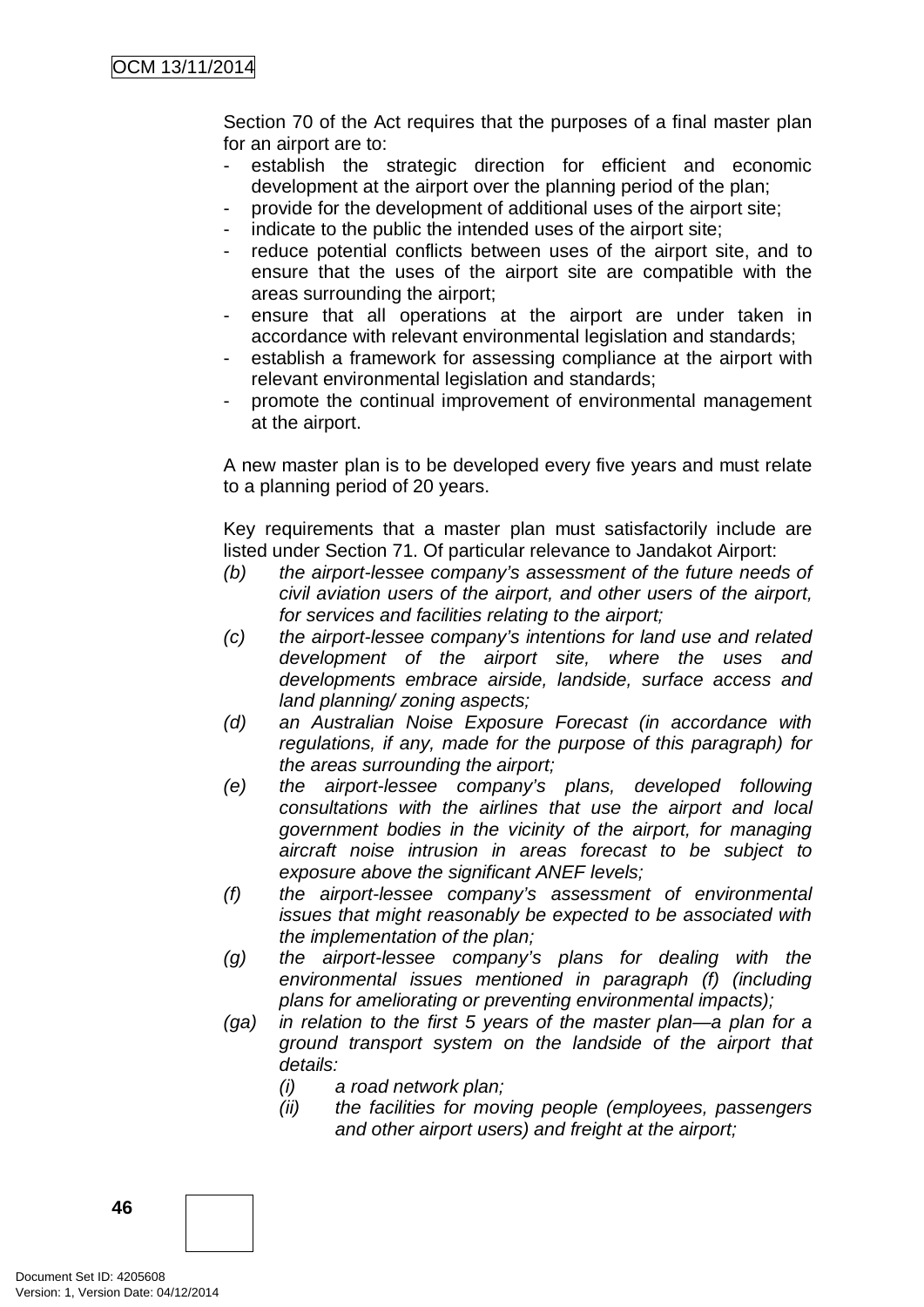- *(iii) the linkages between those facilities, the road network and public transport system at the airport and the road network and public transport system outside the airport;*
- *(iv) the arrangements for working with the State or local authorities or other bodies responsible for the road network and the public transport system;*
- *(v) the capacity of the ground transport system at the airport to support operations and other activities at the airport; and*
- *(vi) the likely effect of the proposed developments in the master plan on the ground transport system and traffic flows at, and surrounding, the airport;*

Part 5 of the *Airports Act 1996* sets out the statutory process for preparing and consulting in relation to a draft Master Plan. In specific respect of consultation, Section 79(2) of the *Airports Act 1996* states:

- *(2) If members of the public (including persons covered by subsection (1A)) have given written comments about the preliminary version in accordance with the notice, the draft plan submitted to the Minister must be accompanied by:*
	- *(a) copies of those comments; and*
	- *(b) a written certificate signed on behalf of the company:*
		- *(i) listing the names of those members of the public; and*
		- *(ii) summarising those comments; and*
		- *(iii) demonstrating that the company has had due regard to those comments in preparing the draft plan; and*
		- *(iv) setting out such other information (if any) about those comments as is specified in the regulations.*

It is unfortunate that the City of Cockburn and local government generally, do not enjoy a regulatory position in respect of approving or refusing Master Plans, and any subsequent development undertaken in accordance with Master Plans at airports. Local government is considered to be the best equipped to be able to regulate land use and development undertaken within its district, compared with the alternative of this being regulated by the Federal Government. Notwithstanding this, it is understood that Council's views are taken very seriously by the Federal Government, in considering the Master Plan. It is therefore expected that any conditions that Council imposes in its support for the Master Plan will be respected by the Federal Government in ultimately determining the Master Plan. Council and the community should therefore have a reasonable level of confidence that its issues will be taken carefully into account via the Master Plan and process of ongoing development at the airport.

In terms of advertising, the Federal Government make it clear that the responsible Federal Minister expects that consultation is undertaken with all stakeholders and that prudent consideration is given to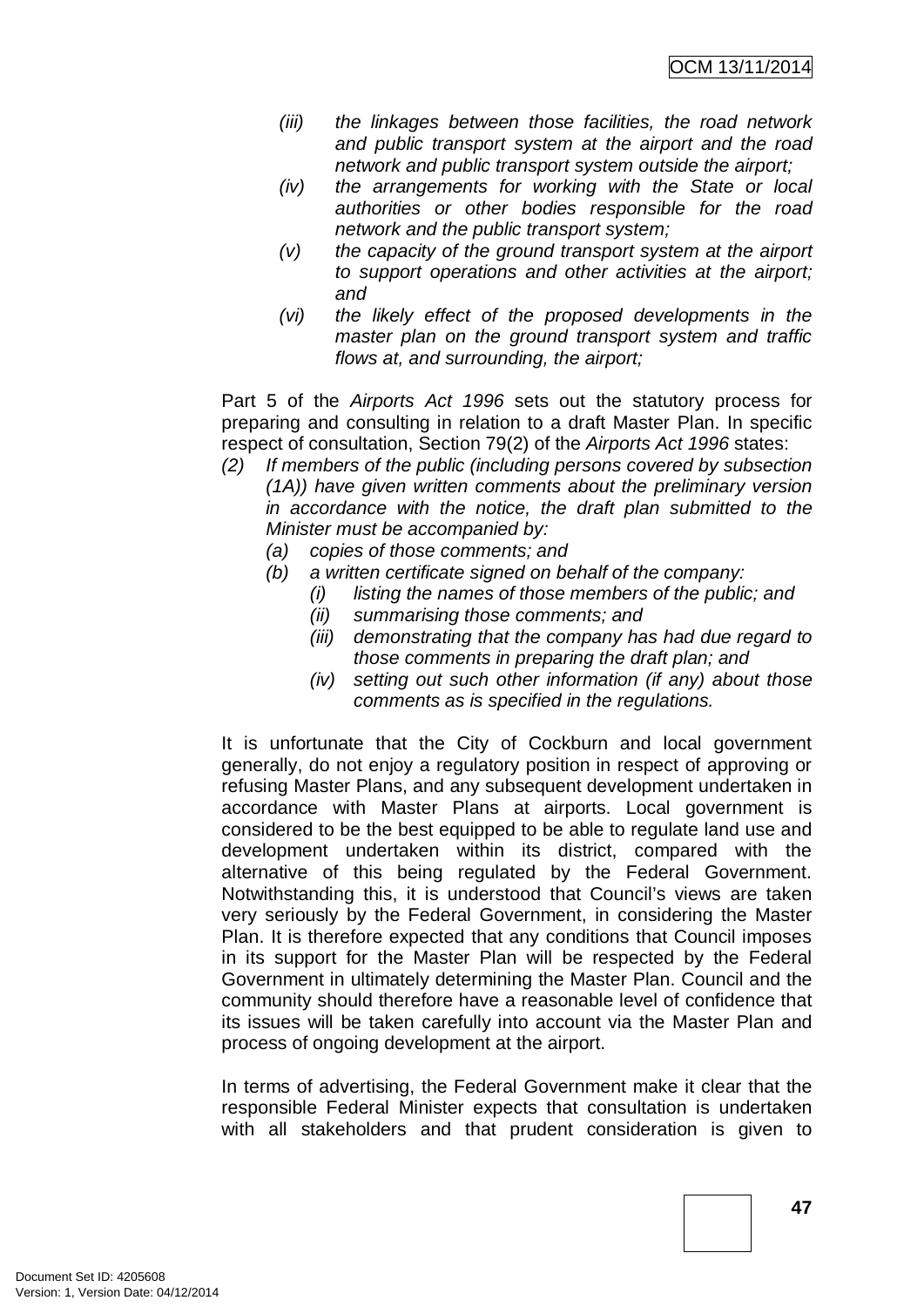comments received during the consultation period. Section 79(2) does require the airport company to demonstrate that it has had due regard to those comments in preparing the draft plan. This does portray then the need for the City's comments to be carefully considered by both Jandakot Airport and the Federal Minister. The consultation period for this Draft Master Plan closes on 18 November 2014.

# **Draft 2014 Master Plan**

The draft 2014 Master Plan indicates further aviation and non-aviation development across the airport site. This has been planned on a precinct basis, with six main precincts (and additional sub-precincts) identified in the following table. Note also the accompanying graphic which shows the spatial extent of these precincts:



The abovementioned precincts have resulted in planned land use within the airport site as being:

- Conservation 119 hectares (19%);

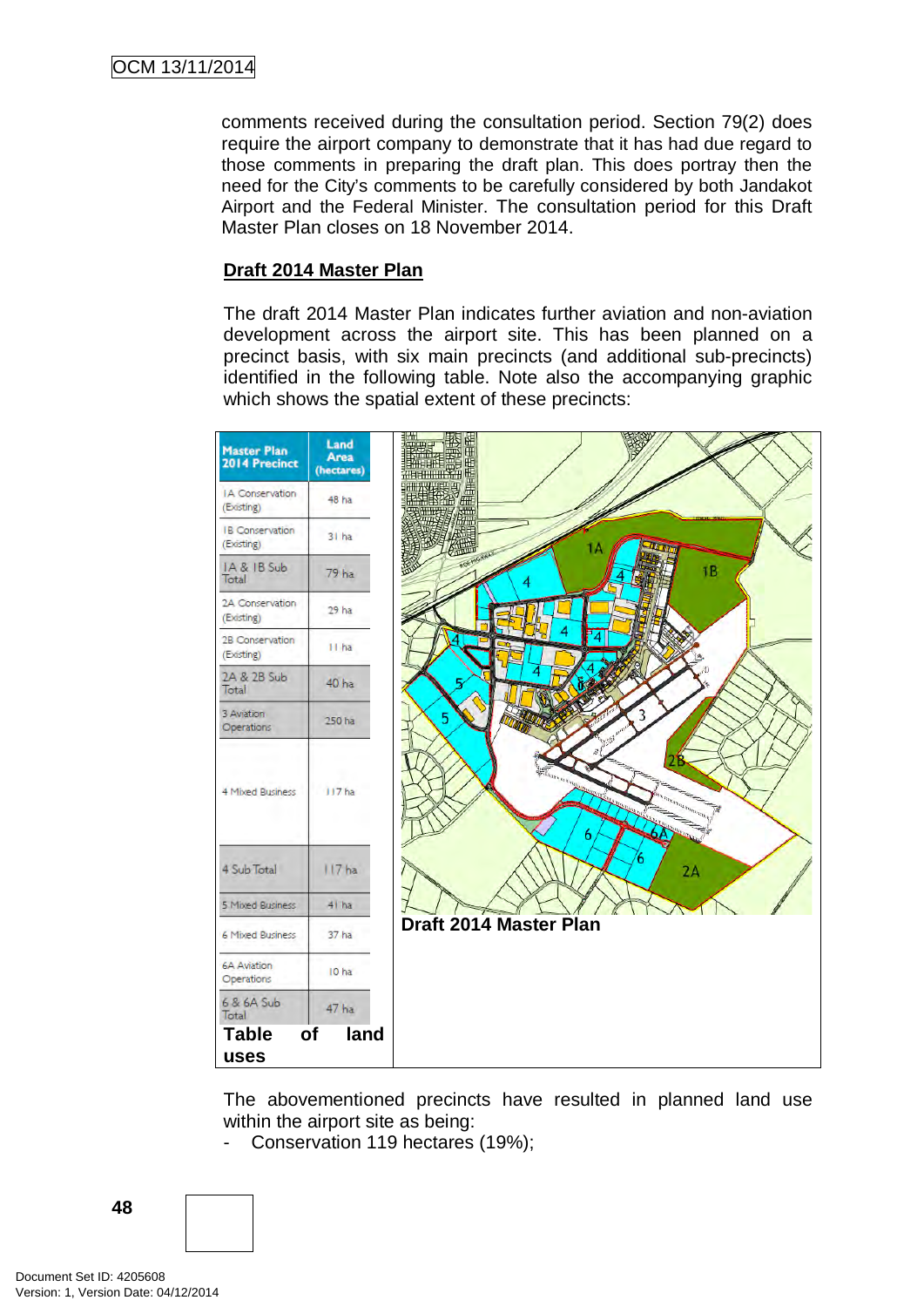- Aviation Operations (includes runways and taxiways) 260 hectares (42%);
- Non-Aviation Development 195 hectares (31%);
- Existing and Proposed Internal Roads and Services Area 48 hectares (8%).

# **Land Use Issues**

In terms of land use, the draft Master Plan indicates some key differences to the 2009 Master Plan. The most significant difference is in the way in which Precincts 6 and 6A were presented in the 2009 Master Plan, versus how they are now presented in the Draft Master Plan. This visual comparison is provided following:



**2009 Master Plan Draft 2014 Master Plan** 

As can be seen, the identification of Precincts 6 and 6A as being subject to future development consideration has now shifted to become a mixed business (37ha) and aviation operation (10ha) precinct, connected to a low scale rural community at the end of Solomon Road north of Jandakot Road. Two issues are associated with this – the first being the contemplation of a major road link through what is (and what was planned to remain) a quiet rural community, and the second being the contemplation of this land for a mixed business development outcome.

In terms of road connectivity, early engagement with City of Cockburn officers resulted in the City giving advice to Jandakot Airport Holdings that this would not be permitted. Firstly, contemplating connection of an almost 50ha mixed business park via a local rural road which has a function of servicing a small rural community is not consistent with orderly and proper planning. Configuration of the broader road network has never contemplated this road connection extending into the airport.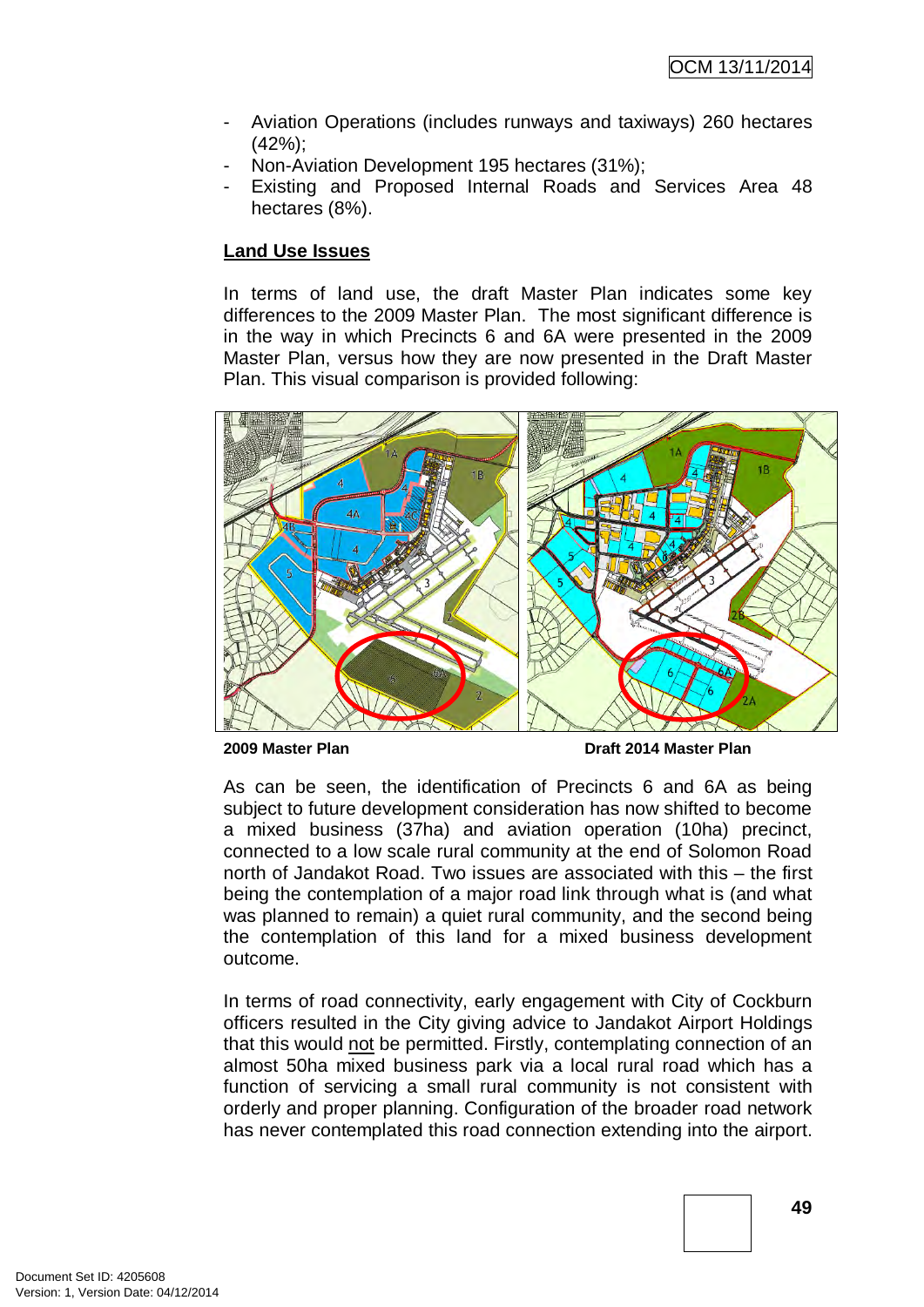Further to this, the way in which the draft Master Plan indicates the road priority seems to contradict the function of what the southern link road is intended to perform. This is shown by priority being indicated towards the internal road servicing the new mixed business precinct, instead of to the southern link road. This is an incorrect representation of how the road network is planned:



This needs to be corrected in all versions on plans contained within the Draft Master Plan, and also appropriately written into the draft Master Plan.

As Council are aware, Solomon Road at its intersection with Armadale Road is already experiencing significant problems, particularly at peak PM times as commuters leaving the Public Transport Authority's park and ride facility at the end of Knock Place coincide with vehicles leaving the freeway along Armadale Road and employees leaving the surrounding industrial area. To contemplate funnelling an almost 50ha new business park via Solomon Road down to its intersection with Armadale Road would create a traffic problem that could not be designed with an acceptable solution. Accordingly, the City of Cockburn will clearly advise that no connection into the airport via an extension of Solomon Road will be permitted.

In terms of mixed business development, at the time of considering the 2009 Master Plan the officer's report raised very specific concerns in the way in which the separation to rural development that surrounds the airport needed to be respected. In this regard, as development has and continues to occur across Precinct 5, and now Precinct 6, there are growing implications for those lots which adjoin the mixed business precincts. These implications were illustrated in the report to Council in October 2014, whereby it was revealed that a major 24 hour per day operation was proposed in the western corner of the airport site, in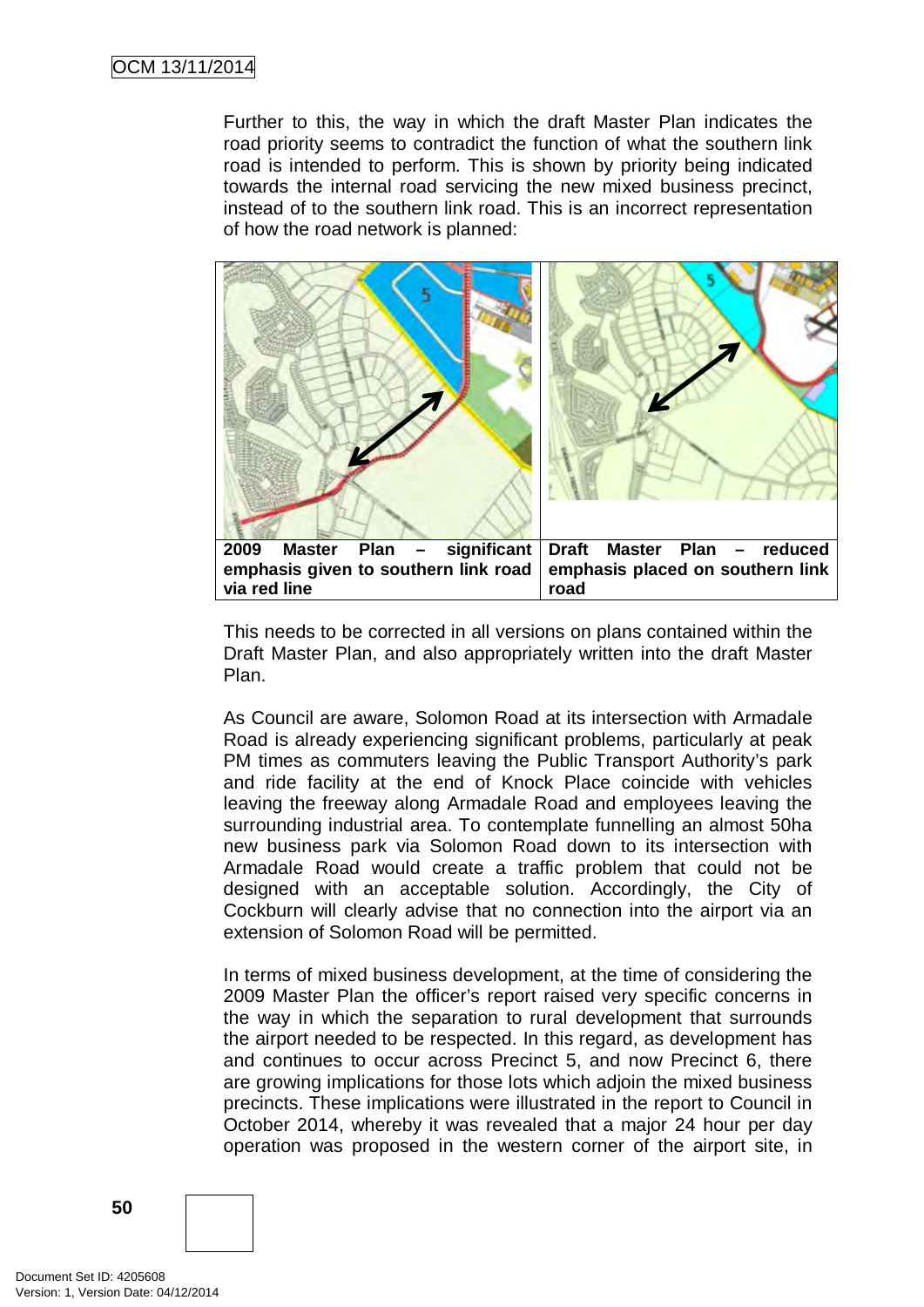close proximity to existing rural dwellings. This was for a major Kmart distribution centre. The officer report noted:

*"Where a similar development type is proposed elsewhere within the City of Cockburn, it would be necessary for the proponent to demonstrate that potential emissions would not cause adverse impacts to the residential/rural amenity of other nearby properties. The necessity for a detailed assessment of a proposal is based by the City on the separation distances identified within the Environmental Protection Authority's Guidance Statement No 3 "Separation Distances between Industrial and Sensitive Land Uses", which recommends buffer distances between the boundary of a proposed industrial land use and the boundary of the sensitive land use. The present boundary to boundary set back of the proposed MDP from the nearest sensitive land use is approximately 40m.*

*A similar land use identified within the EPA Guidance Statement is 'transport vehicles depot', for which the EPA Guidance Statement identifies a 200m buffer distance from sensitive land uses, with the potential for gaseous, noise, dust and odour impacts. There are five sensitive land uses within this 200m set back from the Western boundary of the Proposed MDP…"*

As part of dealing with the Kmart Major Development Plan (MDP), the City has indicated the desire to work with the applicant to address the proximity of development to sensitive development. Understanding that the operation is proposed as a 24/7 operation, the City should be involved in the detailed design and also the detailed consideration of noise management issues. However this does reveal the problem that occurs if arguably highly incompatible land uses do not achieve a physical separation by way of a transitional or buffer zone.

In normal circumstances, commercial type development requires planning approval from the City. Such development (like all development) needs to comply with the requirements of City of Cockburn Town Planning Scheme No. 3, of which amenity impacts form a key consideration. The City would utilise the EPA's Guidance Statement No. 3 "Separation Distances between Industrial and Sensitive Land Uses", to ensure (as the name suggests) that adequate separation is achieved between industrial type development and sensitive development (particularly residential properties). If for example the City had received the Kmart Distribution Centre as an application for planning approval, it is likely that it would not be approved without adequate separation to the nearest sensitive development. This would likely have resulted in the development shifting to a more internal location further away from the airport boundary.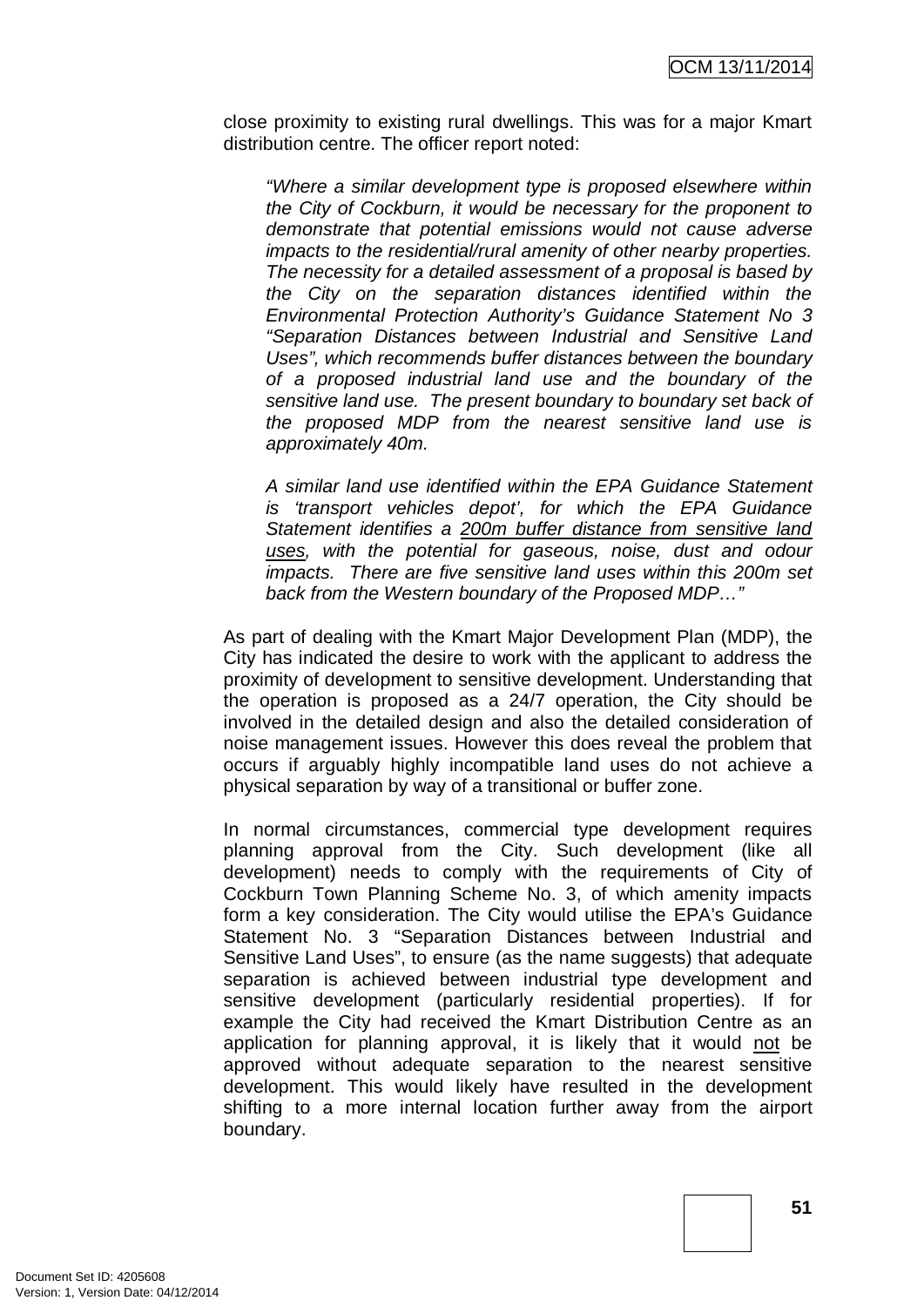At the time of considering the 2009 Master Plan, important concerns were raised by the City of Cockburn in respect of how the interface between higher intensity commercial development would be managed with the lower intensity 'Resource' zoned lots, which adjoin the airport site. In respect of Precinct 5, it was noted that in some parts a grade separation meant that interface issues were not considered by Jandakot Airport Holdings on the whole as being unable to be managed. As further development is now proposed for the interface however, it appears that issues are increasingly becoming more difficult to manage, and that grade separation does not exist to the finished extent as initially predicted.

The following example shows how the previous 4-5m sand ridge that separated properties on Glendale Crescent from development has been removed, and how the resulting level is generally the same as adjoining rural properties.



**Map showing previous contours (ridge highlighted) and the finished level beneath**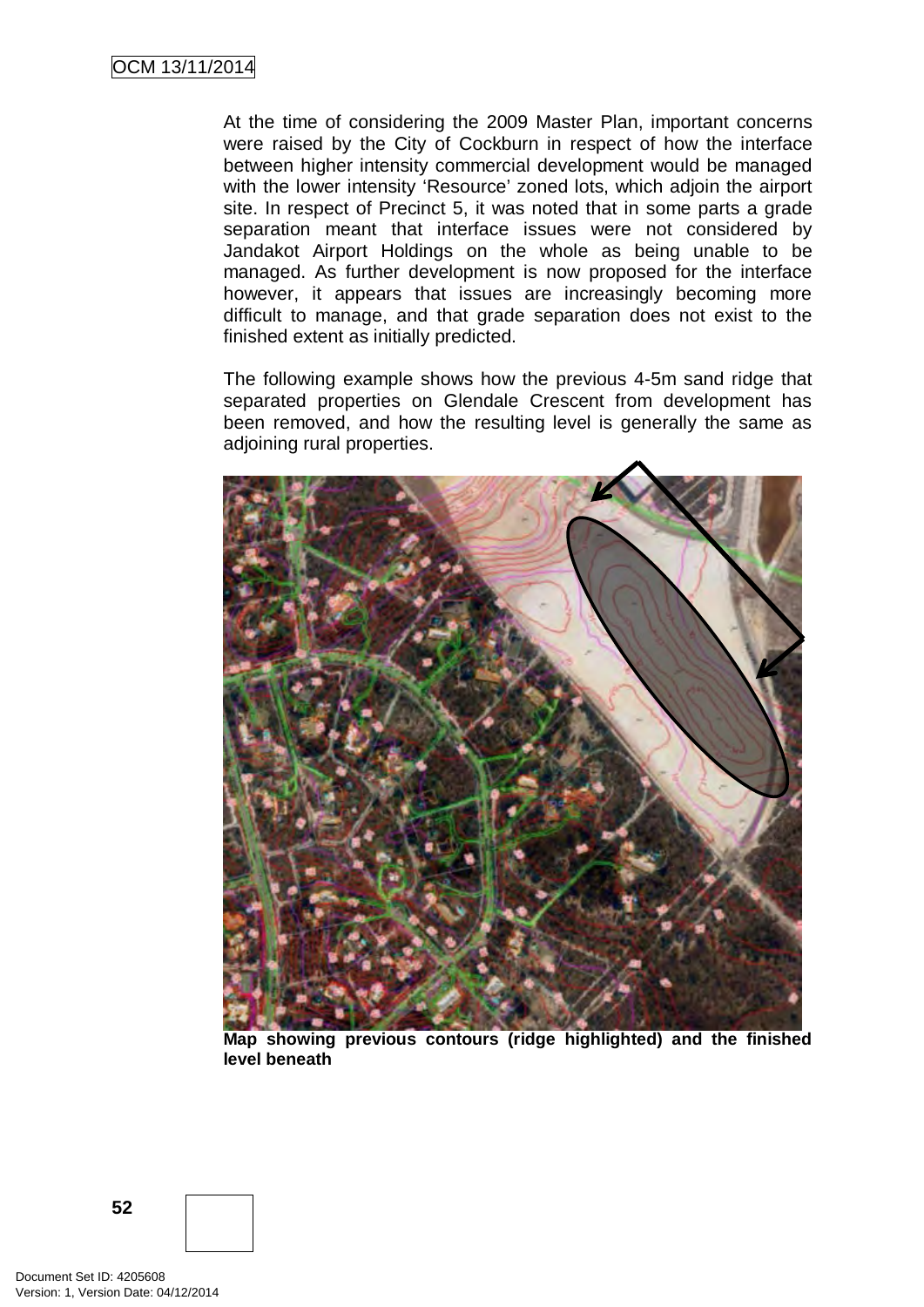

**Map showing isometric view and ridge removed**

In looking at what is proposed for Precinct 6, the similar sand ridge will be removed leaving future mixed business land at basically the same level as rural properties. This means that interface issues cannot be managed through separation of grade. This is shown following:



**Map showing how Precinct 6 will be earth worked to likely remove ridge, creating same level (28-30 contour) as properties adjoining**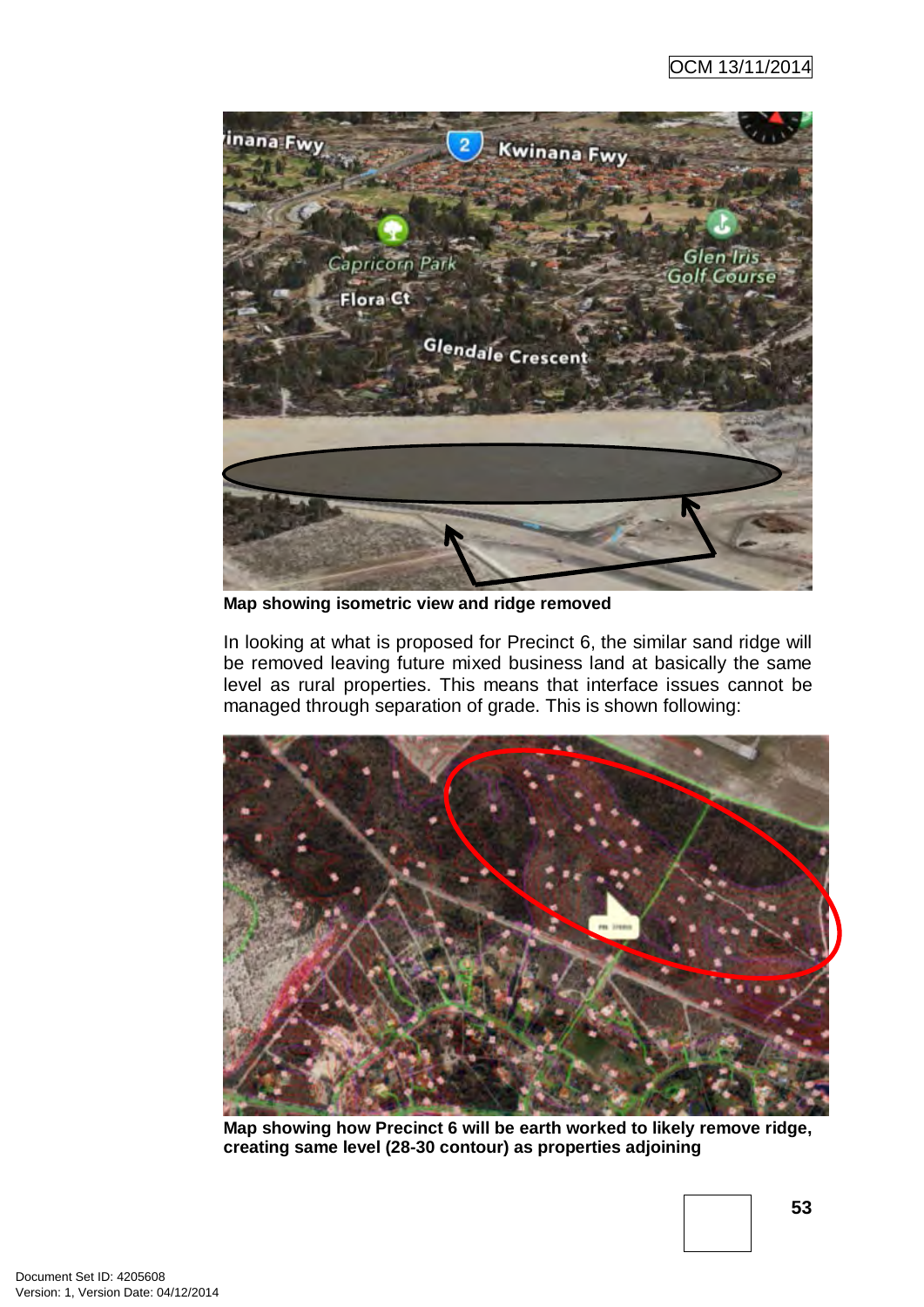

This accordingly produces a problem interface as shown:

As part of the draft Master  $\wedge\wedge$ , it is recommended that Council formally require the reconfiguration of Precinct 6, 6A and 2A so as to achieve an approximate 200m conservation zone separation from rural development and future mixed business development. This will provide the community with the most effective safeguard against inappropriate development being permitted in too closer proximity to sensitive development. It also appears to be an effective solution in that net developable area is not eroded, but rather reconfigured. This is notionally shown following: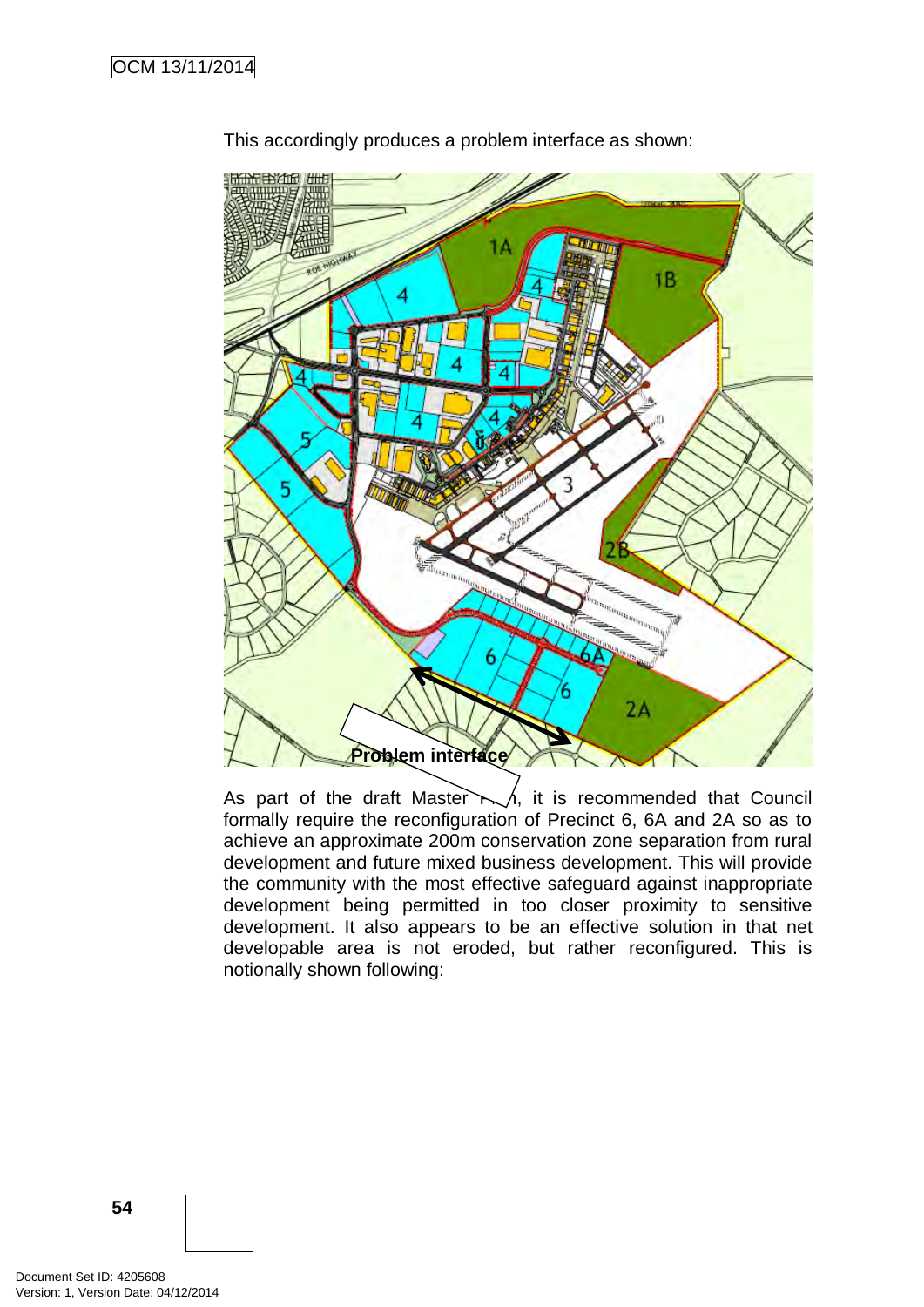# OCM 13/11/2014



reconfiguration of the mixed business precinct.

Considering that the 2005 Master Plan depicted these Precincts 5 and 6 as part of the wider conservation area which spans the southern interface of the airport site, there appears to be some potential to revisit this in the manner shown by the City of Cockburn. Having the transitional interface like that recommended is considered the most effective way to safeguard the amenity of the community adjoining and nearby the airport site.

Given the nature of the airport as a specialised centre dealing with logistical warehousing and storage functions, it is reasonable to suggest that pressure will continue for further development of land use types for commercial, warehousing and logistical purposes. These will likely have associated with them noise, traffic and light spill impacts. Given also that the hours of operation for such uses are likely to extend into the night, such impacts will likely have a higher degree of magnitude than if just restricted to daytime hours. This means that separation is considered the best way to prevent inappropriate development occurring close to the City's residents.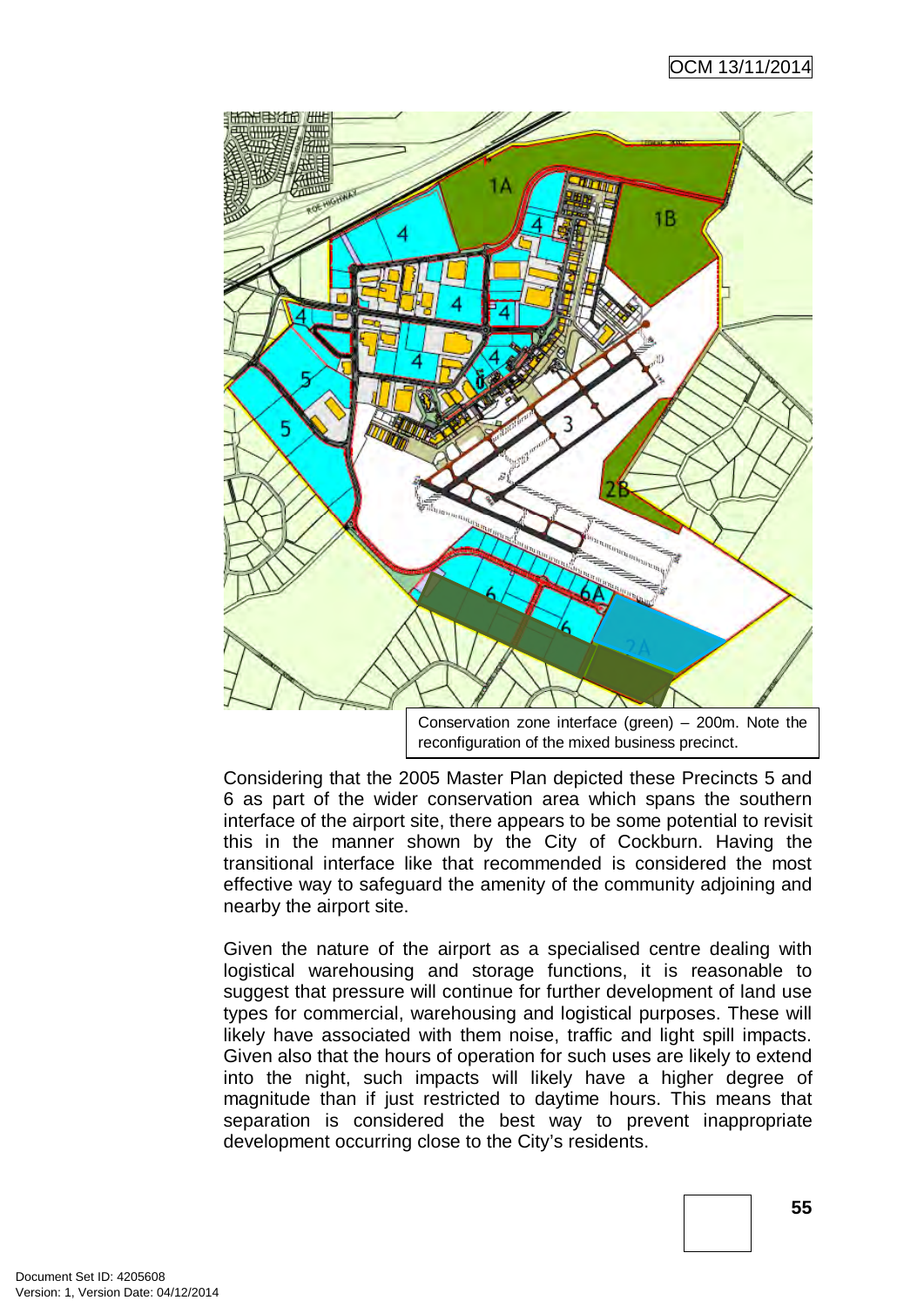# **Traffic and Transport Issues**

# Outstanding Road Upgrades

The other significant point is that associated with traffic and transport. The October 2014 Council meeting dealt specifically with a report written by the Director Engineering, setting out the traffic situation surrounding Jandakot Airport.

As per the Director Engineering report to Council, it is made clear that the City expects road network upgrades to be completed that generally reflect the rate of development taking place. This essentially ensures that there is sufficient carrying capacity within the network to cater for traffic generated by the development.

As the City has no planning control to bring this matter to a conclusion, the City has been in lengthy negotiations to reach agreement. A Draft Deed of Agreement was prepared and presented to Council for consideration; refer Council Item 16.3 of the 9 October 2014 OCM (Minute No. 5391). Council's resolution enabled the CEO, under delegation, to complete negotiations and formalise an agreement with Jandakot Airport Holdings. On 31 October an agreement was reached between the City and Jandakot Airport Holdings which will see an increased scope of works completed. The general context of the agreement reached is as follows:

Berrigan / Karel

- Jandakot Airport Holdings to secure any necessary land and to construct the road generally in accordance with Option 3 SK-C-0050 to SK-C-0053.
- The design will look at continuing the south bound dual carriageway to provide a better transition into the left turn pocket at Spartan Street.
- Jandakot Airport Holdings will need to secure all approvals from MRWA for the signal.
- Both the City and MRWA will need to certify the final design prior to construction commencing.
- This intersection will be substantially commenced within 12 months of execution of the Deed.

South Link Road (Pilatus)

- Jandakot Airport Holdings will construct South Link Road as a single carriageway road to its connection as shown on SK-C-0041.
- Jandakot Airport Holdings will secure all land necessary to construct the road and cede that land to the City. The final land requirement will be finalised through detail design.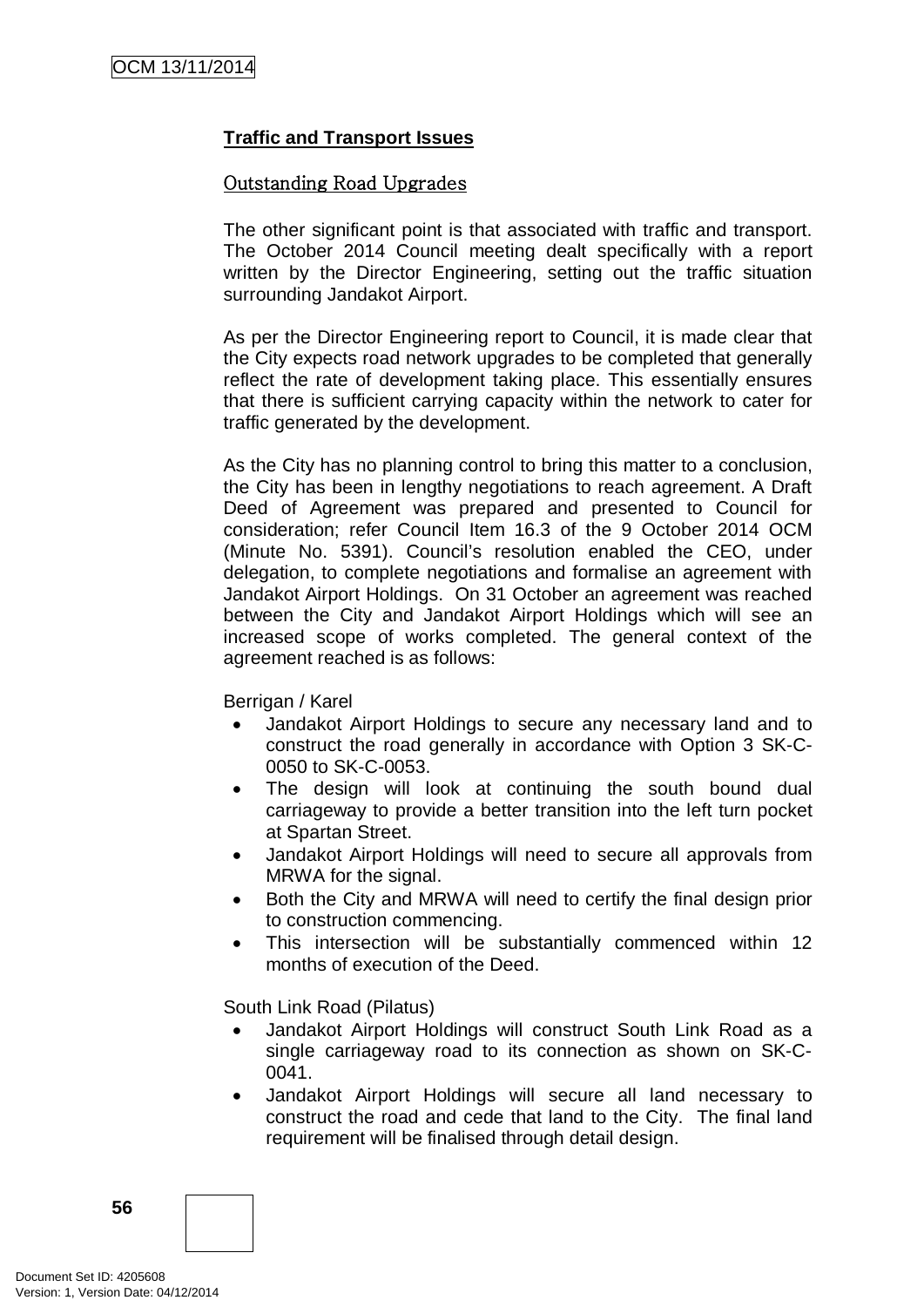- The necessary land above will be purchased within 12 months of executing this Deed.
- The construction of South Link Road will be completed within 12 months of completion of the Berrigan Drive Upgrade Project (stipulated below).

Berrigan Drive Upgrade Project - Berrigan Drive duplication from Freeway to commencement of South Link Road above (including Dean/Jandakot / South Link Road (Pilatus) signalised Intersection and Berrigan / South Link intersection (no signal)

- 1. Within 12 months of execution of this Deed, the City of Cockburn shall complete the design of the following - Berrigan Drive duplication from Freeway to commencement of South Link Road above (including Dean / Jandakot / South Link Road (Pilatus) signalised Intersection and Berrigan / South Link intersection (no signal) which will be referred to as the Berrigan Drive Upgrade Project. The design will finalise the extent of land necessary to complete the scope of works.
- 2. Jandakot Airport Holdings and the City will secure all land necessary land to complete construction and drainage in accordance with the terms of the agreement reached.
- 3. The necessary land above will be purchased within 12 months of executing this Deed.
- 4. Within 24 months of the all land being transferred to the City, the City shall commence works to complete the Berrigan Drive Upgrade Project stipulated above.
- 5. The City shall seek all approvals from MRWA for the signalisation of the intersection at South Link / Jandakot / Dean. No signal will be established as part of this agreement at Berrigan / South Link in accordance with MRWA advice.
- 6. The construction of the Berrigan Drive Upgrade Project will be completed no later than December 2018. This does not preclude the road from being constructed prior to this date.

On the basis of the agreement reached the City of Cockburn shall:

- 1. Support the continuation of the temporary signalmen at Berrigan/Karel until the intersection work is completed.
- 2. Support the retention of the access at Spartan Street as left in left out. The section of Berrigan Drive between Karel Avenue and Spartan Street should be reviewed to improve accessibility and transition from Karel Avenue to Spartan Street (continue dual carriageway to left turn pocket). Street lighting and other associated infrastructure will need to be reviewed as part of this upgrade works.
- 3. Only seek to remove the RAV classification on the section of Berrigan Drive south of the intersection of Spartan Street.
- 4. Agree that these network upgrades resolve the immediate traffic issues identified in our consideration of the MDP for the Kmart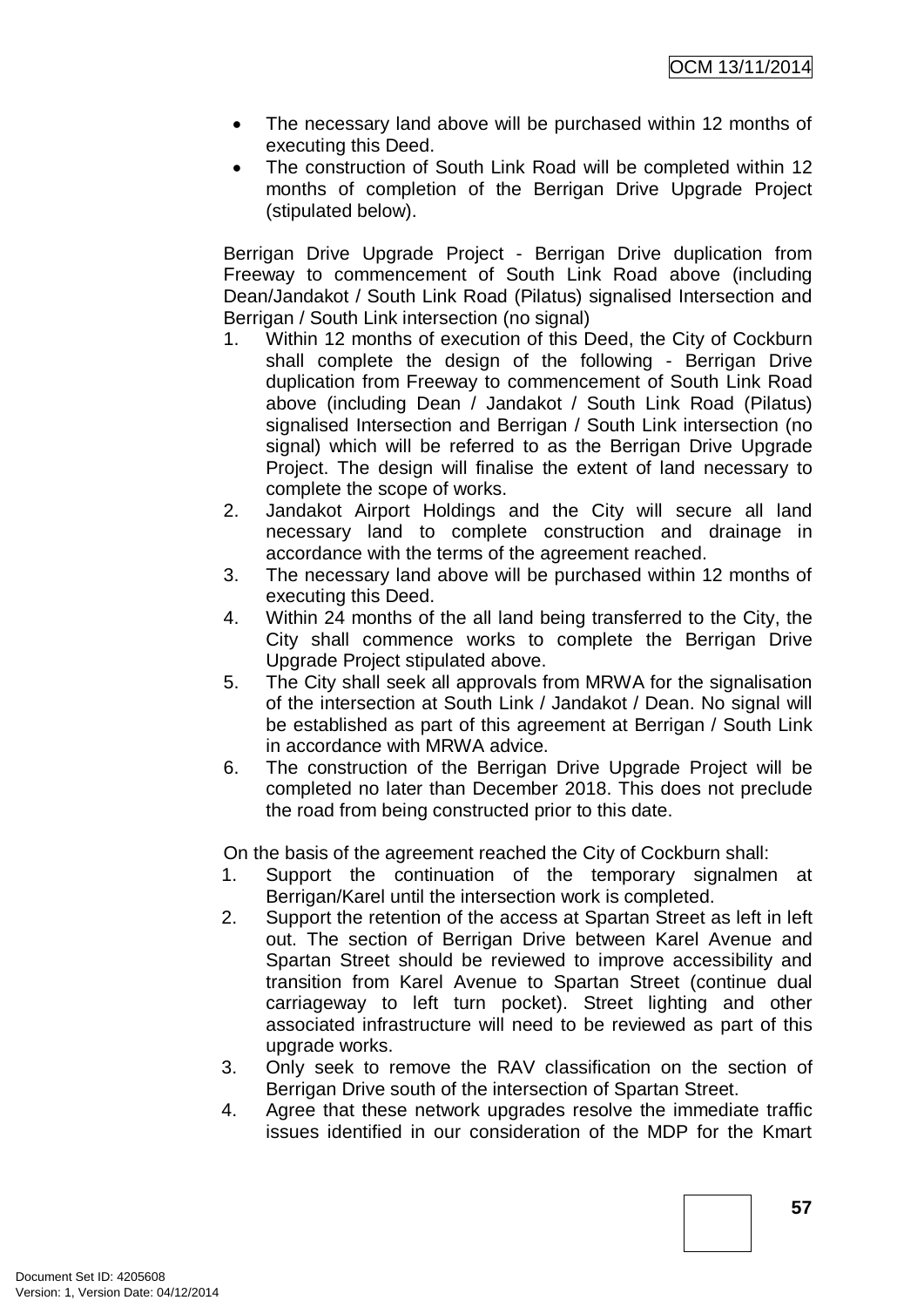distribution centre. The issues of noise etc will still need to be addressed.

The City's position on the Draft Master Plan is contingent on execution of the final agreement for road network upgrades and actual delivery of this works in accordance with the timeframes stipulated.

# **Solomon Road Connection**

The 2014 Masterplan proposes a further access for the new precinct 6 at Solomon Road. If this connection is permitted through Precinct 6, it will see industrial type traffic mixing with rural residential traffic from the existing community. Officers do not believe that it is reasonable to permit this connection as it compromises the use enjoyed and expected by our existing community who purchased their lifestyle lots with little prospect of seeing substantial traffic volumes on their access road. Road upgrades to Solomon Road, the intersection with Jandakot Road and potentially improvements to Jandakot Road itself would also be necessary and the Master Plan does little to identify the upgrade requirement or commitment.

### **Spartan Street Access**

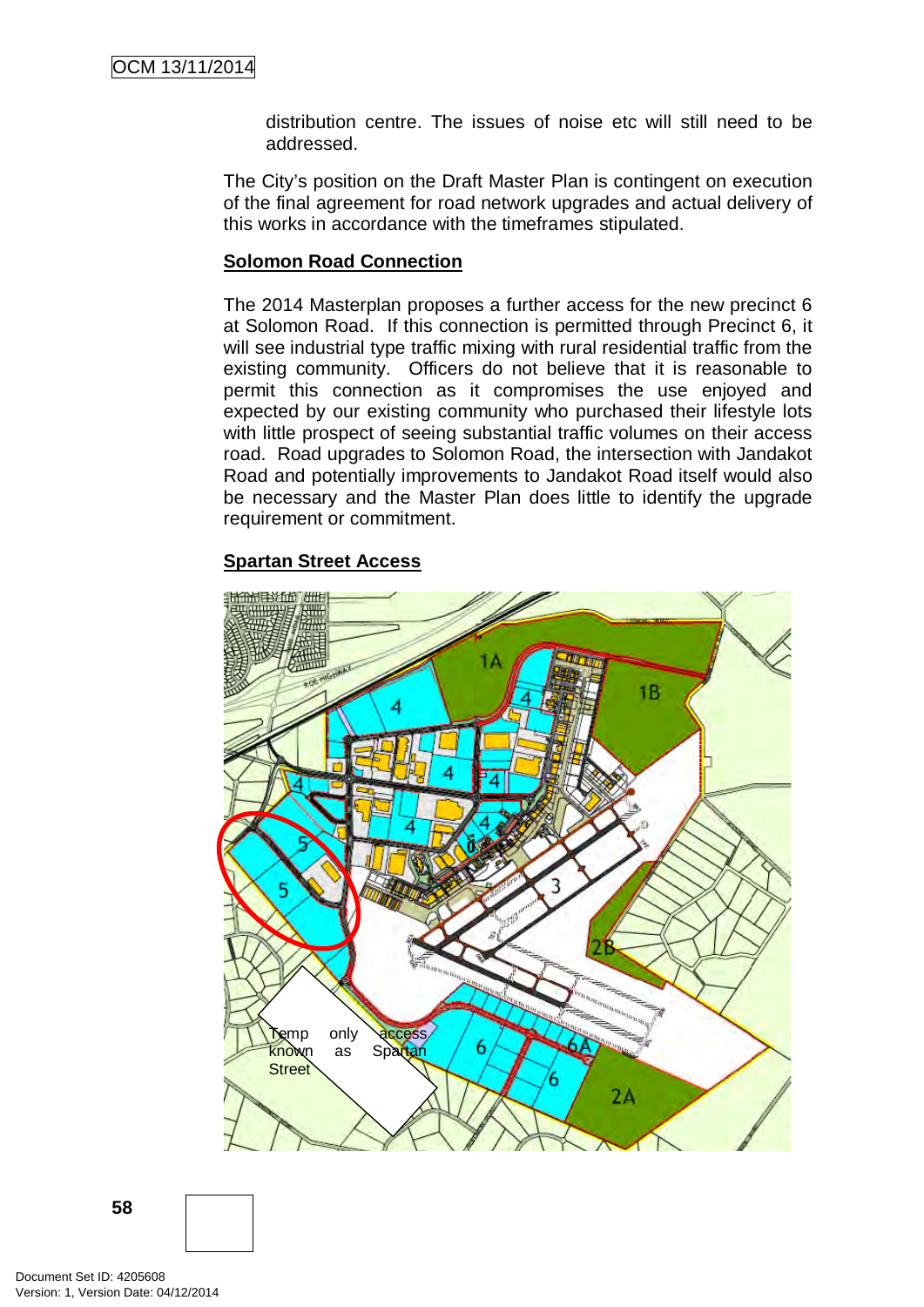On the basis of reaching agreement with Jandakot Airport Holdings on the broader network upgrades, it is important to now contemplate the future use of Spartan Street. It has to this point been permitted as a temporary access however Jandakot Airport Holdings are now seeking approval to retain it going forward.

The intersection is currently structured as a left in left out and provides further permeability for the Jandakot development which will be important for the development as it proceeds. It will primarily provide access into the Kmart distribution centre proposed and planned for in this area, however the limited egress arrangements will tend to push exiting traffic out using the South Link Road or Karel Avenue. On that basis officers are willing to support retention of this link going forward.

# **Other Amendments to the Master Plan Text**

The Draft Master Plan will need to be amended to reflect this agreement. A schedule of further minor amendments is included below:

| Page  | Section                             | Comment                                                                                                                                                                                                                                                                                                                                                                                                                                                                                                                                                                                                                                                                                                                                                                                                                                                                                                                           |  |  |  |
|-------|-------------------------------------|-----------------------------------------------------------------------------------------------------------------------------------------------------------------------------------------------------------------------------------------------------------------------------------------------------------------------------------------------------------------------------------------------------------------------------------------------------------------------------------------------------------------------------------------------------------------------------------------------------------------------------------------------------------------------------------------------------------------------------------------------------------------------------------------------------------------------------------------------------------------------------------------------------------------------------------|--|--|--|
| 43    | <b>Traffic</b><br>6.3<br>generation | This section needs to explain why the<br>latest forecast of 23,100 vpd is different<br>to the 37,000 vpd forecast used in the<br>2009 Master Plan.<br>A table detailing the trip generation<br>calculations would be useful and help<br>with transparency of the forecasts.<br>All assumptions about the road network<br>used in the ROM 2034 forecasts must<br>provided to<br>City<br>for<br>the<br>be<br>review/agreement<br>(e.g.<br>number<br>0f<br>traffic lanes, connections, etc) because<br>those assumptions will affect how the<br>model distributes traffic. If the City's<br>identifies any changes are<br>review<br>required to the model then the model<br>should be rerun to produce updated<br>outputs.<br>Karel Avenue, east of Berrigan Drive,<br>within the airport already has 11,355<br>vehicle trips per day. How can the 5-<br>year forecast for the airport estate be<br>for only 5,900 vehicles per day? |  |  |  |
| 43/44 | 6.5 Road Upgrades                   | Require redrafting to deal with updated<br>Deed of Agreement.                                                                                                                                                                                                                                                                                                                                                                                                                                                                                                                                                                                                                                                                                                                                                                                                                                                                     |  |  |  |
| 44    | 6.7<br>Public<br>Transportation     | A statement could be added to the<br>$\bullet$<br>effect that development growth at the<br>airport and improved road linkages may<br>to<br>link<br>opportunities<br>create<br>buses<br>other<br>servicing<br>the<br>airport<br>to                                                                                                                                                                                                                                                                                                                                                                                                                                                                                                                                                                                                                                                                                                 |  |  |  |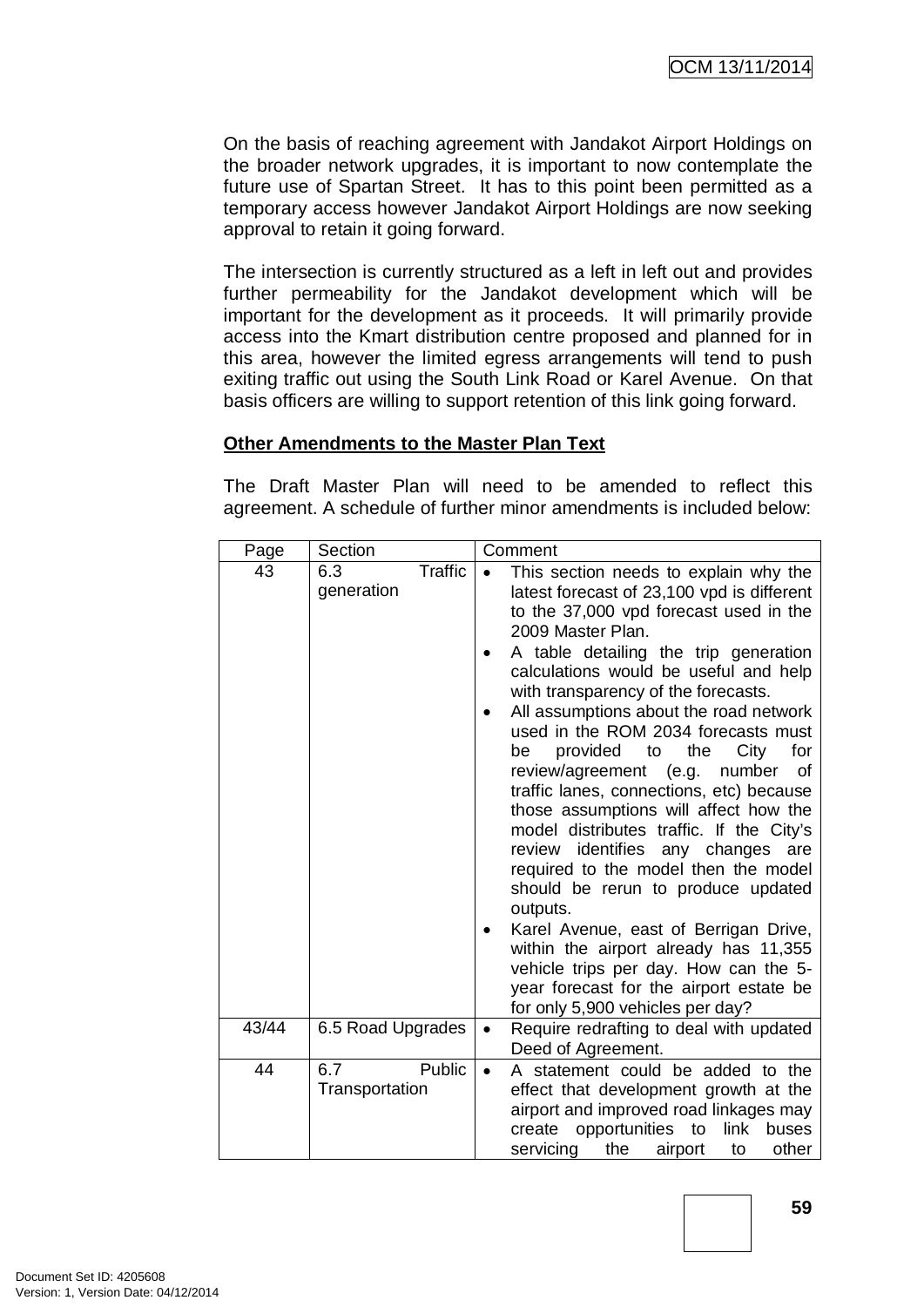|                              |                                               |           | destinations like Cockburn Central, any<br>future rail station at Canning Vale etc.                                                                                                                                                                                                                                                                                                                                                                                                                                                                                                                                                                                                        |
|------------------------------|-----------------------------------------------|-----------|--------------------------------------------------------------------------------------------------------------------------------------------------------------------------------------------------------------------------------------------------------------------------------------------------------------------------------------------------------------------------------------------------------------------------------------------------------------------------------------------------------------------------------------------------------------------------------------------------------------------------------------------------------------------------------------------|
| <b>Figures</b><br>6.1 to 6.4 |                                               |           | "Accourt Road" should be Acourt Road.<br>Berrigan Drive (north) should be shown<br>intersecting Pilatus Street as<br>a<br>- T-<br>junction.<br>No connection should be shown to<br><b>Solomon Street</b>                                                                                                                                                                                                                                                                                                                                                                                                                                                                                   |
| Figure<br>6.2                | <b>Traffic</b><br>Future<br><b>Flows 2034</b> | $\bullet$ | be able to consider the traffic<br>To<br>forecasts in some context, it would be<br>useful to include 2014 traffic flows on<br>Figure 6.2 or as a separate figure.<br>The forecasts are said to be for 2034<br>but the MRWA ROM, said to have been<br>the source of the forecasts, is typically<br>quoted for 2031?<br>Show traffic forecasts on Roe Highway,<br>Kwinana Freeway, Karel Avenue (north<br>of Roe Highway) Farrington Road and<br>Ranford Road as well.                                                                                                                                                                                                                       |
| Figure<br>6.3                | <b>Future</b><br>Road<br>Improvements         |           | Pilatus Street should be shown as a<br>possible future 4-lane divided road from<br>Marriott Road to Jandakot Road.<br>It would improve the permeability of the<br>road network if Eagle Drive was linked<br>to either Pilatus Street or even Marriott<br>Road. This would help distribute traffic<br>movements better and avoid the need<br>for all Eagle Drive traffic to have to use<br>Karel Avenue, which would allow that<br>road and the intersections along it to<br>efficiently<br>operate<br>as<br>possible,<br>as<br>during<br>particularly<br>peak<br>hours.<br>Providing more efficient access/egress<br>to Eagle Drive would be beneficial to<br>emergency services vehicles. |
| Figure<br>6.4                | Public<br>Transport<br>Plan                   | $\bullet$ | Line colours/style for paths should be<br>consistent with<br>those<br>used<br>in the<br>Department<br>Transport's<br>Local<br>of<br><b>TravelSmart Guides.</b>                                                                                                                                                                                                                                                                                                                                                                                                                                                                                                                             |

# **Environmental Issues**

The City notes the continuation of vegetation clearing proposed by the draft Master Plan. For example, clearing associated with creating Precincts 6 and 6A will be approximately 50ha. The City holds concerns that the offsets provided by Jandakot Airport Holdings for such clearing and loss of amenity are not benefiting residents of the City of Cockburn. That is, offsets are not created in the district of the City.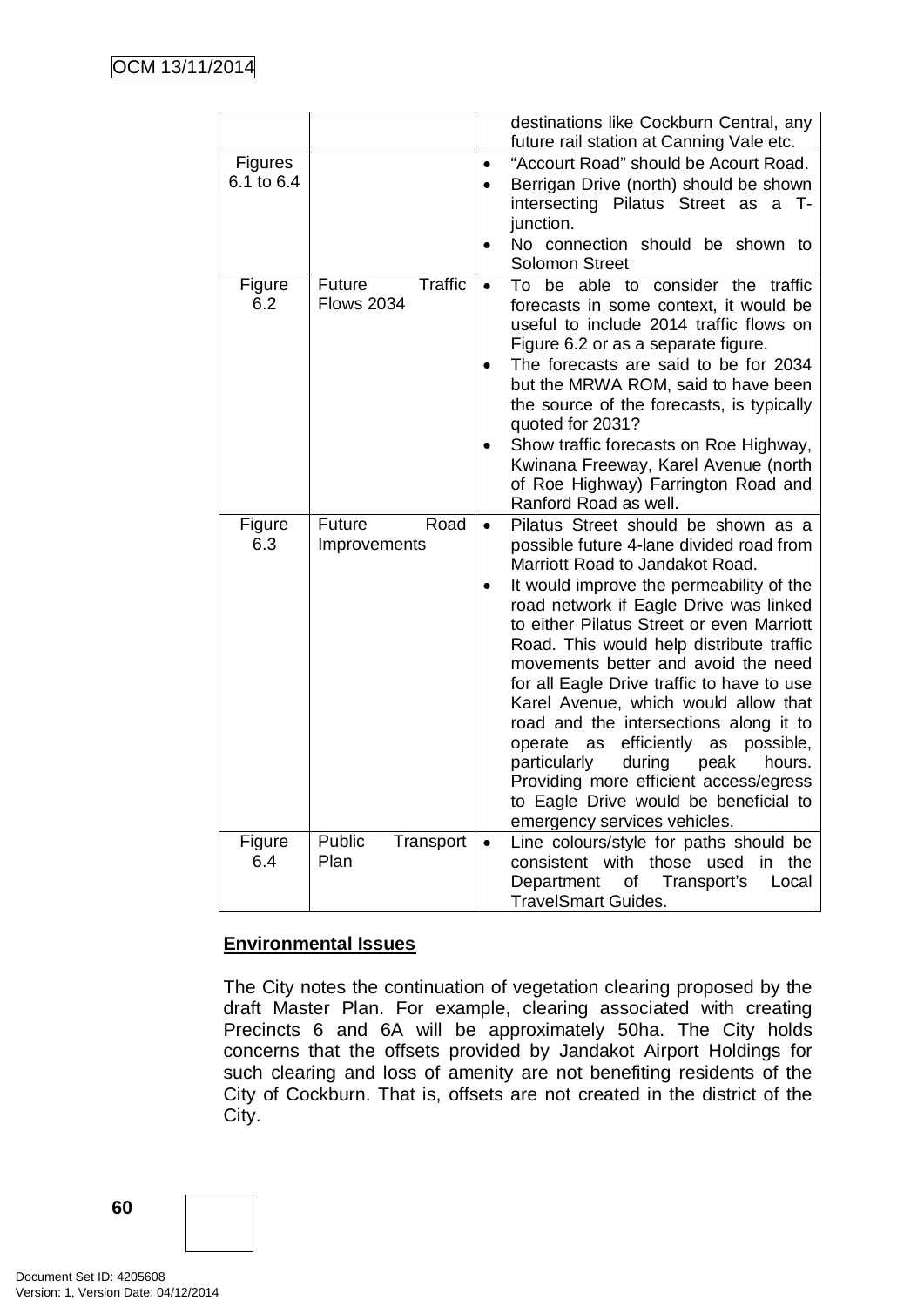Given that Precinct 6 and 6A are currently vegetated, it is recommended that (as per the earlier discussion in this report) a reconfiguration take place such that a 200m separation zone is retained between the small (generally 2ha) rural living allotments located adjoining. This will help address both interface issues and also help maintain biodiversity linkage.

There also needs to be some assessment and consideration of the bushfire risk at the interfaces between the remaining conservation areas and the adjacent industrial lots. Bushfire Protection Zones and Hazard Reduction Zones should be accommodated in the developable area and not in the remaining bushland.

### **Noise Issues**

The proposed fourth runway is predicted to increase capacity at the airport. Air traffic movements at Jandakot Airport reached a peak of 415,284 annual movements in 2005/2006, and declined significantly after the Global Financial Crisis. While the past five years have seen flat movement growth, local training schools have indicated that the demand for pilot training is expected to increase in 2015/2016 due partly to forecast world-wide pilot shortages being attributed to the continued demand for air travel and the aging pilot base. There are currently 800 students undertaking fixed-wing pilot training, resulting in 80,000 flying hours per annum. The training schools are estimating that over the next 5-10 years student numbers will increase by 40% and their flying hours will reach 126,000 hours per annum.

At an average growth rate of 4.0% per annum for fixed-wing movements and 3.4% average growth rate for helicopter movements, the airport could expect to reach the theoretical operating capacity of 460,000 fixed wing and 66,000 helicopter movements identified in this Master Plan within the 20 year planning horizon. While the assumed average growth rate of 4% is higher than growth rates forecast at similar general aviation airports, the expected student pilot intake, aircraft fleet changes and construction of the fourth runway have been taken into consideration and it is likely that this growth can be achieved. Based on this forecast, by 2026/27 Jandakot Airport could expect similar movement volumes to what was experienced in 2005/2006.

The Australian Noise Exposure Forecast ("ANEF") system is the recognised method of predicting likely impacts of aircraft noise on the general public. This has already been prepared by Jandakot Airport Holdings, and integrated in to the draft Master Plan.

The City understands that the update to the ANEF represents a significant modernisation of the technology used to develop ANEF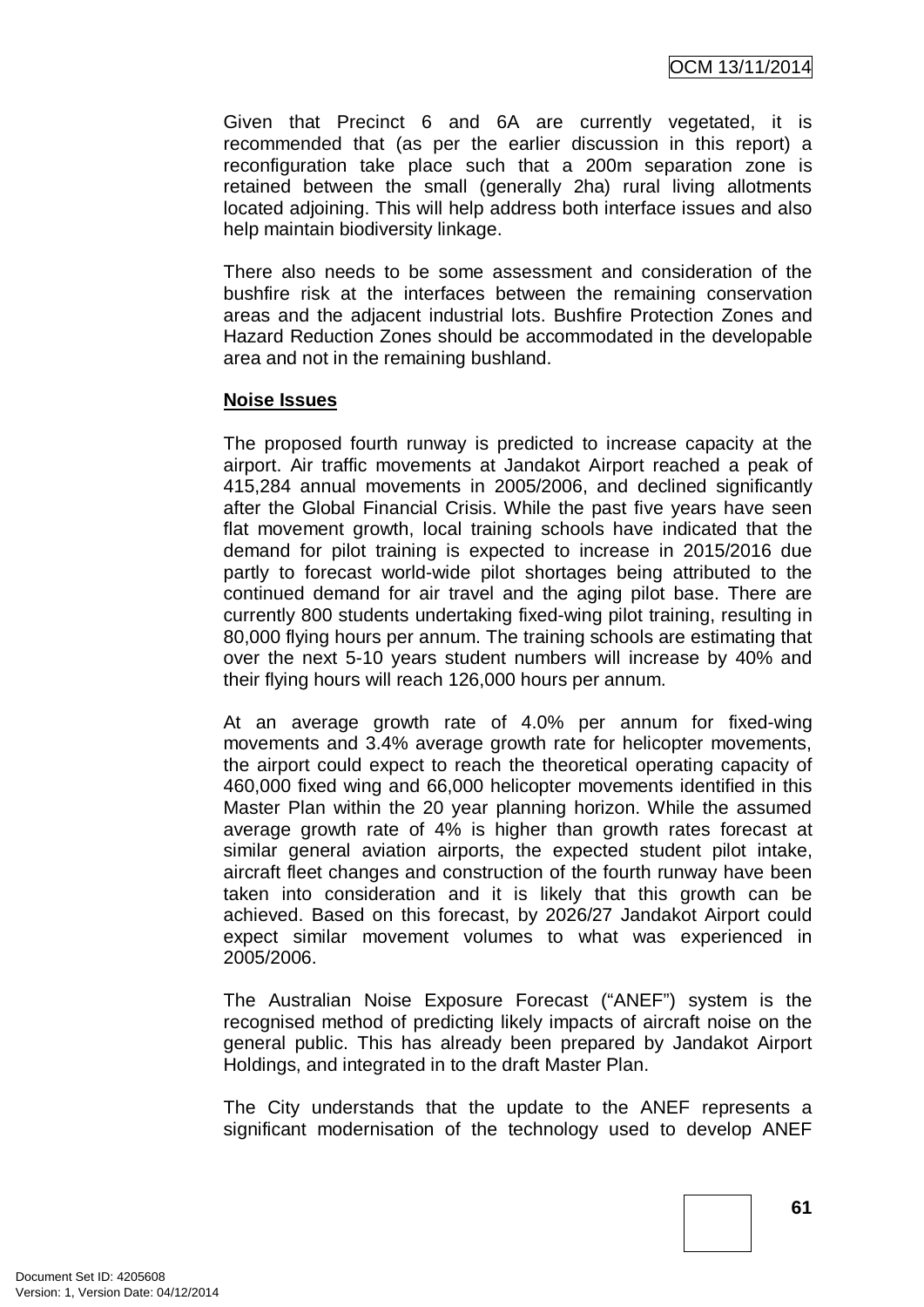models. To that end it is an important addition to both the draft Master Plan as well as to help guide land use planning under its relationship back to the operative State Planning Policy No. 5.4.

The changes in the ANEF are characterised as a 'reduction' in the linear extent of the contours, and an increase in the 'burst' of contours very close to the area around the airport. This is understood to be associated with improving noise management on aircraft; aircraft numbers being significantly below their peak pre GFC; and the presence of more sophisticated techniques in understanding the impacts of helicopter training at the airport. This last element particularly, accounts for the burst of ANEF around the immediate airport.

It is noted that the ANEF (which has already been approved) is less punitive in its extent upon City of Cockburn residents surrounding the airport.

# **Health Premises**

It should be noted that State Health legislation relating to Food Premises, Lodging Houses, Public Buildings and the installation of onsite effluent treatment and disposal systems is applicable and will continue to be administered via the City.

# **Conclusion**

It is recommended that the City provide its support to the draft Master Plan subject to a number of conditions. These conditions include:

- 1. A modified Deed of Agreement outlining the agreed road networks upgrades being executed between the City of Cockburn and Jandakot Airport Holdings prior to submission of the draft Master Plan to the Federal Government.
- 2. The draft Master Plan being modified to remove all references to connectivity to Solomon Road for future Precincts 6 and 6A.
- 3. The draft Master Plan being modified to re-emphasise the importance of the southern link road, as it was previously done in the 2009 Master Plan.
- 4. The draft Master Plan being modified to reconfigure Precincts 6, 6A and 2A to ensure a minimum 200m separation is retained with the interfacing rural living allotments. The modification needs to be reflected throughout the document.

On the basis that these conditions are agreed by Jandakot Airport Holdings, it is recommended the draft Master Plan be supported.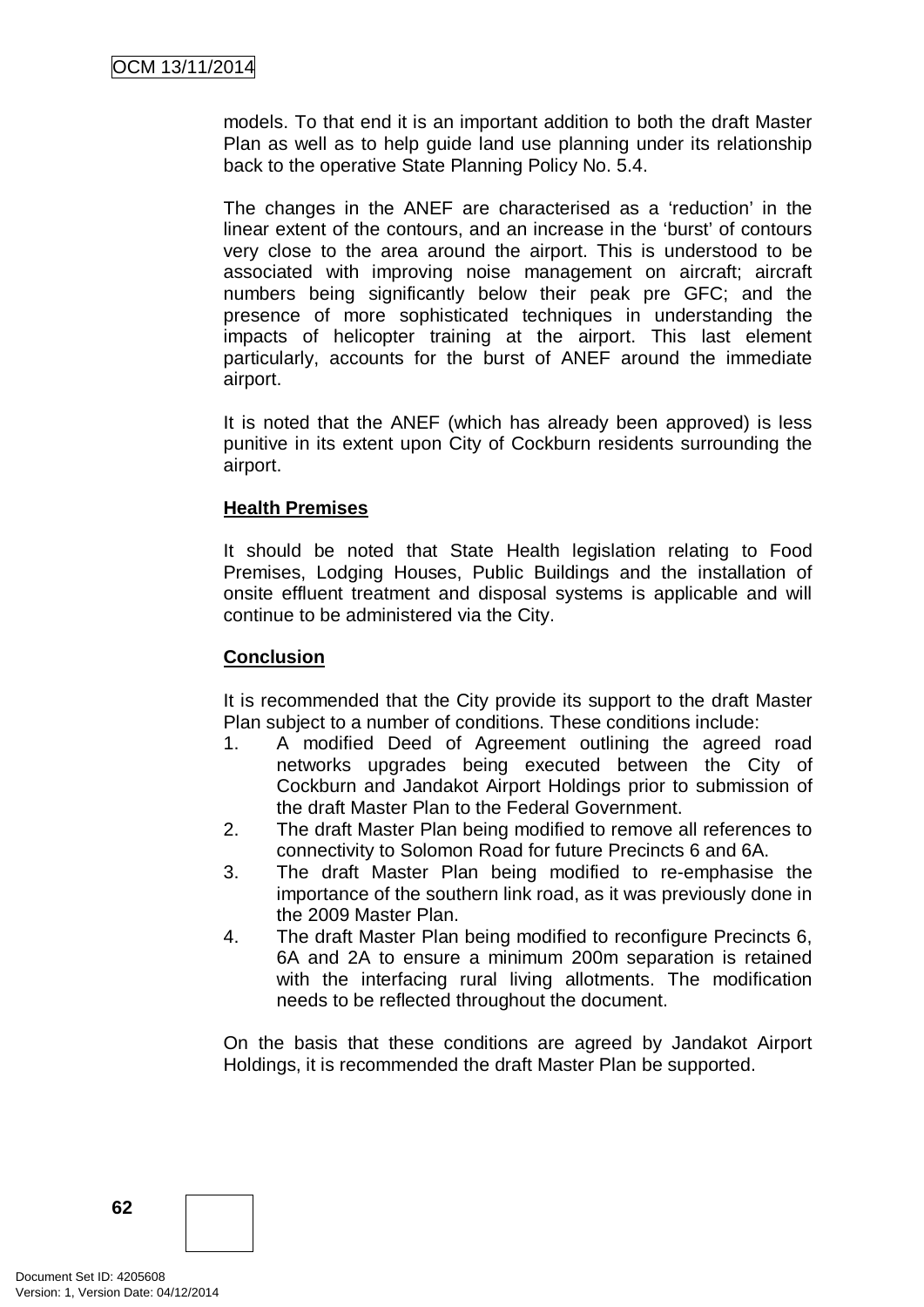# **Strategic Plan/Policy Implications**

### **Growing City**

• To grow our City in a sustainable way by: using land efficiently, protecting the natural environment and conserving biodiversity.

# **Community & Lifestyle**

Safe communities and to improve the community's sense of safety.

# **Moving Around**

• An integrated transport system which balances environmental impacts and community needs.

# **Budget/Financial Implications**

The Deed of Agreement has outlined the various funding contributions to be made by JAH and other obligations on the City. The road network will require some degree of land acquisition and further detail on final costs will not be known until these negotiations have been completed.

# **Legal Implications**

In terms of statutory context, the development of airports is undertaken within the regulatory framework of the *Airports Act 1996*. This requires that for each airport, there is to be an approved Master Plan that indicates the airport planning for the next 20 years. A requirement of the *Airports Act 1996* is the preparation of a Master Plan every five years, and accordingly this Draft Master Plan represents a review and refinement of the approved 2009 Master Plan.

# **Community Consultation**

N/A.

# **Attachment(s)**

Draft 2014 Master Plan

# **Advice to Proponent(s)/Submitters**

The proponent has been advised that this matter will be considered at the Council meeting of 13 November 2014.

# **Implications of Section 3.18(3) Local Government Act, 1995**

Nil.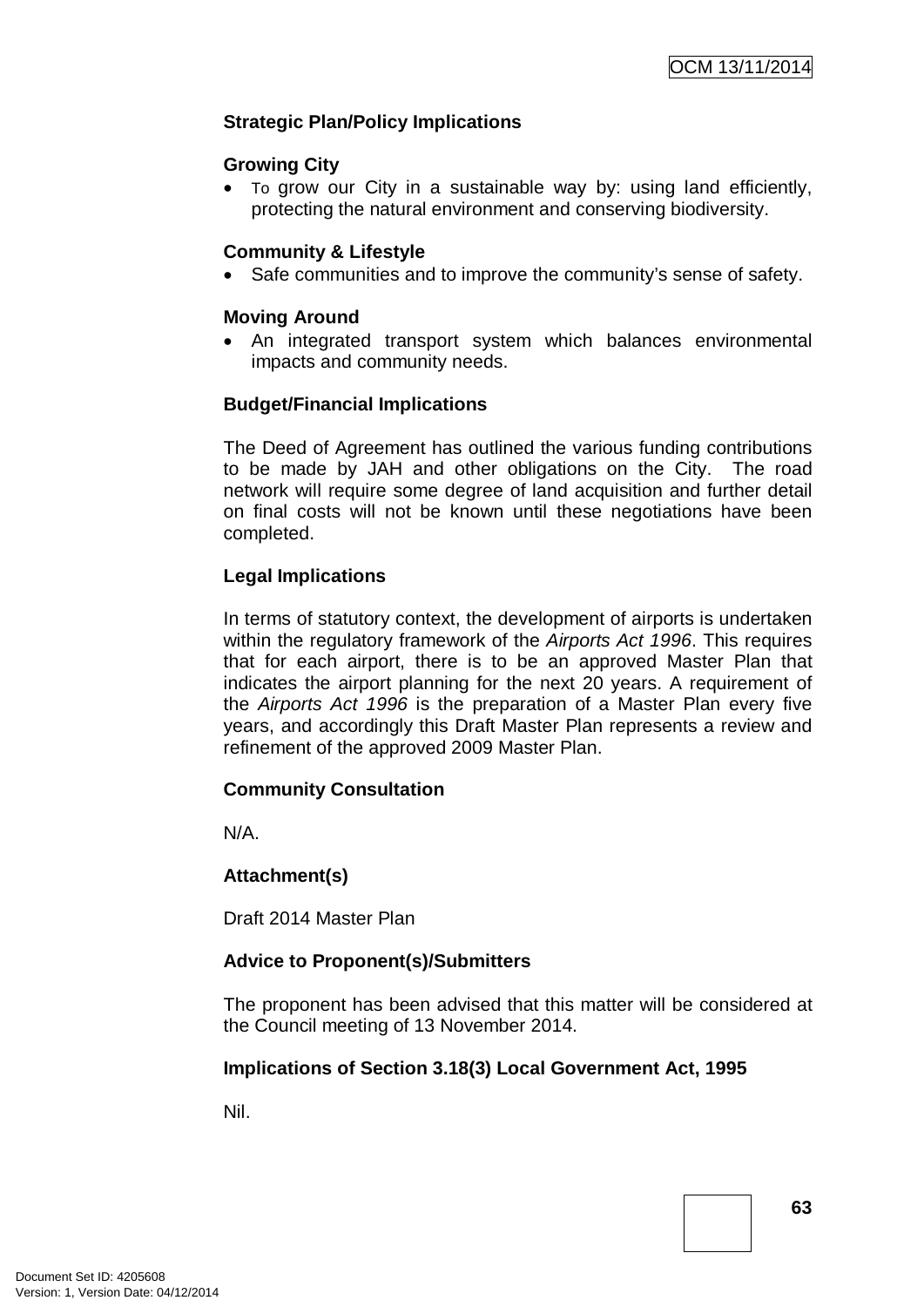# **15. FINANCE AND CORPORATE SERVICES DIVISION ISSUES**

# **15.1 (MINUTE NO 5407) (OCM 13/11/2014) - LIST OF CREDITORS PAID - SEPTEMBER 2014 (076/001) (N MAURICIO) (ATTACH)**

#### **RECOMMENDATION**

That Council adopt the List of Creditors Paid for September 2014, as attached to the Agenda.

# **COUNCIL DECISION**

MOVED Deputy Mayor C Reeve-Fowkes SECONDED Clr S Portelli that the recommendation be adopted.

**CARRIED 9/0**

# **Background**

It is a requirement of the Local Government (Financial Management) Regulations 1996, that a List of Creditors be compiled each month and provided to Council.

# **Submission**

N/A

# **Report**

The List of Accounts for September 2014 is attached to the Agenda for consideration. The list contains details of payments made by the City in relation to goods and services received by the City.

# **Strategic Plan/Policy Implications**

#### **Leading & Listening**

- Effective and constructive dialogue with all City stakeholders.
- A responsive, accountable and sustainable organisation.

# **Budget/Financial Implications**

N/A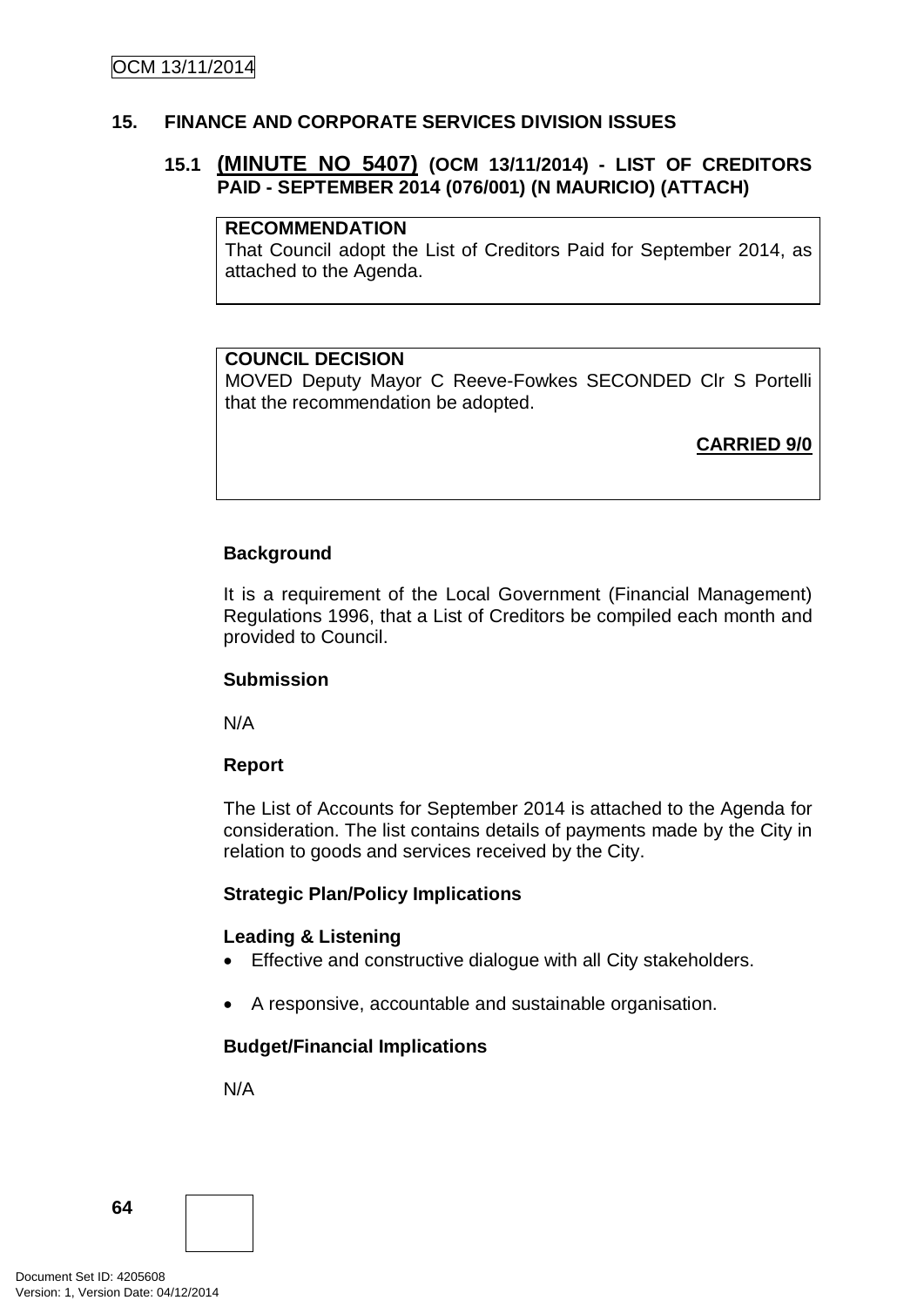# **Legal Implications**

N/A

# **Community Consultation**

N/A

**Attachment(s)**

List of Creditors Paid – September 2014.

# **Advice to Proponent(s)/Submitters**

N/A

# **Implications of Section 3.18(3) Local Government Act, 1995**

Nil.

# **15.2 (MINUTE NO 5408) (OCM 13/11/2014) - STATEMENT OF FINANCIAL ACTIVITY AND ASSOCIATED REPORTS - SEPTEMBER 2014 (071/001) (N MAURICIO) (ATTACH)**

**RECOMMENDATION** That Council

- (1) adopt the Statements of Financial Activity and associated reports for September 2014, as attached to the Agenda; and
- (2) amend the 2014/15 Municipal Budget by:
	- 1. Adding an expense budget of \$65,000 to GL 137-6600 (Customer Services – Telecommunications Expenses) in order to meet committed costs not allowed for in the 2014/15 adopted Budget.
	- 2. Adding an expense budget of \$20,687 to OP 6245-6200 (Coastal Vulnerability and Adaptation Planning) to compensate for unspent committed funds not previously carried forward from 2013/14.

**TO BE CARRIED BY AN ABSOLUTE MAJORITY OF COUNCIL**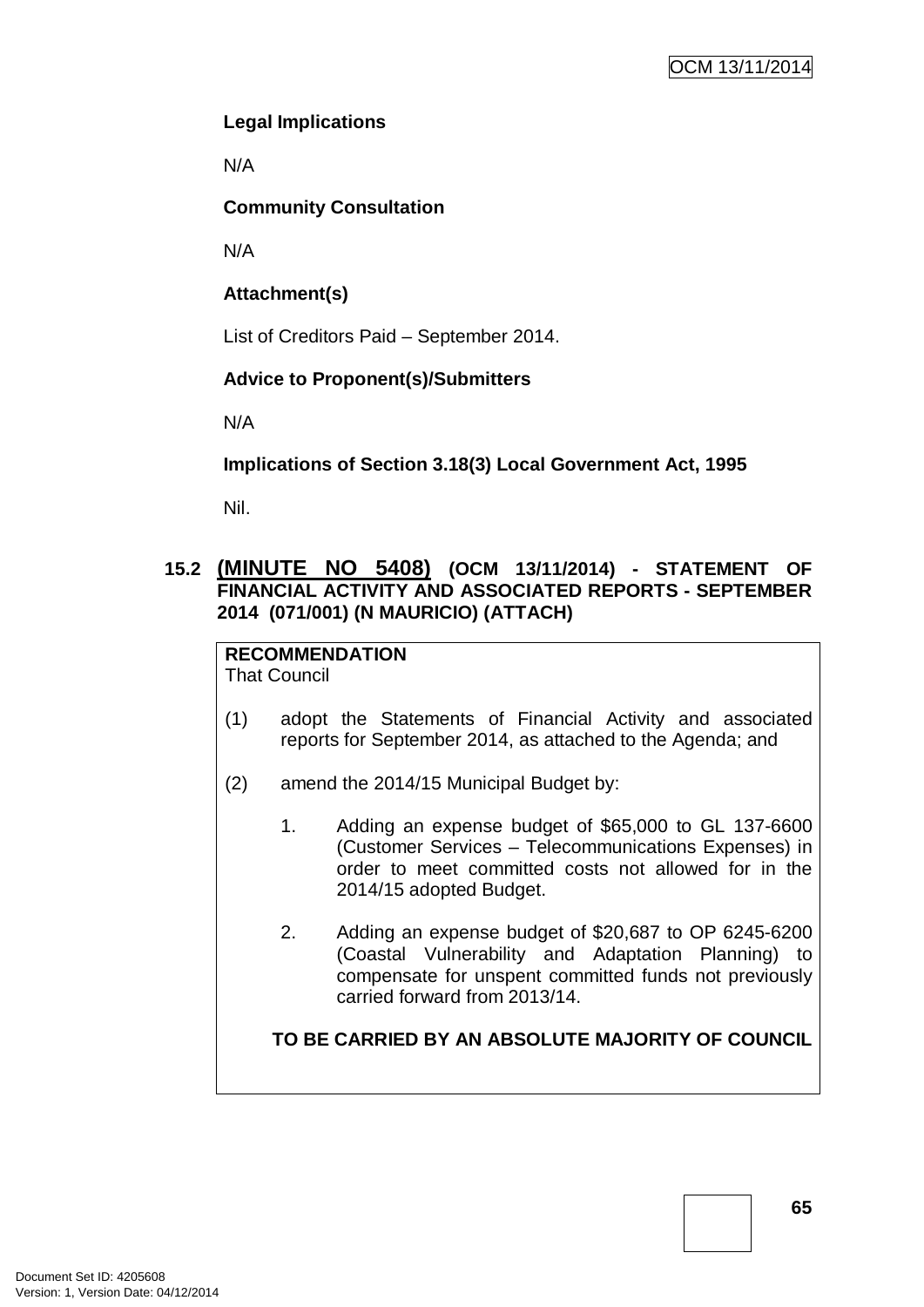# **COUNCIL DECISION**

MOVED Clr B Houwen SECONDED Deputy Mayor C Reeve-Fowkes that the recommendation be adopted.

# **CARRIED BY ABSOLUTE MAJORITY OF COUNCIL 9/0**

### **Background**

Regulations 1996 prescribes that a local government is to prepare each month a Statement of Financial Activity.

Regulation 34(2) requires the Statement of Financial Activity to be accompanied by documents containing:–

- (a) details of the composition of the closing net current assets (less restricted and committed assets);
- (b) explanation for each material variance identified between YTD budgets and actuals; and
- (c) any other supporting information considered relevant by the local government.

Regulation 34(4)(a) prescribes that the Statement of Financial Activity and accompanying documents be presented to Council within 2 months after the end of the month to which the statement relates.

The regulations require the information reported in the statement to be shown either by nature and type, statutory program or business unit. The City chooses to report the information according to its organisational business structure, as well as by nature and type.

Local Government (Financial Management) Regulations - Regulation 34 (5) states:

*(5) Each financial year, a local government is to adopt a percentage or value, calculated in accordance with the AAS, to be used in statements of financial activity for reporting material variances.* 

This Regulation requires Council to annually set a materiality threshold for the purpose of disclosing budget variance details. Council adopted a materiality threshold of \$200,000 for the 2014/15 financial year at its August meeting.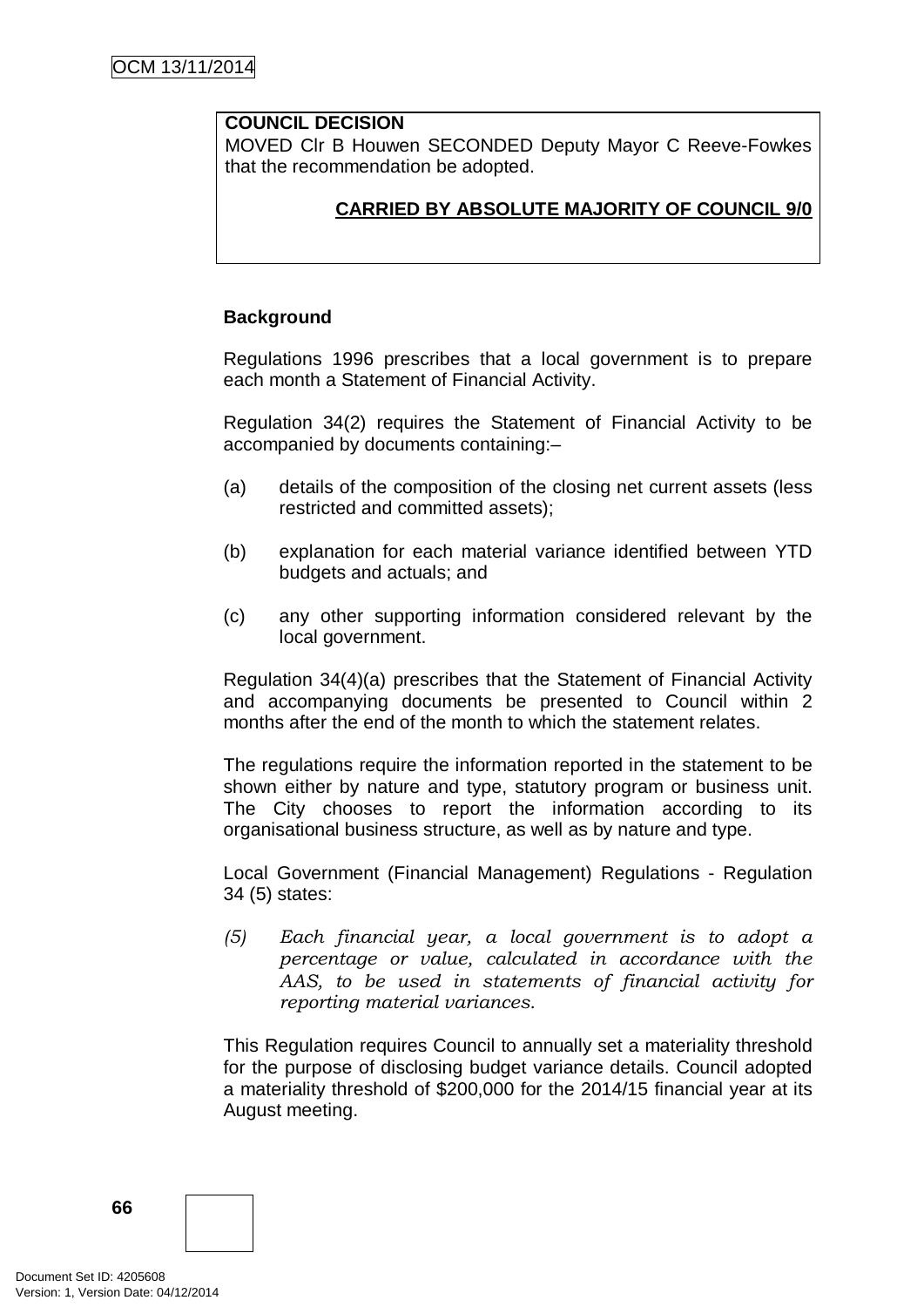# **Submission**

N/A

### **Report**

### Opening Funds

The current figure of \$13.2M (unaudited) represents the closing municipal position for 2013/14 and covers the \$3M surplus forecast in the adopted budget, \$8.9M of municipal funding attached to carried forward works & projects and a residual balance of \$1.3M in uncommitted funds to be further applied in accordance with Council's budget policy. This matter was addressed the October Council meeting and will be adjusted in the October financial report.

#### Closing Funds

The City's closing funds of \$88.1M are \$10.0M higher than the YTD budget target. This comprises net favourable cash flow variances across the operating and capital programs as detailed later in this report and the impact of the opening funds variance described earlier.

The revised budget shows end of year closing funds of \$0.02M. The previous month's position of \$0.11M has been reduced by annual telecommunication expenses of \$65k omitted from the adopted budget and a coastal planning project with an unspent balance of \$21k not included in the carried forwards listing brought to Council last month. The budgeted closing funds fluctuate throughout the year, due to the impact of Council decisions and budget recognition of additional revenue. Details on the composition of the budgeted closing funds are outlined in Note 3 to the financial summaries attached to this report.

# Operating Revenue

Consolidated operating revenue of \$94.7M was ahead of the YTD budget forecast by \$0.35M. Significant variances in this result were:

Rates revenue is \$0.2M ahead of YTD budget due to higher part year rating adjustments.

Further details of budget variances are disclosed in the Agenda attachment.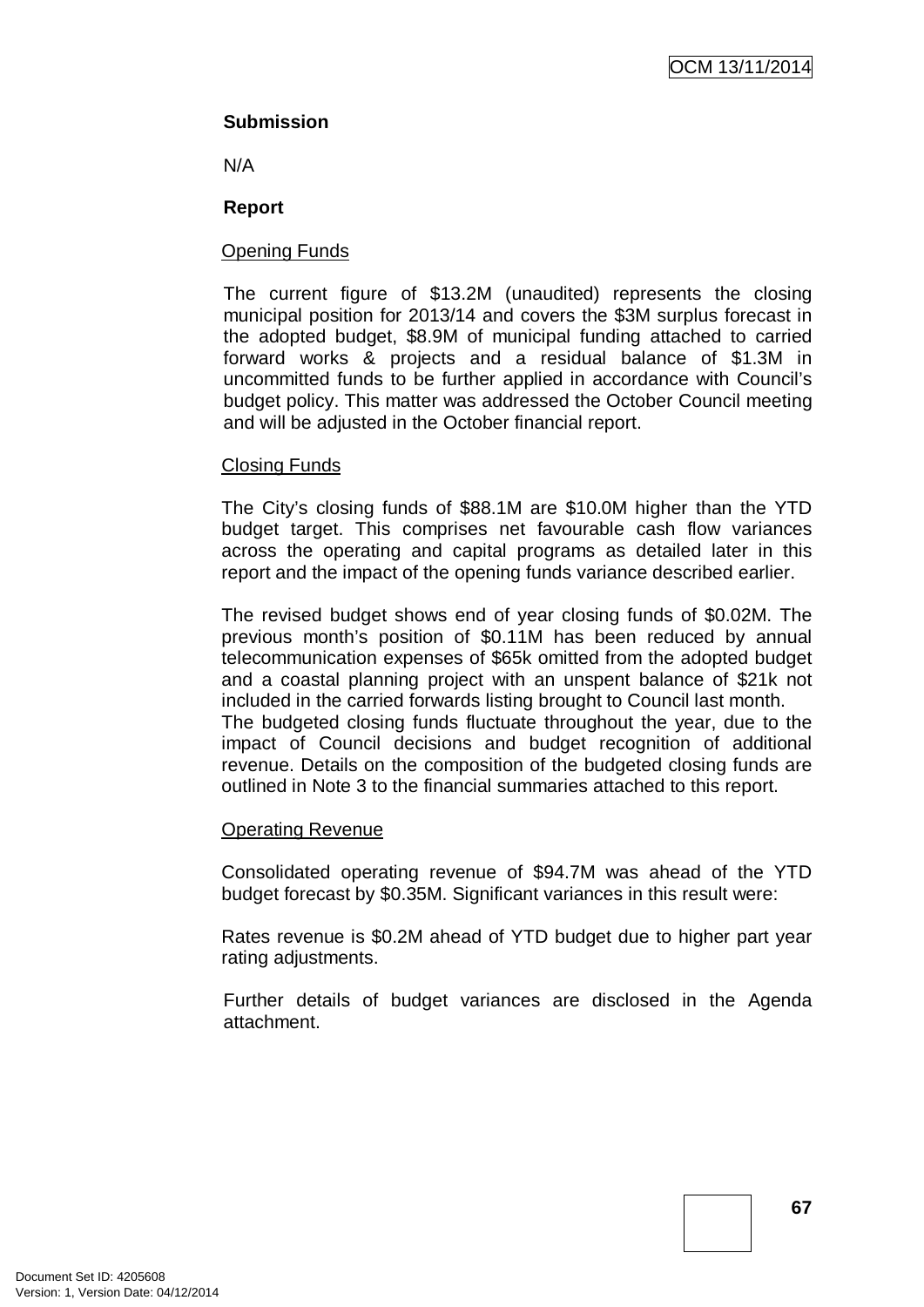# Operating Expenditure

Reported operating expenditure (including asset depreciation) of \$27.1M was under the YTD budget by \$1.8M and comprised the following significant items:

- Material and Contracts were \$1.3M under YTD budget with most business units contributing. Software support expenses were \$0.4M under the YTD budget and the Engineering directorate contributed \$1.2M of the variance.
- Other Expenses were \$0.8M under YTD budget due to the City's grants program being \$0.75M behind the YTD budget set in the management budget. This cash flow forecast will be reviewed for next month.

A more detailed explanation of the variances within each business unit is included in the attached financial report.

| Nature or Type<br><b>Classification</b> | <b>Actual</b><br><b>Expenses</b><br>SΜ. | <b>YTD Revised</b><br><b>Budget</b><br>SΜ | Variance to<br>YTD<br><b>Budget</b> | <b>FY Revised</b><br><b>Budget</b><br>SΜ |
|-----------------------------------------|-----------------------------------------|-------------------------------------------|-------------------------------------|------------------------------------------|
| <b>Employee Costs - Direct</b>          | 10.02                                   | 9.69                                      | (0.33)                              | , 69                                     |
| <b>Employee Costs - Indirect</b>        | 0.16                                    | 0.14                                      | (0.02)                              | n ar                                     |
| <b>Materials and Contracts</b>          | 7.84                                    | 9.11                                      | 177                                 | 35.96                                    |
| Utilities                               | 1.02                                    | 1.16                                      | 0.14                                | 4.58                                     |
| <b>Interest Expenses</b>                | 0.OO                                    | n nn                                      | 0.00                                |                                          |
| Insurances                              | 1 1 5                                   | 117                                       | (0.02)                              | 7 R.A                                    |
| Other Expenses                          | 1.69                                    | 2.53                                      | 0.84                                | 7 58                                     |
| Depreciation (non-cash)                 | 5.98                                    | 5.94                                      |                                     | 23 76                                    |

The following table shows the operating expenditure budget performance at the consolidated nature and type level:

# Capital Expenditure

The City's actual capital spend for the month of September was \$4.1M, representing an under spend of \$4.7M on the YTD budget of \$8.8M.

The following table shows the budget variance analysis by asset class:

| <b>Asset Class</b>   | YTD<br><b>Actuals</b><br>\$M | YTD<br><b>Budget</b><br>\$Μ        | YTD<br>Variance<br>\$M | Annual<br><b>Budget</b><br>\$M | <b>Commit</b><br><b>Orders</b><br>\$Μ |
|----------------------|------------------------------|------------------------------------|------------------------|--------------------------------|---------------------------------------|
| Roads Infrastructure | -29                          | 3.46                               | 2 17                   | 16.42                          | .84                                   |
| Drainage             | N 06                         | N 10.                              | 1 N.A                  | -60                            |                                       |
| Footpaths            | (1.31)                       | $\overline{1}$ here $\overline{1}$ | ) 18                   | -29                            |                                       |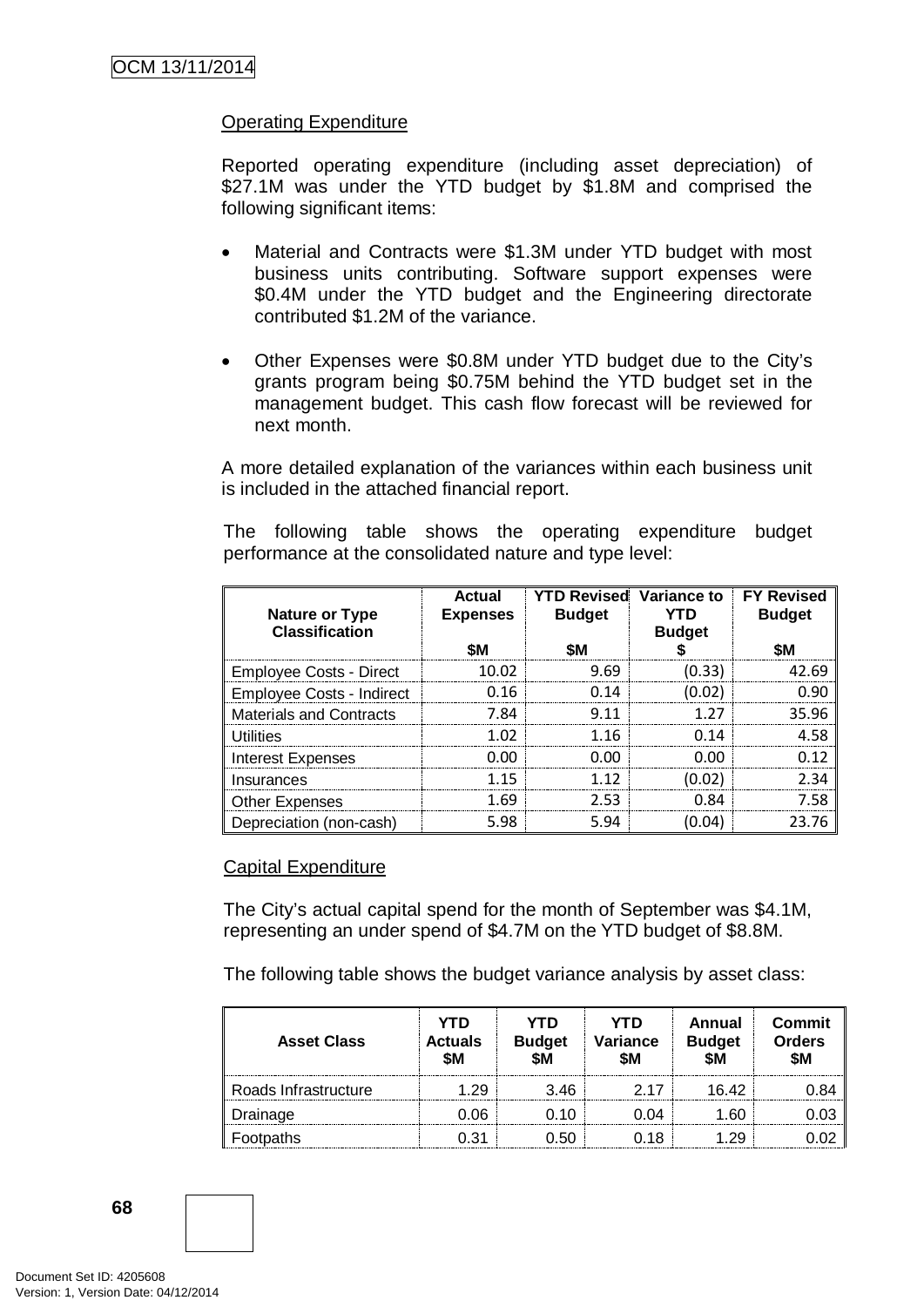| <b>Asset Class</b>           | YTD<br><b>Actuals</b><br>\$Μ | YTD<br><b>Budget</b><br><b>SM</b> | YTD<br>Variance<br>\$M | Annual<br><b>Budget</b><br>SΜ. | Commit<br><b>Orders</b><br>\$M |
|------------------------------|------------------------------|-----------------------------------|------------------------|--------------------------------|--------------------------------|
| Parks Hard Infrastructure    | 0.33                         | 0.99                              | 0.66                   | 8.21                           | 1.06                           |
| Parks Soft Infrastructure    | 0.13                         | 0.15                              | 0.03                   | 0.92                           | በ 14                           |
| Landfill Infrastructure      | 0.07                         | 0.13                              | 0.06                   | 1.49                           | 0 01                           |
| Freehold Land                | 0.02                         | 0.34                              | 0.32                   | 1.38                           | 0.00                           |
| <b>Buildings</b>             | 2.70                         | 4.98                              | 2.28                   | 31.73                          | 4.31                           |
| Furniture & Equipment        | 0.00                         | 0 01                              | 0 01                   | 0.01                           | 0.01                           |
| Computers                    | 0.30                         | 0.59                              | O 29                   | 1 1 9                          | <u>በ በዓ</u>                    |
| <b>Plant &amp; Machinery</b> | 0.69                         | 1.92                              | 1 23                   | 5.58                           | 1.50                           |
| Total                        | 5.92                         | 13.18                             | 7.26                   | 69.84                          | 8.01                           |

The major variances occur in the roads, buildings and plant & machinery asset classes. Further details on the significant spending variances by project are disclosed in the attached CW Variance analysis report.

## Capital Funding

Capital funding sources are highly correlated to capital spending, the sale of assets and the rate of development within the City (developer contributions received).

Significant variances for September include:

- Transfers from financial reserves were \$3.1M behind budget, consistent with the capital under spend.
- Developer contributions received under the Community Infrastructure plan are \$1.2M ahead of the YTD budget.
- Developer contributions totalling \$0.45M received for Success North, Munster and Yangebup East DCP areas.
- POS cash in lieu contributions of \$0.25M received. These are restricted funds and are not budgeted due to inability to estimate.
- Fremantle Football Club contributions to the CCW Cockburn Regional Physical Activity and Education Centre were ahead of the budget setting by \$0.35M
- Proceeds from the sale of land and plant assets were collectively \$0.96M behind YTD budget settings.

## Cash & Investments

Council's cash and financial investment holding at September month end totalled \$145.4M, up from \$130.9M the previous month. This was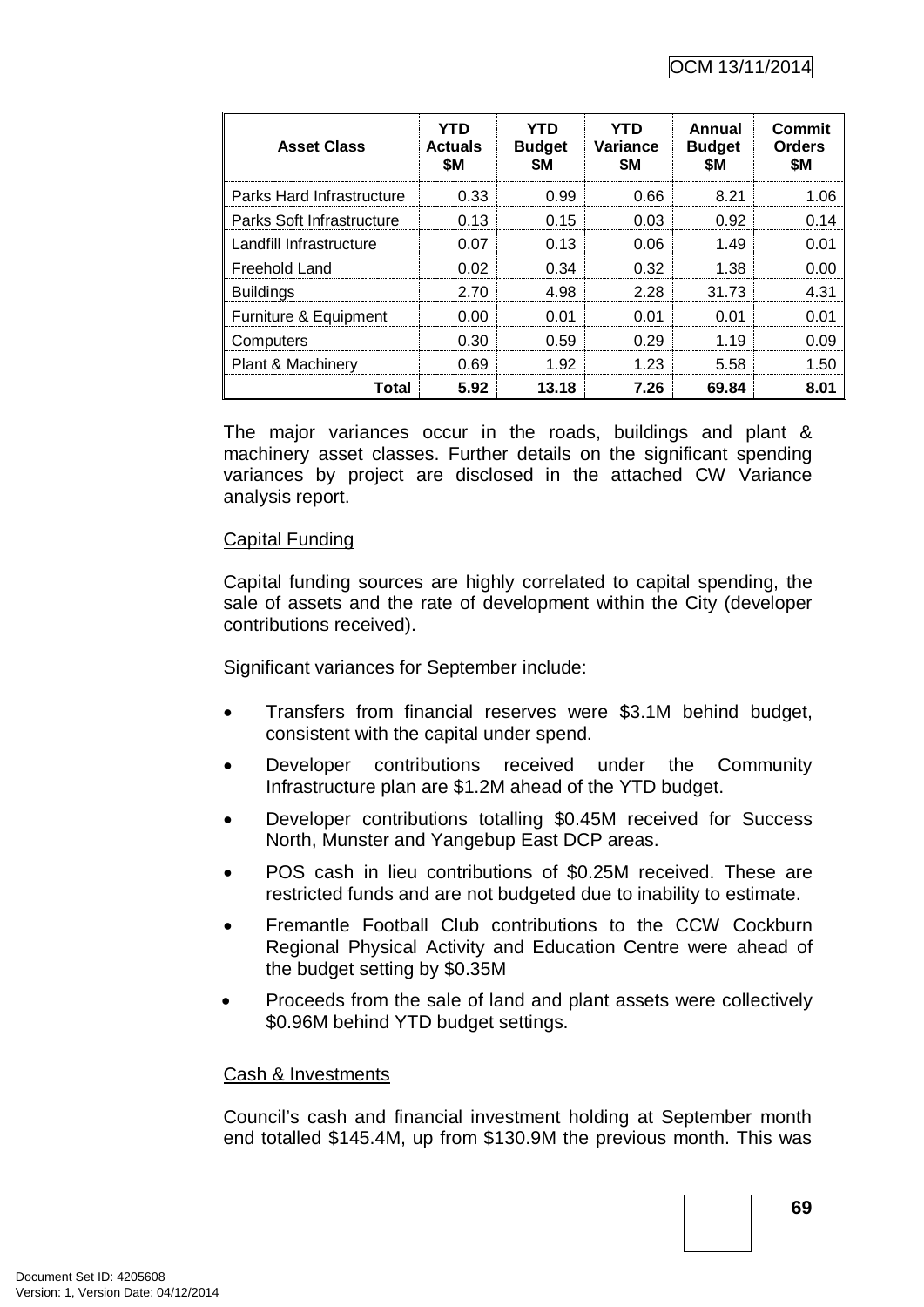boosted by rates payments for the first instalment due at the start of the month. \$82.3M represented the balance held in the City's cash backed financial reserves. Another \$3.8M represented funds held for other restricted purposes such as deposit and bond liabilities. The remaining \$59.3M represented the cash and financial investment component of the City's working capital, available to fund current operations, capital projects, financial liabilities and other financial commitments.

The City's investment portfolio made a weighted annualised return of 3.67% in September, down from 3.73% from the previous month. Whilst this compares favourably against the BBSW 6 month annualised rate of 2.74%, the return is trending downwards due to the low official Australian cash rate of 2.50% and a general tightening of margins within the term deposit market.

The majority of investments are held in term deposit (TD) products placed with highly rated APRA (Australian Prudential Regulation Authority) regulated Australian banks. These are invested for terms ranging between three and twelve months in order to lock in the most beneficial rate and meet the City's cash flow requirements. Factors considered when investing include maximising the value offered within the current interest rate yield curve and mitigating cash flow liquidity risks. All TD investments comply with the Council's Investment Policy and fall within the following risk rating categories:



*Figure 1: Council Investment Ratings Mix*

Given we are now at the bottom of the current interest rate cutting cycle (consensus view of the market) the investment strategy now aims to shorten the average duration for the investment portfolio. TD investments offering value over short to medium terms (3 to 6 months) are preferred, subject to cash flow planning requirements. This will reduce risks associated with a potential increase in interest rates over the medium term. The City's investment portfolio currently has an average duration of 168 days, graphically depicted below: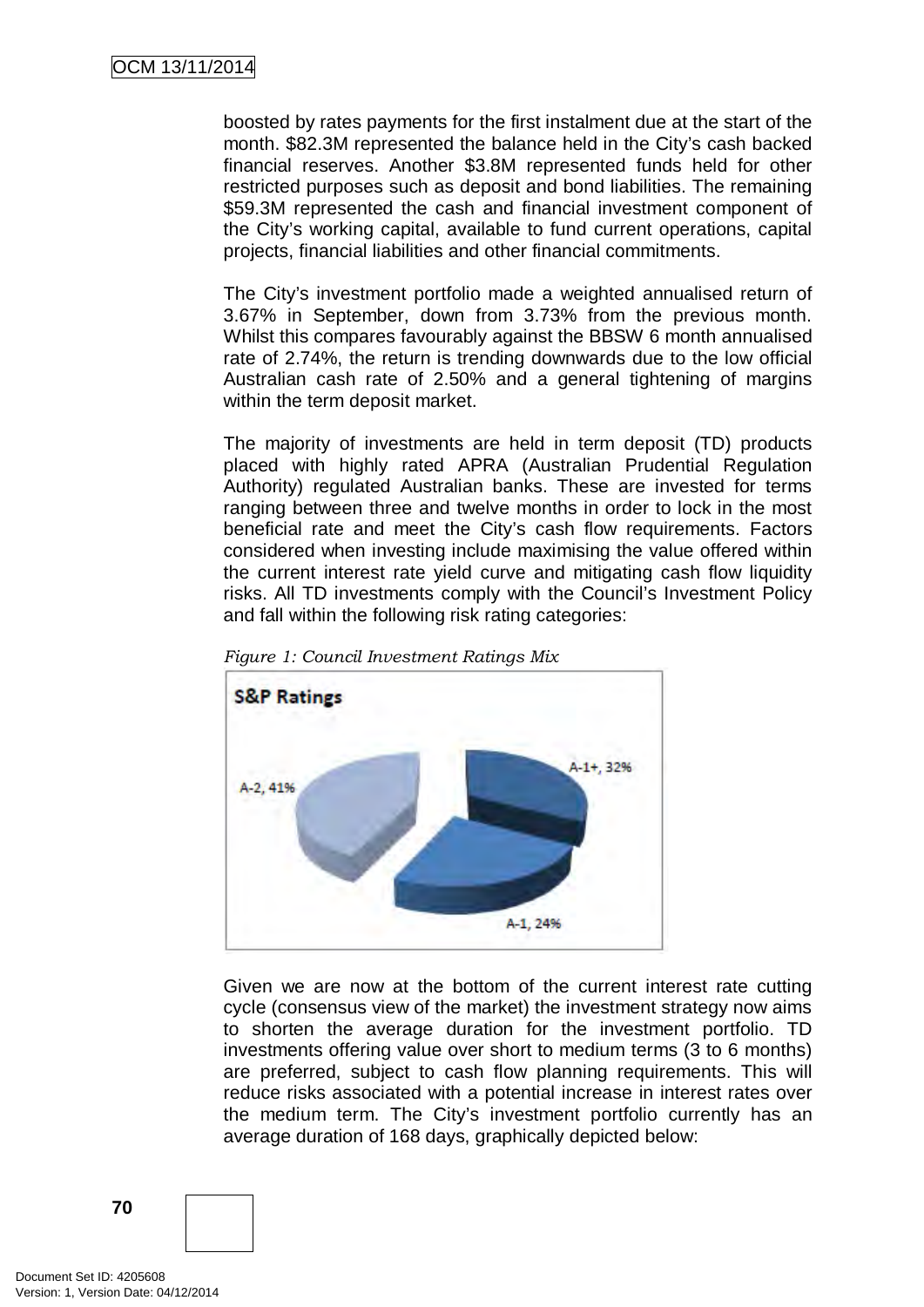**Maturity Buckets** 35% 30% 25% 20% 15% 10% 5% 0% At Call 0-90 days 90-179 days 180-270 days 270-366 days 1 year on

*Figure 2: Council Investment Maturity Profile*

#### Budget Revisions

A budget adjustment is necessary to fund corporate communication expenses of \$65,000 left out of the 2014/15 adopted budget. A coastal vulnerability planning project with an unspent balance of \$20,687 was left off the carried forwards listing brought to Council last month and also needs to be funded to cover existing commitments.

These latest adjustments will decrease the City's budgeted closing funds from \$107,612 to \$21,925, offsetting the increase in Financial Assistance Grants previously adjusted.

## Description of Graphs and Charts

There is a bar graph tracking Business Unit operating expenditure against budget. This provides a very quick view of how the different units are tracking and the comparative size of their budgets.

The Capital Expenditure graph tracks the YTD capital spends against the budget. It also includes an additional trend line for the total of YTD actual expenditure and committed orders. This gives a better indication of how the capital budget is being exhausted, rather than just purely actual cost alone.

A liquidity graph shows the level of Council's net current position (adjusted for restricted assets) and trends this against previous years. This gives a good indication of Council's capacity to meet its financial commitments over the course of the year. Council's overall cash and investments position is provided in a line graph with a comparison against the YTD budget and the previous year's position at the same time.

Pie charts included show the break-up of actual operating income and expenditure by nature and type and the make-up of Council's current assets and liabilities (comprising the net current position).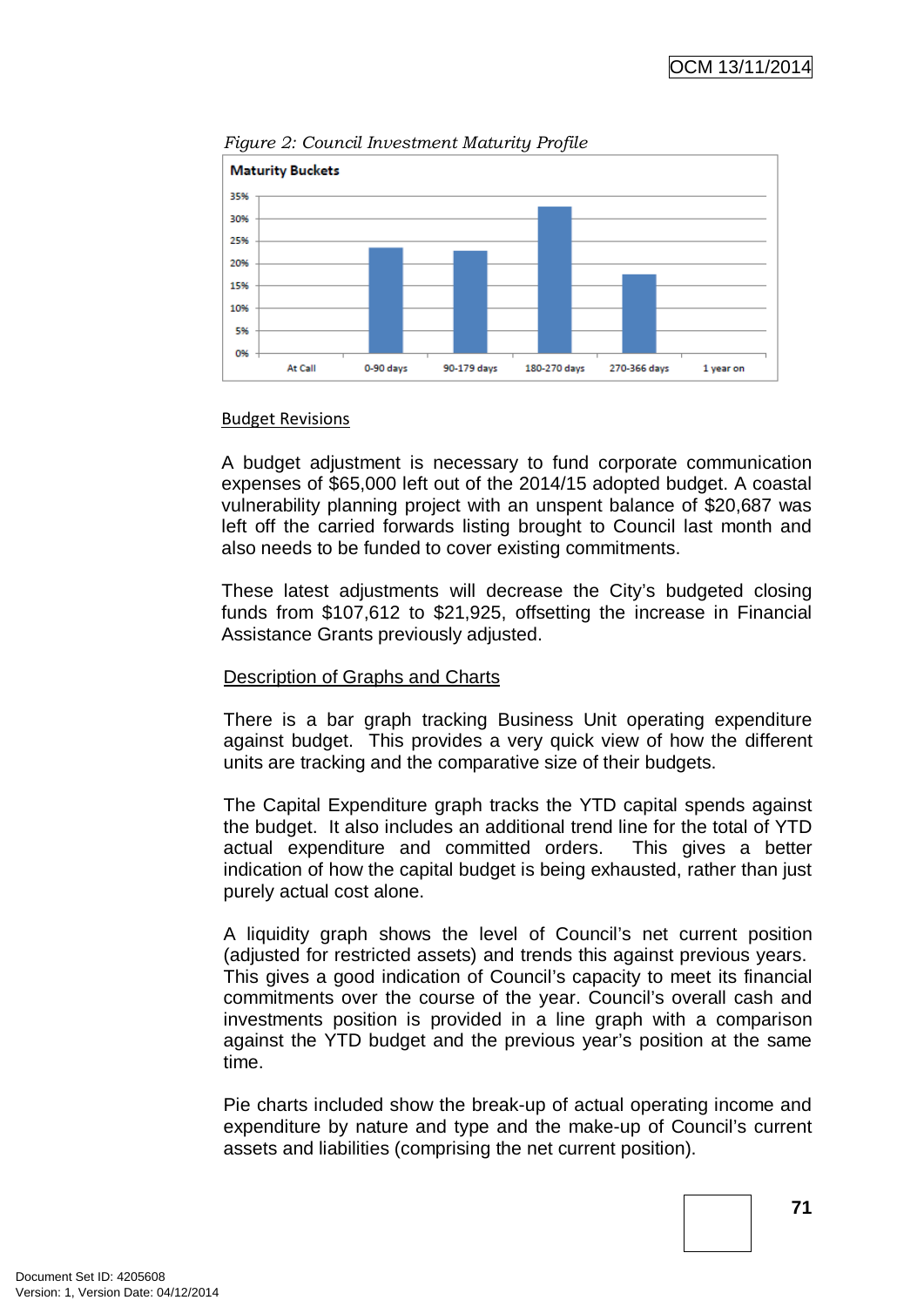# **Strategic Plan/Policy Implications**

#### **Leading & Listening**

- A responsive, accountable and sustainable organisation.
- Manage our financial and infrastructure assets to provide a sustainable future.
- A culture of risk management and compliance with relevant legislation, policy and guidelines

## **Budget/Financial Implications**

Budget amendments included in the recommendation will decrease the City's closing Municipal Budget position for 30 June 2015 by \$85,687 to \$21,925.

#### **Legal Implications**

N/A

## **Community Consultation**

N/A

# **Attachment(s)**

Statement of Financial Activity and associated reports – September 2014.

## **Advice to Proponent(s)/Submitters**

N/A

**Implications of Section 3.18(3) Local Government Act, 1995**

Nil.

## **16. ENGINEERING AND WORKS DIVISION ISSUES**

# **16.1 (MINUTE NO 5409) (OCM 13/11/2014) - DAVILAK RUINS MANAGEMENT STRATEGY (2202283) (A LEES) (ATTACH)**

#### **RECOMMENDATION** That Council

(1) adopt the Davilak Ruins Management Strategy;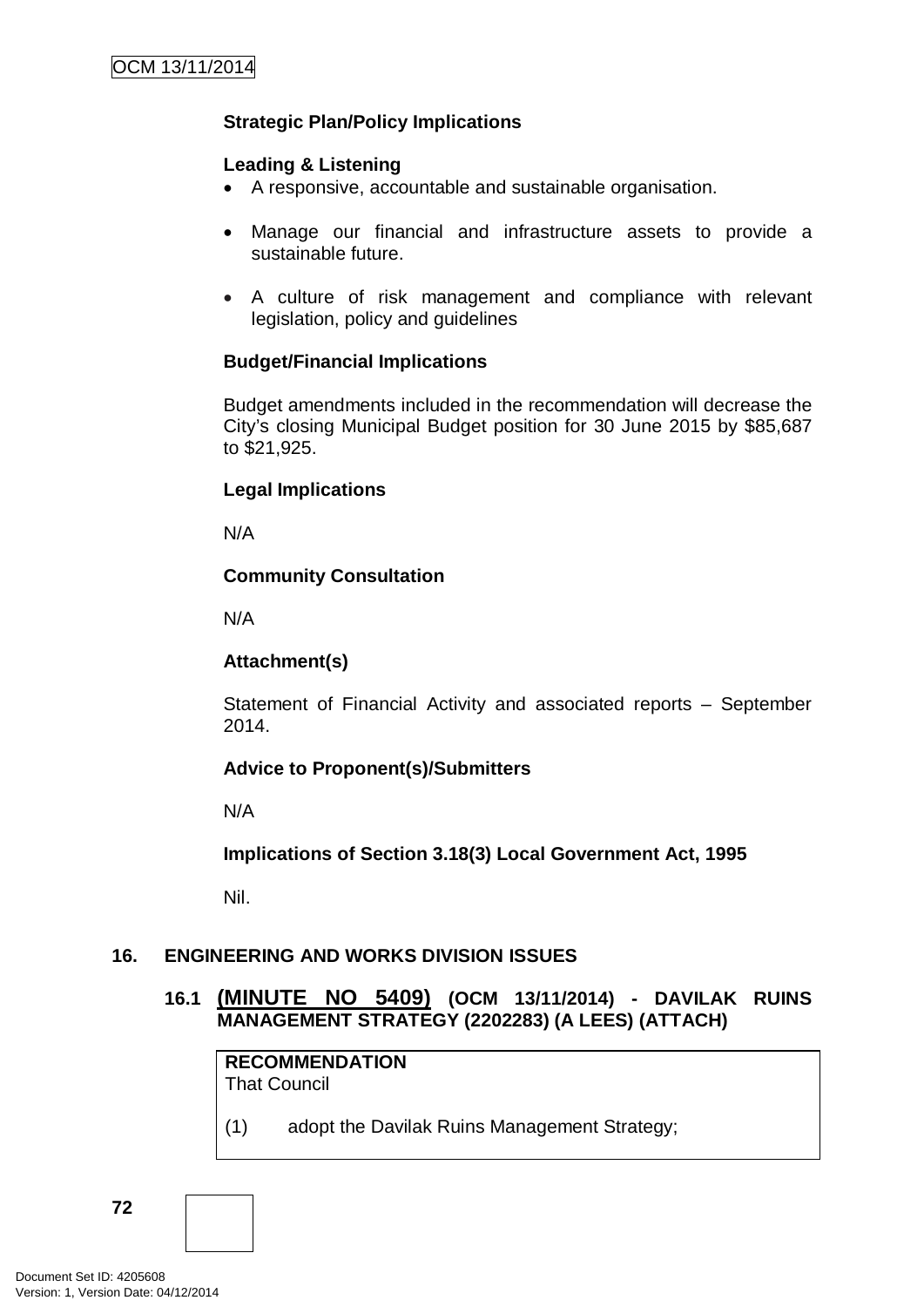- (2) continue to maintain the ruins in accordance with actions plan; and
- (3) consider funding in the 2015/16 for the development of a Master Plan for Manning Park.

# **COUNCIL DECISION**

MOVED Deputy Mayor C Reeve-Fowkes SECONDED Clr S Portelli that the recommendation be adopted.

# **CARRIED 9/0**

# **Background**

Restoration of the Davilak ruins in Manning Park has been discussed on numerous occasions with the Historical Society which seeks to retain their National Significance. To facilitate these requests two reports were compiled in order to determine the merits of protection and restoration works to ensure they remain in perpetuity. An outcome of these reports is the development of a management strategy to guide the future management of these significant ruins.

## **Submission**

A Davilak Ruins Management Strategy has been prepared.

## **Report**

The Davilak House and Farm Complex Ruins are recognised at State Heritage level as of National Significance, unique in WA and likened to Port Arthur. The *Davilak Ruins* are the remains of buildings constructed by members of the Manning family between the late 1850s and early twentieth century. The ruins represent the remains of a large homestead (comprising 11 rooms and a detached kitchen) and its associated outbuildings, together with farm buildings associated with the homestead such as stables, a coach house and accommodation for farm workers. The buildings on the site were destroyed by fire.

Two recent studies have identified the need to protect and restore the ruins: a *Draft Archeological Management Strategies* (DAMS) report and *Stabilisation Works: Heritage Impacts Statement.* Both studies have recommended that the site is protected, restored and managed.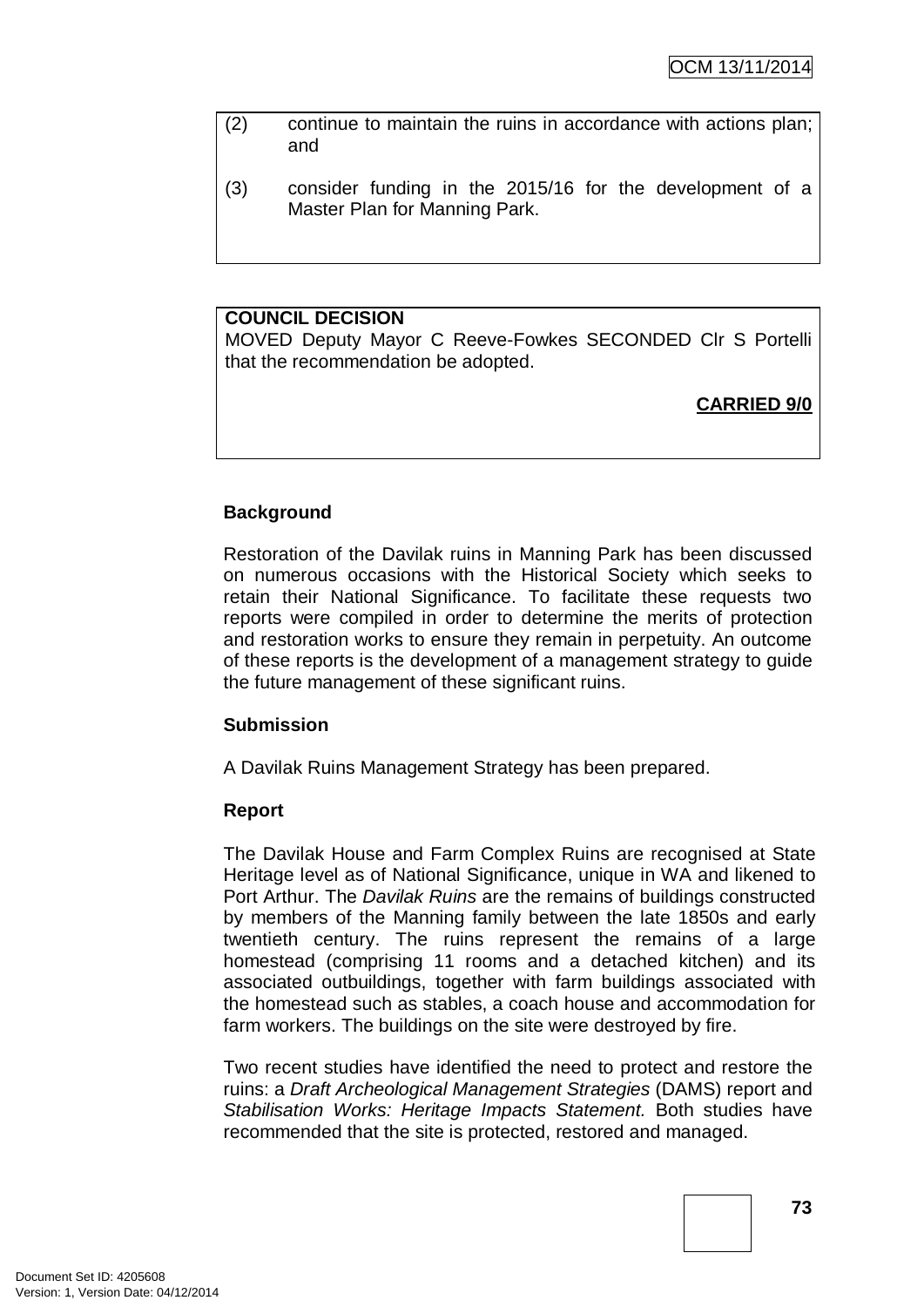The DAMS report has identified that the ruins are a part of the Manning Estate (including Azelia Ley Museum and Homestead) and because of this, have protection as an archaeological site under the *Western Australian Heritage Act 1990.* The extent of this assessment has ensured that features formerly associated with the activities that were carried out on Manning Estate are protected.

Although the ruins are older than the Homestead and their story is an important part of the significance of the Manning Estate, their historic and cultural significance has often been overlooked.

The Heritage Impact Statement Report has noted that "At present, parts of the ruins are in a vulnerable condition and are likely to collapse further if immediate stabilisation works are not undertaken. As the ruins have aged and deteriorated, the structural support system has failed or been removed from site leaving the remnant walling in a weakened and precarious state. The ruins are open to the public but works are required to both make the site safer and to prolong the longevity of the ruins. Preliminary stabilisation works have occurred, but more work is necessary to ensure the sustainability of this important historic site.

Based on the original DAMS report, a *Davilak Ruins Management Strategy (DRMS)* has been developed, to guide the site's future maintenance, protection and enhancement.

Given the site's current protection under the Heritage Act, the management strategy has identified a series of actions to be completed over the next two years. A number of the actions contained within the Management Strategy are already underway and/or can be completed utilising council resources (existing municipal budgets and staff expertise). Individual budget requests will be raised on an as needs basis for larger scale items within the Strategy. However future considerations on full restoration will need to be determined on the overall sites future directions.

Manning Park continues to attract a significant amount of interest by various community groups/members and internal service units. Primarily these parties seek to claim ownership and implement the visions they have developed or intending to develop. Current activities that have been identified include; stairway from the car park to the lookout, Bravery Garden, Mountain Bike Trail, Davilak ruins restorations, community gardens, etc. Along with these aspirations Manning Park hosts a number of community group running activities, visitors to the ruins and historical components, general park users and active environmental enthusiasts. To ensure a comprehensive foundation, to facilitate these interacting components, a Master Plan is required. The master plan will provide the framework and mechanism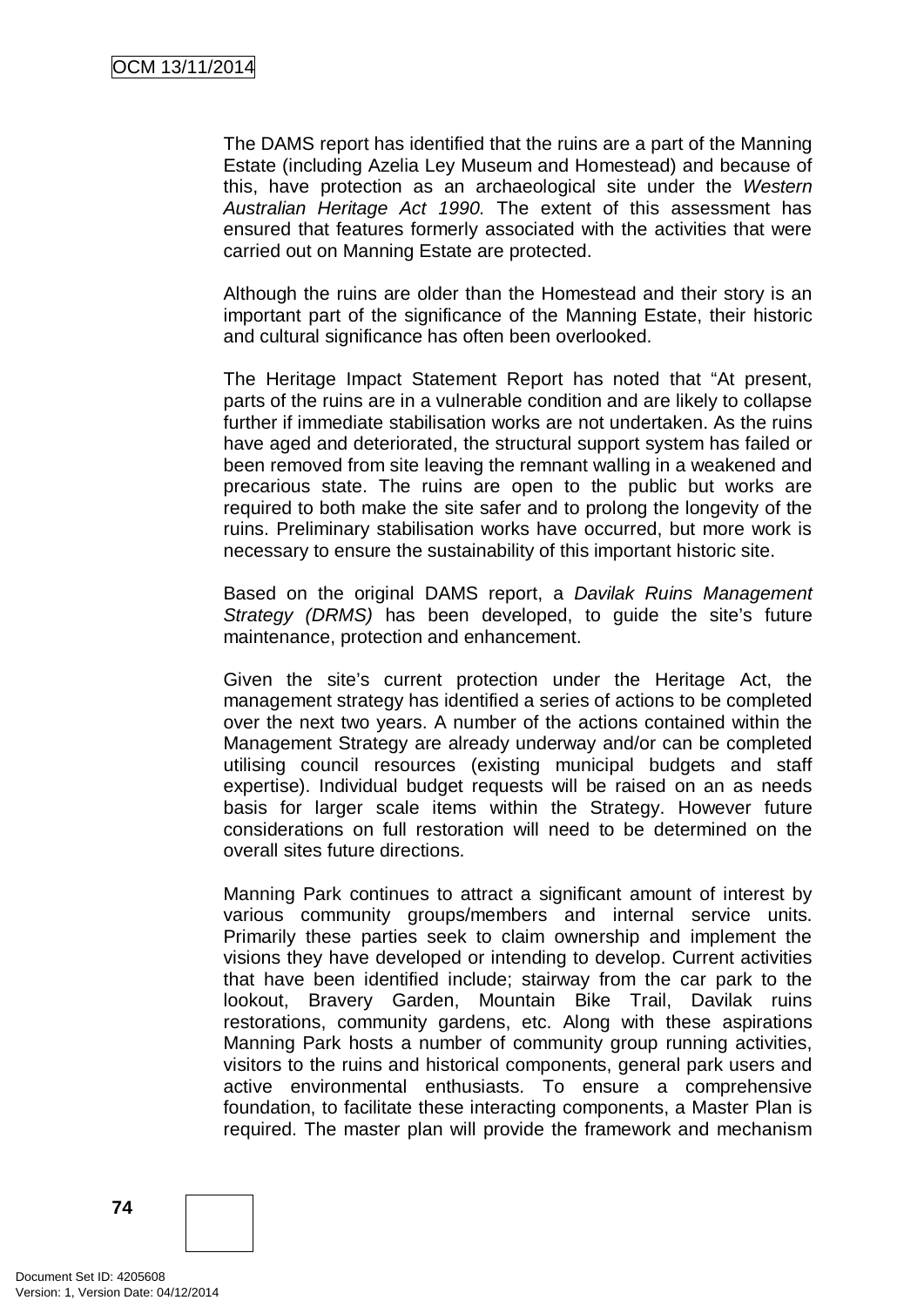OCM 13/11/2014

to ensure Manning Park is embellished through a stage process whilst still enabling the community its rightful access to the park. It is recommended that the 2015/16 includes the provision for the development of the Manning Park Master Plan

# **Strategic Plan/Policy Implications**

## **Community & Lifestyle**

• Conservation of our heritage and areas of cultural significance.

# **A Prosperous City**

• Creation and promotion of opportunities for destination based leisure and tourism facilities.

# **Environment & Sustainability**

• To protect, manage and enhance our natural environment, open spaces and coastal landscapes.

# **Budget/Financial Implications**

N/A

# **Legal Implications**

N/A

## **Community Consultation**

N/A

# **Attachment(s)**

Davilak Ruins Archaeological Management Strategy

# **Advice to Proponent(s)/Submitters**

N/A

# **Implications of Section 3.18(3) Local Government Act, 1995**

Nil.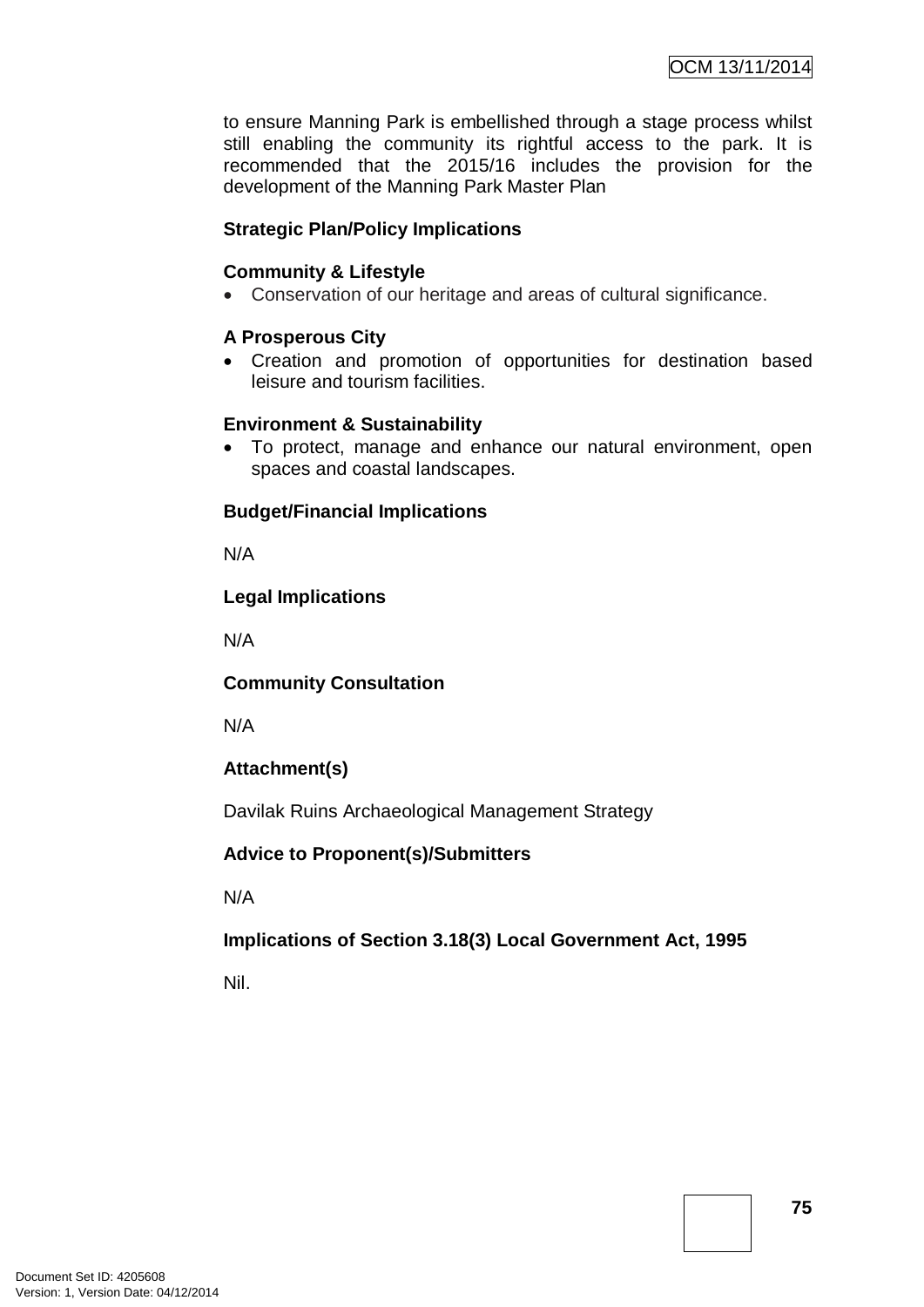# **16.2 (MINUTE NO 5410) (OCM 13/11/2014) - STATE OF SUSTAINABILITY REPORT 2013/14 (064/009) (J HARRISON) (ATTACH)**

## **RECOMMENDATION**

That Council adopt the State of Sustainability report 2013/2014.

#### **COUNCIL DECISION**

MOVED Deputy Mayor C Reeve-Fowkes SECONDED Clr S Portelli that the recommendation be adopted.

## **CARRIED 9/0**

#### **Background**

In 2012, the City adopted its integrated reporting platform for sustainability. This culminates in an annual State of Sustainability Report which enables the City to publicly track its progress towards sustainability across four key areas: Governance, Economy, Environment and Society.

The State of Sustainability report is aligned to the City's Strategic Community Plan and Sustainability Policy and Strategy.

The 2013/14 report is the City's fourth annual State of Sustainability report.

#### **Submission**

N/A

#### **Report**

In the 2013/14 financial year, the City had 105 indicators for sustainability across the organisation. In comparison to the previous year of reporting, the number of indicators has almost doubled.

During 2013/14 Local Government reform caused a shift in priorities across the organisation with some projects deferred to 2014/15. This change in business focus and the addition of new indicators has meant that many of the Key Performance Indicators (KPIs) were still in progress.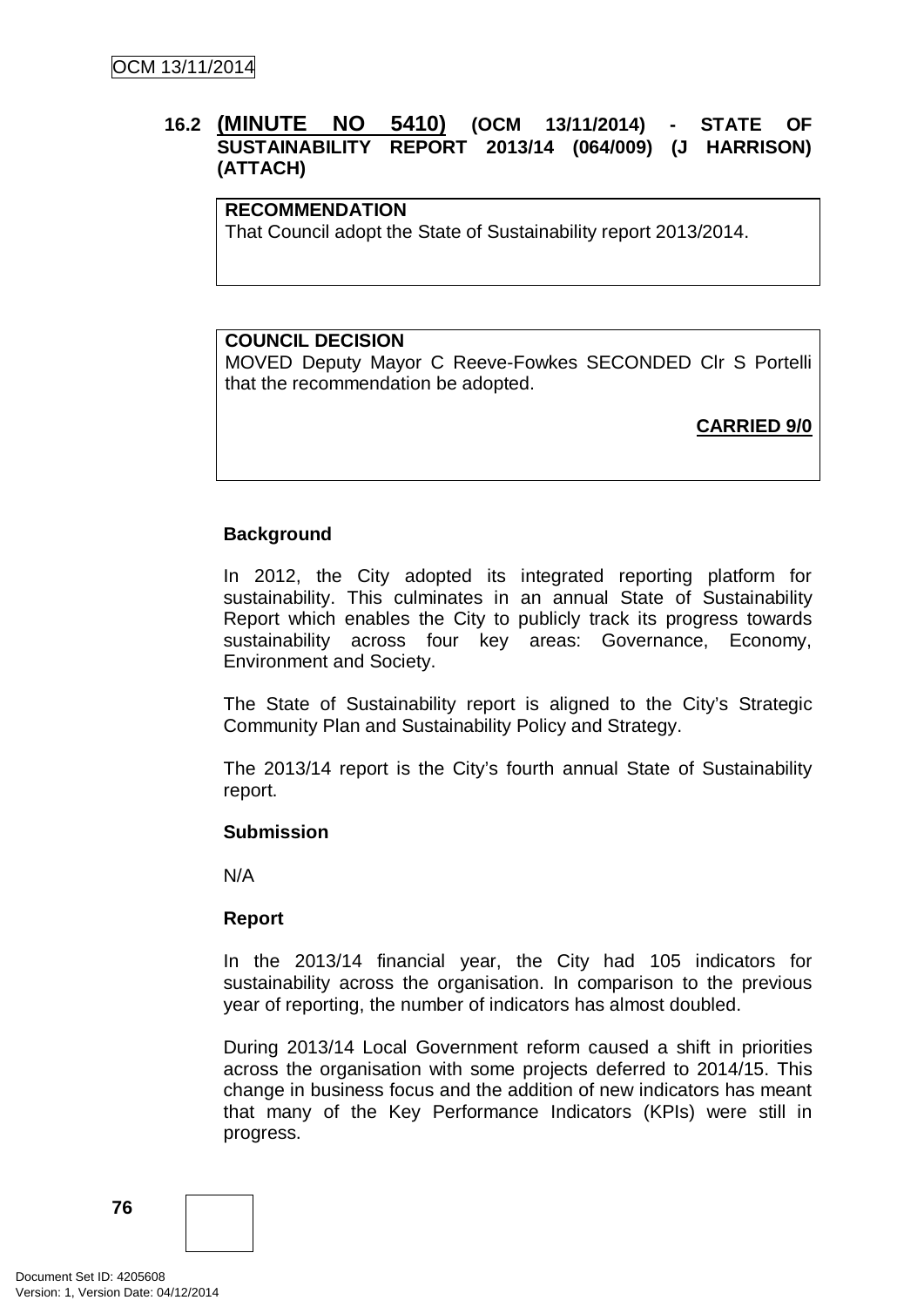The focus areas of Environment and Society have excelled in 2013/14 with a significant increase in the number of 'completed' KPIs in comparison to the previous year.

The report uses the traffic light symbols to provide a visual snapshot of progress towards achieving a particular KPI.

Green indicates that the City is on track in achieving its stated KPI; Amber indicates that while the City is making progress, more work is needed; and Red indicates that the City is yet to make progress in achieving a particular KPI.

A summary of the KPIs under the four key areas and main achievements are provided below.

#### **Governance**

The City has identified 28 KPIs that measure its current progress towards achieving Governance Excellence.

Highlights include:

- Improved safety, health and wellbeing of the workforce with a decrease in 'lost time injury' frequency rate.
- Adoption of a corporate risk register.
- Creation of new liveable, walkable and mixed use neighbourhoods by incorporating liveable neighbourhood elements into structure plans.

#### **Environment**

The City has identified 27 KPIs to measure its current progress toward achieving best practice in Environmental Management.

Highlights include:

- 7.46 hectares of bushland rehabilitated in 2013/14.
- Increase in renewable energy generation with a 99kW PV system installed on the Success Integrated Health and Community Centre plus the development of a 'Solar PV Implementation Plan'.
- Council is on track to achieving its 2020 emissions reduction targets.

## **Society**

The City has identified 28 KPIs to measure its current progress towards achieving a more socially equitable, diverse and inclusive community.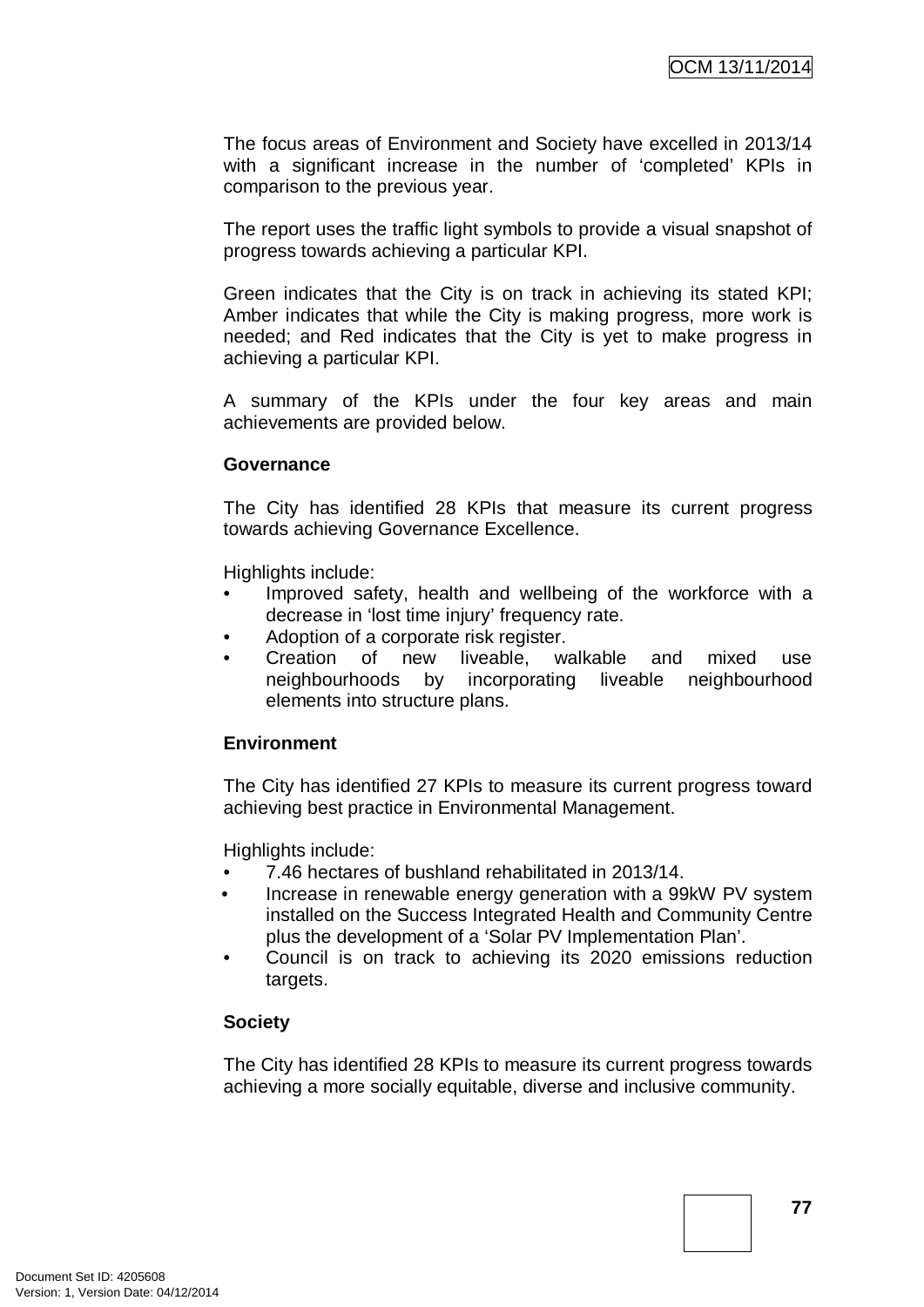Highlights include:

- Council adopted the final designs for the new Regional Aquatic and Recreation Centre.
- Health promotion officer employed top deliver Healthy Lifestyle initiatives.
- Community Engagement Framework adopted by Council which compliments the diverse range of initiatives and events offered to the Cockburn community.

# **Economy**

The City has 22 identified key performance indicators (KPIs) to measure its current progress towards achieving best practice financial management.

Highlights include:

- Commenced development of an Economic Strategy.
- Continued support for local business operators in the municipality.
- Partnership secured with a tertiary education facility and continued support for Challenger Institute of Technology.

# **Strategic Plan/Policy Implications**

## **Growing City**

• To grow our City in a sustainable way by: using land efficiently protecting the natural environment and conserving biodiversity.

## **Infrastructure**

• Community infrastructure that is well planned, managed, safe, functional, sustainable and aesthetically pleasing.

# **Community & Lifestyle**

• Community environments that are socially cohesive and embrace diversity.

## **Leading & Listening**

• A responsive, accountable and sustainable organisation.

## **Environment & Sustainability**

• Greenhouse gas emission and energy management objectives set, achieved and reported.

# **Budget/Financial Implications**

N/A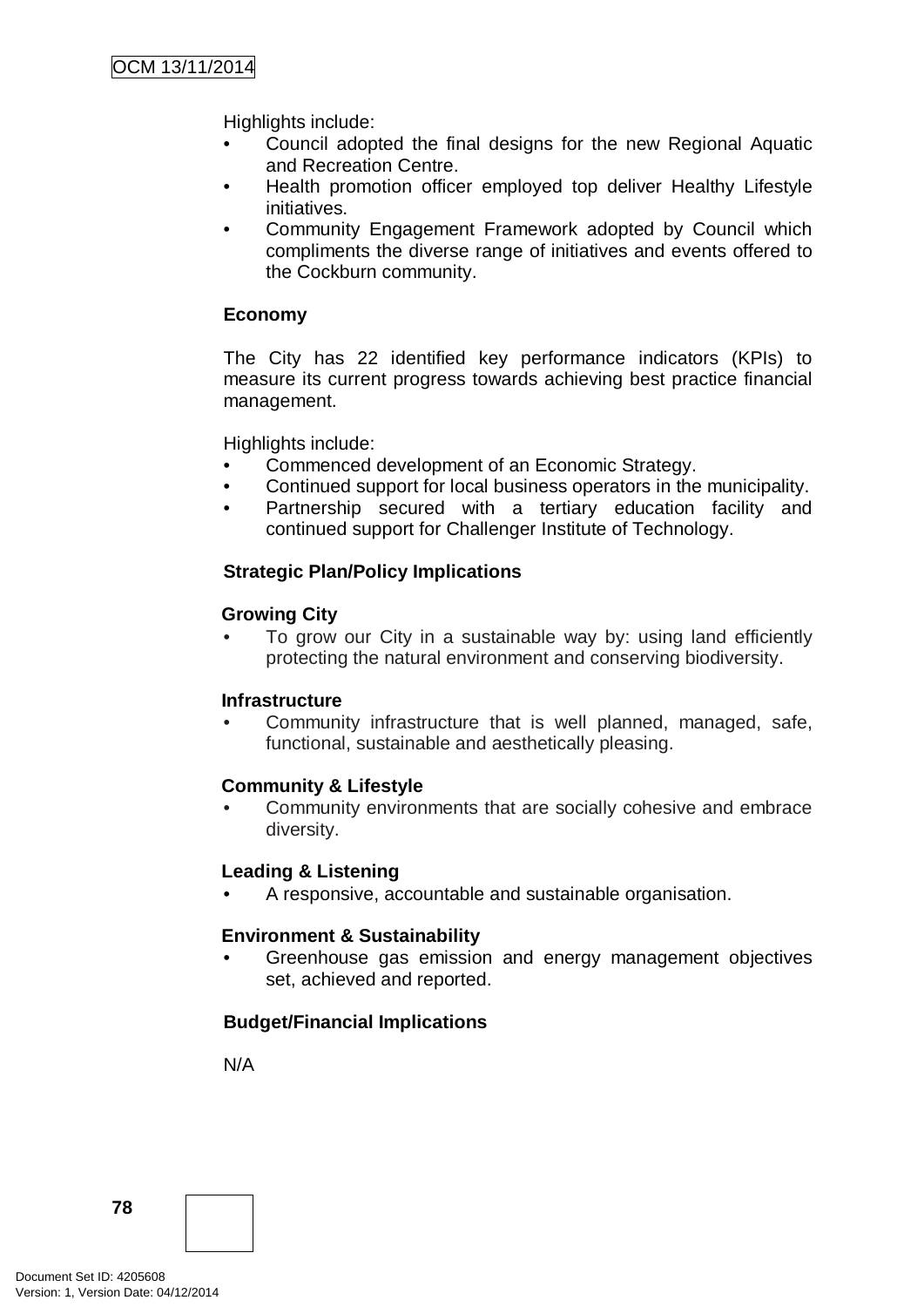# **Legal Implications**

N/A

# **Community Consultation**

N/A

**Attachment(s)**

State of Sustainability Report 2013/14

# **Advice to Proponent(s)/Submissioners**

N/A

# **Implications of Section 3.18(3) Local Government Act, 1995**

Nil.

# **16.3 (MINUTE NO 5411) (OCM 13/11/2014) - MATTERS TO BE NOTED FOR INVESTIGATION, WITHOUT DEBATE - COCKBURN CENTRAL TOWN CENTRE PARKING (163/006) (J MCDONALD) (ATTACH)**

## **RECOMMENDATION**

That Council does not proceed with the introduction of Resident Parking Permits in Cockburn Central Town Centre because that would contradict the key principles upon which the Town Centre has been planned as a Transit Orientated Development.

# **COUNCIL DECISION**

MOVED Deputy Mayor C Reeve-Fowkes SECONDED Clr S Portelli that the recommendation be adopted.

**CARRIED 9/0**

# **Background**

At the Ordinary Council Meeting 14 August 2014, Mayor Logan Howlett requested:

"*that a report be prepared and presented to the September 2014 Ordinary Council meeting detailing car parking options for*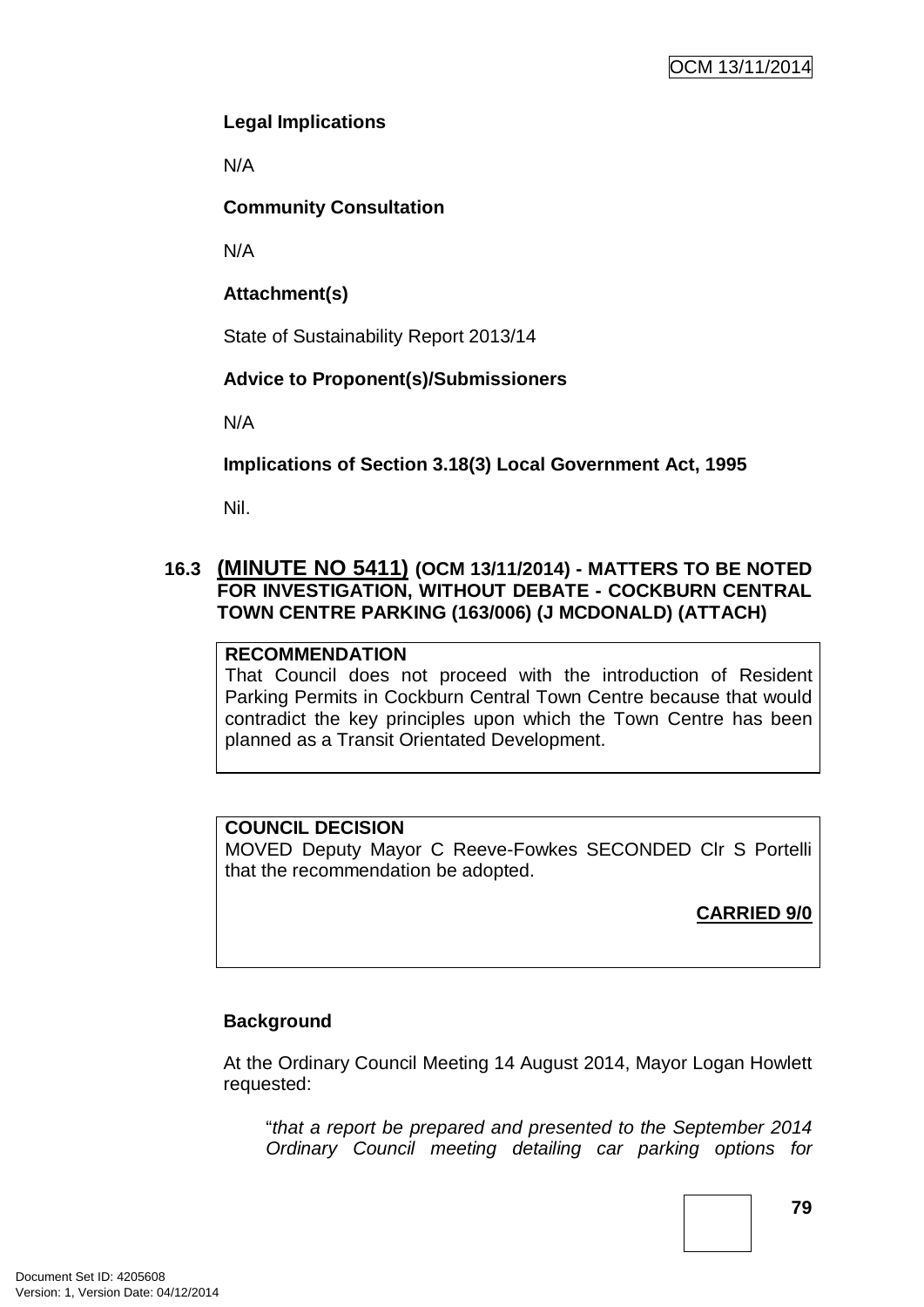*businesses, residents and visitors within the Cockburn Central Town Centre."* 

This request is based on a request for Council to issue residential parking permits, from a resident who has received parking infringements for parking on-street longer than permitted and parking on a footpath.

#### **Submission**

N/A

# **Report**

The Cockburn Central Town Centre was deliberately planned as a high density mixed-use Transit Orientated Development (TOD) because of the access to high quality and frequency public transport. This is provided by the passenger rail services connecting to major employment and entertainment centres such as the Perth CBD and destinations beyond to the north and Mandurah, kilometres away, to the south and the numerous feeder bus routes servicing the surrounding suburbs.

The Town Centre is bordered by Midgegooroo Avenue to the west, North Lake Road to the north, the Perth – Mandurah railway on the east and Beeliar Drive to the south. The Cockburn Gateways Shopping Centre is situated opposite the Town Centre, on the southern side of Beeliar Drive.

The first stage of the Town Centre subdivision was completed in 2006 and since then properties have been developed for residential and commercial purposes. The final stage of the Town Centre was completed earlier this year by Landcorp and approximately 60-70% of the total available land in the Town Centre has been/is being built on or is being used as at-grade parking for rail commuters. It is anticipated the Town Centre will have been substantially developed within a few years' time, due to the development applications that are known to have been approved in recent times or for which approval is pending. Photographs of the Town Centre are included as Attachment 1.

TODs are planned on the principle that residents, employees, and visitors to the TOD will travel by public transport, cycling and walking at a greater rate than more low density developments. This is also deliberately influenced by reducing the parking requirements for developments in TODs, to encourage greater use of sustainable transport options like cycling, walking and public transport.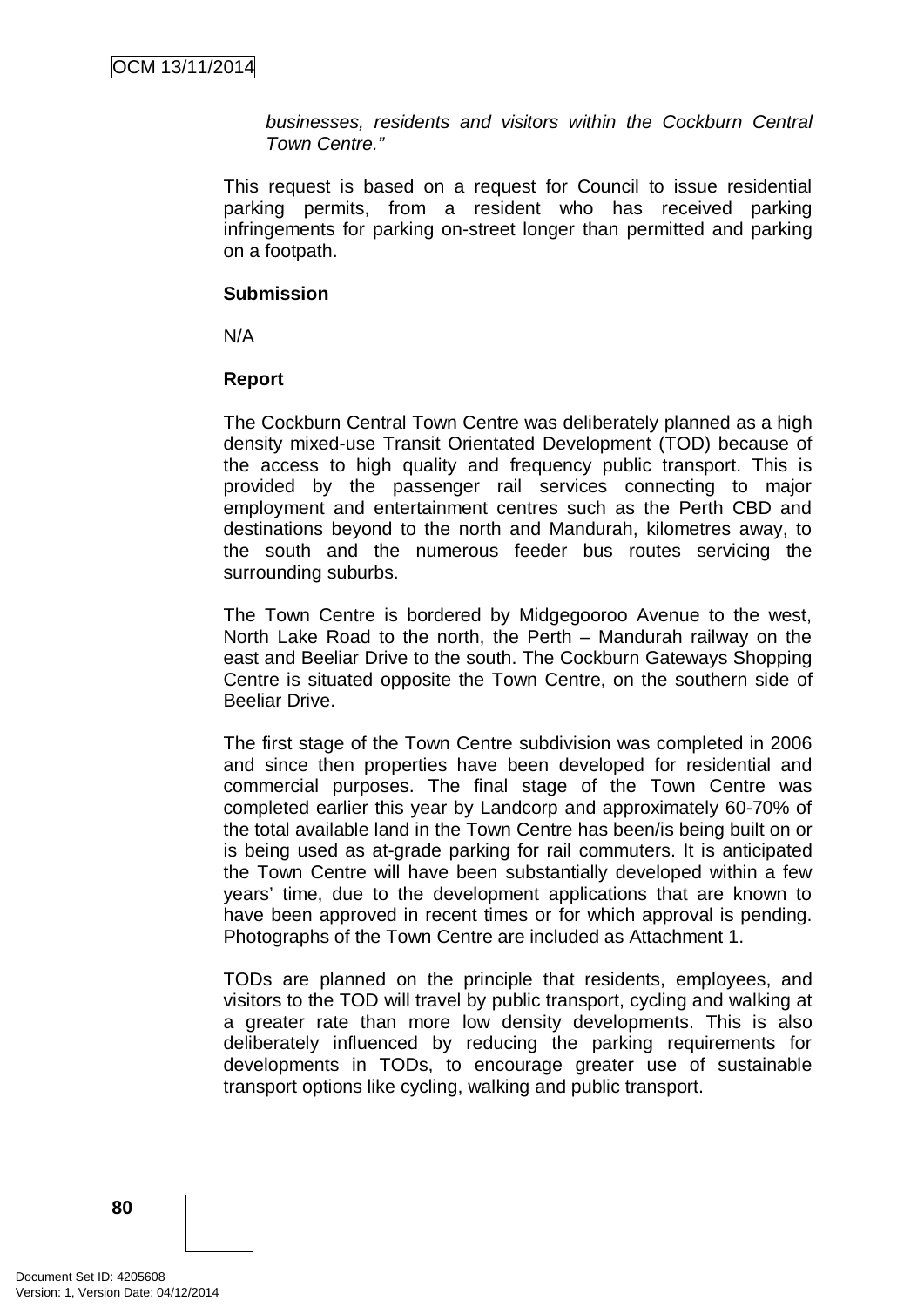A parking strategy for the Cockburn Central Town Centre was adopted by the City in June 2007 to guide the implementation of parking for both on and off-street parking and a copy of that document is included as Attachment 2.

Two extracts from that strategy that are relevant to the desire for residential parking permits are:

*1. Car Parking Management* 

*It is recommended that street signs be erected within the Town Centre to limit time with on-street parking and public carparks (e.g. 2 hours limit) which will restrict commuters from using on-street parking or public carparks for long term parking purpose. This is to ensure that on-street parking and public carparks are used for short term parking purpose by customers and visitors to businesses and residential uses within the Town Centre.* 

*2. Notification of TOD Principles (from strategy)*

*That any developer within the Cockburn Central Town Centre provide, at point of sale, information clearly outlining the TOD principles that the development has been undertaken on (including but not limited to TravelSmart and car parking limitations).* 

The car parking requirements for businesses, residents, and commuters in the Town Centre are primarily accommodated off-street. For business and resident parking, the volume of car parking to be supplied for each development is determined at the Development Application stage, by referring to the parking rates specified in the Cockburn Central Town Centre Design Guidelines. Commuter parking with the Town Centre has been provided by the Public Transport Authority in two at-grade car parks on Points Way and Fettler Lane, which have a total capacity of vehicles in the order of 200-210 bays each, which includes Disabled Access bays and motor cycle bays.

Where parking is permitted on-street in the Town Centre it is mostly catered for in parking embayments separate to the traffic lane. With the exception of Points Way, it is undesirable for motorists to park anywhere else that embayments have not been provided. These onstreet bays are typically limited to a 2 hour time limit between 8am and 5 pm on weekdays. There are a few exceptions to this such as shortterm set down/drop off bays at the entrance to the bus/rail station, with a 15 minute limit; and, a few longer term (up to 6 hours) bays close to the station.

Options to address the perceived parking shortfall include:

1. Residential parking permits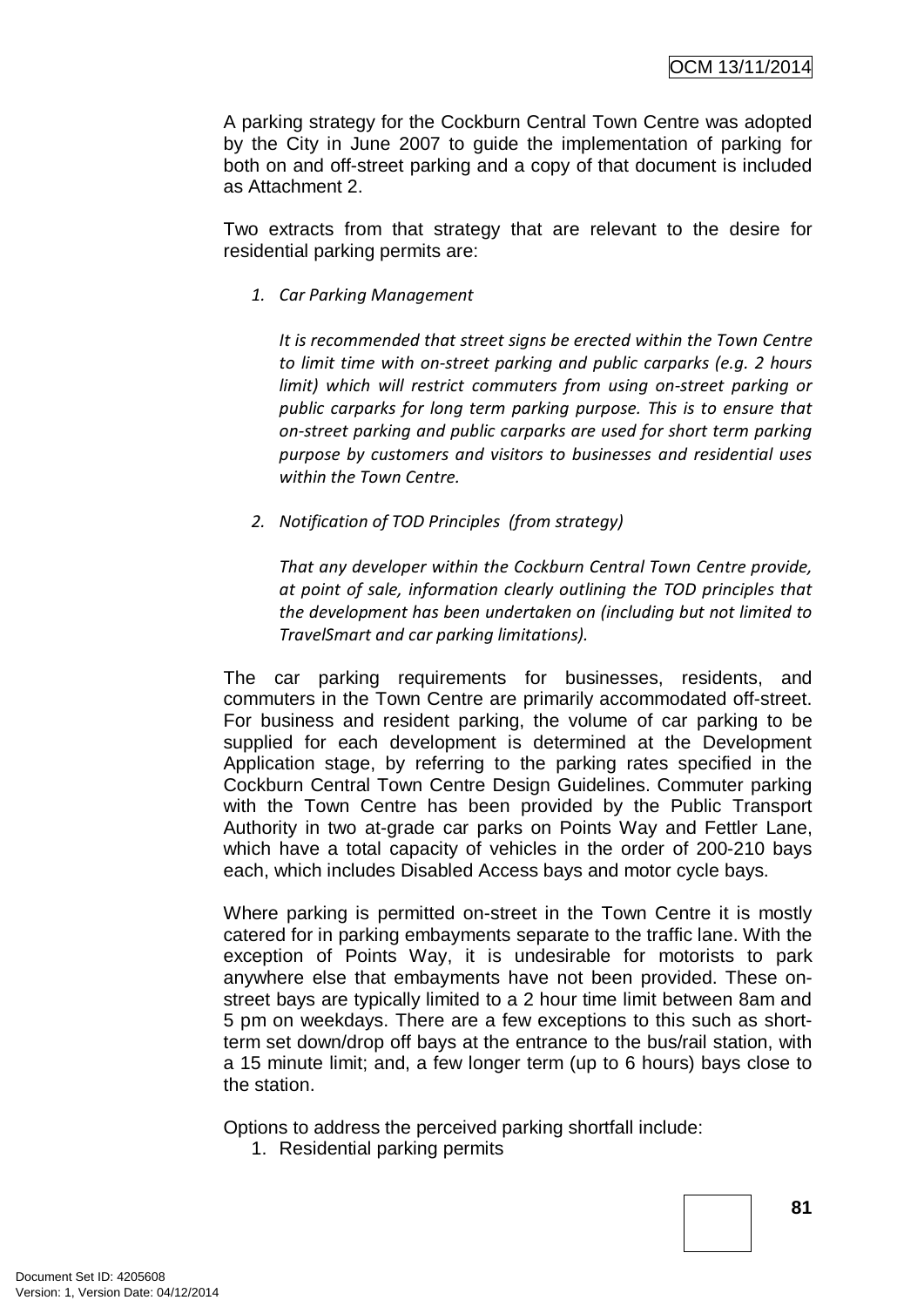- 2. Extend on-street parking time limits
- 3. Introduce paid parking on verge embayments
- 4. Paid multi-storey parking station

#### Option 1 – Residential Parking permits

Residential Parking Permits are topical as there is a perceived lack of available parking bays for the residential complex. This issue however is one of car ownership within a TOD. In this form of development parking bays are limited to encourage greater use of the available public transport options. Increasing parking bays for residential users is actually counter intuitive and does not support the broader principles of inner city living that are being developed in this regional centre.

Ultimately however, providing residential parking permits in this precinct will not work as there will be a lack of supply. For the Town Centre to operate successfully as a TOD, it is important to consider one of the key principles of the Parking Strategy as follows:

*'Ensure an appropriate balance is achieved between parking supply and demand, while taking care not to over provide and unduly encourage use of motor vehicles.'* 

As noted in Table 1, the Town Centre has an approximate on-street parking capacity for 208 vehicles. However, there are approximately 200 apartments already constructed in the Town Centre and approximately another 400 are under construction or have been approved for development. It is estimated there could be a further 200 apartments constructed on other lots in the Town Centre in the future.

| Road                      | <b>Capacity</b> |
|---------------------------|-----------------|
| <b>Junction Boulevard</b> | 42              |
| Linkage Avenue            | 49              |
| Midgegooroo Avenue        | 28              |
| Points Way                | $18^{2}$        |
| <b>Signal Terrace</b>     | $47^{\circ}$    |
| <b>Stockton Bend</b>      | 24              |
| Total                     | 208             |

Table 1: Cockburn Central Town Centre on-street parking capacity

Notes:

- 1. Linkage Avenue includes short-term set-down/pick-up parking bays.
- 2. Approximate capacity on Points Way allowing for clearances from intersections and driveways
- 3. Signal Terrace includes taxi parking, short term set-down/pick-up parking, permit parking, and motor cycle parking bays.

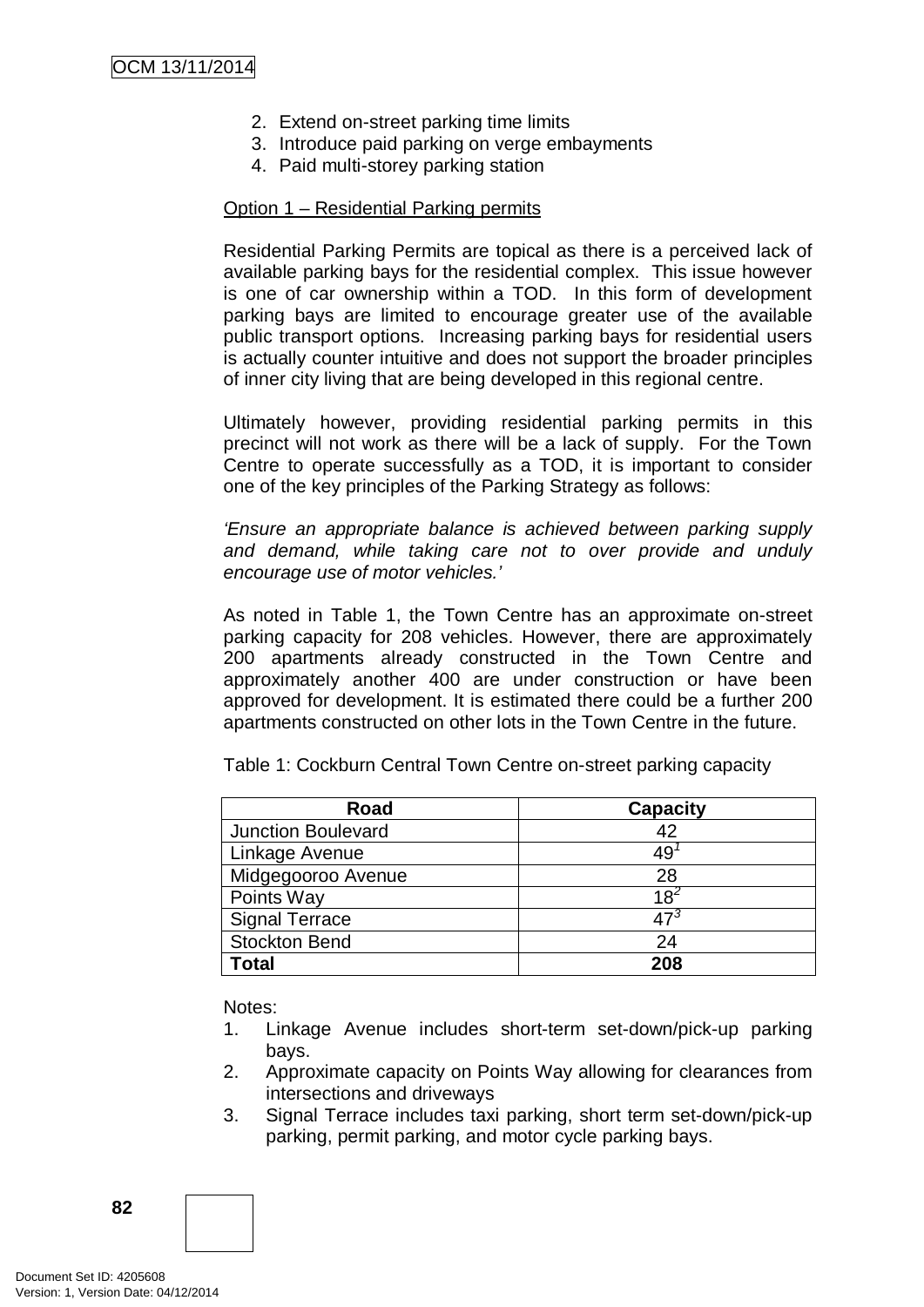So, even if each dwelling was only permitted to have a single parking permit then demand for long-term use of on-street parking bays would potentially exceed supply by approximately 400%. That would be an undesirable situation to manage and would only create frustration for residents wanting to park on-street, and frustration and economic impacts for businesses whose visitors would have difficulty finding onstreet parking.

The provision of Resident Parking Permits is strongly discouraged because:

- It is not in keeping with the TOD principles upon which the Town Centre is based;
- It is not possible to implement a system that would be equitable for the ultimate resident population in the Town Centre;
- It would negatively impact on the ability for visitors to shops/offices to find on-street parking.

## Option 2 – Extend on-street parking time limits

The implementation of the 2-hour time limit has generally been done progressively and only introduced to sections of road in the Town Centre once developments are completed and occupied. In early July this year, though, a 2-hour weekday time limit was introduced to all remaining on-street parking to coincide with the introduction of paid parking in off-street car parks operated by the Public Transport Authority. If that had not been done, the available on-street parking would have been largely occupied by commuters wanting to avoid paying for parking, at the expense of residents and businesses.

Whilst extending the 2 hour limit may minimise the inconvenience for residential residents, the current time limit increases the amount of turnover of the parking bays and improves patronage of the business that have established in the centre. Any initiative that disadvantages businesses at this point in time is not recommended.

This option is not recommended at this time.

## Option 3 – Paid on-street parking.

As development increases in the Town Centre and demand for shortterm on-street parking increases it is likely that the introduction of paid on-street parking will be justifiable. If residents have permits that exempt them from paying for on-street parking then it will create inequity with other motorists wanting to use on-street parking bays and the City will receive less parking revenue that would be used to fund ongoing monitoring and enforcement of parking and could be used to subsidise public transport facilities or even shared car services.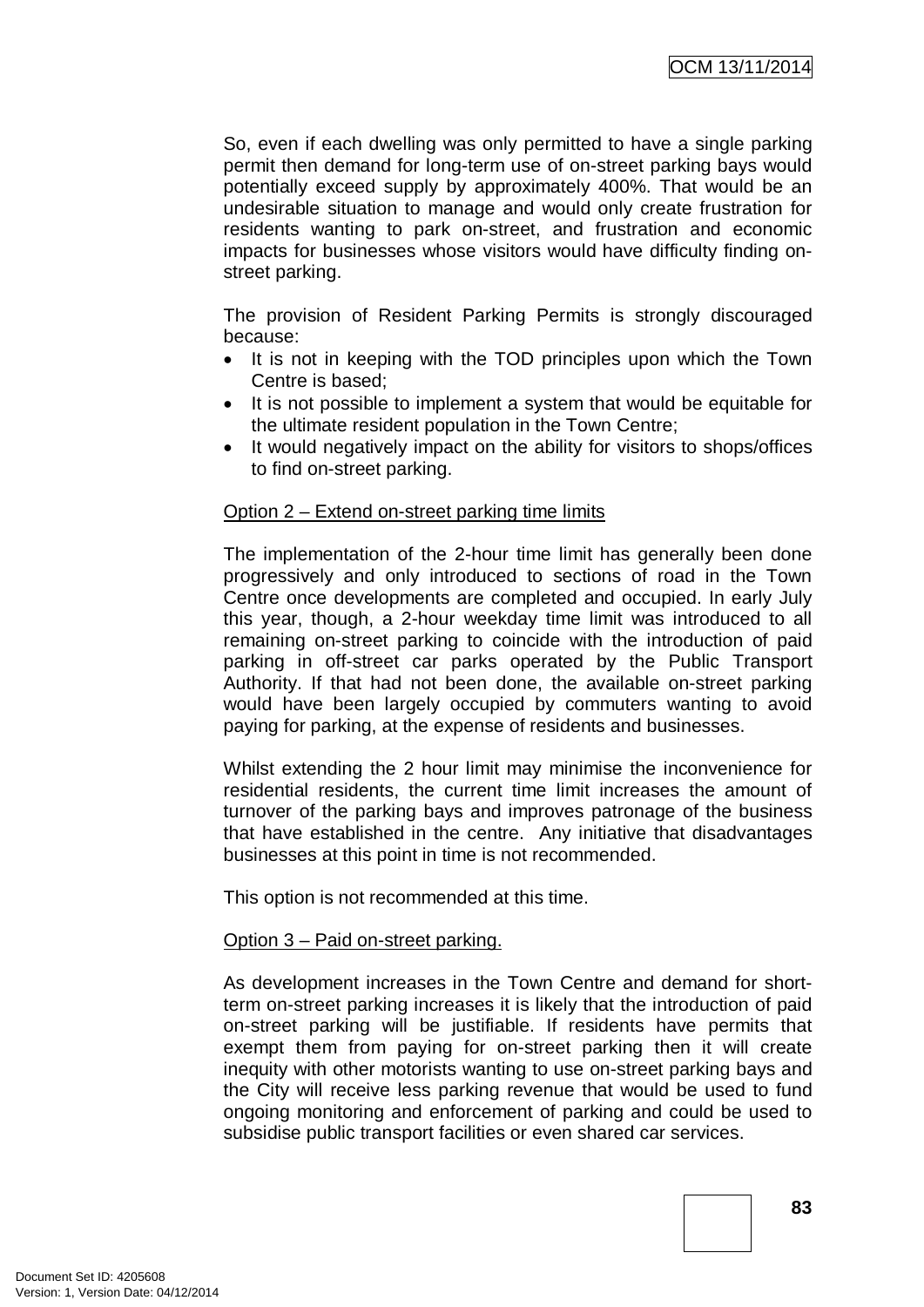#### Option 4 – Paid Multi-Storey Parking Station

This matter has previously been considered by Council in August 2013, (refer Minute 5107 OCM 08/08/2013 - Proposed Multi-Storey Car Park at Cockburn Central) when the Council adopted the recommendation "That Council not proceed with the construction of a paid multi-storey parking facility at Cockburn Central."

This recommendation was based on the finding that constructing and operating a multi-storey parking station was not be financially viable for the City. The report also correctly noted that building a large capacity multi-storey car park in the Town Centre is not desirable because it would generate increase in traffic in the Town Centre, particularly at peak hours, which would have significant impacts on the traffic/pedestrian safety and amenity of the area.

#### Integrated Transport Plan

The Implementation Plan in the City's Integrated Transport Plan, adopted by the Council in June this year, includes actions for Parking and Travel Demand Management. The action to improve management of car parking includes the following task:

*"Undertake a detailed review of parking within Cockburn Central Town Centre. Consider whether time restrictions require review to better meet demand, the role of enforcement and potential for parking charges. This should be considered in the activity centre structure plan being developed for the centre."* 

This means that many of the issues contained in this report will be revisited in more detail and the community would have an opportunity to comment on parking as part of any consultation for the structure plan. The City's Strategic Planning Services unit have commenced preparation of that structure plan which will include the Town Centre and surrounding areas.

#### **Strategic Plan/Policy Implications**

#### **A Prosperous City**

• Sustainable development that ensures Cockburn Central becomes a Strategic Regional Centre.

## **Environment & Sustainability**

• Greenhouse gas emission and energy management objectives set, achieved and reported.

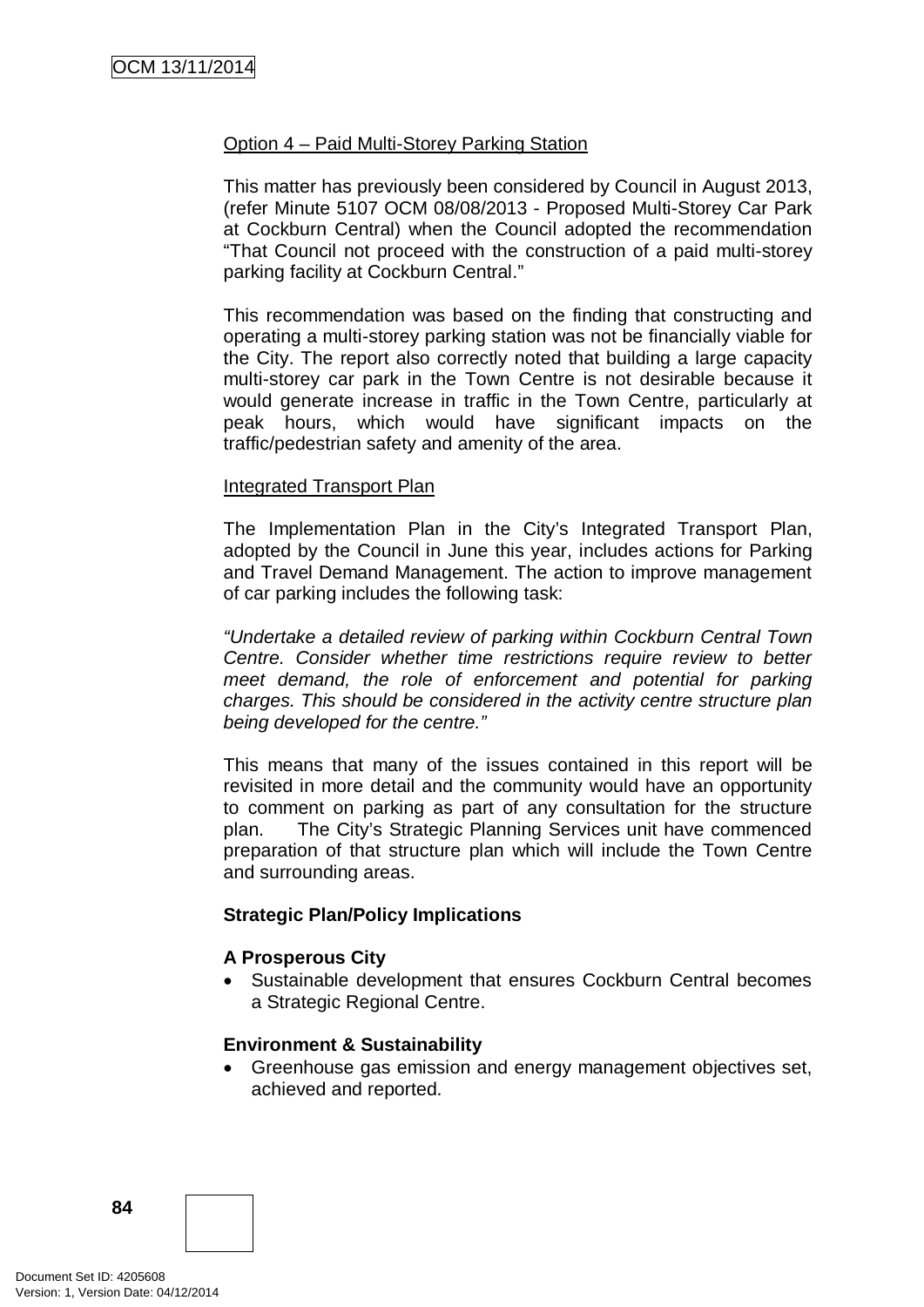# **Moving Around**

- An integrated transport system which balances environmental impacts and community needs.
- Facilitate and promote healthy transport opportunities.
- A safe and efficient transport system.
- Infrastructure that supports the uptake of public transport and pedestrian movement.

# **Budget/Financial Implications**

The administration, constant monitoring and enforcement of a Residential Parking Permit scheme for the Town Centre would add additional pressure on the City's Rangers and Parking enforcement staff. There is not enough capacity with existing resources to be able to effectively implement an intensive parking permit scheme in the Town Centre, without the need for additional staff and vehicle resources.

# **Legal Implications**

Nil.

# **Community Consultation**

Nil.

# **Attachment(s)**

- 1. Photographs of the Cockburn Central Town Centre
- 2. Cockburn Central Town Centre Parking Strategy, June 2007

# **Advice to Proponent(s)/Submitters**

The Proponent(s) and those who lodged a submission on the proposal have been advised that this matter is to be considered at the 13 November 2014 Council Meeting.

## **Implications of Section 3.18(3) Local Government Act, 1995**

Nil.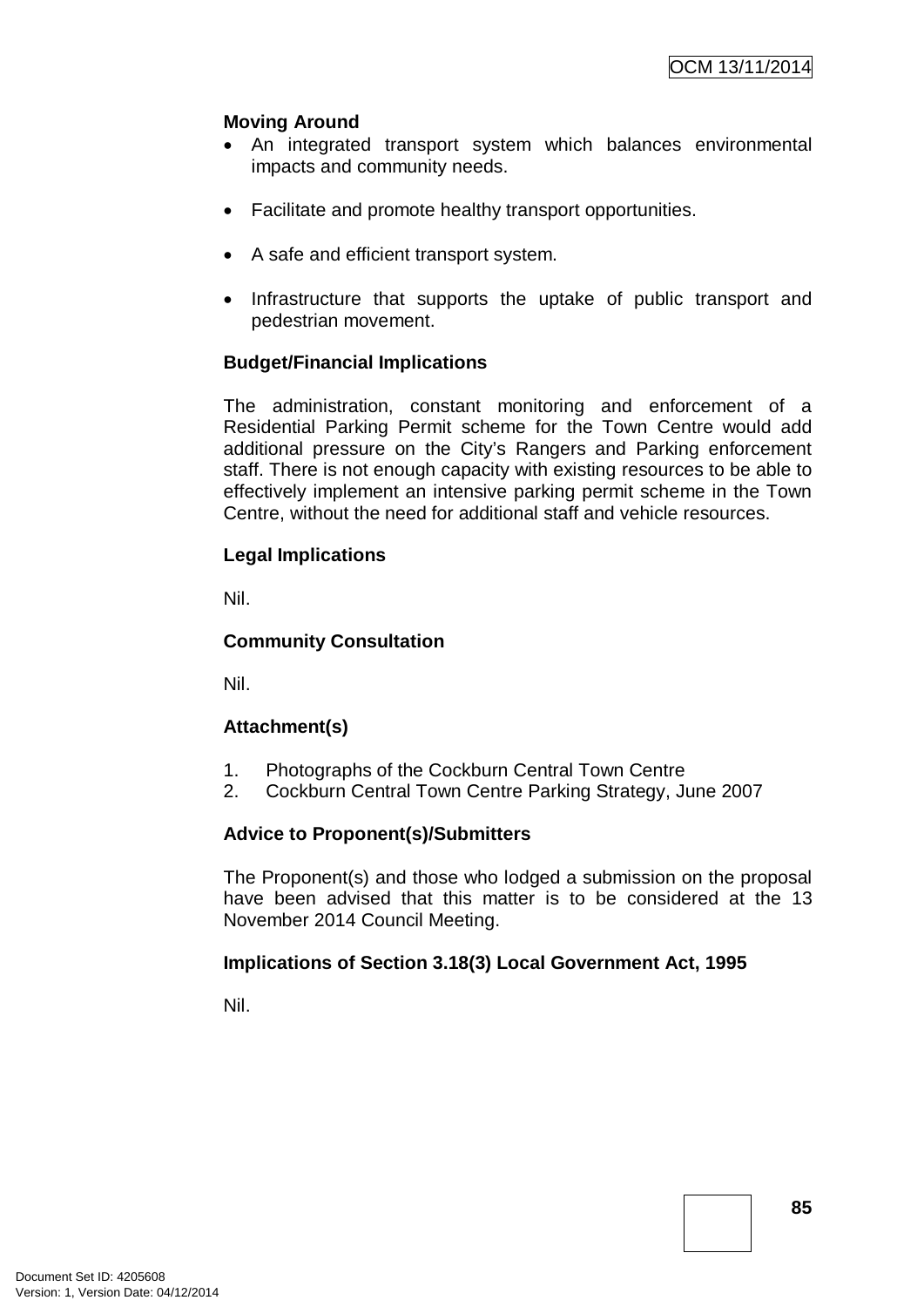# OCM 13/11/2014

#### **17. COMMUNITY SERVICES DIVISION ISSUES**

# **17.1 (MINUTE NO 5412) (OCM 13/11/2014) - CITY OF COCKBURN PROPOSED BUSHFIRE RISK MANAGEMENT PLAN 2014-2019 (027/007; 028/027) (R AVARD) (ATTACH)**

# **RECOMMENDATION**

That Council seek public comment on the:

- (1) draft Bushfire Risk Management Plan 2014-2019; and
- (2) Residents Guide Bushfire Risk Management Plan 2014-2019;

prior to formal adoption of the Plan at a future Council Meeting.

## **COUNCIL DECISION**

MOVED Deputy Mayor C Reeve-Fowkes SECONDED Clr S Portelli that the recommendation be adopted.

# **CARRIED 9/0**

## **Background**

Council resolved at 14 August Ordinary Council Meeting to defer the release of the proposed Bushfire Risk Management Plan 2014 – 2019 (BRMP) for public comment, due to concerns about the residents' ability to understand the document.

The City's Administration has subsequently reviewed the BRMP with consideration of feedback supplied by the Banjup Residents Group and the Office of Bushfire Risk Management.

The City's Administration provided a presentation to the Elected Members to highlight the aim and objectives of the proposed BRMP.

Under the State Emergency Management Plan for bushfire (*Westplan - Fire*), Local Government has responsibility for the prevention, preparedness and response to bushfire, within their district.

Within the prevention and mitigation component of *section 2.1.1 Westplan – Fire,* it is a requirement for Local Government to facilitate the commencement of a Bushfire Risk Management Plan (BRMP)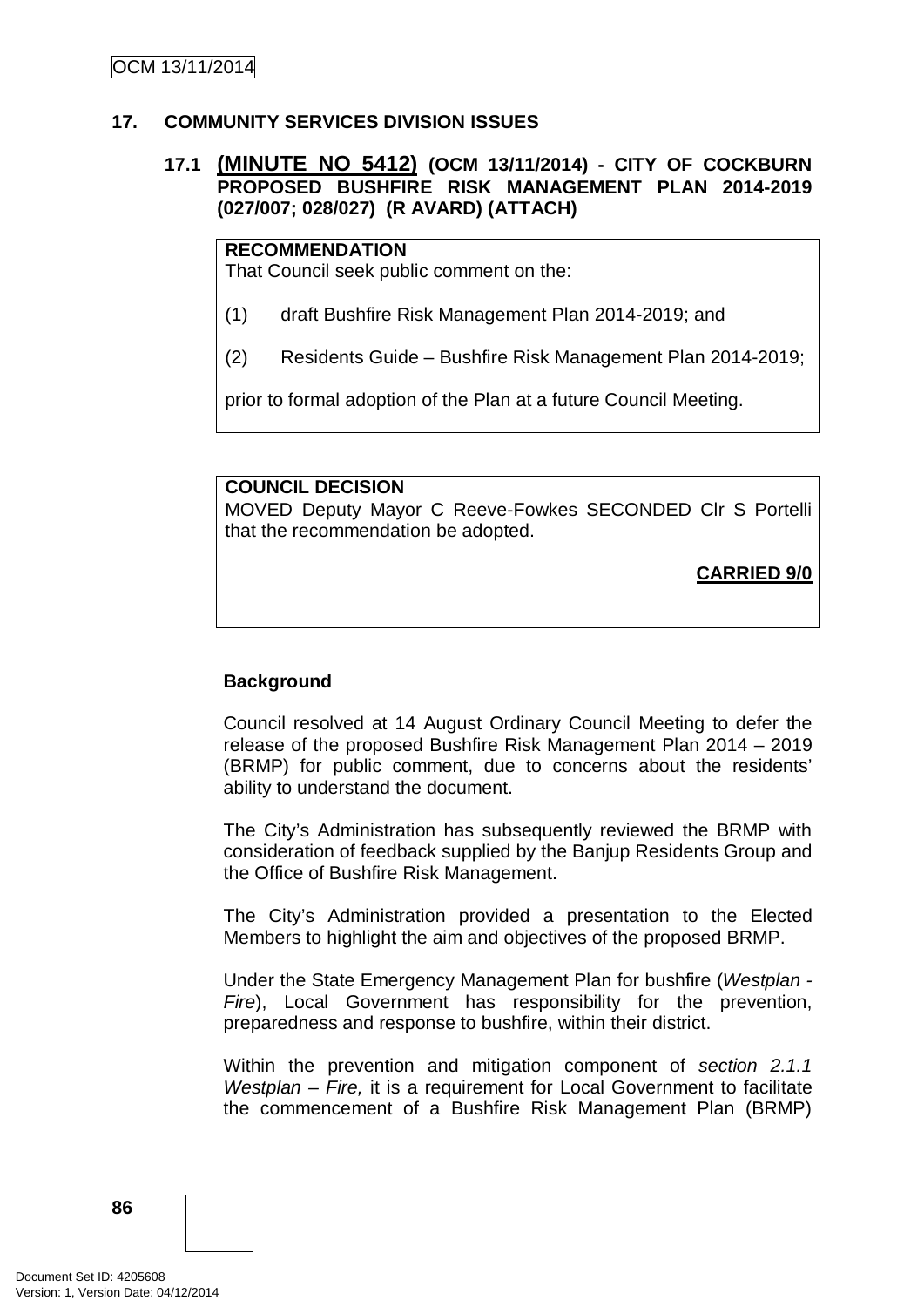(attachment 1) using the AS/NZS ISO 3100:2009 risk management framework outlined by SEMP 2.9 – Management of Risk.

# **Submission**

N/A

# **Report**

Risk assessments were carried out on land tenures in the district to determine the risk of bushfire, consequence and likelihood for individual assets. All assets identified during this process were categorised into four groups:

- Human Assets (property and homes);
- Economic Assets (rail lines, gas pipelines etc);
- Environmental Assets (Council managed reserves and DPaW regional parks); and
- Cultural assets (registered aboriginal sites and assets from the Local Government Inventory as adopted by Council on 14 July 2011).

During the consultation phase of the proposed BRMP the City's officers sought extensive collaboration from the following agencies:

- Department of Fire and Emergency Services (DFES);
- Office of Bushfire Risk management (OBRM);
- Department of Parks and Wildlife (DPaW);
- Department of Lands:
- WA Planning Commission;
- LandCorp:
- Main Roads WA;
- Jandakot Airport Holdings;
- Western Power; and
- Department of Education.

Mitigation strategies assigned within the *Treatment Schedule* of the proposed BRMP are currently restricted to a recommendation on all crown land due to the limitations of *Section 33* of the *Bush Fires Act 1954 (as amended).*

It is anticipated that the new Emergency Services Act will require Government Agencies to proactively reduce fire risk on land managed by them. The City of Cockburn BRMP will in the first instance be a voluntary guide on what the City sees as required to reduce fire risk on crown and other government land.

The Banjup Residents Group provided a critique of the proposed BRMP prior to the document going out for formal public comment by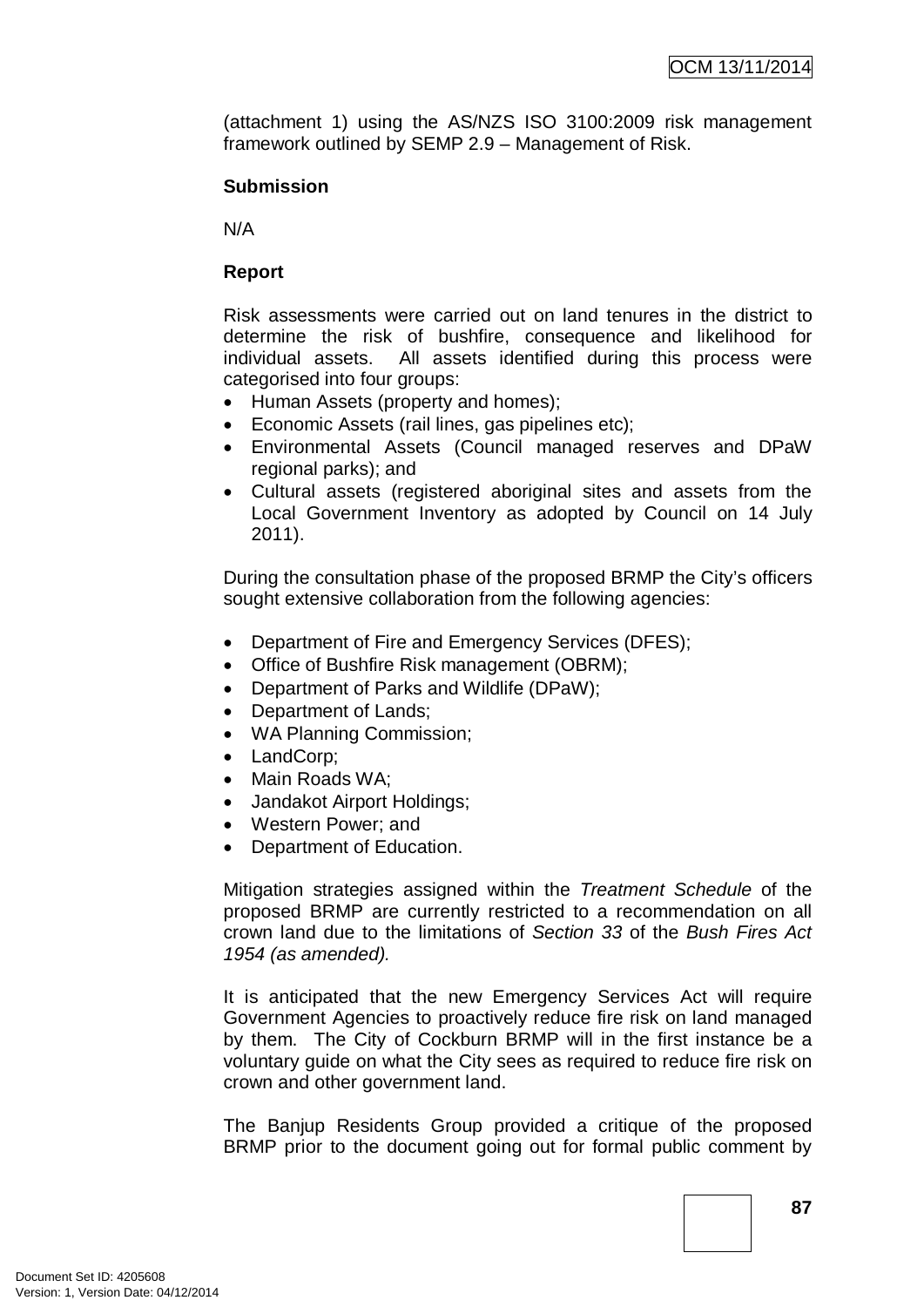Council decision. After analysis of this review the BRMP was amended to include;

- An executive summary;
- A documented mechanism for interaction between stakeholders;
- Increase detail on community engagement activities relevant to bushfire related matters;
- Overview of the risk terminology use within Chapter 5 and 6 of the BRMP; and
- Objectives for each tier level defined within Chapter 7 of the BRMP.

## **Strategic Plan/Policy Implications**

## **Growing City**

• To grow our City in a sustainable way by: using land efficiently, protecting the natural environment and conserving biodiversity.

# **Community & Lifestyle**

Safe communities and to improve the community's sense of safety.

## **Leading & Listening**

• A culture of risk management and compliance with relevant legislation, policy and guidelines

## **Environment & Sustainability**

• To protect, manage and enhance our natural environment, open spaces and coastal landscapes.

## **Budget/Financial Implications**

Endorsement of a BRMP by Council will require additional bushfire mitigation works be carried out on lands managed by the City. The cost of these works will be identified on the completion of the Community Consultation period for consideration by Council.

Due to the upcoming 2014/2015 prohibited burning season, mitigation works are unlikely to be implemented prior to the start of the 2015/2016 financial year.

## **Legal Implications**

Bush Fires Act 1954 (as amended) Emergency Management Act 2005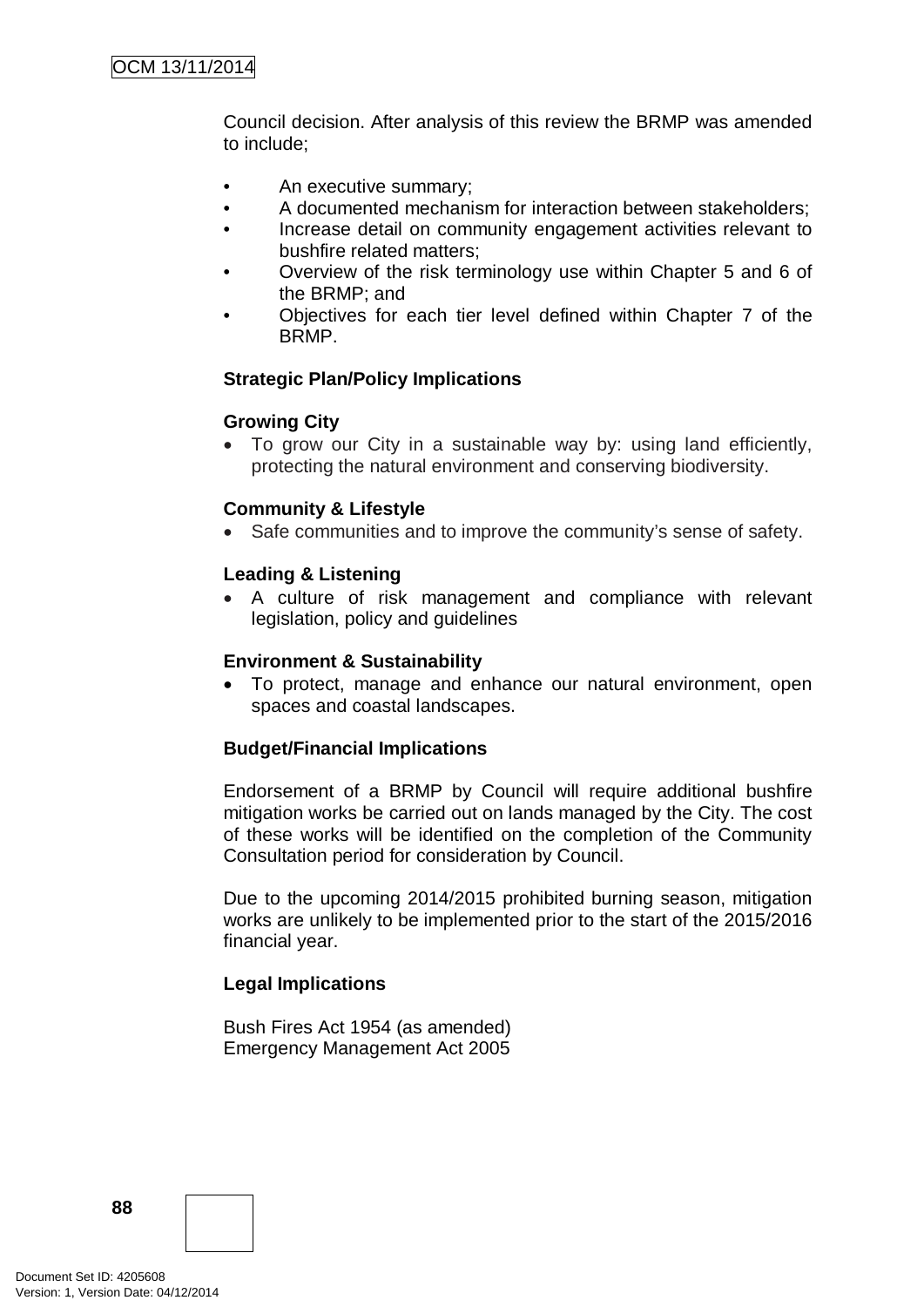## **Community Consultation**

Community engagement was conducted during the consultation phase of the draft BRMP. This engagement was carried out through two workshops to gain the residents views, on a range of topics relating to bushfire risk and gauging the resident's level of acceptance of risk associated with mitigation strategies. The workshops were extensively promoted within the community to ensure a diverse group of residents attended.

Residents that attended the workshops showed a strong desire to have a BRMP incorporated into the City's management of reserves and other land owned by the State. Salient findings of the community engagement workshops were added as appendix 6 within the draft BRMP.

The draft BRMP adopted by Council will be advertised for public comment in the Local newspaper, website and social media for comment.

Those groups who participated in the initial consultation process will be advised that the draft is available for review and public comment.

#### **Attachment(s)**

- 1. Proposed Bushfire Risk Management Plan (BRMP) 2014 2019
- 2. Proposed Residents Guide Bushfire Risk Management Plan 2014 -2019

#### **Advice to Proponent(s)/Submitters**

The Proponent(s) have been advised that this matter is to be considered at the 13 November 2014 Council Meeting.

#### **Implications of Section 3.18(3) Local Government Act, 1995**

Nil.

#### **18. EXECUTIVE DIVISION ISSUES**

Nil

#### **19. MOTIONS OF WHICH PREVIOUS NOTICE HAS BEEN GIVEN**

Nil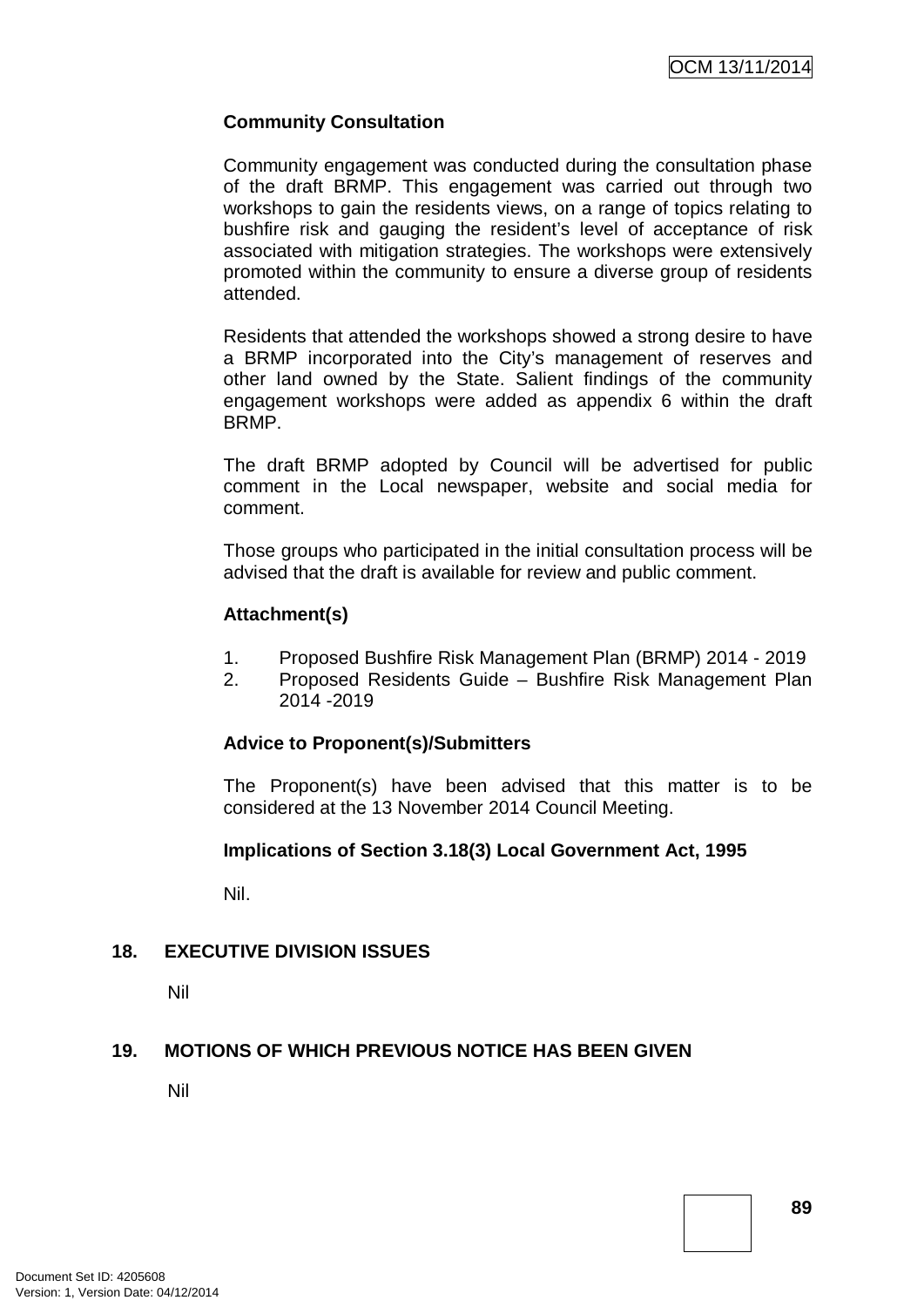## **20. NOTICES OF MOTION GIVEN AT THE MEETING FOR CONSIDERATION AT NEXT MEETING**

Nil

# **21. NEW BUSINESS OF AN URGENT NATURE INTRODUCED BY COUNCILLORS OR OFFICERS**

Nil

# **22. MATTERS TO BE NOTED FOR INVESTIGATION, WITHOUT DEBATE** Nil

## **23. CONFIDENTIAL BUSINESS**

Nil

# **24 (MINUTE NO 5413) (OCM 13/11/2014) - RESOLUTION OF COMPLIANCE (SECTION 3.18(3), LOCAL GOVERNMENT ACT 1995)**

# **RECOMMENDATION**

That Council is satisfied that resolutions carried at this Meeting and applicable to items concerning Council provided services and facilities, are:-

- (1) integrated and co-ordinated, so far as practicable, with any provided by the Commonwealth, the State or any public body;
- (2) not duplicated, to an extent Council considers inappropriate, services or facilities as provided by the Commonwealth, the State or any other body or person, whether public or private; and
- (3) managed efficiently and effectively.

# **COUNCIL DECISION**

MOVED Clr S Portelli SECONDED Clr Y Mubarakai that the recommendation be adopted.

**CARRIED 9/0**